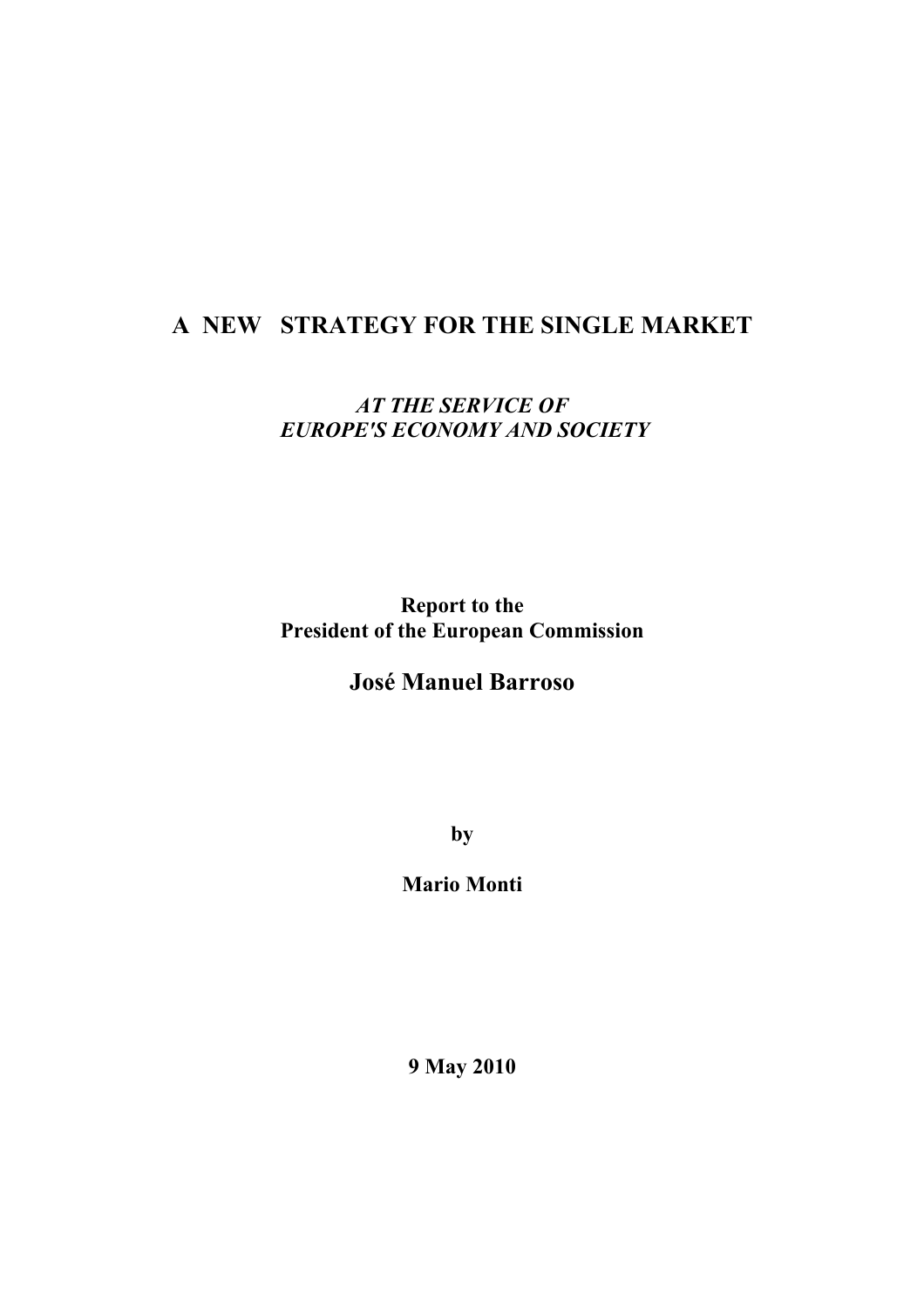"Tous ceux qui ont essayé de régler les problèmes économiques que posait le traité de Rome en oubliant le coté politique de la chose sont allés à un échec et aussi longtemps qu'on examinera [ces] problèmes uniquement sur le plan économique et sans penser à la politique, je le crains, nous irons à des échecs répétés."

"All those who, in trying to meet the economic challenges set out by the treaty of Rome, neglected the political dimension have failed. As long as [those] challenges will be addressed exclusively in an economic perspective, disregarding their political angle, we will run  $-I$  am afraid  $-$  into repeated failures."

> Paul-Henri Spaak *Discours à la Chambre des Représentants 14 June 1961*

"Europe stands at the crossroads. We either go ahead – with resolution and determination – or we drop back into mediocrity. We can now either resolve to complete the integration of the economies of Europe; or, through a lack of political will to face the immense problems involved, we can simply allow Europe to develop into no more than a free trade area."

> European Commission *"Completing the internal market" White Paper for the European Council (Milan, 28-29 June 1985)*

"What we need are strengths which we can only find together. […] We must have the full benefit of a single large market"

> Margaret Thatcher 1986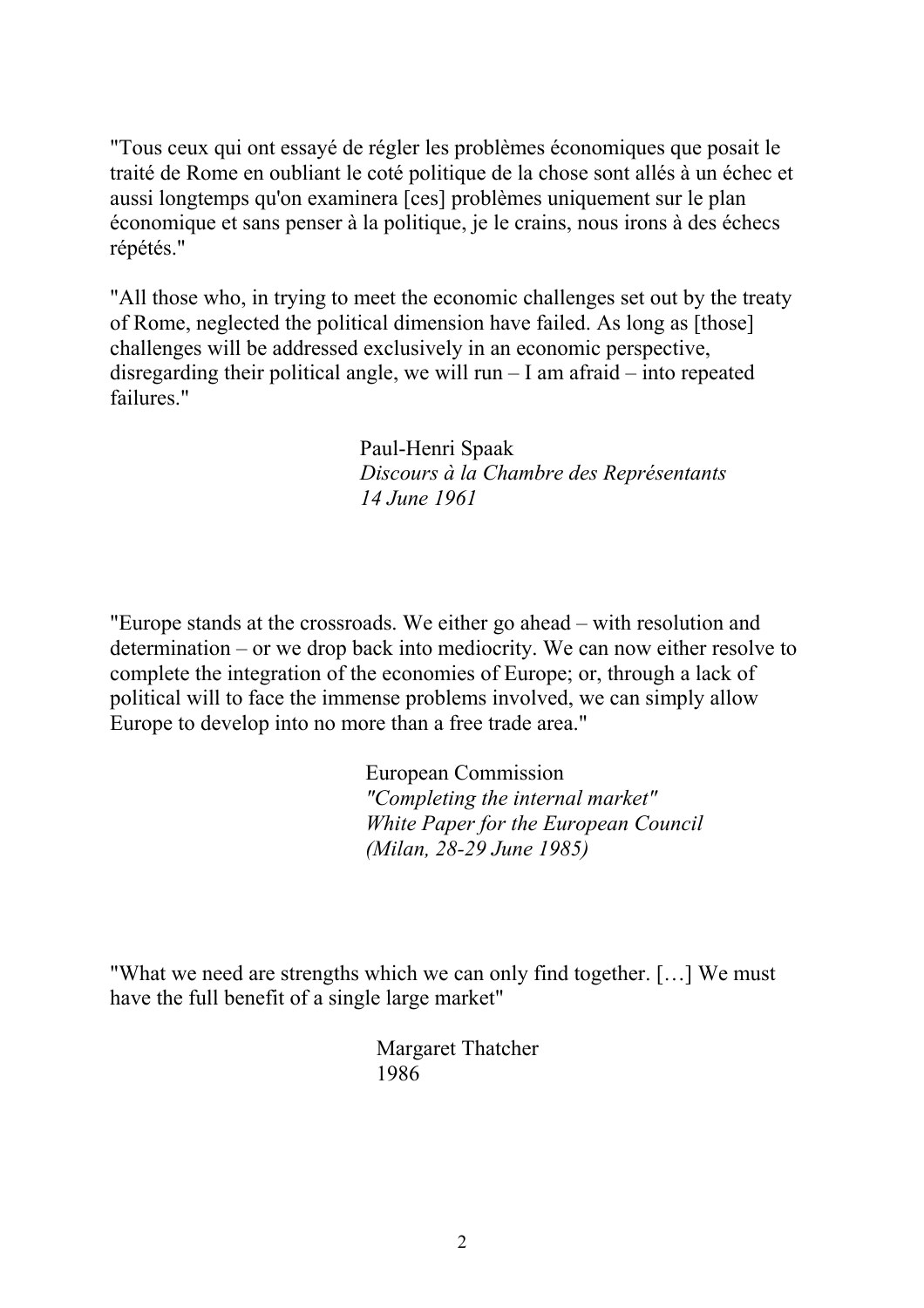#### **Mission letter from the President of the European Commission**

José Manuel Barroso President of the European Commission

*Bruxelles, 20 October 2009 Pres(2009)D/2250* 

*Dear Professor,*

*The Single Market has been, and remains, the cornerstone of Europe's integration and sustainable growth. But this major European project requires renewed political determination so that it can fulfill all its potential. As I have indicated in my political guidelines, the Commission intends to lead this process, fully engaging the Member States, the European Parliament and all stakeholders.*

*As we approach the twentieth anniversary of the symbolic date of 1992 which laid the ground for today's Single Market, the EU is confronted with three urgent challenges:*

*- The recent crisis has shown that there remains a strong temptation, particularly when times are hard, to roll back the Single Market and seek refuge informs of economic nationalism. The Commission has been, and will continue to be, a determined defender of the Single Market through the full use of its enforcement powers, particularly in the areas of the Internal Market and Competition policy, including State-aid control. But there is a need for a new awareness, in the public opinion as well as in political circles, of the dramatic consequences that would derive from undermining the Single Market. That would erode the basis for economic integration and growth and employment throughout the EU, at a time when the emergence of new global powers and of severe environmental challenges make a cohesive EU more necessary than ever, in the interest of European citizens as well as of an effective global governance.*

*The full potential of the Single Market has not yet been delivered. In many areas the Single Market is far from being completely in place. In addition, there are missing links· which prevent a still fragmented market from acting as a powerful engine for growth and delivering the full benefits to consumers. The Commission intends to take a more systematic and integrated approach, with a view to both achieving a fully-fledged Single Market and monitoring it effectively.*

*Professor Mario MONTI Presidente Università Commerciale L. Bocconi ViaSarfatti25 IT-20100 Milano*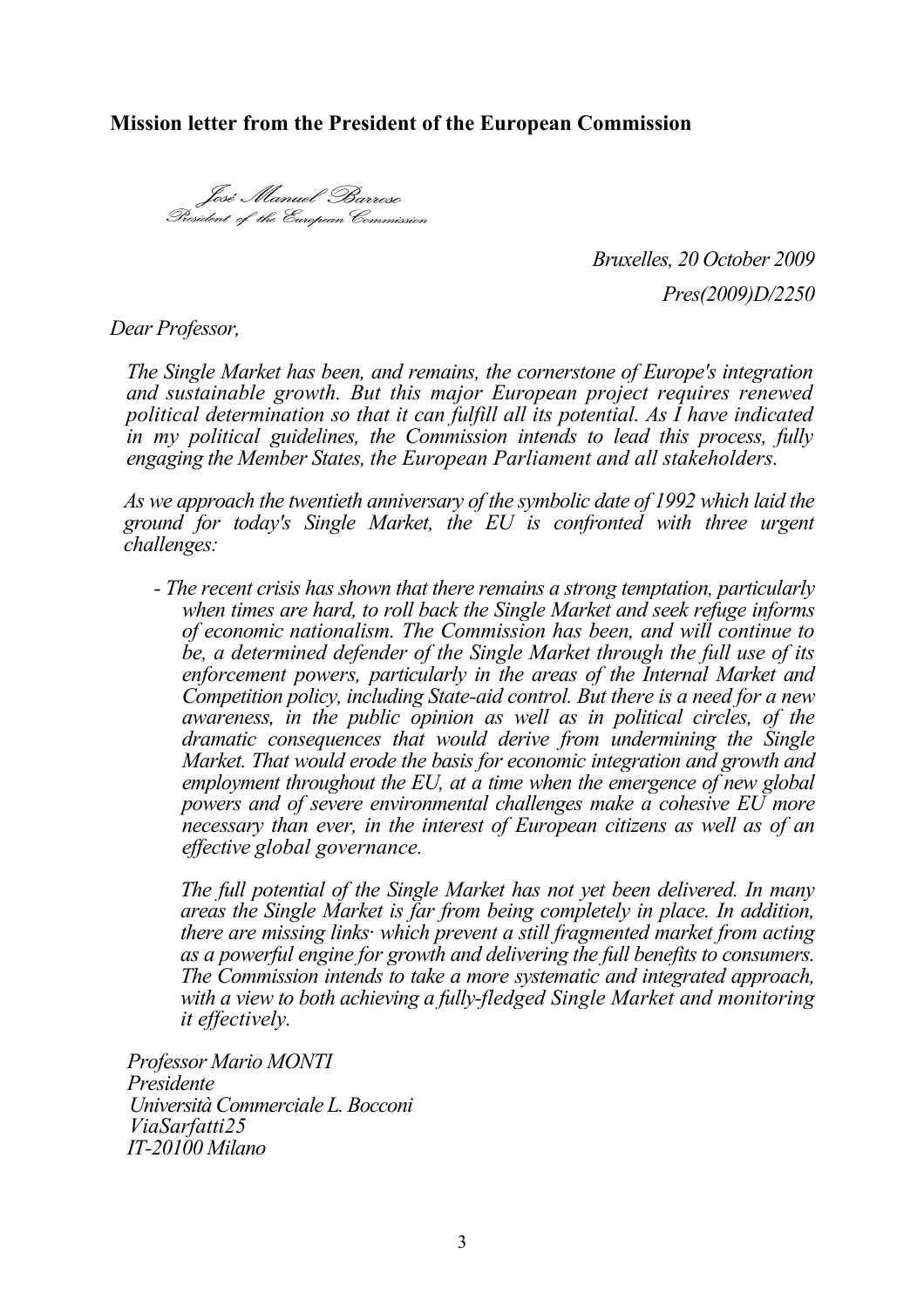- *The crisis has induced some critical reconsideration of the functioning of markets. It has also enhanced concerns about the social dimension. The Treaty of Lisbon, soon to enter into force, make it explicit for the first time - though the principle was already clearly set out in the preamble of the Treaty of Rome that "the Union [...] shall work [...]for a highly competitive social market economy". All this calls for afresh look at how the market and the social dimensions of an integrated European economy can be mutually strengthened.*

*In view of obtaining helpful and valuable inputs for an initiative to relaunch the Single Market as a key strategic objective of the new Commission, I would UL· to entrust you with the mission of preparing a report containing options and recommendations. Should you accept this mission, you will conduct it under your sole responsibility and you will report directly to me on progress and conclusions. You will be able to rely on the Commission's expertise and support. You may hold consultations, as appropriate, with the European Parliament, with the relevant Commissioners, with the competent authorities of Members States and with other stakeholders.*

*Yours sincerely,*

*José Manuel BARROSO*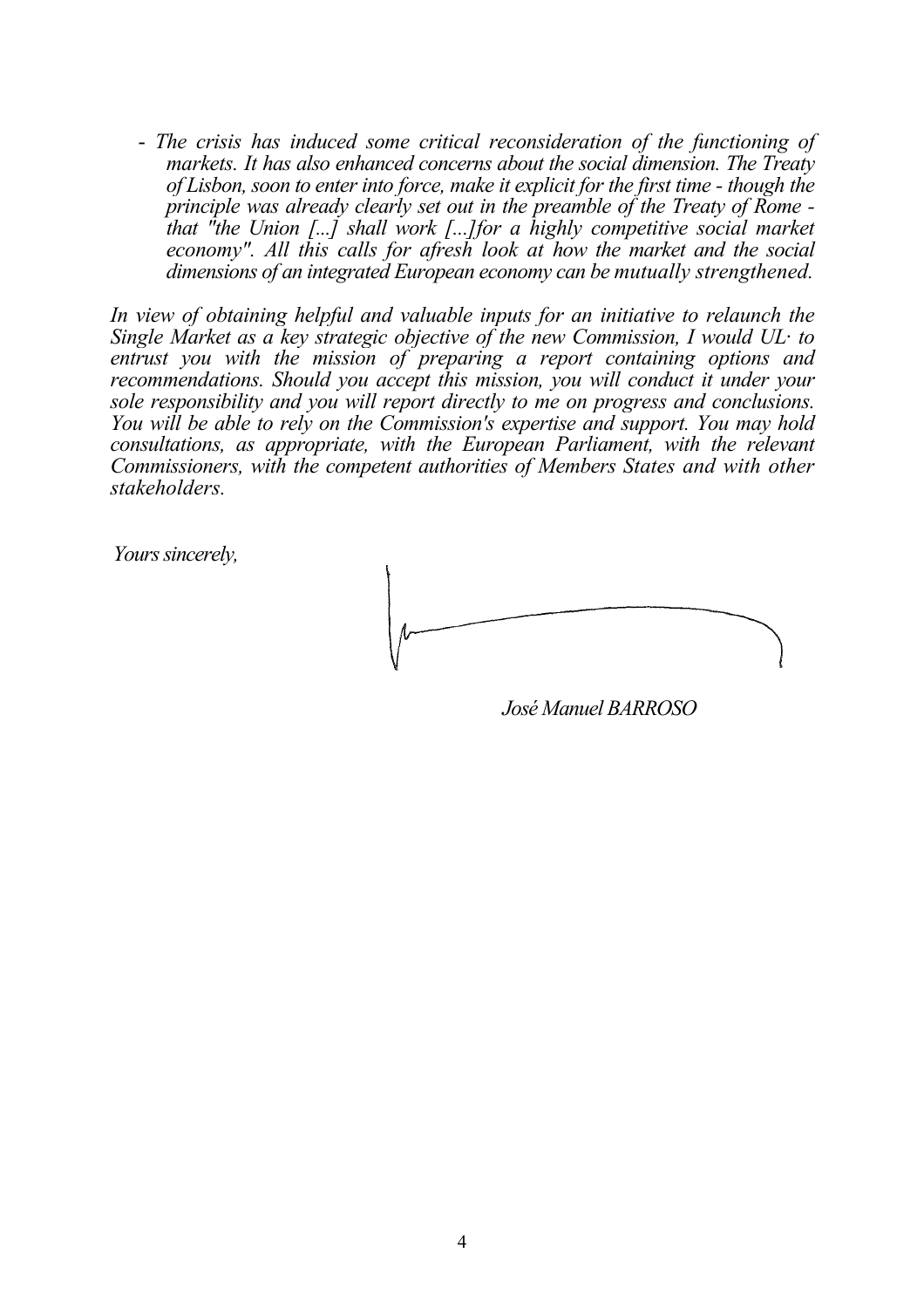## **TABLE OF CONTENTS**

| <b>MISSION LETTER FROM THE PRESIDENT OF THE EUROPEAN COMMISSION 3</b>                       |    |
|---------------------------------------------------------------------------------------------|----|
| <b>EXECUTIVE SUMMARY</b>                                                                    | 6  |
| A NEW STRATEGY FOR THE SINGLE MARKET                                                        | 6  |
| <b>CHAPTER 1. A MARKET IN SEARCH OF A STRATEGY</b>                                          | 11 |
|                                                                                             |    |
|                                                                                             |    |
|                                                                                             | 17 |
|                                                                                             | 20 |
|                                                                                             |    |
|                                                                                             |    |
|                                                                                             |    |
|                                                                                             |    |
| <b>CHAPTER 2. BUILDING A STRONGER SINGLE MARKET</b>                                         | 36 |
| 2.1. Bottlenecks, missing links and new frontiers                                           | 37 |
| 2.2. Making the single market work for citizens, consumers and SMEs                         | 38 |
| 2.3. Shaping Europe's digital single market                                                 | 44 |
| 2.4. The single market and green growth: energy, climate change, environment                | 47 |
| 2.5. The single market for goods: reaping the full benefits                                 | 50 |
| 2.6. The single market for services: the powerhouse of European economy                     | 53 |
| 2.7. Workers in the single market: old problems and new challenges                          | 56 |
|                                                                                             | 61 |
| 2.9. The physical infrastructure of the single market: meeting the investment challenge     | 64 |
| <b>CHAPTER 3. BUILDING CONSENSUS ON A STRONGER SINGLE MARKET</b>                            | 67 |
| 3.1. A single market for a "highly competitive social market economy"                       | 68 |
| 3.2. Economic freedms and workers' rights after Viking and Laval                            | 68 |
| 3.3. Social services and the single market                                                  | 73 |
| 3.4. Harnessing public procurement for Europe's policy goals                                | 76 |
| 3.5. The tax dimension of the single market: working together to safeguard tax sovereignity | 79 |
| 3.6. Competitiveness and cohesion: the regional dimension of the single market              | 84 |
| 3.7. The single market and industrial policy                                                | 86 |
| 3.8. Open, but not disarmed: the external dimension of the single market                    | 89 |
| <b>CHAPTER 4. DELIVERING A STRONG SINGLE MARKET</b>                                         | 92 |
|                                                                                             | 93 |
| 4.2. Reinforcing enforcement                                                                | 95 |
| <b>CHAPTER 5. A POLITICAL INITIATIVE TO STRENGTHEN THE SINGLE</b>                           |    |
| <b>MARKET (AND ECONOMIC AND MONETARY UNION)104</b>                                          |    |
|                                                                                             |    |
|                                                                                             |    |
|                                                                                             |    |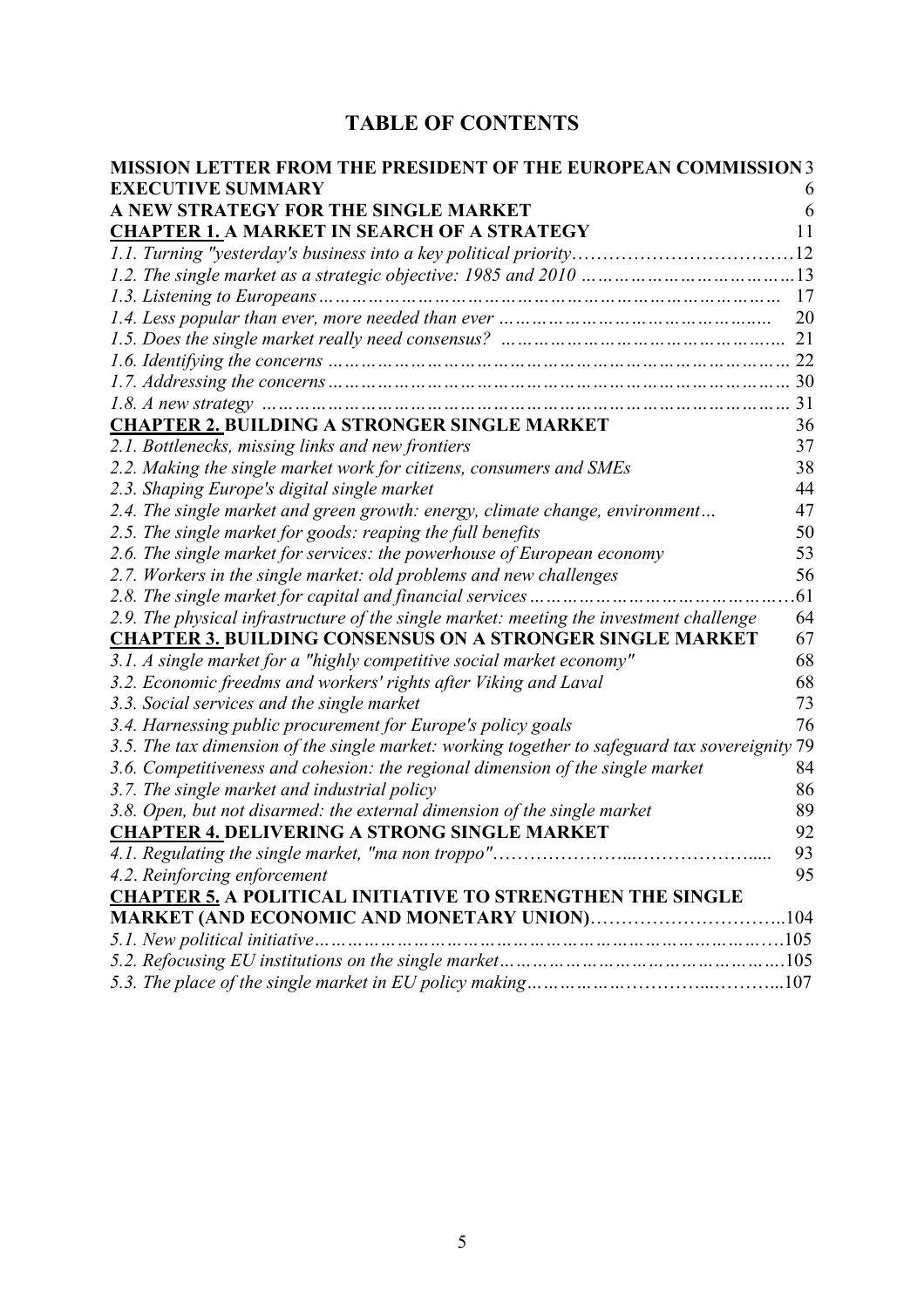#### **EXECUTIVE SUMMARY**

#### **A new Strategy for the single market**

In his "Political guidelines for the new Commission" President Barroso identified the single market as a key strategic objective for Europe, to be pursued with renewed political determination. Based on the mandate received from President Barroso, this report examines the challenges that an initiative to relaunch the single market faces today and outlines a comprehensive strategy to make such a relaunch politically successful and economically and socially viable.

The report highlights that today the single market is at a critical juncture, as it faces three challenges (chapter 1). The first challenge comes from the erosion of the political and social support for market integration in Europe. The single market is seen by many Europeans – citizens as well as political leaders – with suspicion, fear and sometimes open hostility. Two mutually reinforcing trends are at work: an "integration fatigue", eroding the appetite for more Europe and for a *single* market; and more recently, a "market fatigue", with a reduced confidence in the role of the *market*. The single market today is less popular than ever, while Europe needs it more than ever.

The second challenge comes from uneven policy attention given to the development of the various components of an effective and sustainable single market. Some of the difficulties encountered by the single market in recent years can be traced back not only to the incomplete "welding together" of the national markets into one European market, but also to the unfinished business on two other fronts: the expansion to new sectors to accompany a fast changing economy and the effort to ensure that the single market is a space of freedom and opportunity that works for all, citizens, consumers and SMEs.

A third challenge comes from a sense of complacency that gained strength in the past decade, as if the single market had been really completed and could thus be put to rest as a political priority. The single market was felt to be "yesterday's business", in need of regular maintenance but not of active promotion. The shift of attention away from the single market was further strengthened by the need to concentrate the EU's political energy on other challenging building blocks of the European construction: monetary union, enlargement and institutional reforms. With the entry into force of the Lisbon Treaty in January 2010, all the three major priorities have been achieved, and there is no reason to deflect attention away from the single market. On the contrary, the correct functioning of the monetary union and of enlargement call the single market back on stage.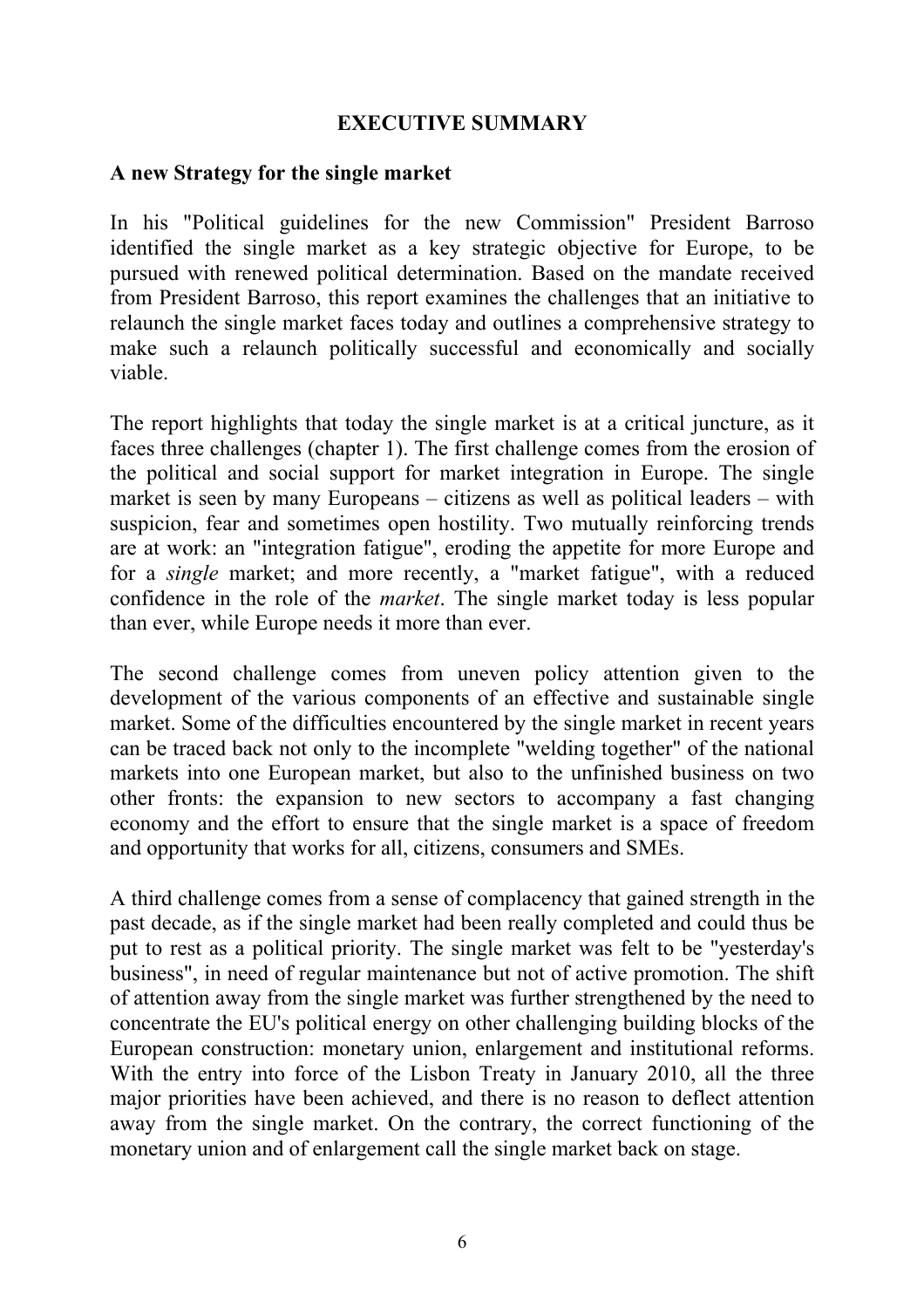There is now a window of opportunity to bring back the political focus on the single market. Exploiting such a window of opportunity requires awareness that both the objective and subjective conditions for a political initiative on the single market are much more complex than at the time of Jacques Delors' initiative of 1985.

The single market itself is today part of a context, which has dramatically changed. In turn, the actors to be involved in the initiative – Europe's policy makers and stakeholders – are more diverse and present a wider range of preferences and interests.

Based on a very extensive consultation process, the report draws a map of the expectations and concerns surrounding the single market. It identifies different concerns over time (before the economic crisis, during the crisis, following the crisis and in the long term), by areas of concern (consumers', citizens', social, environmental and business concerns) and by Member States. In this respect, the report describes the different approaches to the single market that can be identified in four clusters of Member States: continental social-market economy countries, Anglo-Saxon countries, Central and Eastern European countries, Nordic countries.

Reconciling these widespread and diverse positions around an agenda for the relaunch of the single market is both necessary and possible. It is necessary because achieving a deep and efficient single market is a key factor determining the EU's overall macroeconomic performance. It is particularly crucial for the solidity of the euro and for monetary union to deliver the promised economic benefits. It is possible, provided a substantial and proactive political investment is made, based on a carefully defined new strategy.

The report thus proposes a new strategy to safeguard the single market from the risk of economic nationalism, to extend it into new areas key for Europe's growth and to build an adequate degree of consensus around it.

Such a new strategy has to be comprehensive. Many policies traditionally not regarded as policies for the single market have to be integrated into a single market strategic objective. The comprehensive approach consists of three broad sets of initiatives:

- 1. Initiatives to build a *stronger* single market;
- 2. Initiatives to build *consensus* on a stronger single market;
- 3. Initiatives to *deliver* a stronger single market.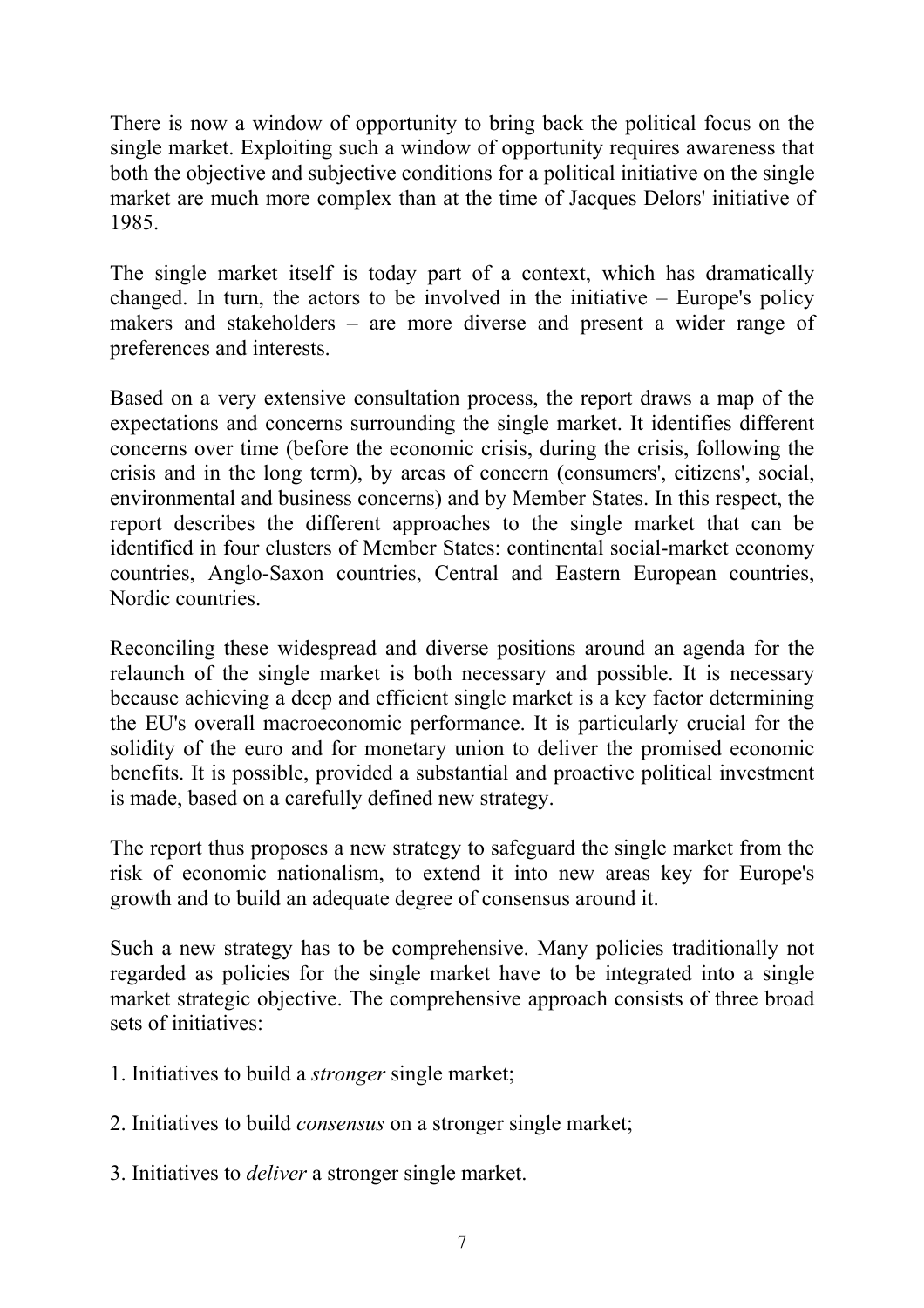If consensus is not generated, it is unlikely that the initiatives to build a stronger single market could ever be adopted and implemented. Even if they were, their sustainability over time and their ability to withstand "bad weather" in economic or political conditions affecting the EU would be in doubt.

In turn, a stronger single market – which openly seeks the consensus necessary for its construction and rules out the option of acquiescing to discontent by softening enforcement – does need strengthened delivery, enforcement and governance.

Several initiatives to build a stronger single market are presented in chapter 2. These initiatives aim at removing the remaining bottlenecks and plugging the gaps and missing links that hamper innovation and dampen growth potential in the single market. They are grouped in clusters of recommendations concerning:

- ensuring better functioning of the single market in the perspective of citizens, consumers and SMEs;

- creating a digital single market;

exploiting the potential of the single market to support green growth and Europe's transition to a low-carbon, resource efficient economy;

- reaping the full benefits of the single market for goods;

- fully exploiting the potential of the single market for services;
- ensuring geographical labour mobility in the single market.
- establishing the "physical" infrastructure for the single market;

Pointing to new initiatives is key to generate new momentum, but may be not sufficient to create the political climate for sustainable action. Chapter 3 presents the initiatives to address the concerns identified through the consultation and thus build consensus on a stronger single market. They are cast in the context of the reference in the Lisbon Treaty to "a highly competitive social market economy". These initiatives deal in particular with the following problems:

- the conciliation between economic freedoms in the single market and workers' rights, following the Viking, Laval and other rulings of the European Court of Justice;

- the place of social services within the single market;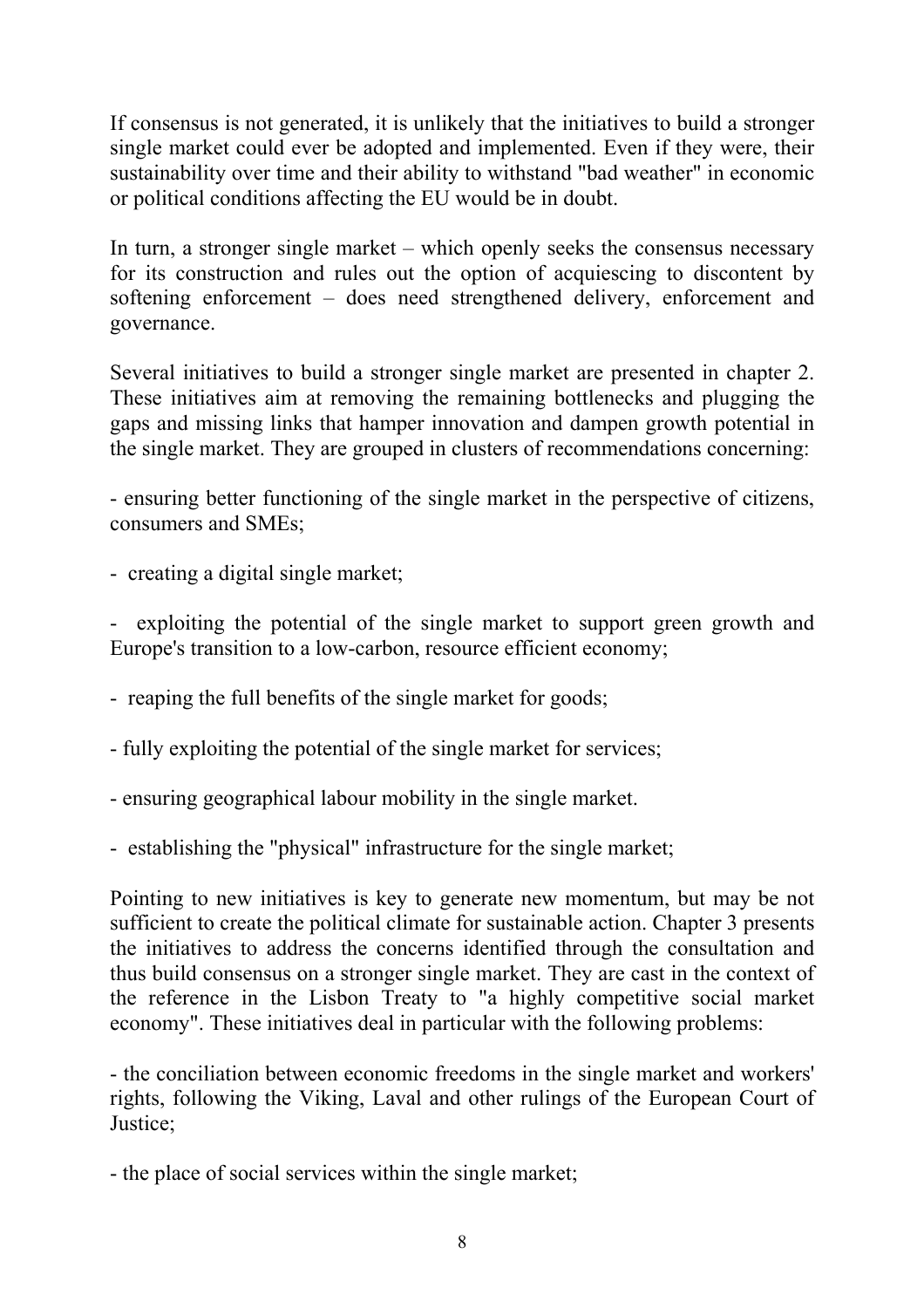- the integration of EU's policy goals in public procurement policy;

- how to use tax coordination to safeguard national tax sovereignty as market integration proceeds;

- the balancing of competitiveness and cohesion within the single market through regional development policies;

- the potential for an active industrial policy based on sound competition and state aid policies;

- how to ensure that the single market remains open, but not disarmed, vis-à-vis competitors at a global level.

In chapter 4, several recommendations are formulated to step up the tools needed to deliver the relaunch of the single market. Two aspects are discussed:

- ensuring light but effective regulation in the single market;

- reinforcing enforcement, by establishing a coherent system in which infringement actions, informal problem solving mechanisms and private enforcement form a seamless web of remedies against breaches of EU law.

The new comprehensive strategy outlined above should be seen as a "package deal", in which Member States with the different cultural traditions, concerns and political preferences could each find elements of appeal important enough to justify some concessions, relative to their past positions.

In particular, Member States with a tradition as social market economies could be more prepared to a new commitment on fully embracing competition and the single market, including a plan with deadlines on putting in place the single market in areas where it is still lacking, if Member States in the Anglo-saxon tradition show readiness to address some social concerns through targeted measures, including forms of tax coordination and cooperation, while there is no need to pursue tax harmonisation as such.

The new Member States, who definitely support a serious programme to strengthen the single market, including in the areas of infrastructure and cohesion, might in turn become more open on forms of tax coordination.

The report underlines that the economic, fiscal and social legacy of the crisis enhances the rationale for reinforcing the single market. Given the very limited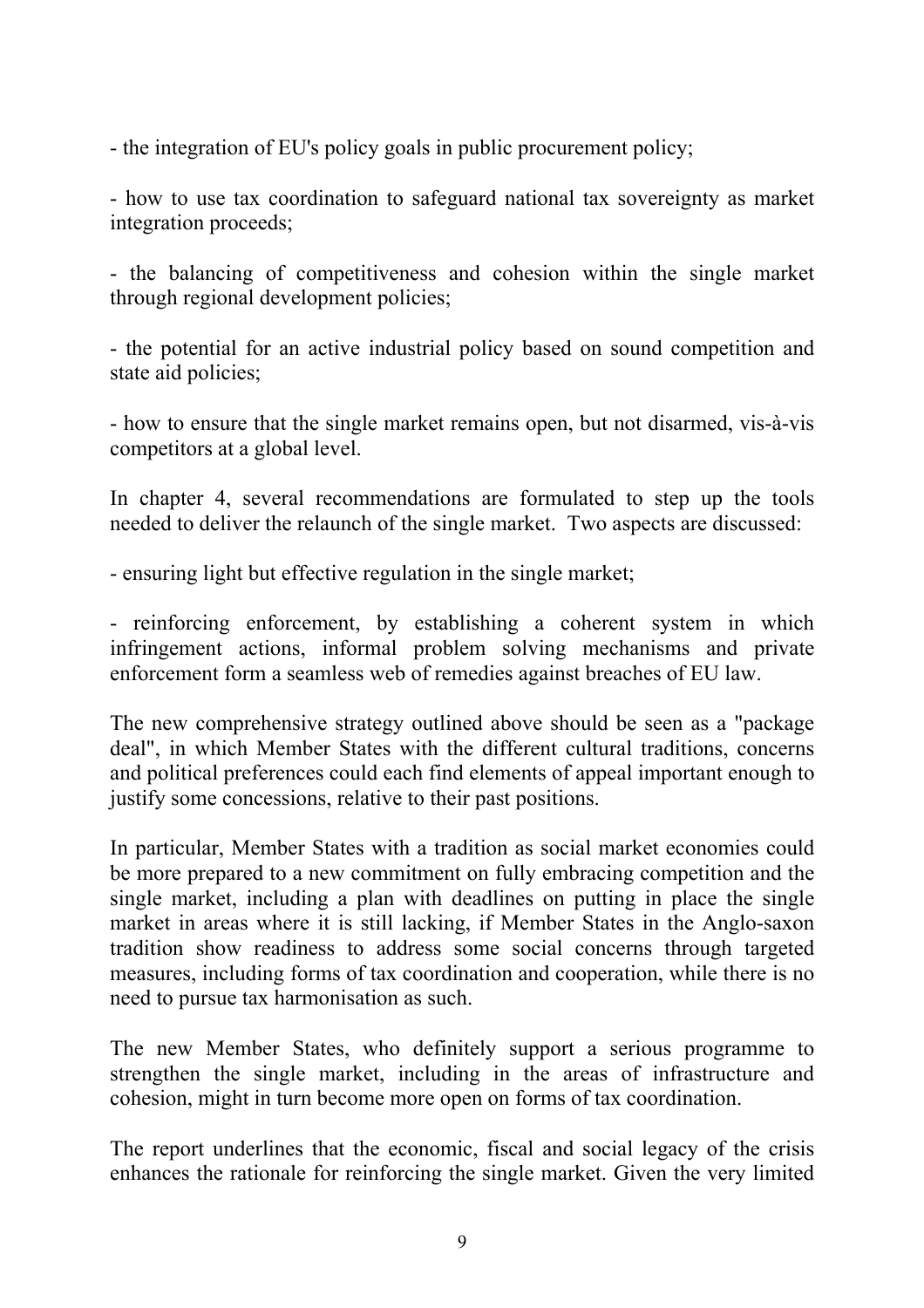margins available for budgetary stimuli, making the single market more efficient is Europe's best endogenous source of growth and job creation.

Similarly, the need to cope with the growing priority assigned by public opinion to the issue of inequalities, in a context of fiscal crisis for many countries, may lead to more favour for a greater coordination of policies within the framework of the single market. Finally, the tensions occurred recently in the Euro-area demonstrate the need to make full use of the single market as a vector to enhance total factor productivity and competitiveness in Euro-area economies

For the new strategy to succeed it is also necessary to reconsider the place of the single market in the overall context of the EU policy making (chapter 5). In line with that, it also seems necessary to bring more unitary vision and greater consistency to the numerous and diverse policy areas that are relevant to promote and deliver a stronger single market. This may require some innovation in the way in which the Commission, the Parliament and the Council deal with those policies. Some recommendations are made to that effect.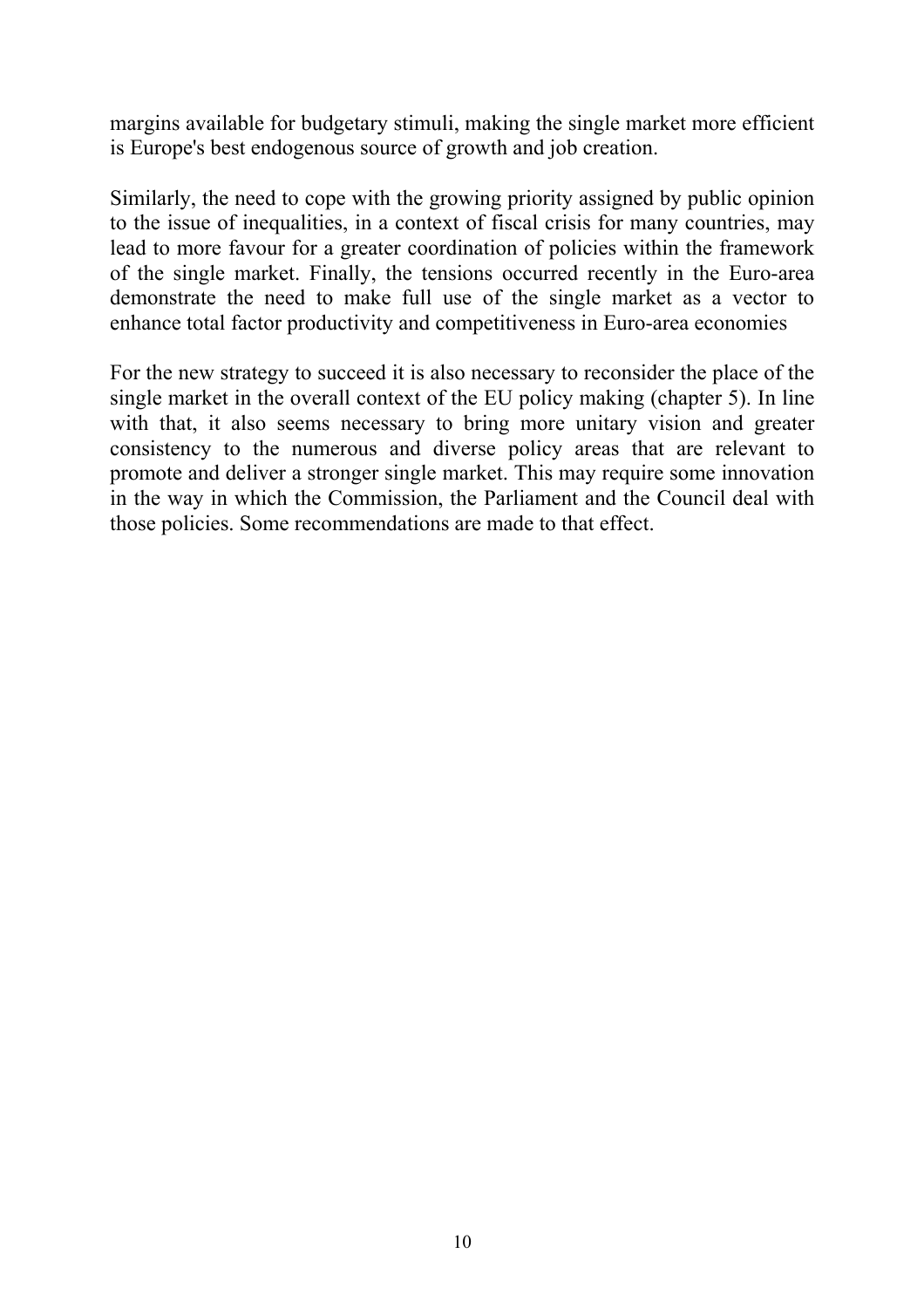**CHAPTER 1** 

# **A MARKET IN SEARCH OF A STRATEGY**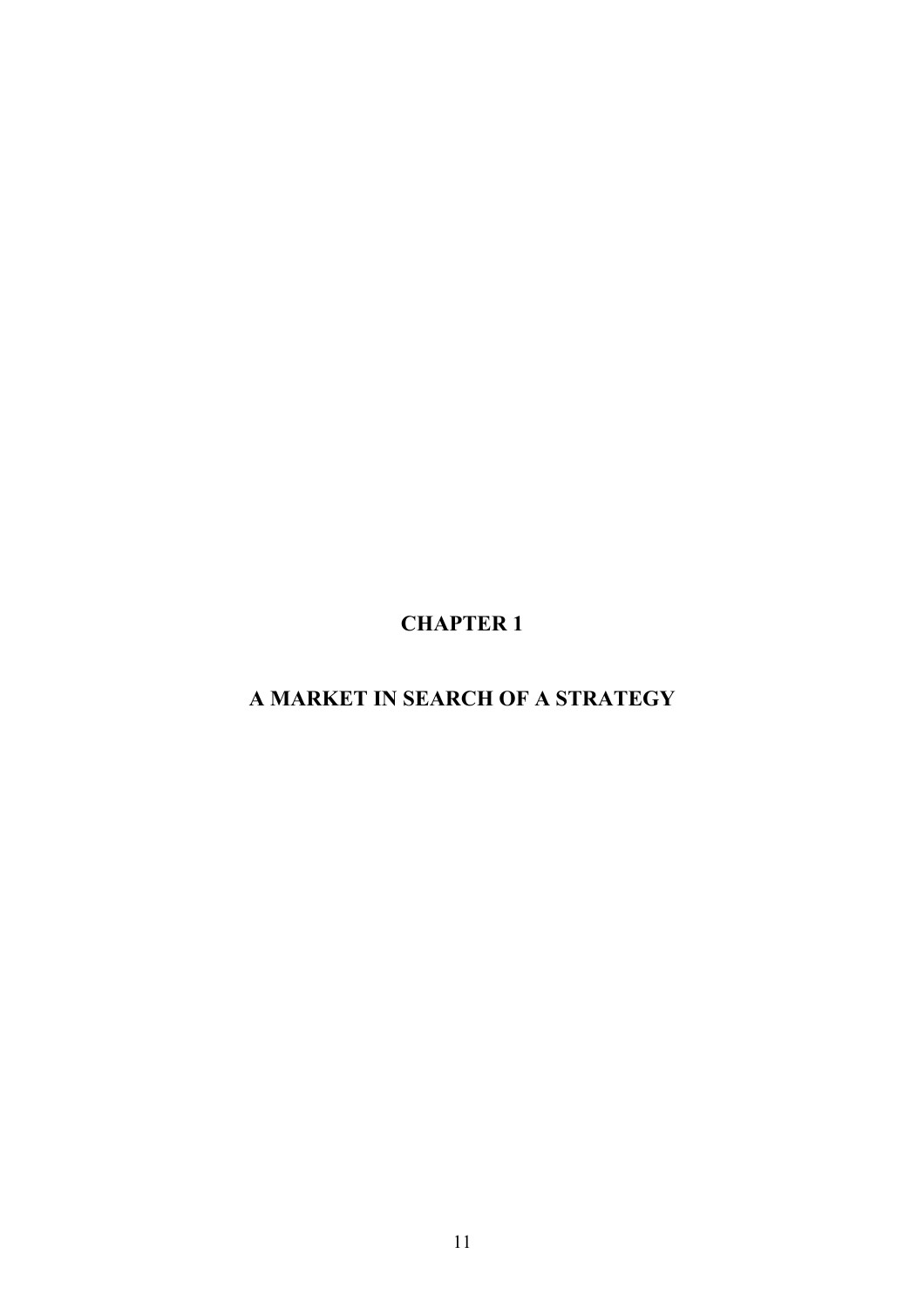## **1.1. Turning "yesterday's business" into a key political priority**

"Nobody can fall in love with the single market", used to say Jacques Delors. That the single market is not loved, is normal and even reassuring. A market is an instrument, not an end in itself. When the market is regarded as a superior entity, as if it were always able to deliver efficiently and did not need appropriate regulation and rigorous supervision, dangers are likely to lie ahead, as shown by the financial crisis. It was forgotten by many that the market "is a good servant but a bad master".

Yet the single market is a crucial servant for the European Union. First, it is a necessary – though not sufficient - condition for a good performance of the European *economy*, just as well-functioning domestic markets are for national economies. Secondly, and even more importantly, a robust single market is key to the overall health of the European *Union*, because it represents the very foundation of the integration project.

But today the single market not only is not loved. It is seen by many Europeans – citizens as well as political leaders – with suspicion, fear and sometimes open hostility.

Two trends have been visible for a number of years: an "integration fatigue", eroding the appetite for a *single* market; and, more recently, a "market fatigue", with a reduced confidence in the role of the *market*. Reinforcing each other, these trends have been undermining the acceptance, in each of its two components, of the single market.

As this drift in public opinion was taking place, European and national policymakers focused on other important priorities, such as institutional reform and the Lisbon strategy. "The internal market programme – warned Wim Kok in 2005 – is felt to be yesterday's business and does not receive the priority it should. This is a fatal policy error".

When the financial and then economic crisis erupted, the Barroso I Commission was able, withstanding considerable pressures, to ensure enforcement of the rules and to prevent fragmentation of the single market, while allowing a degree of flexibility in coping with emergency situations.

This proved once again, under unprecedented strains, the merits of an enforcement system which is solidly rooted in the community method and entrusted to the Commission as the guardian of the Treaties, under the control of the European Court of Justice. The enforcement system of the Stability and Growth Pact, more intergovernmental by nature, has not proven equally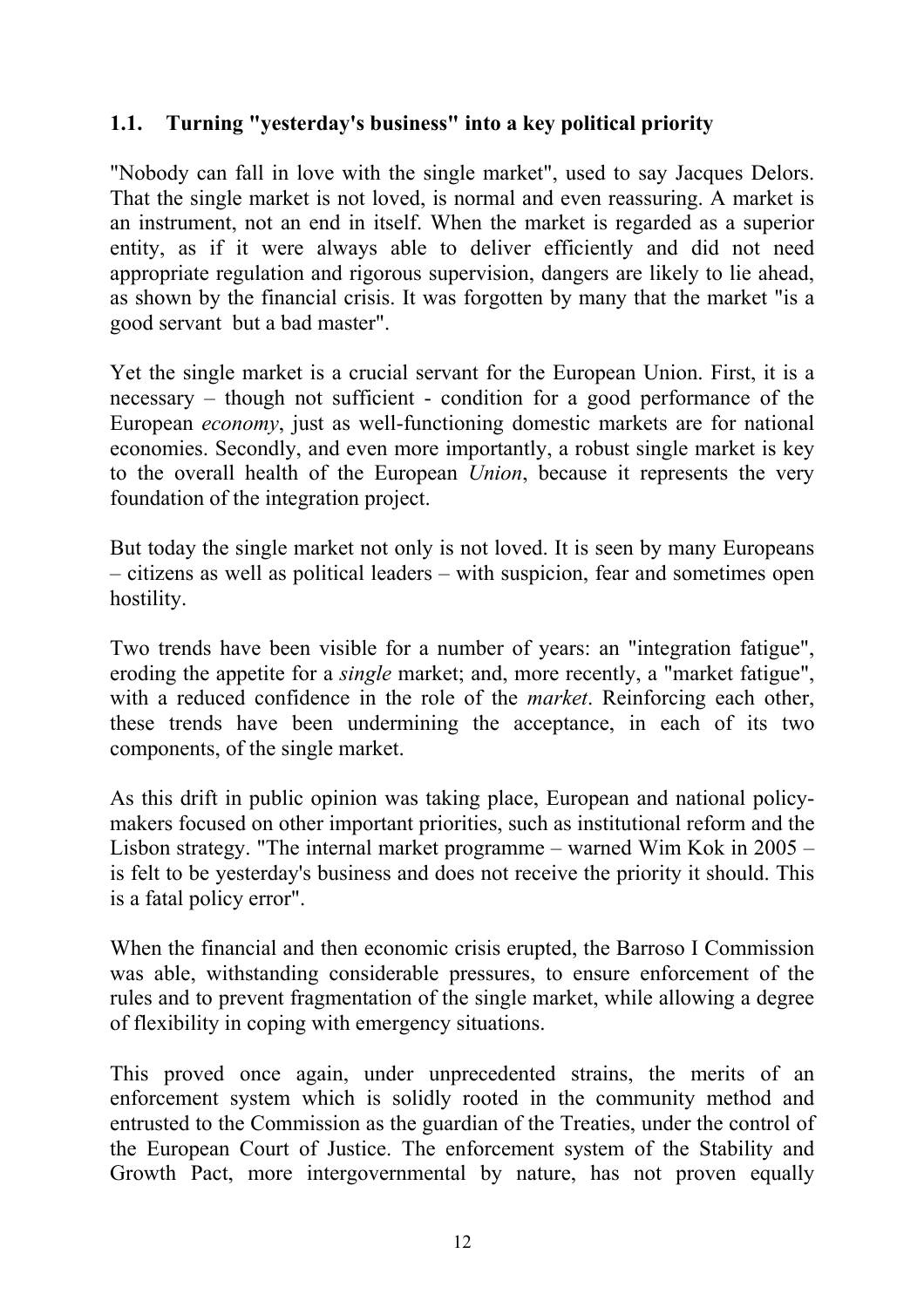effective, not only during the crisis – when some leeway may well have had acceptable macroeconomic justifications – but even before, in the "good" years.

After having made use of the Commission's single market enforcement powers to counter the risks of disintegration brought about by the crisis, President Barroso decided to go one step further. In his "Political guidelines for the new Commission" of September 2009, he identified the single market as a key strategic objective to be pursued with renewed political determination. He also stated his intention that the Commission should lead this process, fully engaging the Member States, the European Parliament and all stakeholders.

In view of obtaining inputs for such initiative, in October 2009 he commissioned this report. The report aims at identifying whether, and how, the single market may be turned from a perception of being "yesterday's business" into a key political priority, to meet the growing challenges of European integration.

#### **1.2. The single market as a strategic objective: 1985 and 2010**

Exactly 25 years ago Jacques Delors, then President of the Commission, launched with Lord Cockfield, Vice President and Commissioner for the internal market, the single market project with the White Paper on "Completing the Internal Market" for the European Council of June 1985, held in Milan.<sup>1</sup> The Commission asked "the European Council to pledge itself to completion of a fully unified internal market by 1992 and to approve the necessary programme together with a realistic and binding timetable". The European Council did so.

A major effort was then undertaken by European institutions, Member States, economic agents and, by the end of 1992, much of what had been planned was actually adopted and to a large extent, though by no means completely, implemented. Getting ready for the advent of the single market proved a key driver for investment, restructuring and legislative modernization. More deeply, there was a change in attitude. Policy makers and economic agents alike felt the pressure to think and act in a wider framework, as regards both *time* (in 1985 they started to make plans for "1992", as the project was called) and *space* (they wanted to get ready for Europe-wide competition). They reacted to this

1

<sup>&</sup>lt;sup>1</sup> This report uses the expression "single market", except when quoting documents, which refer to the "internal" market". From a conceptual and communication point of view, "single" seems more appropriate than "internal". Firstly, citizens of any EU country are likely to understand the term "internal market" as referring to their own domestic market, rather than the EU-wide market. Secondly, when used with non-European interlocutors, the expression European "internal market" may convey a flavour of closure, of "fortress Europe", that in general is far from reality and that it is not in the EU's interest to nurture. Thirdly, "single" is a more committing description. In fact, the market for any particular good or service within the EU is "internal" by definition, but requires actions by policy makers and market participants, if it is to be really "single", rather than fragmented.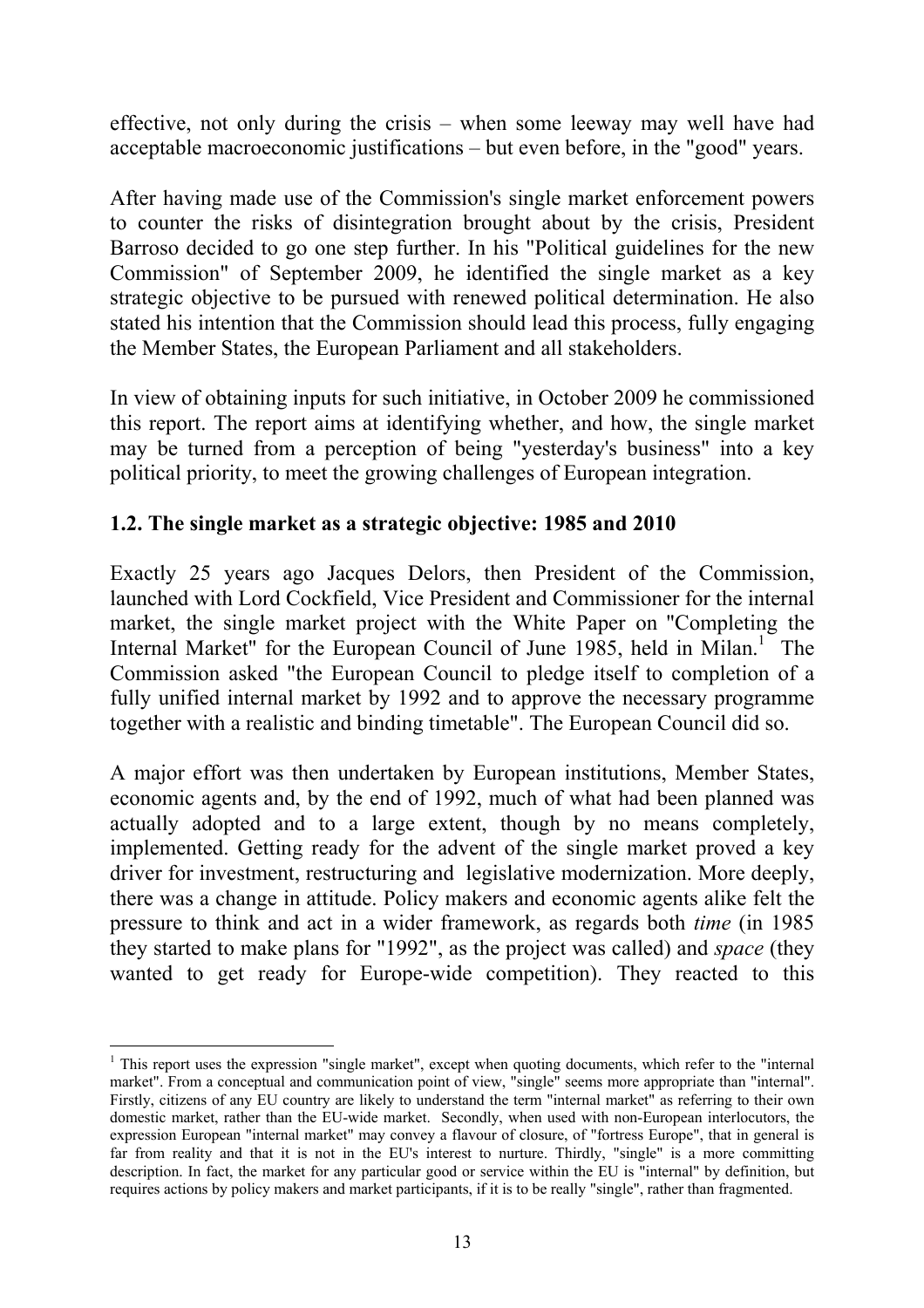challenge with enthusiasm. This helped the European economy to recover from the "eurosclerosis" of the previous years.

After 1992, the single market has certainly not been left unattended. In addition to a great number of specific initiatives to consolidate the achievements of "1992", and to apply the principles of the single market to newly emerging activities in different industries, there have been two broader policy initiatives, the "Single Market Action Plan", launched in June 1997, and the "Financial Services Action Plan", launched in May 1999. There has also been a continuous commitment of competition policy, to ensure that the market in the EU be not only single, but also working under conditions of vigorous competition.

Yet, towards the end of the Nineties the focus on the single market was not as strong as before. Two requirements for an effective and sustainable single market did not receive the attention they deserved.

First, the 1985 White Paper itself had clearly indicated that "the objective of completing the internal market has three aspects: […] the welding together of the […] markets of the Member States into one *single* market; […] ensuring that this single market is also an *expanding* market; […] ensuring that the market is *flexible."* The White Paper admitted that it was directed primarily to the first of the three objectives, but that achieving the other two was equally crucial. Indeed, some of the difficulties encountered by the single market in recent years can be traced not only to the still incomplete "welding together" of the national markets, but also to the unfinished business on the other two fronts of the "completion" in the full sense. In spite of some progress achieved, for example, as regards Trans-European Networks and the Lisbon strategy, substantial efforts remain to be done on these accompanying policies, which in reality are integral parts of putting in place a satisfactory single market.

Secondly, excessive reliance by some Member States on the self-regulating abilities of financial markets resulted in delays and inadequacies in designing and putting in place the appropriate regulatory and supervisory frameworks to accompany effectively the process of financial liberalization and of creation of the single market for financial services. This contributed to the fragility of this important component of the single market.

While the consequences of neglecting the two requirements above would have become visible only a few years later, there was, at the turn of the century, a sense of complacency, as if the single market had really been "completed" and could thus be put to rest, as a political priority. In addition, there was undoubtedly the need to concentrate the EU's political energy on other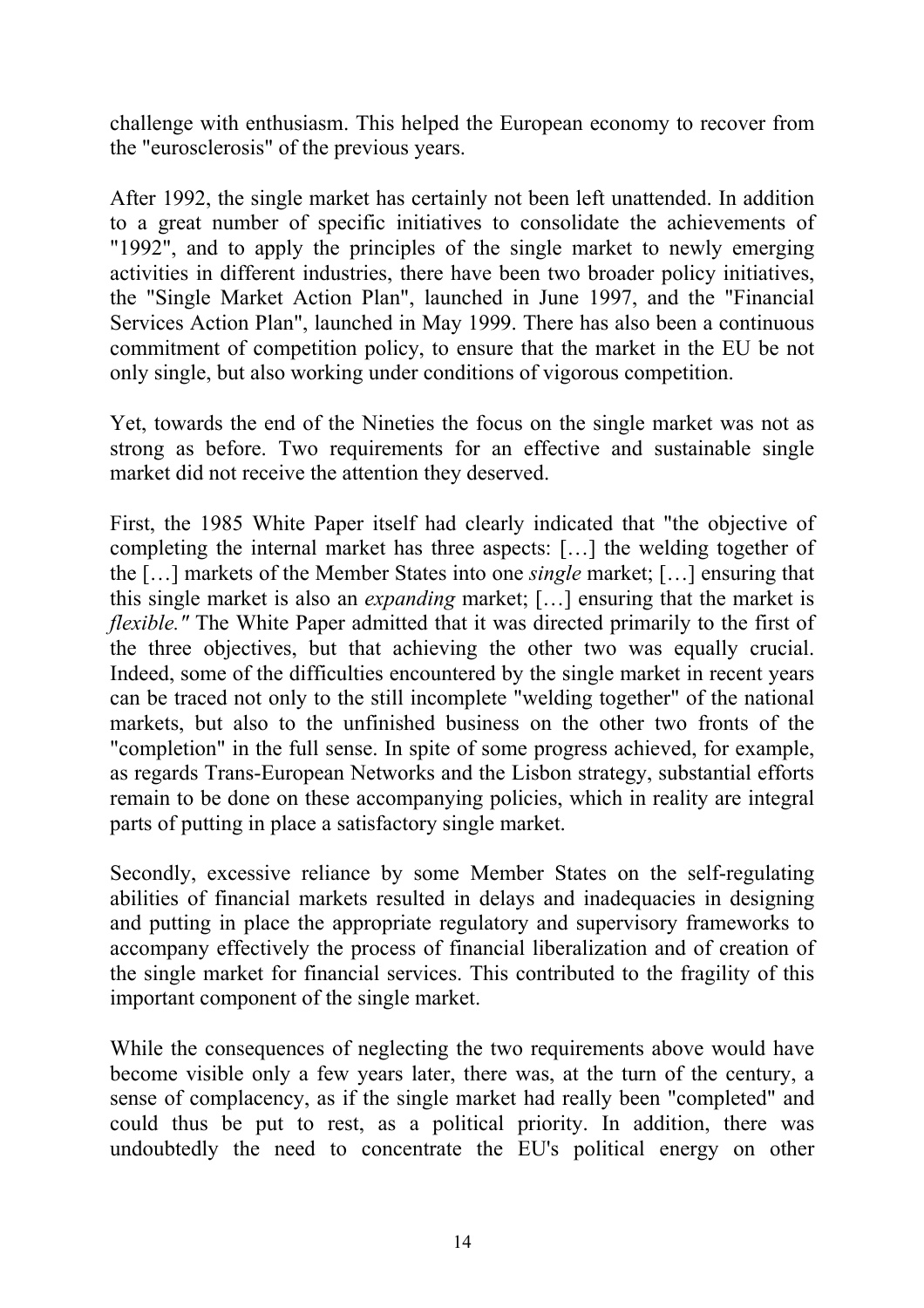challenging building blocks of the European construction: monetary union, enlargement, institutional reform.

With the entry into force of the Lisbon Treaty in January 2010, all three building blocks are finally in place. There is no reason that they should continue to deflect an overwhelming proportion of political attention away from the single market. In fact, two of them – monetary union and enlargement – seem rather to be calling the single market back on the stage.

The weaknesses in monetary union, exposed by the Greek crisis, have their immediate manifestations in the reactions of financial markets to public finance disequilibria. However, if we look at the underlying causes of such disequilibria, one of them is certainly the inadequate competitiveness of the real economy. In turn this is largely due to the fact that corporatism and rent-seeking, both in the public and private sectors, still keep the domestic economy partly sheltered from the full play of the single market and competition, thus preventing the needed improvements in overall productivity. This situation, by no means exclusive of Greece, calls for more single market, i.e. a strengthening of the economic leg of Economic and Monetary Union, if monetary union and the euro are to be solid and deliver the expected economic benefits.

Enlargement, too, calls – and, at the same time, allows – for a renewed focus on the single market.

First, both the new Member States and the EU as a whole have benefited from enlargement, also in economic terms. But should there be a widespread tendency towards renationalization of policies and business strategies, as was seen during the crisis, the economies of new Member States would be the first ones to suffer.

Secondly, an effort must be made to regain full confidence in an enlarged single market by the public opinions of old Member States, which had been inadequately prepared to cope with this major change.

Thirdly, most new Member States have a political orientation, which appears to be more strongly in favour of the single market and competition than it now seems to be the case for some of the Member States that had been at the forefront of economic integration in the past decades. For a strategy to relaunch the single market, it is crucial to make the most of the support and impulsion that can be provided by the newer members of the EU.

In view of the above circumstances, it might now become more possible than in the last twenty years to focus the minds and will of European policy makers on the challenges confronting the single market. But this will require awareness that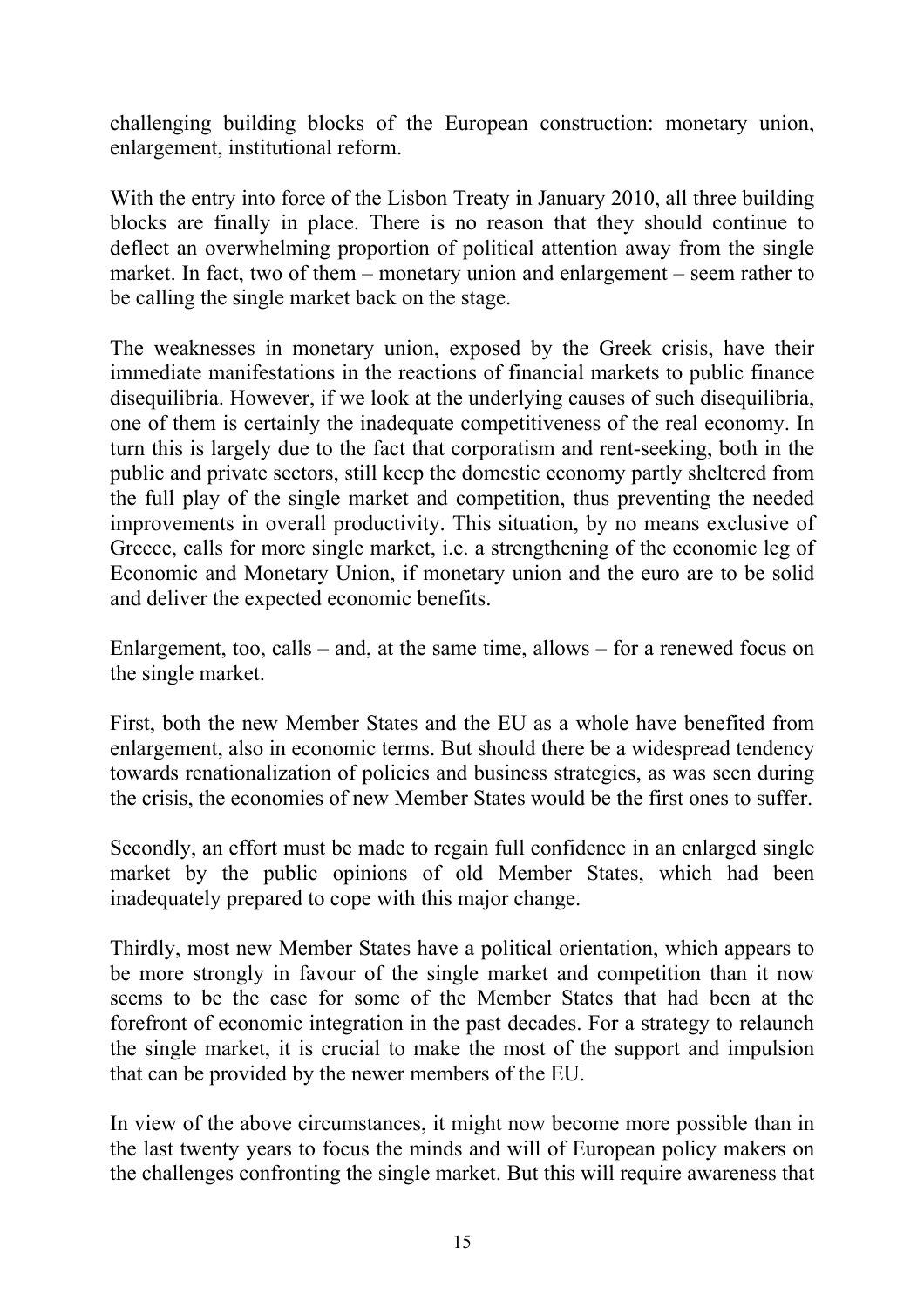both the objective and subjective conditions for a strategic initiative on the single market are more complex than at the time of Jacques Delors' initiative of 1985.

The object of the initiative – the single market – is today part of a context, which has dramatically changed. In turn, the subjects to be involved in the initiative – Europe's policy makers and stakeholders – are themselves a vastly more articulated set of agents. No initiative could reasonably be launched without previously consulting them in depth, against the background of the new context.

The changes in the context are individually well known, but it is sometimes neglected how profoundly their combined action has changed the way of operating of the single market and what citizens and business expect from it. It will be sufficient to list the key changes, all of which intervened in the 25 years since the White Paper.

Some changes took place well beyond Europe:

- Globalization and the emergence of new economic powers;

- The technological revolution, triggered in particular by Information and Communication Technology;

- The growing importance of services in the economy;

- The growing awareness of environmental and climate-change challenges.

Besides having to respond to these global changes, Europe's single market has had to cope with a number of deep transformations, which were specific to Europe:

- The collapse of the Soviet block, hence of a threat that had been a key driver of integration;

- Enlargement, from 10 to 27 Member States;

- Much greater economic diversity, also linked to enlargement;

- Introduction of a single currency, now shared by 16 Member States;

- Increase in migrations and in cultural diversity;

- Open rejection of further (or even existing) EU integration, through referenda in several Member States;

- Explicit clarification of the limits of acceptability, by one Member State, of further EU integration in the future (ruling of the German Federal Constitutional Court of July 2009);

- Lisbon Treaty: "The Union […] shall work for […] sustainable development [and] a highly competitive social market economy" (article 3, Treaty on the Functioning of the European Union).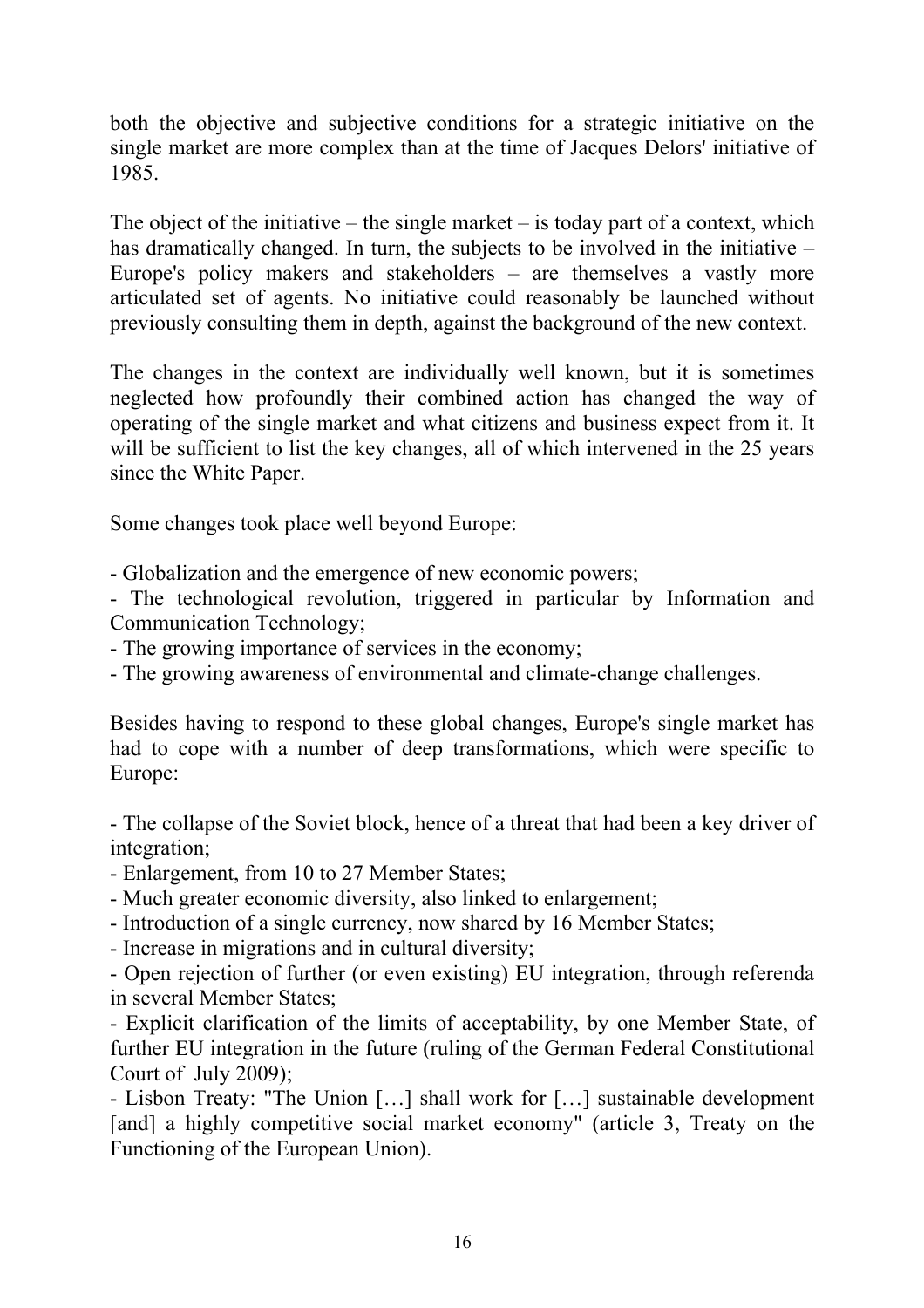Each of these changes, let alone their combined play, has important institutional, economic and political implications on the nature and the functioning of the single market. No systematic review of policies for the single market, in the light of all these changes, has yet been undertaken. This report, while having policy objectives rather than analytical ambitions, will try to take these transformational changes well into consideration. If this were not done, there would be the risk of coming up with recommendations that might be appropriate for the single market of the past, not for the challenges of the future.

## **1.3. Listening to Europeans**

Before launching the single market project with the 1985 White Paper, Jacques Delors had prepared the initiative through a "tour des capitales" of the then 10 Member States, plus Spain and Portugal who were soon to join. Today the European Union is not only larger and more diverse, with its 27 Member States, but also more complex in its articulation, with a much broader involvement of stakeholders and civil society.

In line with the new landscape, the drafting of this report was preceded by a very extensive process of formal and informal consultations. Therefore, the analysis and recommendations herewith submitted to the President of the European Commission, while engaging the sole responsibility of the author, reflect the outcome of what can be considered an exploratory mission that he conducted at the request of the President.

The exploration, carried out between November 2009 and April 2010, has dealt with the perceptions on the single market, its strengths and shortcomings, the measures that could improve and deepen the single market while addressing the concerns surrounding it, the policy strategies that might facilitate the adoption of such measures. It has involved extensively the various stakeholders of the single market and groups in civil society, as well as representatives of political institutions.

At the top of EU institutions, the author had the privilege to draw on the views of the Presidents of the European Parliament Jerzy Buzek and of the European Council, Herman Van Rompuy In addition, he had of course the benefit of several discussions with the President of the European Commission, José Manuel Barroso. He also benefitted from exchanges of views with the President of the European Central Bank Jean-Claude Trichet, the President of the European Investment Bank Philippe Maystadt and the European Ombudsman Nikiforos Diamandouros.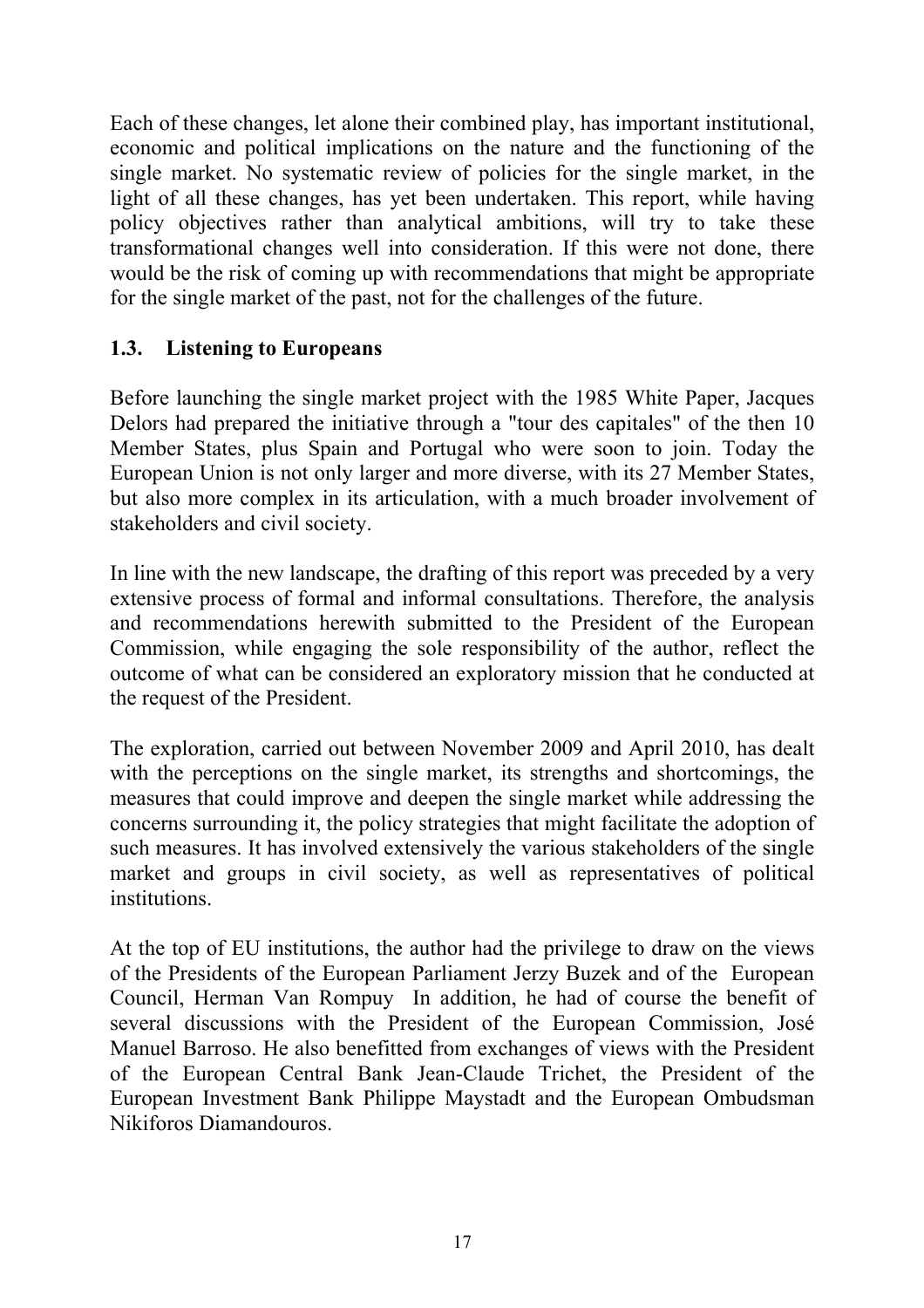At the European Parliament, the consultation has involved separately the following political groups: European People's Party, Progressive Alliance of Socialists and Democrats, Alliance of Liberals and Democrats, Greens/European Free Alliance, European Conservatives and Reformists, European United Left-Nordic Green Left. There have also been hearings and debates with the Internal Market and Consumer Protection Committee, the Economic and Monetary Affairs Committee on the occasion of its meeting with National Parliaments, and the Special Committee on the Financial, Economic and Social Crisis. The Internal Market and Consumer Protection Committee has prepared an owninitiative report, intended as the Parliament's contribution to the present report. This initiative has been much appreciated and has contributed significantly to the preparation of the present report. A specific joint consultation was also held with all the rapporteurs of the Parliament on the package on financial supervision currently undergoing the legislative process.

With the Council, the consultation has taken the form of exchanges of views first, at the initiative of the Swedish Presidency, with the Ambassadors at the Committee of Permanent Representatives (Coreper); then, at the initiative of the Spanish Presidency, with the Ministers at the Ecofin Council and at the Competitiveness Council. A dialogue has been opened with the current Spanish Presidency as well as, in view of future initiatives on the single market, with the Presidencies that will follow in the next two years.

As regards Member States, the dialogue has involved all of them in the context of the Council, as described above. In addition there have been bilateral consultations, at their request, with governments of most Member States, either in their respective capitals or in Brussels. The interlocutors have been typically the Ministers who participate in the Ecofin and the Competitiveness Council. In a few cases, there were meetings also with Heads of States and Governments.

The author also had the benefit of exchanges of views with Felipe Gonzalez, Chairman, and the other fellow members of the Reflection group on the future of Europe, on which he served at the request of the European Council<sup>2</sup>. He also consulted a small number of personalities who, although currently not holding official positions in EU institutions or Member States, contributed significantly to the advancement of the European construction and in particular of economic integration, such as Giuliano Amato, Georges Berthoin<sup>3</sup>, Leon Brittan, Etienne Davignon, Jacques Delors, Joschka Fischer, Valéry Giscard d'Estaing, Wim Kok, Karl Lamers, Pascal Lamy, Tommaso Padoa-Schioppa, Chris Patten, Romano Prodi, Peter Sutherland and Antonio Vitorino.

1

 $2$  There is full coherence between the approach taken on the single market in the Gonzalez Report and the one developed more extensively in the present report.

<sup>&</sup>lt;sup>3</sup> Georges Berthoin held, amongst others, the position of Head of cabinet of Jean Monnet.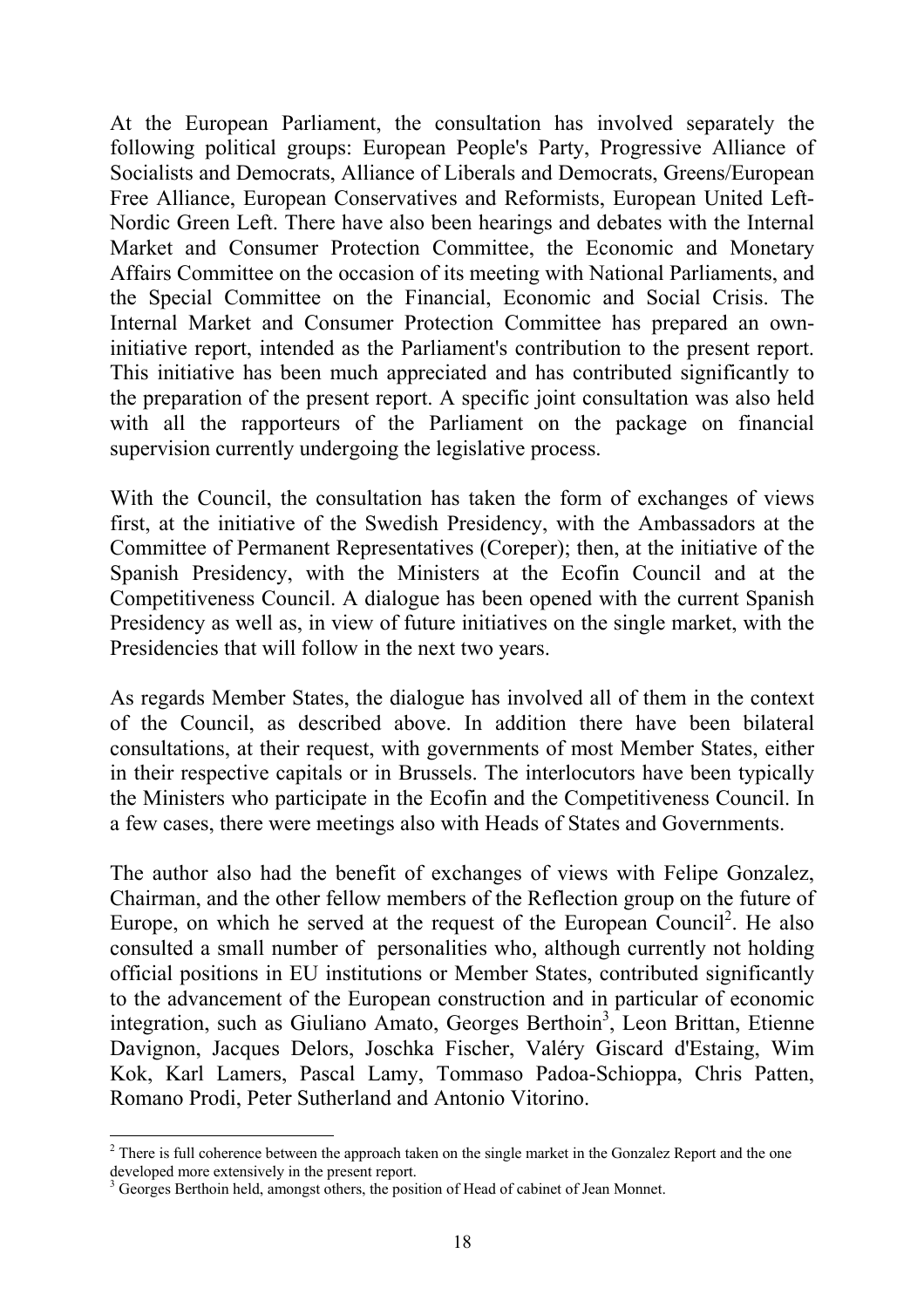Great attention has been devoted to the consultation of the wide variety of stakeholders of the single market and groups in civil society which take an interest in the single market and more broadly in European integration. This has been done at the level of their respective European bodies in Brussels and at the national level on the occasion of visits to Member States.

In this context, numerous exchanges of views have taken place in particular with consumers associations, business organizations, trade-union bodies. In an effort to understand the converging positions, as well as the remaining divergences between the social partners on some critical issues, a joint meeting has also been organized with Business Europe and the European Trade Union Confederation.

Numerous submissions have been received. Many of them deal with sectoral issues, sometimes highly specific. It is in the nature of the single market to be the playing field for a great multitude of industries and activities. Each has its own problems and warrants specific policy attention. It is important that the European institutions should listen to, and work on, all the relevant sectoral dimensions. This report, however, aims at capturing the broad picture of the single market today and to suggest a comprehensive strategy for its relaunch. To do so, it was necessary to focus on a relatively small number of key issues. While some stakeholders may not see their submissions explicitly followed up, each has contributed to shaping the positions presented in this report. Similarly, each stakeholder stands to benefit if the single market at large is fortified and developed.

Other stakeholders that have been consulted include environmental groups, providers of services of general interest, organizations of regions and municipalities, associations working in the social field, family organizations and networks of non-governmental organizations.

Particular attention has been devoted to drawing on the expertise of think-tanks working on European policy issues, both in Brussels and elsewhere in Europe, and of individual academics. This has been done through bilateral meetings and through participation in conferences and workshops, some of them especially organized to elicit views on the topic of this report.

Although it is unlikely that any institution or person consulted would fully identify with each component of the strategy recommended in this report, the author is confident that the exploratory mission carried out at the request of President Barroso may have paved the way for a rather wide basis of consensus on a number of key points. It is hoped that such platform might facilitate the Commission's task of launching a promising strategic initiative.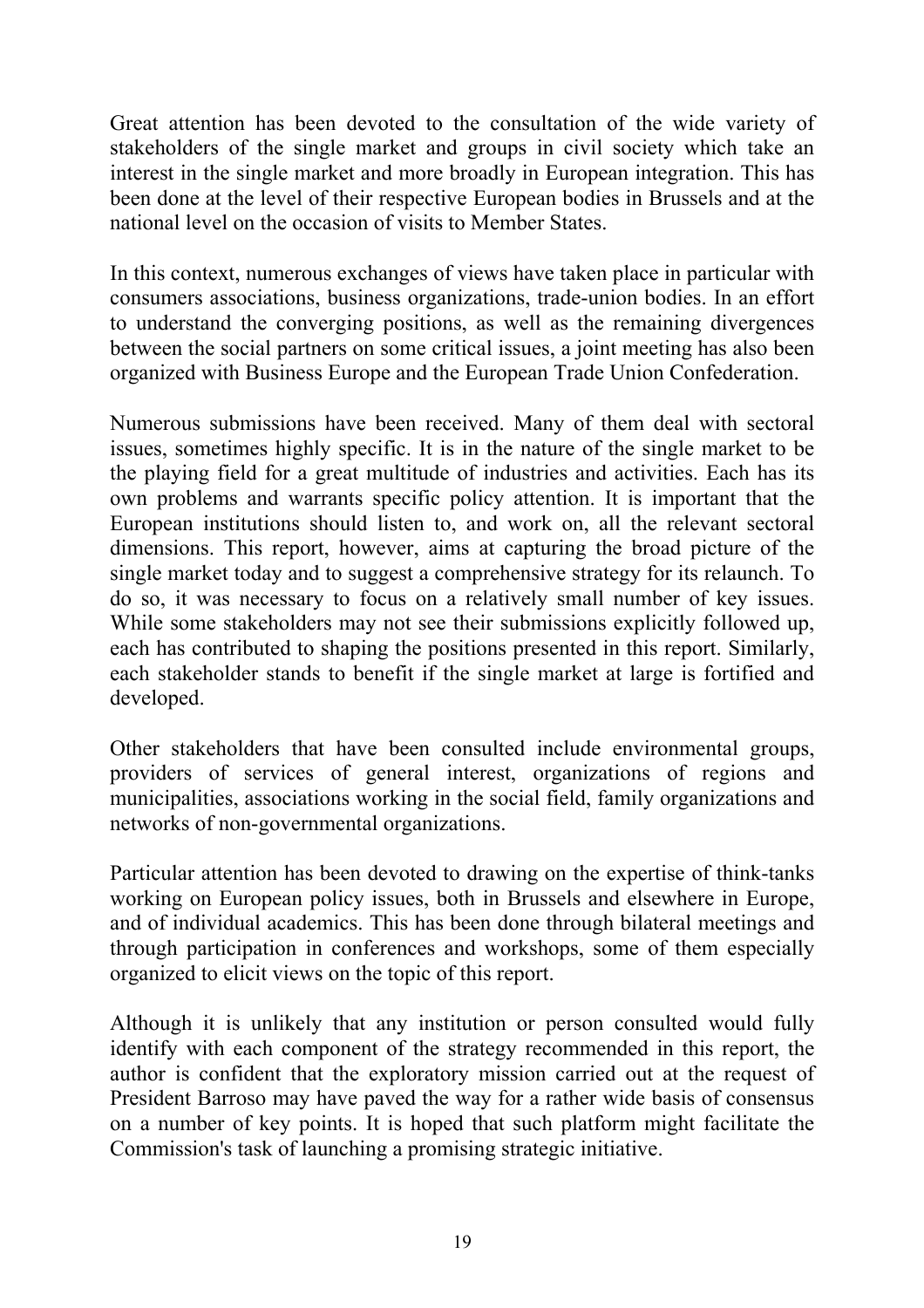#### **1.4. Less popular than ever, more needed than ever**

An uncomfortable feature of the single market today emerges prominently from the consultations, although it is seldom brought out explicitly: the single market is less popular than ever, yet it is more needed than ever. Highlighting this contrast will perhaps be considered political incorrect. But only by addressing it openly will it be possible to work for a genuine and sustainable relaunch of the single market.

In the extremely diverse prism of positions, three different groups may be identified.

## *a. Radical critics*

Some interlocutors confine themselves to the expression of concerns: they see the single market as a source of tensions, dislocations and fears. They do not want a relaunch of the single market. They would rather see less economic integration and perhaps a lesser role for markets in general in our societies.

#### *b. Conditional supporters*

A vast majority of Member States, political groups and stakeholders, on the contrary, do regard – to different degrees - the single market as an important ingredient for the economic advancement of Europe. At the same time, they do have concerns, for one or both of the following reasons. They themselves consider the single market to be insufficiently mindful of other objectives (for example, social or environmental) and would support a relaunch only if accompanied by some reorientation. Even when they do not share those concerns, they recognize that they are widespread across Europe. Therefore, they believe that a relaunch of the single market is likely to meet serious opposition unless it addresses such concerns.

#### *c. Unwavering supporters*

Finally, both among the Member States and the stakeholders, there is a small core of strong and unwavering advocates of the single market. They of course fully support the idea of a relaunch. Their support is a precious ingredient for a political initiative. At the same time, their advocacy risks being less effective than they would like, because they do not seem to be fully aware of the concerns that, in many other countries or contexts, have reduced the acceptance of the single market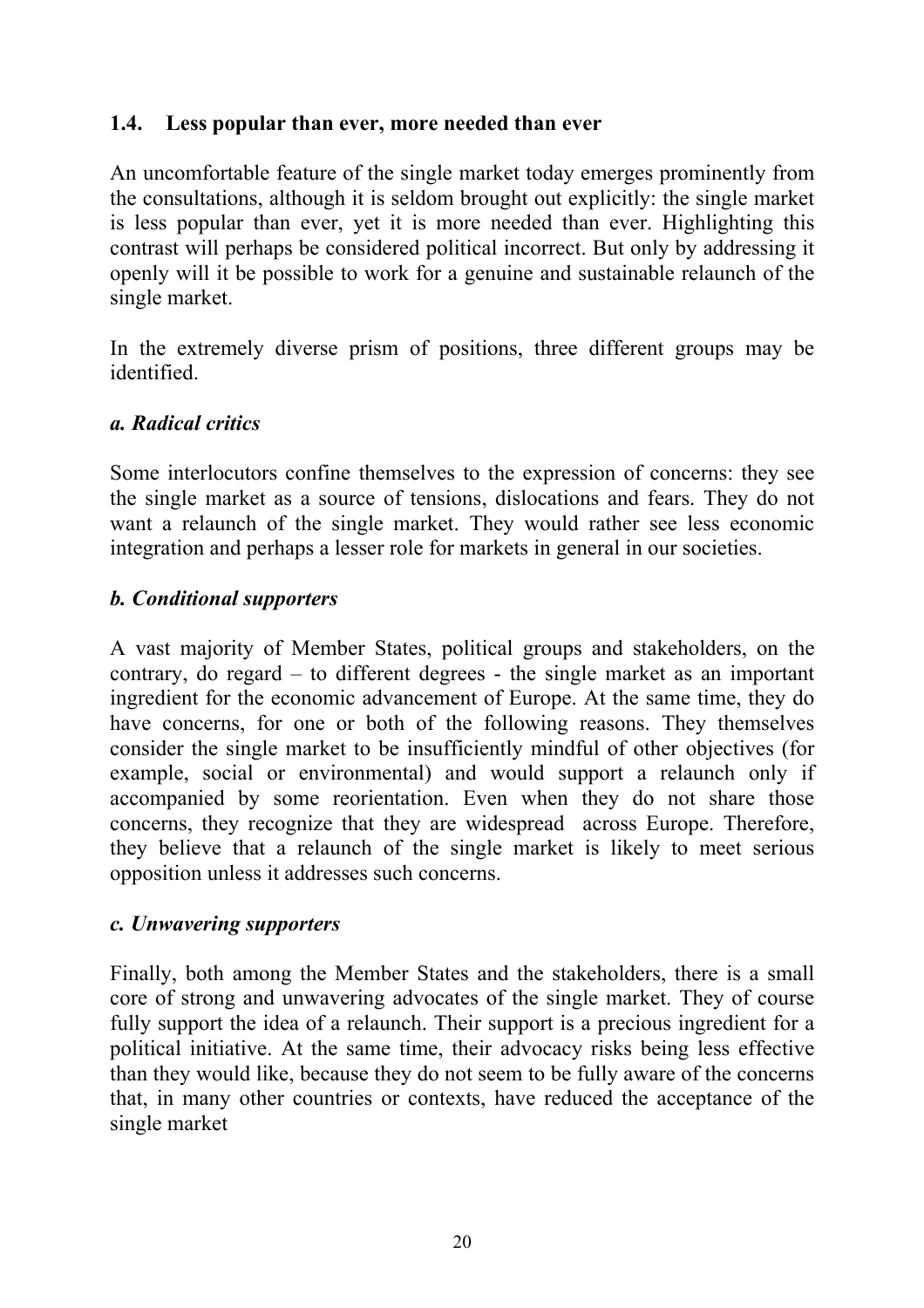In constructing, and then promoting, a new strategy for the single market it will be necessary to engage with each of these three positions.

The case for the single market needs to be made afresh, in a context that is profoundly different from the one in which the project was launched 25 years ago. Globalization was not created by the European single market. But the single market, if it is strengthened to resist nationalism and adjourned to be more consistent with other concerns and policy objectives, is the best response to globalization. With Economic Union, the economic, social and environmental welfare of European citizens can be defended better than with economic disintegration and purely national measures. This does not exclude that the external dimension of the single market – to keep it open, but not disarmed – may warrant further consideration, as will be done in this report.

Making the case for the single market in an updated and non-dogmatic way might induce some of the "radical critics" to a partial reconsideration. It should also reinforce the conviction in the "conditional supporters". Member States, political groups and stakeholders in the latter category – which is the largest, though considerably heterogeneous – are likely to enhance their support for a relaunch of the single market if they see it address their concerns.

The key political consideration will then be how to address these concerns in an explicit and focused way in order to make a relaunch of the single market more widely accepted, while not softening or diluting it.

Strategically, the question will be how to gain the support of the "conditional supporters" and yet retain the support of the "unwavering supporters". This requires that the latter be, first, made fully aware of the threats confronting the single market today, let alone its relaunch; then, persuaded that the "concessions" included in a comprehensive strategy to allow a relaunch to go through, are not such as to undermine the efficiency of the single market in support of a competitive European economy.

#### **1.5. Does the single market really need consensus?**

Before proceeding, a legitimate question may be raised: is it really necessary to have consensus, and if so to what extent, in order to have a strong single market and to further develop it? Is not the single market an area of clear Community competence, with the Commission entrusted with the function of enforcing the rules and the powers to do it?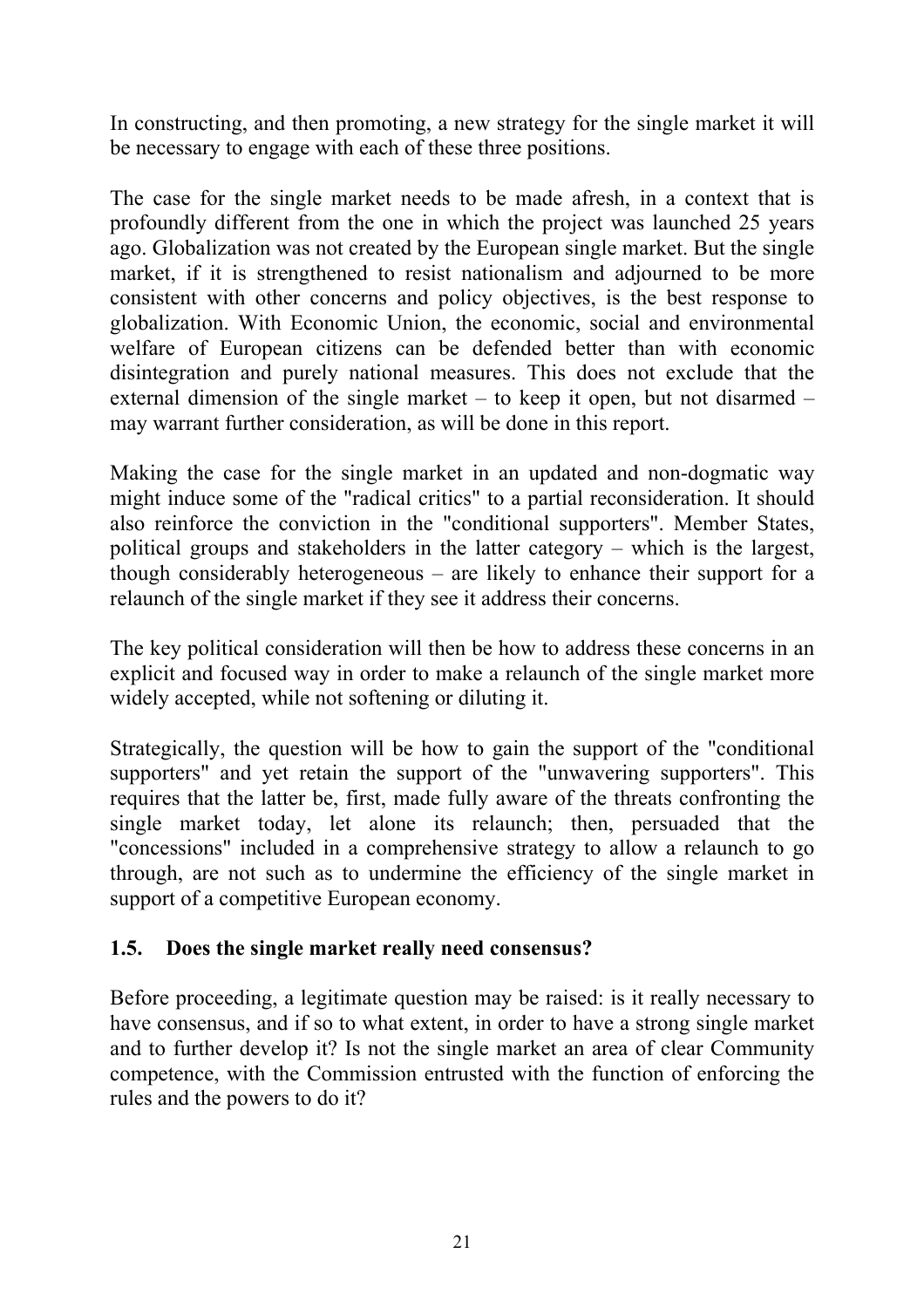A distinction must be made between the enforcement of existing rules and the adoption of new rules or, more broadly, policy initiatives to relaunch and develop the single market.

As regards enforcement, the Commission is indeed entrusted with a set of instruments that it has the right, and the duty, to use as guardian of the Treaties, under the sole control of the European Court of Justice and with no need for consensus by anybody else.

It is important, however, that enforcement policies, as well as specific enforcement decisions, be conducted and presented in such a way as to generate wide understanding and even consensus. The more vigorous is enforcement, as is needed to ensure a competitive single market, the more it is necessary to explain it persuasively, so as to avoid backlashes against the EU generally and the single market specifically.

As for the adoption of new rules or other policy initiatives to relaunch the single market – including perhaps the granting of further and more effective enforcement powers – consensus will obviously be required. The degree of consensus necessary will depend on the decision-making rules foreseen by the Treaties for the different policy areas. Support by the European Parliament and by the Council will be essential. As far as the Council is concerned, unanimity may be required in some areas, while in others qualified majority will be sufficient.

Consensus building – fully engaging the European Parliament, Member States, the Council, stakeholders - will thus be a crucial component of a new strategy for the single market. The effort to generate consensus will have to show full awareness of the main concerns surrounding the single market today. These concerns are often shared, to some extent, even by those Member States, political groups and stakeholders who regard the single market as a key asset of Europe and would like to see it strengthened.

## **1.6. Identifying the concerns**

The concerns surrounding the single market may be examined under three different perspectives: over time, by areas of concern and across Member States. The analysis below, though by no means exhaustive, can be helpful in designing a politically realistic strategy for the single market.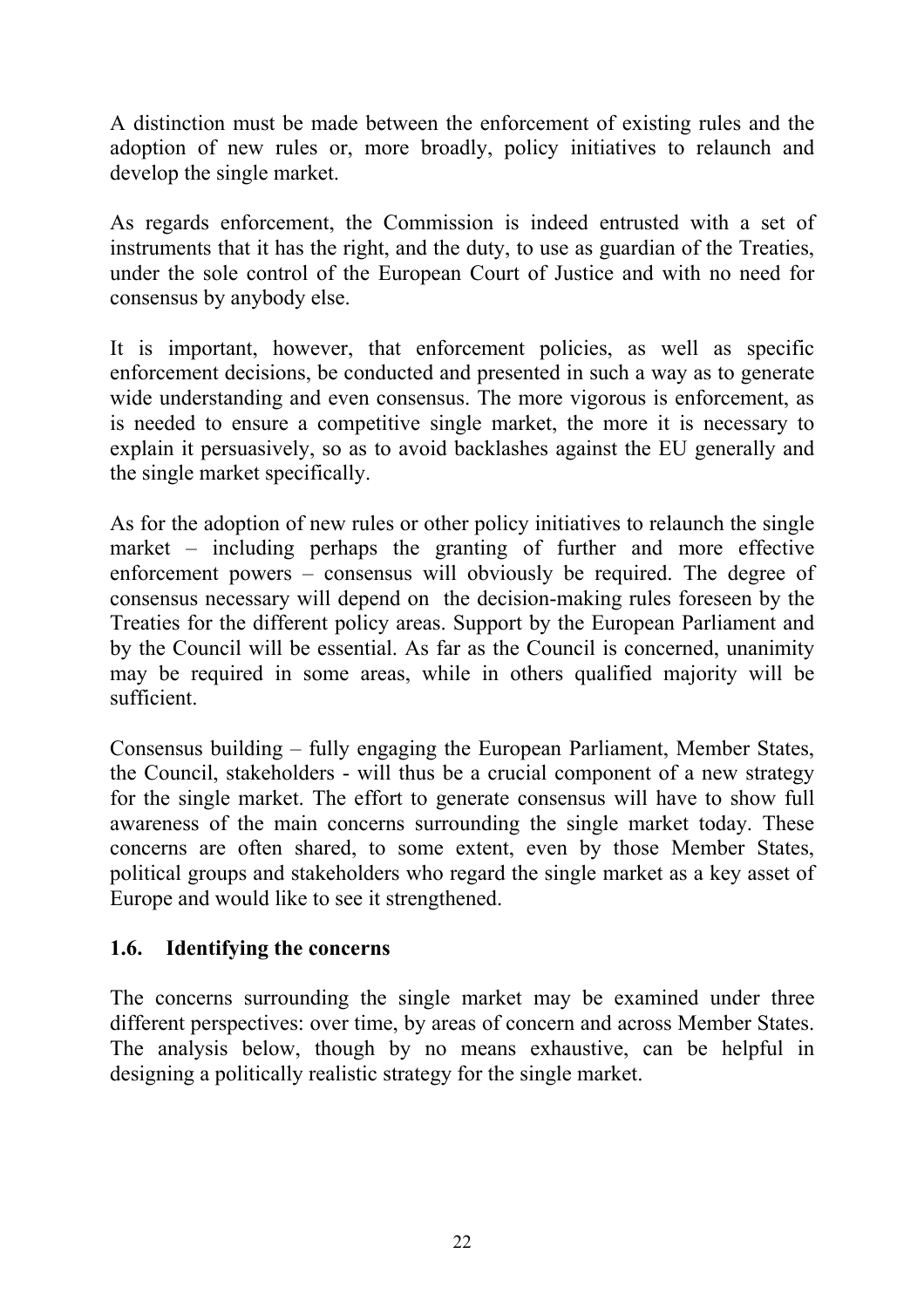#### *a. Concerns over time*

#### *a.1. Before the crisis*

Well before the crisis erupted in 2008, a certain "integration fatigue" had become visible. On one hand, economic and political establishments became reluctant to see the logic of the single market go deeper into the heart of economic power at the national level. Hence, for example, the difficult process and modest result - as regards the introduction of the take-over directive; the resistance opposed to the enforcement of free movement of capital in the area of "golden shares" and other special rights; some attempts to block cross-border acquisitions.

On the other hand, in different segments of society, concerns emerged on some even more basic aspects of the single market, such as free movement of people or services. It was as if, all of a sudden, principles that had been introduced half a century before by the Treaty of Rome, and had been largely practiced ever since, had become sources of tensions and anxieties, in particular in the context of the accession of 12 new Member States in 2004 and 2007. In fact, that enlargement was prepared very effectively in all respects, except for the public opinions in the old Member States. The perception of an imminent new reality a single market having within itself an unprecedented degree of diversity created fears that had a role in alienating portions of public opinion, as shown most vividly by the outcome of the French and Dutch referenda of 2005.

#### *a.2. During the crisis*

During the crisis, the single market came under risk for a different reason, the tendency to seek emergency solutions at the national level, which characterized many governments but also parts of the business community and, in particular, of the financial services industry under stress. The determined enforcement policy of the Commission, mentioned in paragraph 1 above, and a shared sense of responsibility among Member States allowed the single market to survive virtually unscathed. Yet, the years 2008 and 2009, provided a worrying reminder of the very serious problems into which the single market may run, in case of a severe and prolonged crisis. Although very solidly planted in the legal system and in the economy, the single market is not yet as rooted in mindsets – and as endowed with powers and mechanisms for crisis-management – as it would be necessary for it to be fully resilient and safely beyond the "point of no return" even in a worst-case scenario.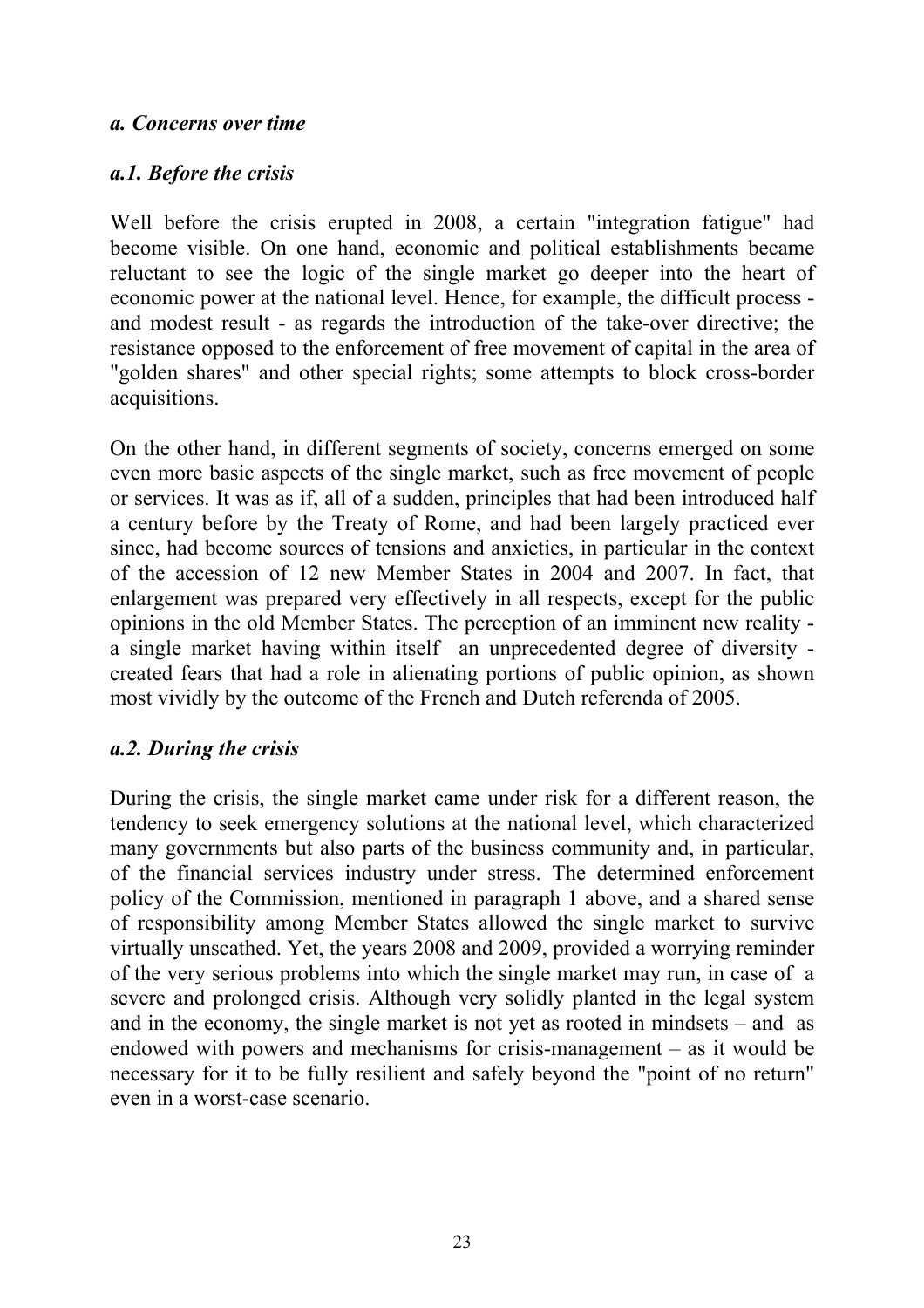#### *a.3. Following the crisis*

Following the crisis, a certain "market fatigue" has intervened. Support for the market economy has become less broad and less deep than it had been since the Eighties. The limits to what the market can deliver have become more visible. The market is now seen by many as unfair, having generated unacceptable inequalities; and inefficient, having attracted massive resources into financial activities whose contribution to the economy is questioned. This "market fatigue" adds to the "integration fatigue" noted above. At the time of the 1985 White Paper, and for the following twenty years, it was those *opposing* the advances of the market, of competition, of integration, who were forced on the defensive. Now, and presumably for a number of years to come, it is rather those who want to *promote* more market, more competition, more integration, who will have to bear the "burden of the proof" in the public opinion and policy arenas. The "product" which is promoted – for example more single market, as in this report – will have to be more genuinely responsive to the concerns that the crisis has amplified. Equally, the way of promoting it will have to become much more convincing, as the advocacy has now to lean against the wind, not with the wind as until recently.

Good-faith cooperation between Member States and European institutions will be particularly important, so as to avoid that a third fatigue which has emerged since several years - the "reform fatigue" generated by structural reforms - is also imputed by public opinions to the EU and its single market, whereas the reforms are first and foremost in each country's interest.

#### *a.4. In the longer-term*

Also in the longer-term, even when the crisis and its cultural impact will have been absorbed, it is likely that the ground for more market-based integration will be less fertile than it has been since the beginning of European integration. This topic goes well beyond the scope of the present report. But the future of the single market, and of integration more broadly, will have to reckon with the trend – visible in many old and new Member States alike – of more fragmented electoral landscapes, with a relative decline of the larger parties that have been traditionally supporting European integration, the emergence on the right as well as on the left of the political spectrum of smaller but growing parties which have in common a very critical stance on integration, be it global or European. Even the larger pro-EU parties find it increasingly difficult, in competing for the electorates, to stick to their vision and often are induced to take less forwarding positions on the benefits of integration.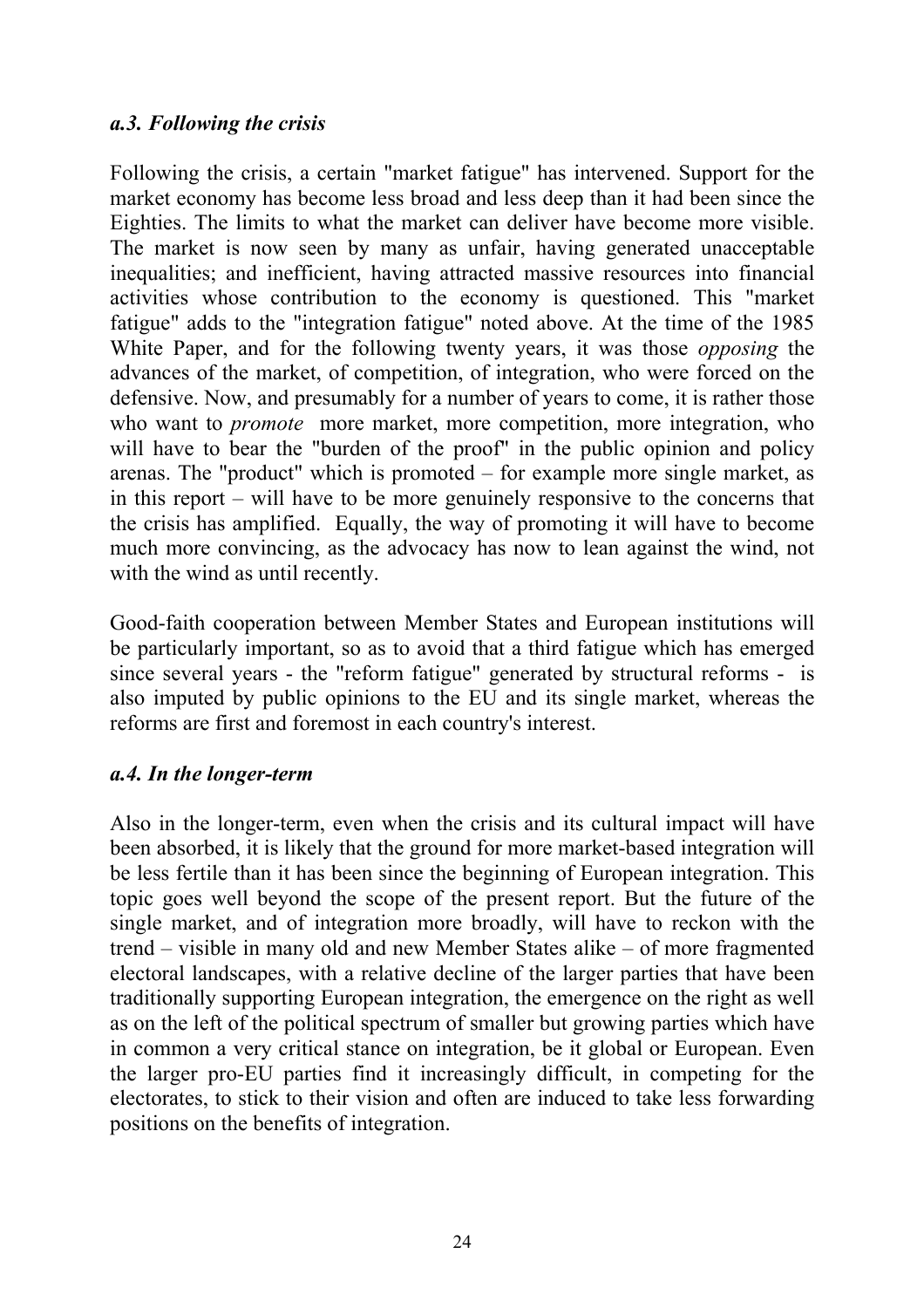The single market can be the first victim of this upcoming political scenario, if it is seen as the "blind aggressor" of localism and its traditional values. But it can also become - if properly reconfigured so as to bring real, visible, material and non-material benefits to citizens, while addressing the concerns and fears that they often associate with the market  $-$  a key component in a broader political project aimed at reconciling citizens with Europe.

## *b. Concerns by area*

## *b.1. Rent-seekers' concerns*

To the extent that the single market brings openness and competition, it obviously raises the concern, and often the vigorous opposition, of those who see their situation of rent eroded by it. This is inevitable and even an indication that the process is helpful for economic growth, through greater efficiency, and often for social progress as well. Elimination of protections for insiders allows the rest of society not to be "taxed" by the rent-seekers and permits outsiders, often the younger and the less privileged, to get better chances economically and socially. There is, however, the question of how to minimize the hijacking of public opinion and politicians by these special-interests groups against the single market and, more broadly, the EU as a vector of competition and change.

## *b.2 Consumers' concerns*

Consumers are great beneficiaries of the single market. There are, however, many cases where benefits are late to materialize because the single market has been introduced but there is still insufficient competition, or because access to the single market is precluded or difficult, or because there is inadequate consumer protection. Like for other concerns listed below, in this paragraph the concerns are mentioned concisely, so as to allow the overall picture to emerge. They will be examined more closely in subsequent chapters, where proposals are made to tackle them.

## *b.3. Citizens' concerns*

The freedoms that are brought, in principle, by the single market have also noneconomic dimensions, that citizens of the EU want to be able to enjoy. But the exercise of these rights is often very problematic, sometimes simply precluded. Besides causing justified frustration, these situations put the single market in a bad light. Citizens may see here a confirmation of their often held – no matter whether unfounded – conviction that the single market cannot really be actively used by them, whereas they feel that they are passively subject to the threats it brings with it.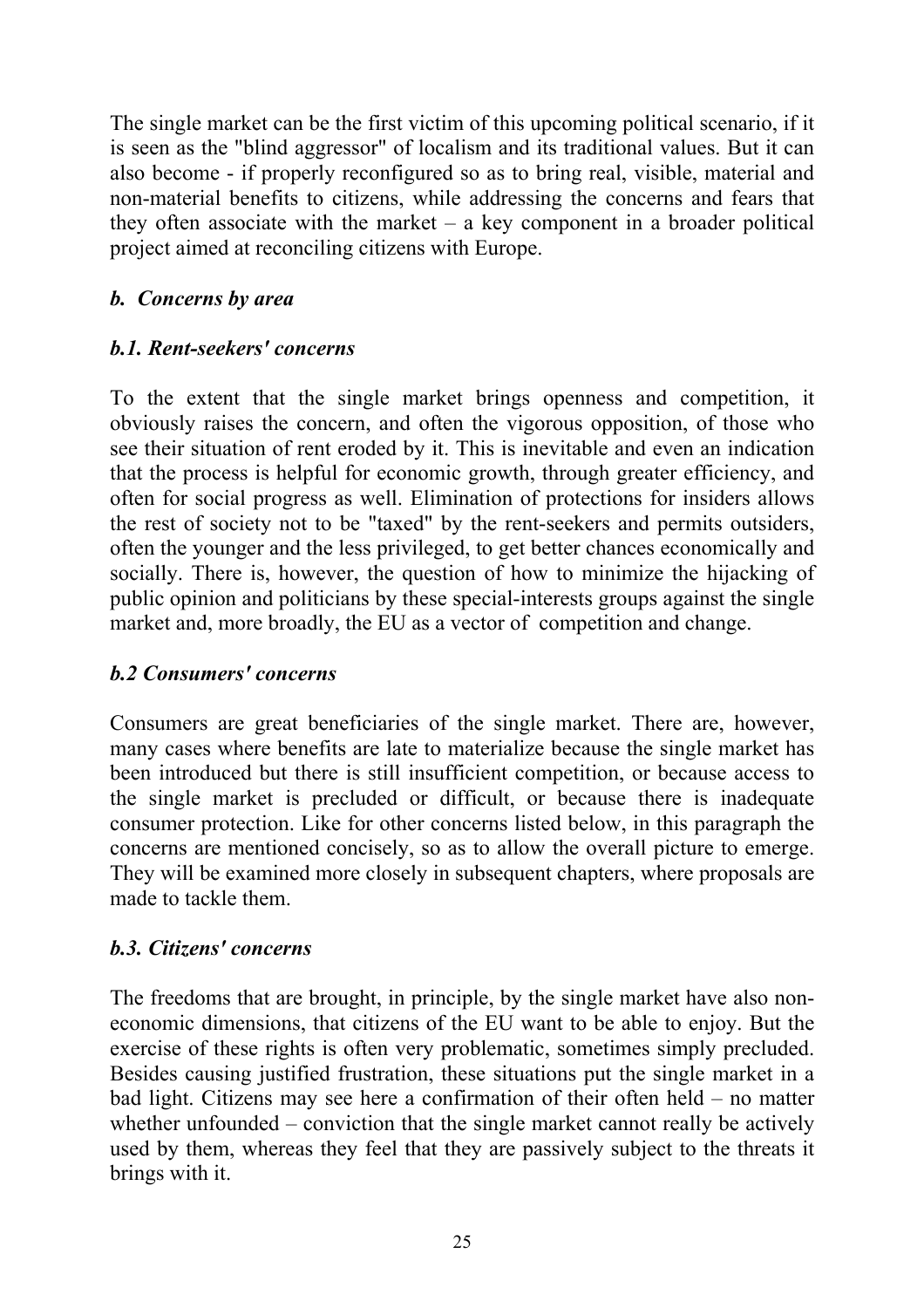#### *b.4. Social concerns*

This is a very diverse set of concerns. Some have to do specifically with labour issues, others with dissatisfaction concerning inequalities. Although the single market has significantly contributed over time both to job-creation and to improving the absolute and relative conditions of the less advanced Member States and regions, there is a widespread – though normally misplaced perception that restructurings and delocalisation of companies are in some way related to insufficient protection granted by the EU vis-à-vis the rest of the world or to the actual inducement to intra-EU relocations as an effect of the single market.

Also, some fear that others – in an enlarged EU with still vastly diverging standards of living – may, through free movement of labour or services or through posted workers, threaten their own position in the labour market and even some fundamental workers' rights.

Finally, it is undeniable that the single market, by fostering economic integration, does contribute to creating, at least temporarily, winners and losers, in the context of a positive overall process of growth and job-creation. Member States, through their social policies, try in various ways to compensate the losers financially and to retrain them for active participation in the process. But the budgetary means to enact redistribution policies may be eroded by some pronounced forms of tax competition, which in addition tilt the tax burden to the advantage of the more mobile tax bases, like capital income or very high professional incomes, and to the disadvantage of less mobile bases, like labour income, unskilled labour income in particular.

Hence some tensions between market integration and social objectives. These are even more vividly exposed, now that the Lisbon Treaty has introduced, even formally, the objective of achieving a "highly competitive social market economy". If the *market* and the *social* components do not find an appropriate reconciliation, something has to give in. Following the crisis, with the declining appetite for the market and the increasing concern about inequalities, it is by no means clear that it would be the market, i.e. the single market, to prevail.

A distinct category of social concerns has to do with services of general economic interest and the real or perceived threats posed to them by the single market.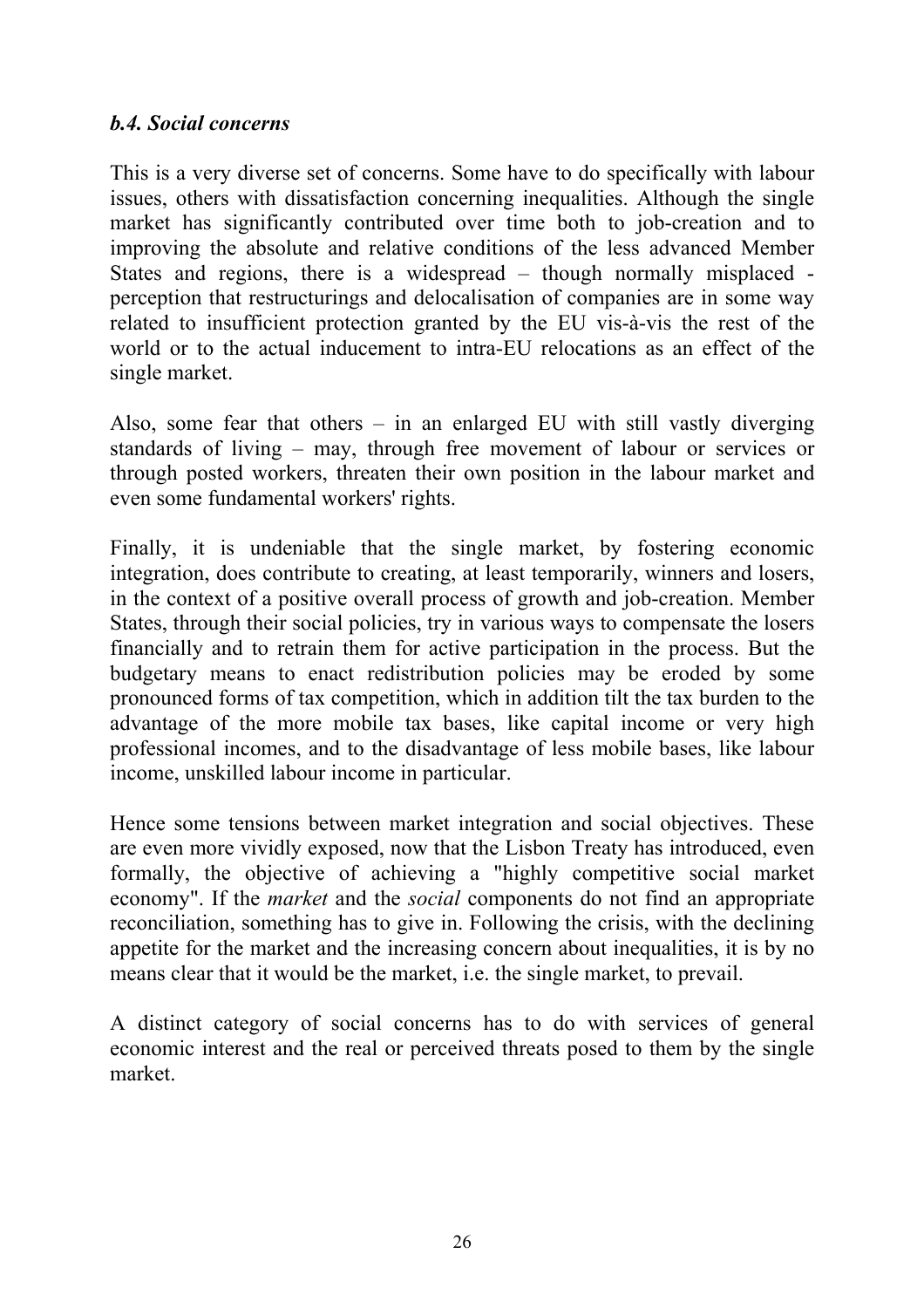## *b.5. Environmental concerns*

These concerns pertain to the broad question of whether the single market, as currently legislated and implemented, can provide adequate responses to the policy objectives of the EU in terms of environment, fight against climate change and resource efficiency. This is again an interface, between sustainability and the single market, that is highlighted by the Lisbon Treaty. Relative to the social concerns surrounding the single market, environmental concerns are of course more recent but are making rapid inroads in the policy debate. While the objective of green growth involves a wide spectrum of EU and Member States' policies, there is certainly a specific dimension regarding the structure and way of functioning of the single market. Intellectually and politically, this is a relatively new ground, warranting serious investment.

#### *b.6. Business concerns*

Business, which has always tended to be the strongest promoter and engine of the single market, still keeps a keen interest in its further development. But also the business community has its concerns. Naturally enough, they tend to differ by industry and size of companies. The consultation preparing this report has allowed consideration of numerous different perspectives, many of which have to some extent informed the views presented in the subsequent chapters (as has been the case for the consultations held with other stakeholders). For the purpose of mapping the concerns at this big-picture level, three broad concerns can be singled out.

Across industry lines, business is unhappy with the many remaining obstacles in terms of fragmentation and bottlenecks. There is a strong demand for more effective level playing field, for prompter enforcement, for resolute advances in areas, like the digital economy, where the single market does not yet exist.

There is also, in particular with the SMEs but not only, a demand for simplification and less burdensome regulation, although the progress made in these respects is not denied.

At the other end of the spectrum, among large companies acting globally there tends to be a concern about the external dimension of the single market, with the EU being seen as not sufficiently forceful in pressing for market access in some key countries and to some extent penalizing its own companies as a consequence of a heavier regulatory environment – including state aid control – than is common elsewhere.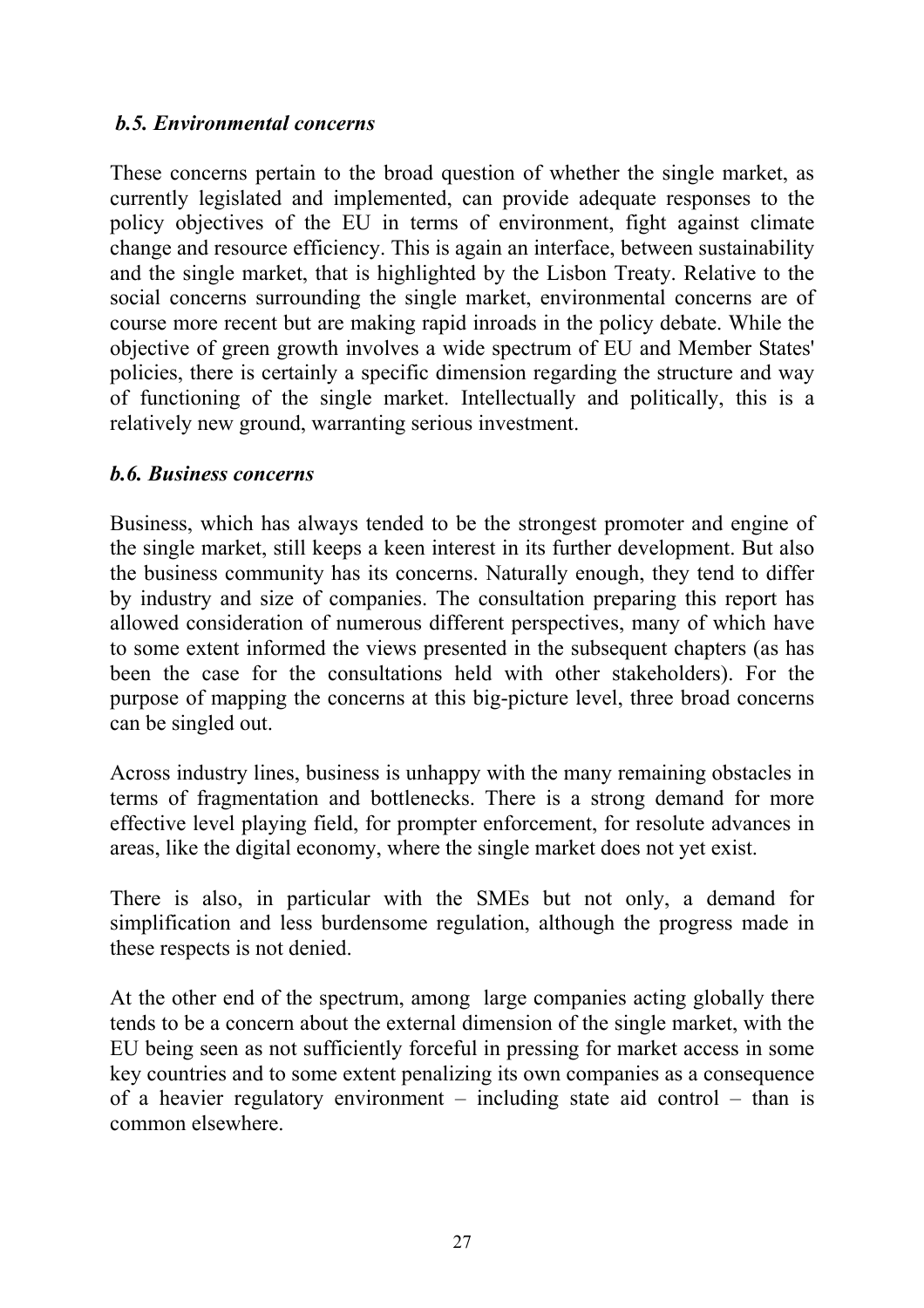It is also worth mentioning that the main business organizations, although of course promoting the business community's vision of the single market, show increasing awareness of the need to address the concerns of other stakeholders, as summarized above, if the single market is to be able to withstand the temptations of economic nationalism and to sustainably achieve the strong advances that are deemed necessary.

## *c. Concerns across Member States*

The concerns outlined above, though rather widespread, are not uniformly distributed across Member States. In view of identifying a space for a potential forward-looking deal, it may be interesting to see how the perspectives diverge among groups of Member States which to some extent have a shared vision of the single market, resulting from their cultural traditions, even more than from the political majority currently in power. Needless to say, this exercise must be taken for what it is, i.e. a first - but perhaps not unhelpful - approximation.

#### *c.1***.** *Continental social-market economy countries*

In these countries there tends to be a less central role attributed to the consumer as the intended primary beneficiary of the single market, than is the case for example in the Anglo-saxon countries. The position of the worker and of the entrepreneur tend to be seen as deserving a perhaps higher priority. Manufacturing, more than services, is regarded as a particularly important component of the productive structure. Greater attention is given to social concerns in relation to the effects of market processes. Services of general economic interest are considered to be a key sphere for broad social policy, at the national, regional and local level.

Competition policy and particularly state-aid control have often been viewed more critically than in Member States attributable to the other groups. Similarly, enforcement of single market rules has not always been welcomed.

Whereas these Member States had long been the engines of market integration in Europe, that role was subsequently taken by the Anglo-saxon countries. The less enthusiastic stance on the single market and competition by the socialmarket economy countries has been determined to some extent by their social concerns. Attempts to temper the social effects of single market integration, for example through some coordination of tax policies, met with the resistance in particular of the Anglo-saxon countries.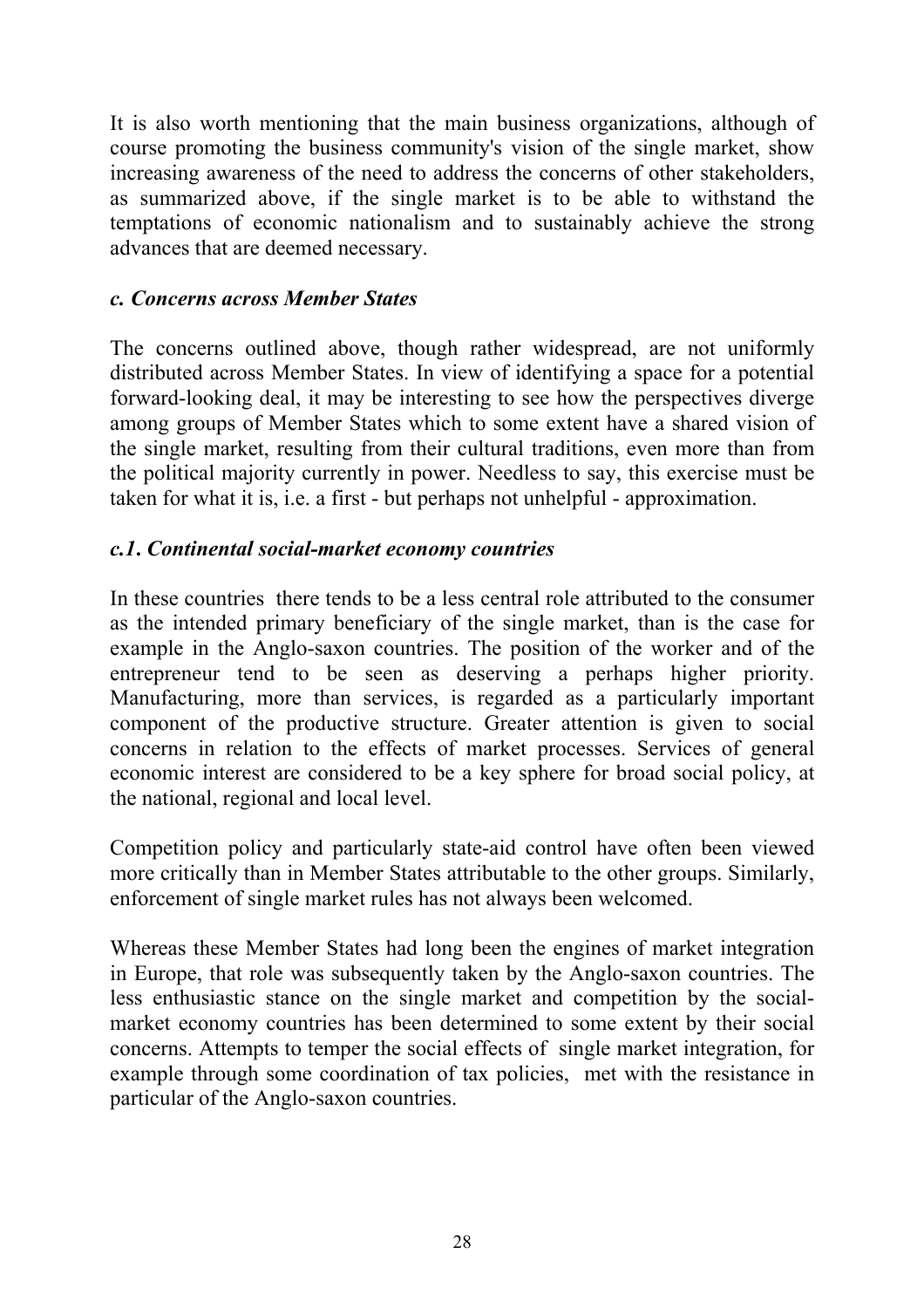## *c.2. Anglo-saxon countries*

The approach of the Anglo-saxon Member States has traditionally been rather specular to the one described above for the continental social market economies. Consumer welfare as guiding principle of economic policy; strong favour for market opening and vigorous competition policy; acceptance of market-driven changes in the structure of the economy without concern for the shift from manufacturing to services, financial services in particular; indifference, in most cases, for the transfer of control of companies in foreign hands, have been features observed over the last two decades in Anglo-saxon countries. Social concerns have of course not been absent, but have been catered to a large extent via policies aimed at enhancing employability coupled with reliance on marketbased growth.

Consistently with this approach, when it comes to shaping EU policies the Anglo-saxon Member States have been a driving force for the single market, competition policy, encouragement of economic reforms at Member States' level, light regulation; while they have not been sympathetic to the idea that the EU might become more active in terms of social policies, tax coordination, industrial policy or protection of services of general economic interest.

## *c.3. New Member States*

The political culture prevailing in the new Member States and the need to make up for decades of inefficient management of the economy tend to make them strong advocates of the market and competition, giving priority to growth over heavy social protection. Being new and, in most cases, not large Member States, they greatly value the vigorous enforcement of single market and competition rules done by the European Commission, as a guarantee of equal treatment relative to the larger and economically more powerful old Member States. Their appetite for all the above makes of the new Member States a remarkable potential political engine of further development of the single market, at a time when, on the one hand, some of the Continental social market economies have become less enthusiastic about it and, on the other hand, the financial crisis has made the Anglo-saxon countries less persuasive, at least for a while, in their market advocacy.

The new Member States have their own specific priorities for the improvement of the single market, as in the areas of free movement of labour and of services, infrastructures for a genuine "physical" single market, cohesion policies. They have also practiced, in many cases, bold policies of tax competition. While insisting on their merits in early stages of membership of the EU, some of them seem to be open to now view those policies in a broader perspective. The current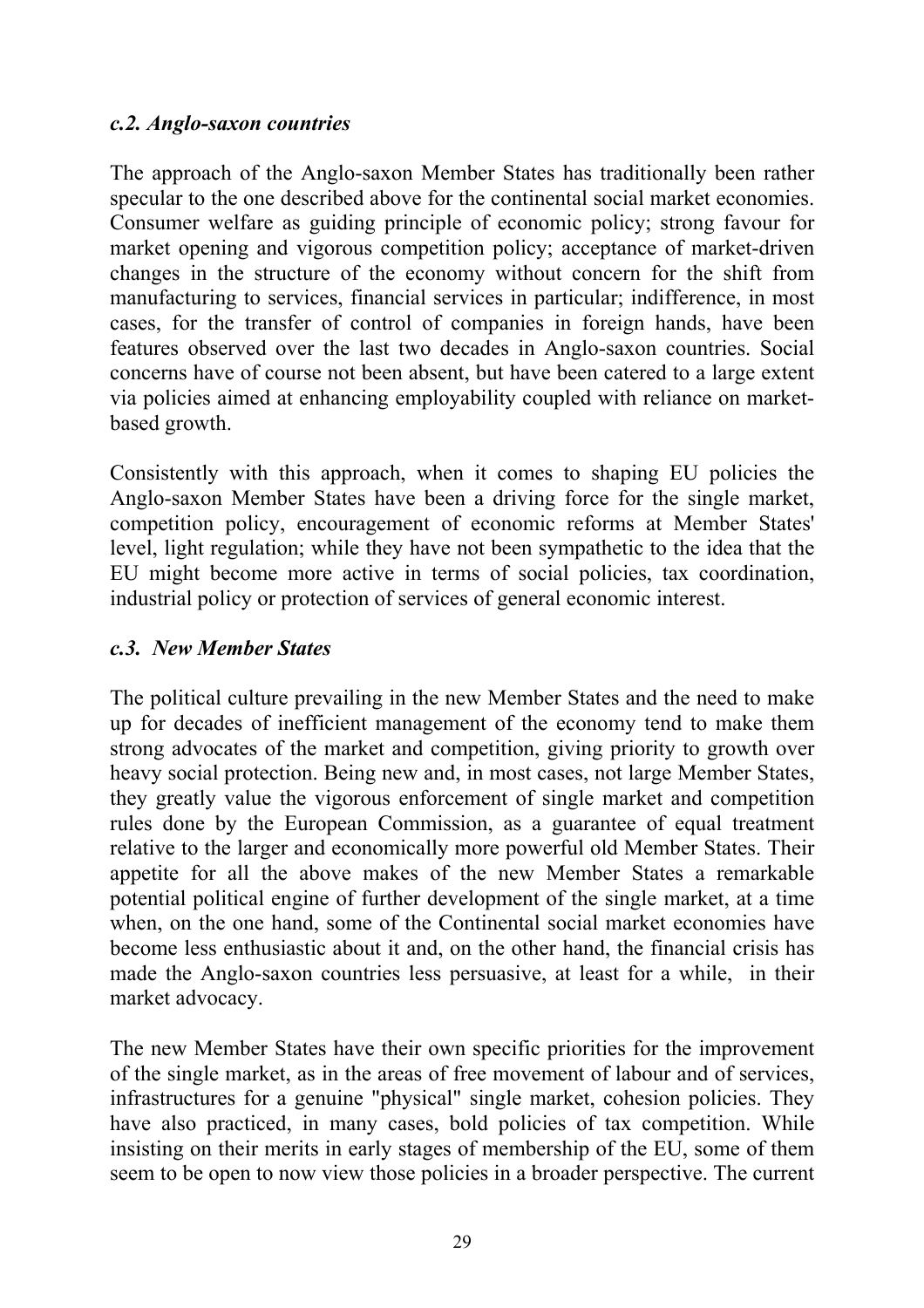budgetary difficulties following the crisis and the possibility of obtaining a more satisfactory single market and cohesion context if some moderation is exercised in the tax area, may offer ground for some policy reorientation.

## *c.4. Nordic countries*

Nordic countries, in recent years, have seen their economic and social model often praised by observers from other countries and international organizations. In fact, they combine rather effectively market opening and competition, on one hand, and social protection based more on safety nets for individual workers than on the preservation of specific jobs made obsolete by technological and economic change (*flexi-curity*), on the other.

At the same time, they provide an illustration that, while tax consideration obviously play a role in determining an economy's competitiveness and ability to attract investments, they are by no means the exclusive or indeed the main factor. What the public sector does with tax revenues, especially in terms of providing good education and supporting research and development, plays an equally, if not more important, role.

If the single market – through the new strategy that this report aims at developing – is at the same time strengthened in terms of openness and competition and made more reassuring as regards the social and environmental dimensions, then the gap between the Nordic countries and other parts of the EU would be somewhat reduced.

## **1.7. Addressing the concerns**

Given the widespread and diverse concerns surrounding the single market – which are more likely to increase rather than decrease in the longer term - two alternative responses can be conceived, a defensive option and a proactive option.

## *a. Defensive option*

The defensive option would consist in, first of all, not discussing the concerns too openly, for fear that this might itself contribute to eroding confidence in the single market.

Secondly, enforcement of the existing rules should of course go on. To the extent that highly sensitive cases arise, enforcement policies should try to balance the required vigour with the need to avoid too harsh confrontations with Member States.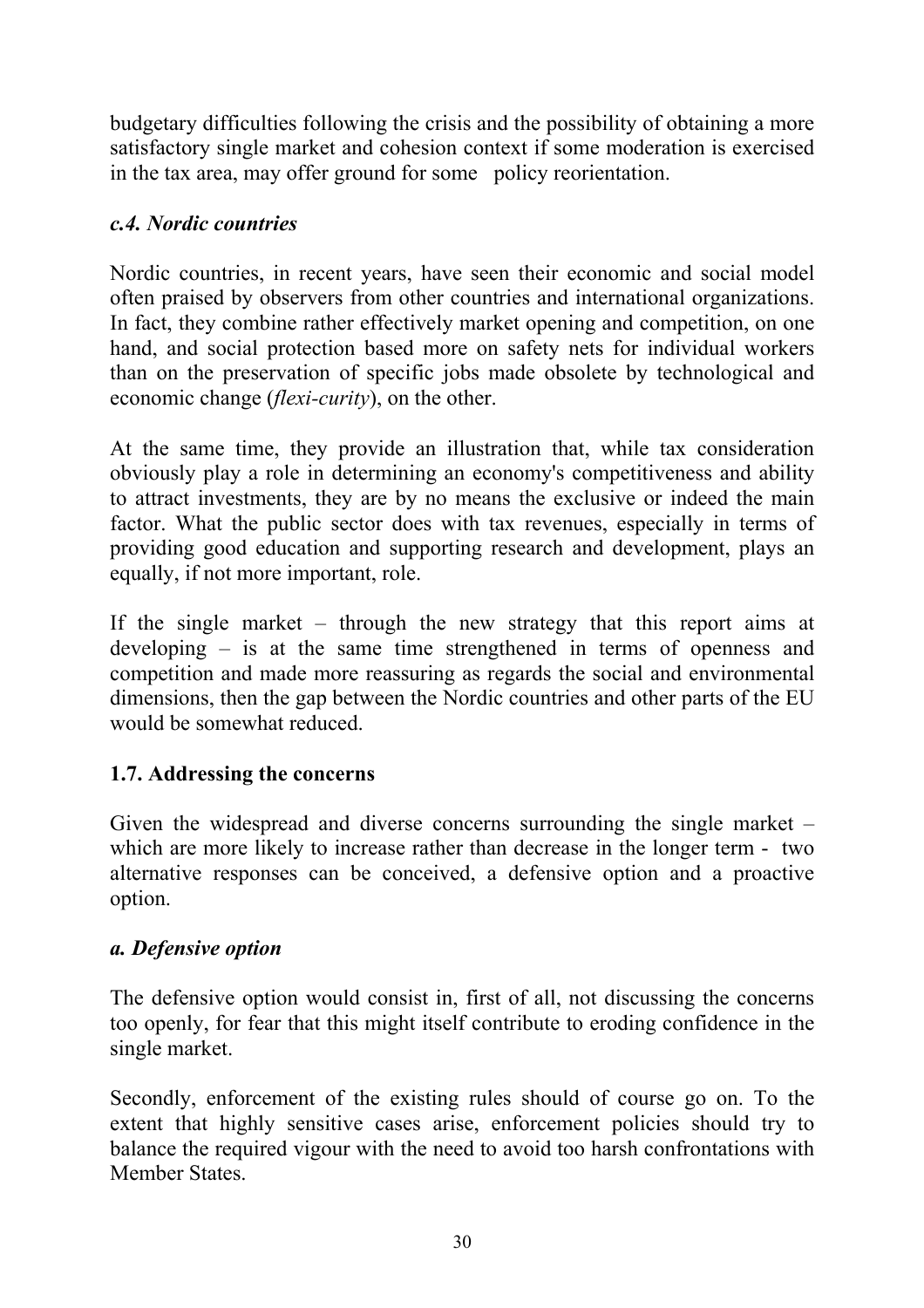Thirdly, bold initiatives to relaunch and extend the single market would be viewed with some caution, in view of the likely oppositions fed by the widespread concerns identified above and in order not to exacerbate them.

## *b. Proactive option*

The proactive option would seek to achieve a substantial strengthening of the single market, through: an even more robust enforcement system to cope with threats of economic nationalism that are unlikely to disappear and with distortions of competition caused by governments and companies; an extension of the single market to areas where it is insufficiently developed; a deeper leveraging on the single market as a key condition for Economic and Monetary Union to be sustainable and deliver the promised benefits.

The pursuit of such a proactive option would require substantial political investment, in particular in terms of relentless advocacy of the merits of market integration and vigorous competition, as well as a number of focused policy initiatives to address the most serious concerns and points of tension between the single market and other policy objectives.

This report recommends the proactive option, which seems to be fully in line with the political initiative undertaken by President Barroso.

## **1.8. A new strategy**

The rest of the report tries to develop a new strategy for the single market. Such strategy appears necessary, if the proactive option recommended above is to have any chance of success. The challenge is nothing less than bringing forward European integration – overcoming visible risks of disintegration - in a society that appears to be less disposed to integration than was the case in 1957, at the time of the Rome Treaty, or in 1985, at the time of the Delors White Paper.

## **a. A comprehensive approach**

The new strategy has to be comprehensive. Many policies traditionally not regarded as policies for the single market have to be integrated into a single market strategic objective. They include not only competition policy, traditionally seen as a powerful instrument to integrate markets and to make them competitive, but also, amongst others, industrial, consumer, energy, transport, digital, social, environment, climate change, trade, tax and regional policies, but also policies that seem more remote from economic aspects, such as justice and citizenship. In turn, achieving a deep and efficient single market is a key factor determining the EU's overall macroeconomic performance. It is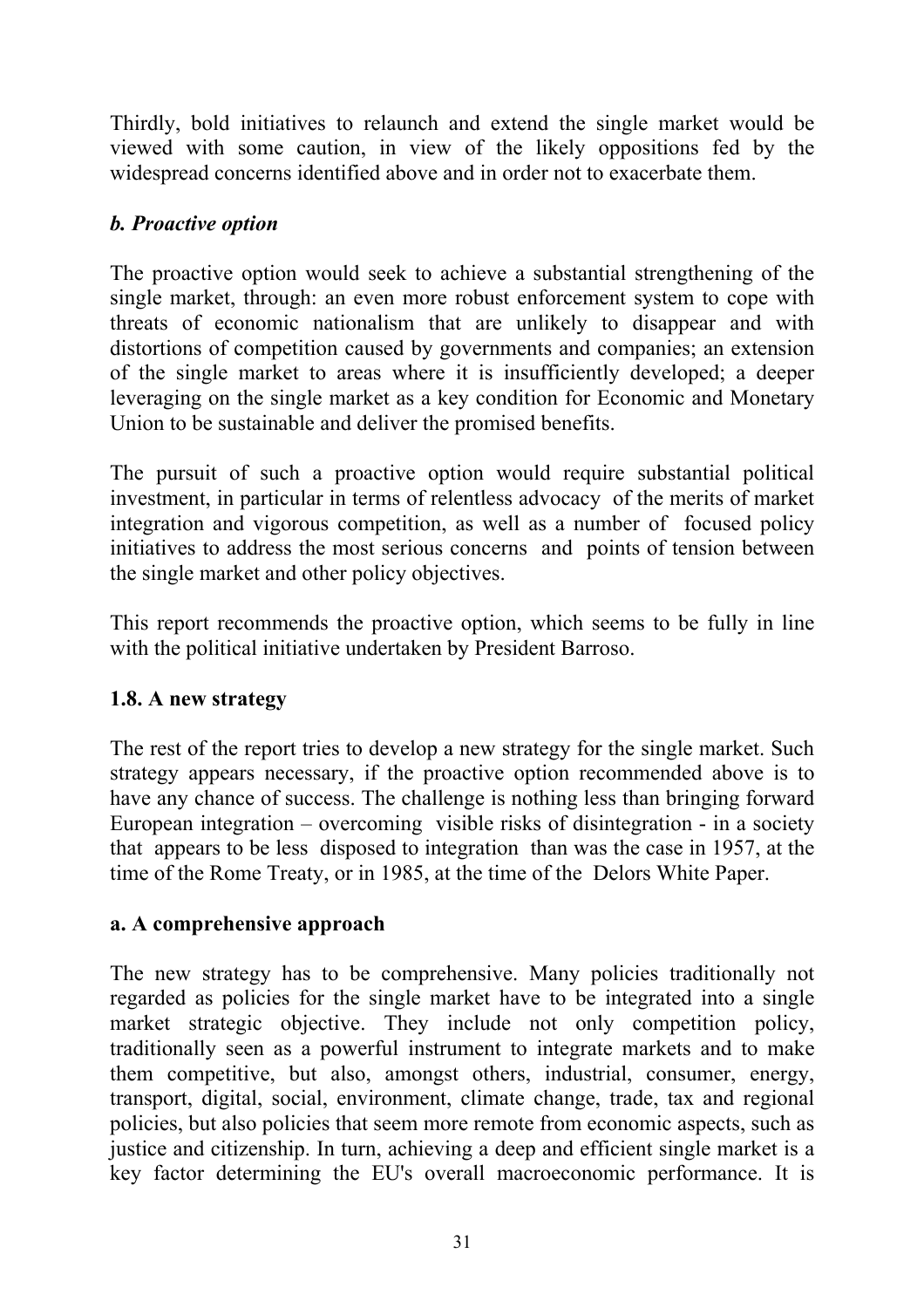particularly crucial for the solidity of the euro and for monetary union to deliver the promised economic benefits.

The comprehensive approach, deploying the range of policies mentioned above, needs to consist of three broad sets of initiatives:

- 1. Initiatives to build a stronger single market;
- 2. Initiatives to build consensus on a stronger single market;
- 3. Initiatives to deliver a stronger single market.

If consensus is not built, it is unlikely that the initiatives to build a stronger single market could ever be adopted and implemented. Even if they were, their sustainability over time and their ability to withstand "bad weather" in economic or political conditions affecting the EU, would be in doubt.

In turn, a stronger single market – which openly seeks the consensus necessary for its construction and rules out the option of acquiescing to discontent by softening enforcement – does need strengthened delivery, enforcement and governance.

#### **b. Building a stronger single market**

The initiatives to build a stronger single market are presented in chapter 2.

These initiatives - which also address the call by President Barroso, endorsed by the European Council, to tackle the issues of bottlenecks and missing links in the single market (paragraph 2.1) - are grouped in clusters of recommendations concerning:

- a better functioning of the single market in the perspective of citizens, consumers and SMEs ( 2.2);

- the digital single market (2.3);

- the single market and green growth: energy, climate change and environment  $(2.4)$ ;

- the single market for goods (2.5);
- the single market for services (2.6);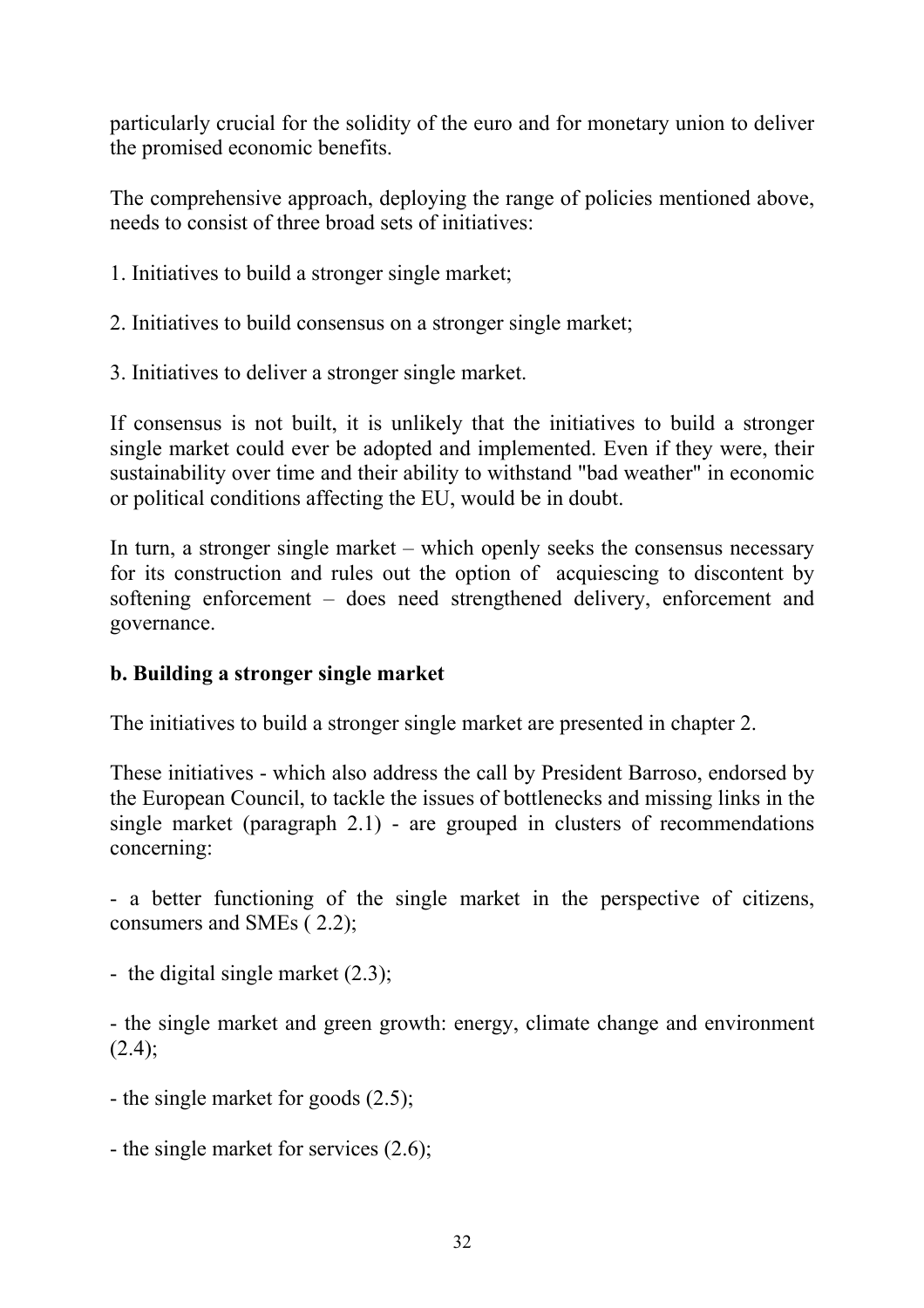- workers in the single market (2.7);

- the single market for capital and financial services (2.8);

- The physical infrastructure of the single market: meeting the investment challenge (2.9).

### **c. Building consensus on a stronger single market**

The initiatives to build consensus on a stronger single market are presented in chapter 3. They are cast in the context of the reference in the Lisbon Treaty to "a highly competitive social market economy" (paragraph 3.1). They seek to address the concerns identified through the consultation and described above in paragraph 1.6. At the same time, they are mindful of the need of not undermining the central objective of strengthening the single market.

These initiatives deal in particular with the following problems:

- the conciliation between economic freedoms in the single market and workers' rights, a sensitive issue following the Viking, Laval and other rulings of the European Court of Justice (3.2);

- social services and the single market (3.3);

- harnessing public procurement for the EU's policy goals (3.4);

- the tax dimension of the single market: tax coordination to safeguard tax sovereignty as market integration proceeds  $(3.5)$ ;

- competitiveness and cohesion: the regional dimension of the single market  $(3.6);$ 

- industrial policy in the single market (3.7);

- the external dimension of the single market: open, but not disarmed (3.8).

## **d. Delivering a stronger single market**

The initiatives to deliver a stronger single market are presented in chapter 4.

Several recommendations are formulated, dealing with two key aspects:

- regulation in the single market (4.1);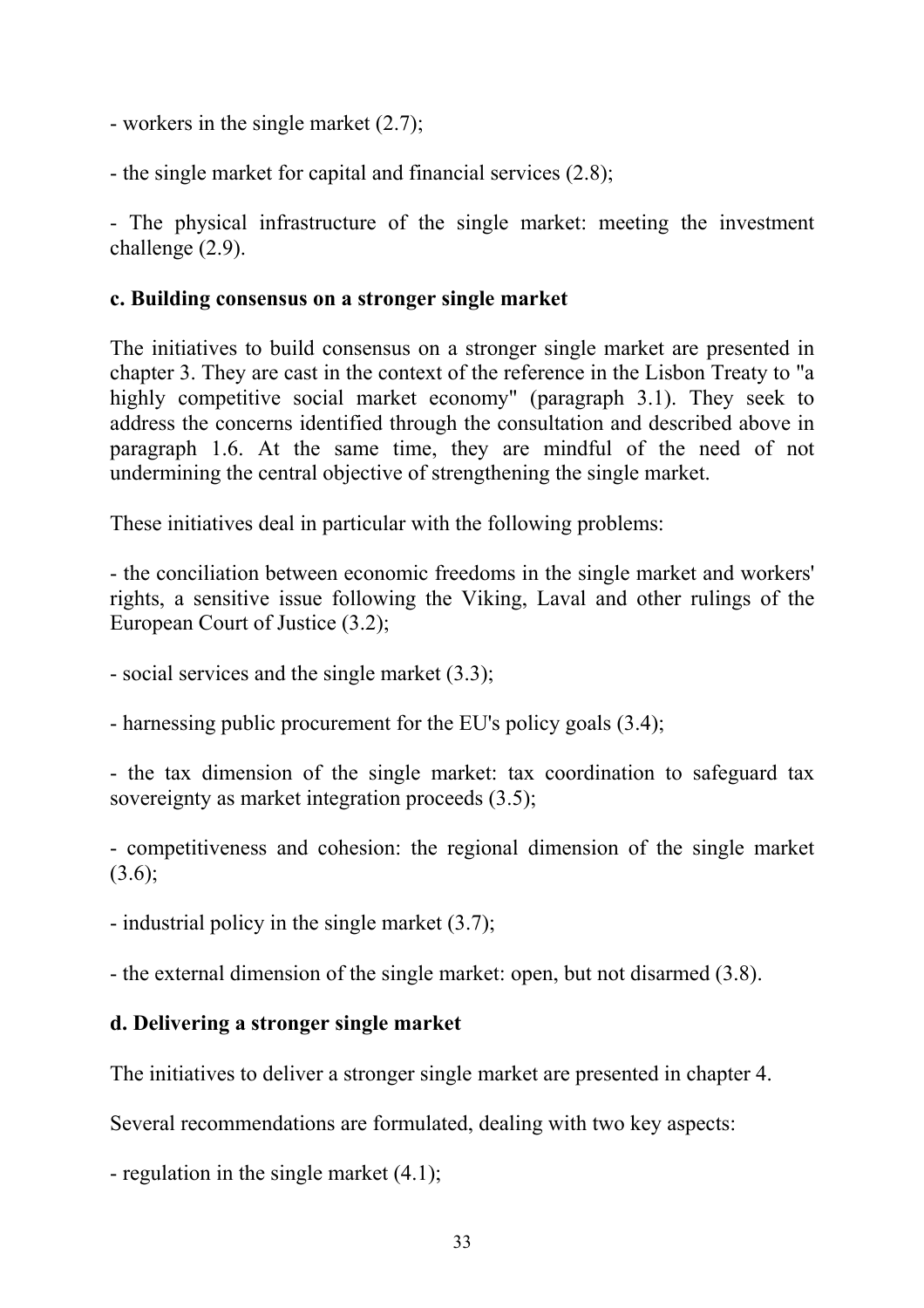- reinforcing enforcement (4.2).

## **e. A package deal**

The new comprehensive strategy outlined above should be substantiated in a package deal, in which Member States with the different cultural traditions, political preferences and concerns analysed above could each find elements of appeal important enough to justify some concessions, relative to their past positions.

In particular, Member States with a tradition as social market economies could be more prepared to a new commitment on fully embracing competition and the single market, including a plan with deadlines on putting in place the single market in areas where it is still lacking, if Member States in the Anglo-saxon tradition show readiness to address some social concerns through targeted measures, including limited forms of tax coordination.

The Member States of Central and Eastern Europe, who would be happy to see a serious programme to strengthen the single market, including in the areas of infrastructure and cohesion, might in turn become more open on forms of tax coordination.

A fresh approach to these sensitive topics should be pursued, leveraging on circumstances that have occurred recently and should facilitate a greater sense of belonging to a common project, leaving behind entrenched positions of the past. One such circumstance is certainly the economic, fiscal and social legacy of the crisis, which should allow everyone to see the value, greater than ever before, of extracting more growth and job creation from making the single market more efficient, given the very limited margins available for budgetary stimuli. Similarly, the need to cope with the growing priority assigned by public opinion to the issue of inequalities, in a context of fiscal crisis for many countries, may lead to more favour for a more cooperative approach as regard tax policies.

More profoundly, the crisis has upset many consolidated views on hierarchies of economic models and brought about a more pragmatic and modest attitude, as well as some more predisposition to economic policy coordination.

Finally, tensions which have occurred recently in the Eurozone provide for greater evidence than ever before of the need to make full use of the single market as a vector to enhance total factor productivity and competitiveness in Eurozone economies.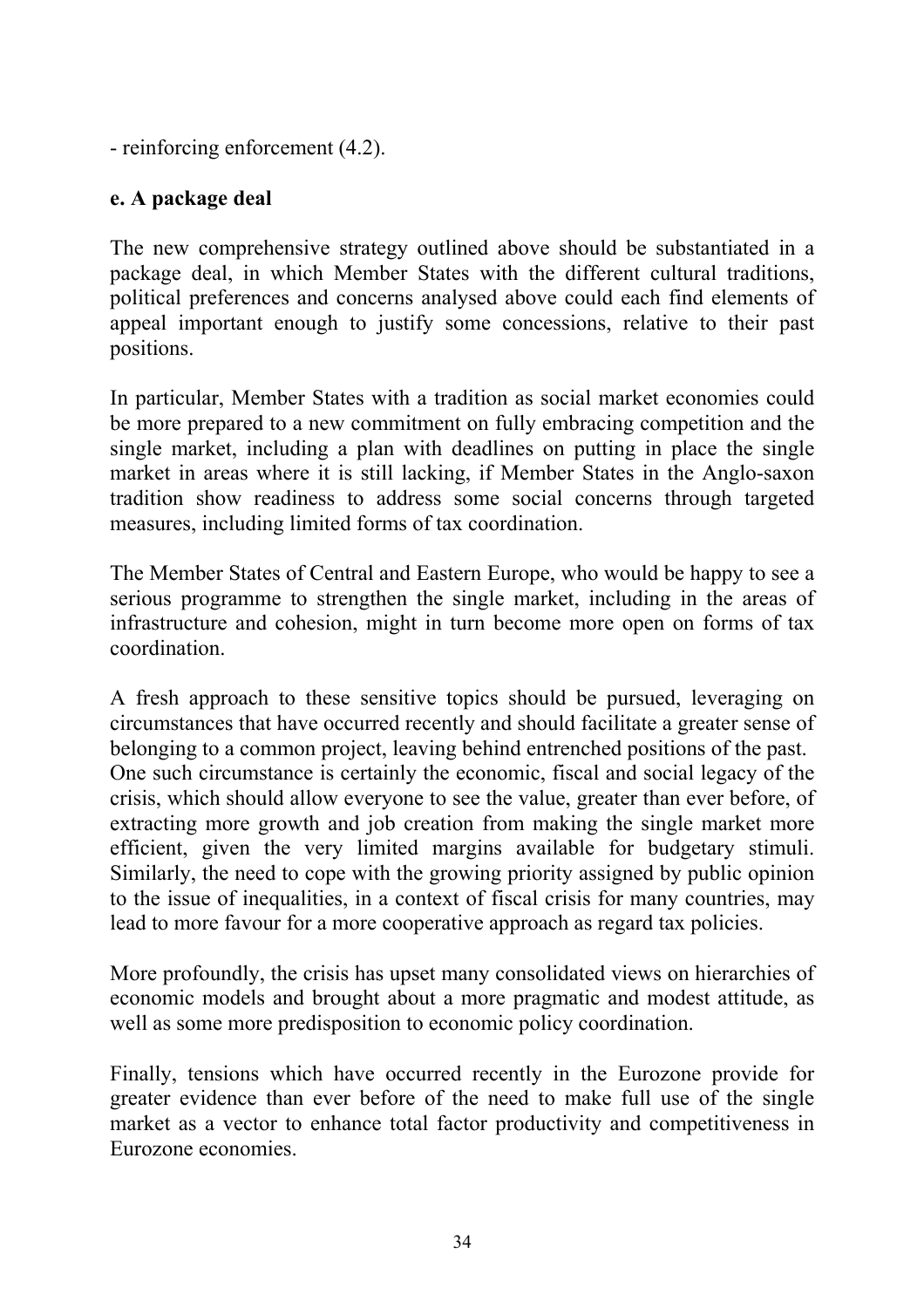The key ingredients for a package deal will now be systematically explored in chapters 2-4.

Chapter 5 will bring together these ingredients and recommend a political initiative to strengthen the single market, as well as Economic and Monetary Union.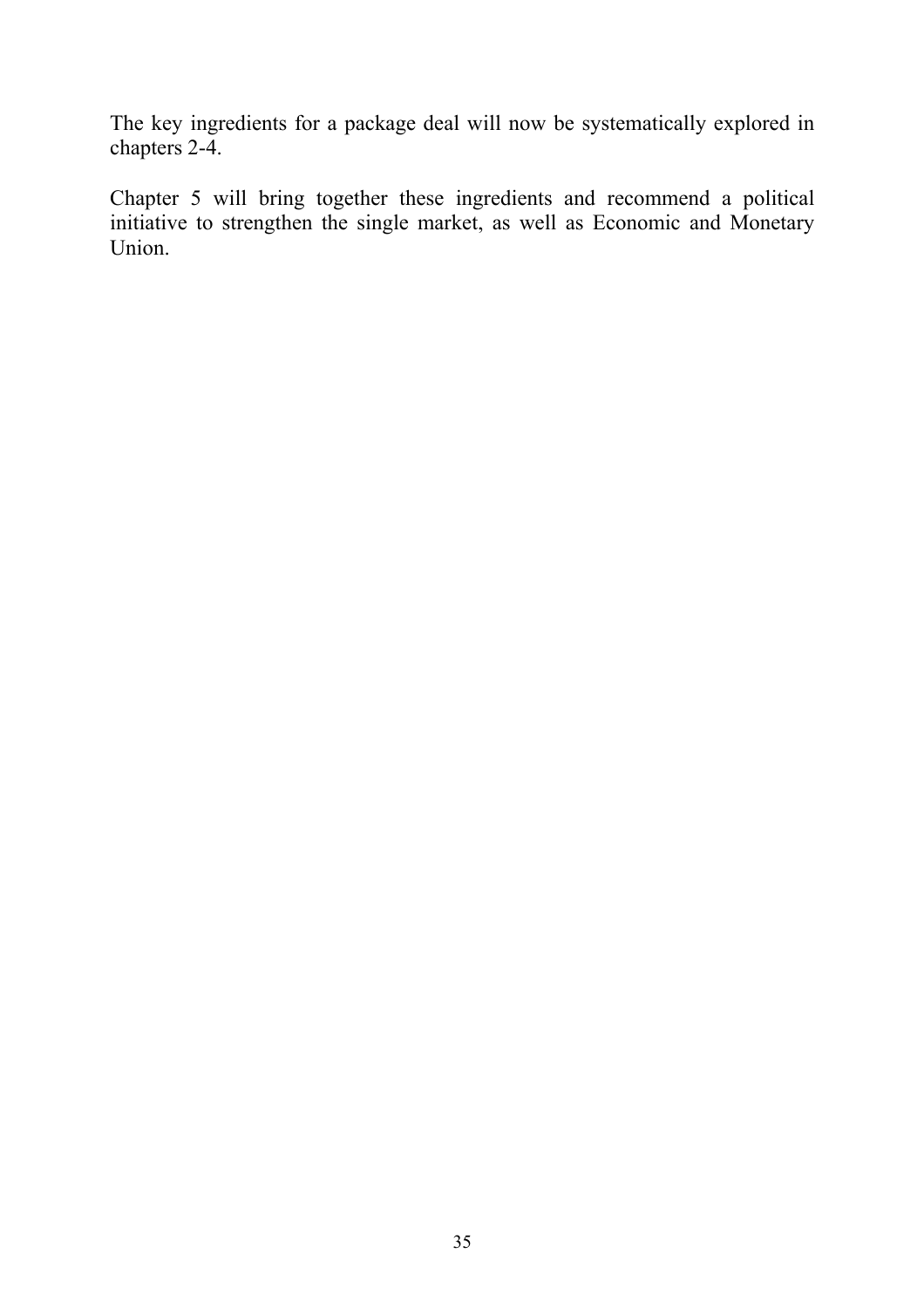# **CHAPTER 2**

## **BUILDING A STRONGER SINGLE MARKET**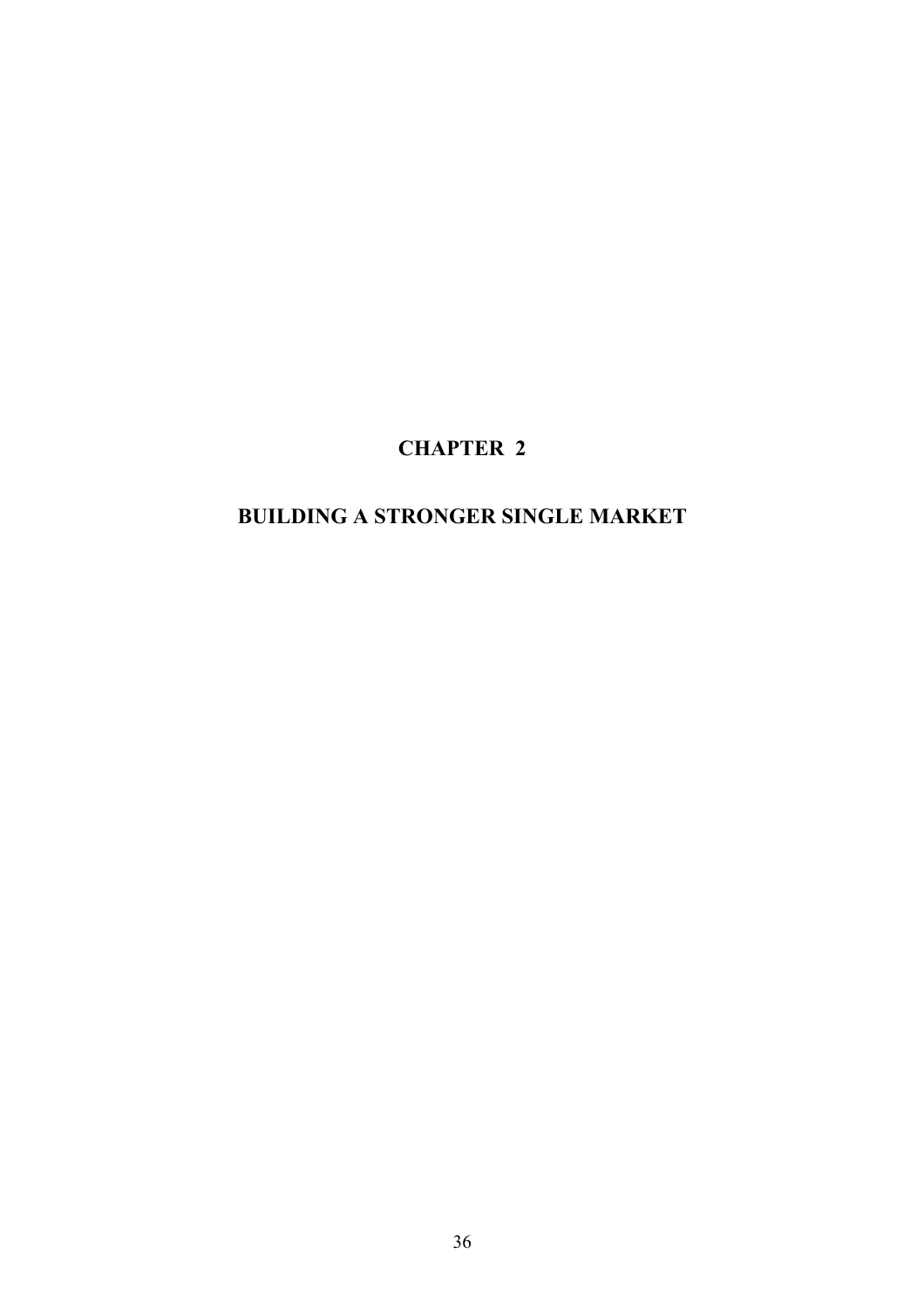## **2.1. Bottlenecks, missing links and new frontiers**

The Single Market is Europe's original idea and unfinished business. In his Political guidelines for this Commission, President Barroso pointed to the gaps and "missing links" that hamper the functioning of the Single Market. Echoing this orientation, the European Council of 26 March 2010 has agreed that the new Europe2020 strategy should address "the main bottlenecks…related to the working of the internal market and infrastructure".

"Missing links" and "bottlenecks" mean that, in many areas, the Single Market exists in the books, but, in practice, multiple barriers and regulatory obstacles fragment intra-EU trade and hamper economic initiative and innovation. In others, the potential for greater economic gains is frustrated by lack of physical and legal infrastructure or by absence of dialogue between administrative systems. TheITC revolution and rapid technological development add a third category to the list of missing pieces in the single market : sectors that did not exist when the single market was initially conceived, such as e-commerce, innovative services and eco-industries. These are the sectors which hold the largest growth and employment dividends for the future. They represent the new frontiers of the single market.

Relaunching the single market requires tackling the different challenges posed by missing links, bottlenecks and new frontiers. In some sectors, such as in the single market for goods, market integration reached a mature stage. Policy action can focus on "market maintenance" through market monitoring, targeted regulatory intervention, simplification and reduction of compliance costs. In others, as in the case of services, Europe is still in a phase of "market construction" that requires breaking down barriers to cross-border activity, cutting the dead wood of national administrative and technical barriers and overcoming corporatist resistances. In the new frontiers, Europe should harness the full range of single market tools to drive forward the construction of a digital and low-carbon resource efficient economy. The marginal gains from action in this area are the greatest. Turning the attention to the new frontiers is key to generate new momentum for and confidence in the single market as a priority for tomorrow's Europe.

However, no project to relaunch the single market will have the necessary political energy to succeed, if it fails to show citizens, consumers and SMEs that it works first and foremost for them. The Report thus will start from there.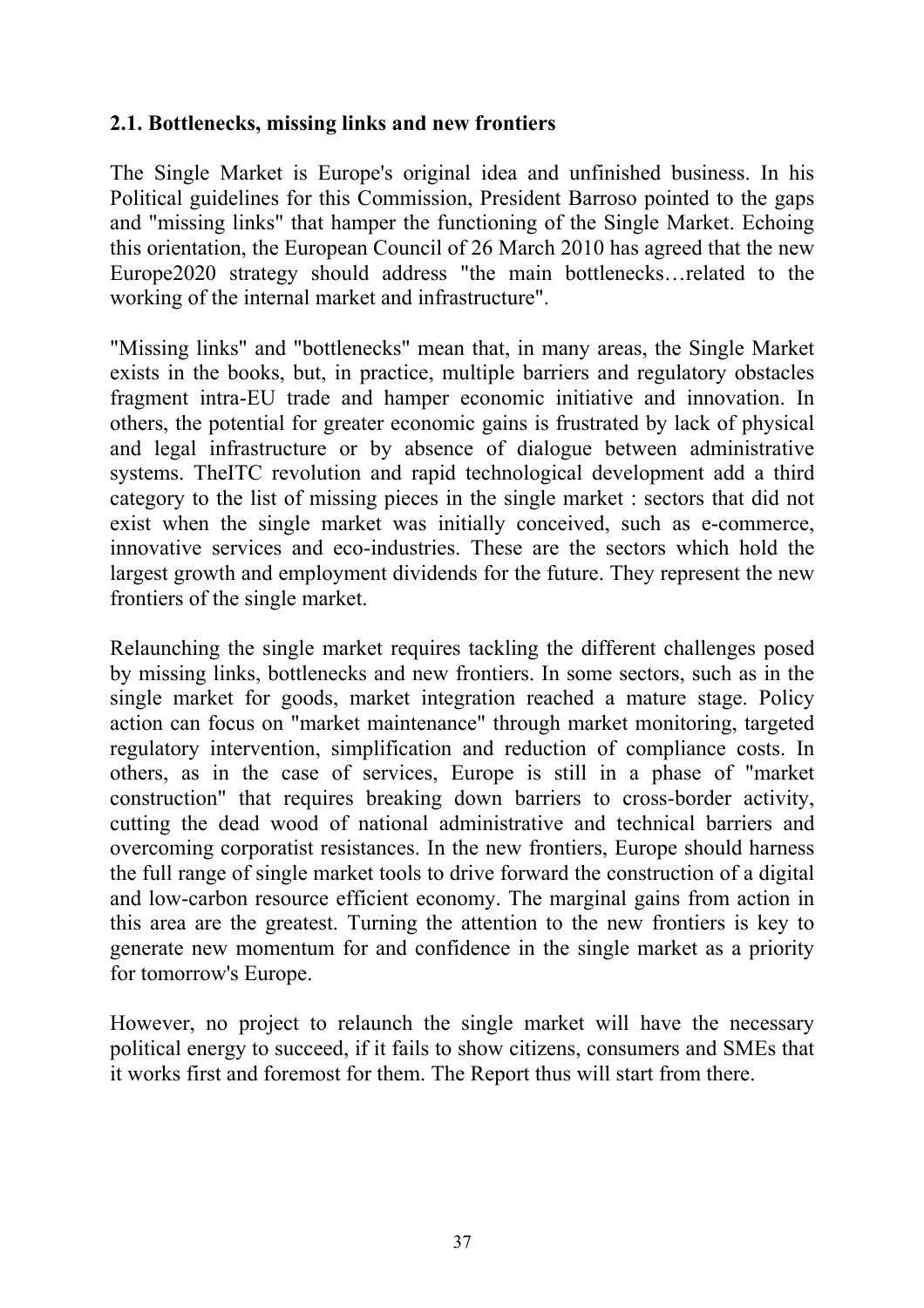#### 2.2. **Making the single market work for citizens, consumers and SMEs**

The single market and its four freedoms embodies an ideal: that of a space across national boundaries within which citizens can move, work, do research or start up a business without any discrimination. As the single market grew in scope and size, it was felt that this was not always the case. Market opening would widen the horizons for big business, but would not work for the many and the small : citizens, consumers, or SMEs.

Surveys show that attitudes towards the single market today range from lack of interest to open rejection. In part, economic integration and its benefits have become business as usual and thus undervalued. Much of the disillusionment however comes from frustration with remaining barriers or the feeling of disempowerment that citizens experience when dealing with the single market. Relaunching the single market serves to re-activate Europe's engine of growth and employment, and ultimately serves to expand opportunities for citizens. The first challenge is thus to empower citizens, whether consumers or entrepreneurs, to become full actors within the single market. There are many ways in which the single market benefits them horizontally across policy areas, through widening the choice of providers, services and products or expanding mobility options and ensuring safety of traded products. Some specific actions should nevertheless be undertaken to enable citizens, consumers and SMEs to actively exploit this widened range of opportunities.

#### *The citizen in the single market*

The 2008 Lamassoure report on "The citizen and the application of Community law" brought into sharp relief the link between mobility and citizens' rights within the single market. The pace at which this citizen dimension of the single market progressed has fallen behind the evolution of social and economic trends. Whereas intra-EU mobility may still be limited when benchmarked against the USA, it concerns more than 11.3 million Europeans. Around 350 000 Europeans per year engage in an international marriage with a national of another Member State. Every year 180 000 European students move to another Member State for the Erasmus programme or to attend a post graduate degree. Often, they stay on seeking employment.

Yet, the single market is not an easy playing field for them. There is a significant gap between what is in the law books and what happens in practice. The patchwork of barriers and hurdles to overcome is such that in his Report Alain Lamassoure concluded that "creating a single space for citizens is still at the stage before the Single European Act of 1986: the barriers may have been abolished, the countless regulatory obstacles still make it difficult to achieve an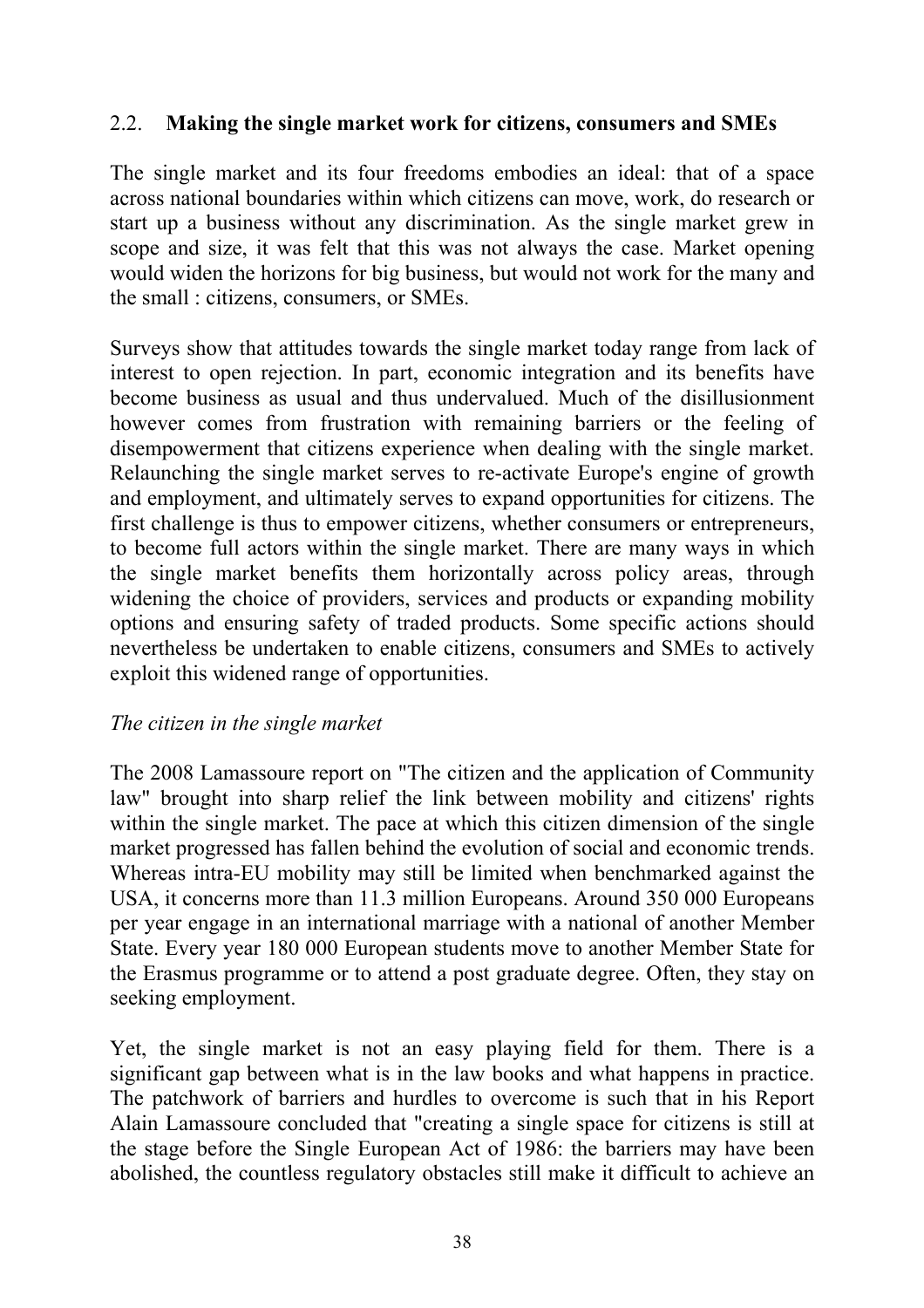harmonious life inside this common space"<sup>4</sup>.

Progress in this area has been slow. The measures required fall under civil, commercial and even family law, areas close to the sovereignty of Member States. Moreover, national legal systems often present divergent solutions. The unanimity requirement for measures linked to the establishment of an area of justice, security and freedom has also been a factor in slowing down change.

There are several areas where policy action should be taken to untangle citizens' mobility from red tape and regulatory hurdles. The new provisions in the Lisbon Treaty now offer a concrete opportunity to move forward in all those dimensions of citizenship linked to the establishment of an area of justice, security and freedom.

## *Improving access to the right to move and reside in another Member States*

The right of citizens to move and reside freely in another Member State should be made as easy as possible. In this context, the regime set out by the Directive 2004/38/EC is now starting to function after a slow and somewhat difficult start. In order to go even further, steps should be taken to ensure the free circulation of official documents. Too many citizens' complaints concern requests to produce a translation of documents or new certificates made by national administrators reluctant to recognise EU rights. A system providing for mutual recognition of official documents, such as authentic acts or civil status documents issued by national administrations, would greatly facilitate mobility. In the same vein, a step change in favour of mobility would come from the creation of a European Free Movement Card that would contain in a single document all the information a European citizen may require in another Member State in addition to identity and nationality: work permit status, social status and right to social security. This would extend to all the information needed for communicating with national administrations the model that already exists for health and social security information included in the European Health Card.

The recent initiative to launch an enhanced cooperation on a regulation on the applicable law, jurisdiction and enforcement of judgments covering matrimonial property regimes provides a solution to the some 145 000 cases of international divorce every year. Progress would also be important in the equally critical area of cross border wills and successions.

 4 Alain Lamassoure, Report on "The citizen and the application of Community Law", 2008, page 12.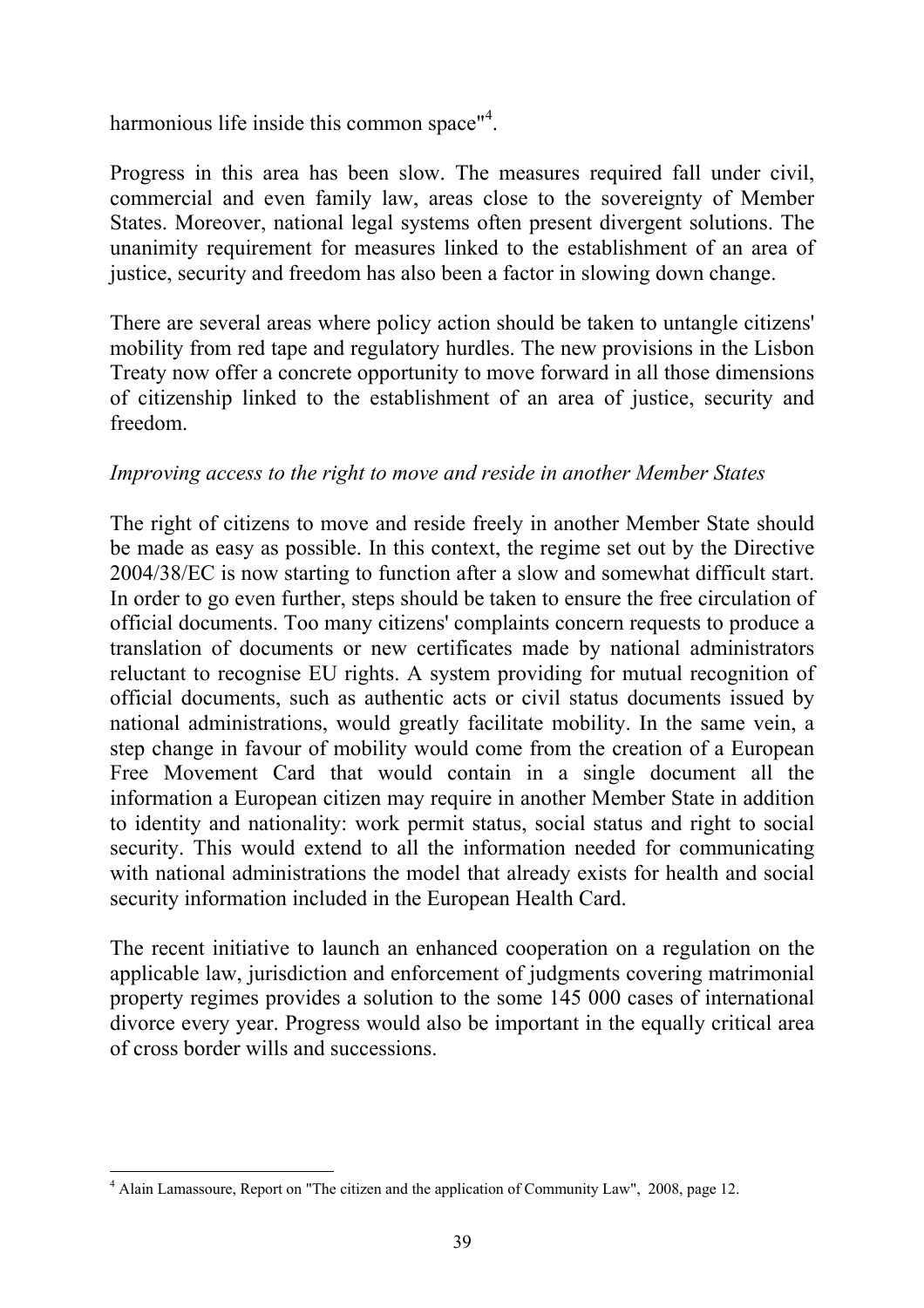#### *Facilitating the solution of cross-border of commercial and civil law disputes*

The rising number of cross-border commercial and civil disputes calls for a serious assessment of ways and means to facilitate the circulation of judgments and the recovery of cross border debts. This implies the abolition of the exequatur process. This procedural requirement imposes the assistance of a lawyer and results in a cost that can reach 2000 euro for what is often a pure formality. At a time in which SMEs and service providers struggle to keep their books in order, it is important to remove obstacles to cross-border debt recovery. This means prohibiting debtors' from moving funds from a bank account in one Member State to an account in another Member State simply to avoid paying a bill. To reduce to a minimum the number of unrecovered debts - today standing at 37% of cross border debts - a targeted legislative initiative would be warranted. A wider use of the recently introduced European Small Claims procedure - which applies to claims below 2000 euro and allow for a treatment of cases in a standard user-friendly format that does not require lawyers assistance - would also increase citizens and business trust in cross-border transactions. In the context of the current crisis, the possibility of reviewing the regulation on cross-border insolvency should be examined. More efficient and faster insolvency proceedings - notably when cross-border groups of companies are involved - would be in the interest of both debtors and creditors. Enhancing administrative cooperation through the support of the E-justice portal could also bring practical benefits in the short term.

#### *A single market for car drivers…*

Finally, administrative obstacles and legal uncertainty characterise the experience of Europeans that move with their cars throughout the single market. It is not possible for instance to move a car from one country to another without having to re-register the car and paying the relevant tax. This exposes citizens to double taxation, complicated administrative procedures, extra costs and time waste but is also a problem for business. Car rental companies, in fact lack the flexibility needed to manage their fleets across Member States depending on the seasonal variation of demand. Likewise, this fragmentation prevents the car industry from fully exploiting economies of scale, as they have to adjust technical specifications to the requirements of various national markets. Past attempts to regulate this area have not produced results, but there is some scope to reassess the issue in the light of its cost for citizens and business. Legal uncertainty affects the citizens that are victim of one of the 500 000 cross-border accidents that happen every year in Europe.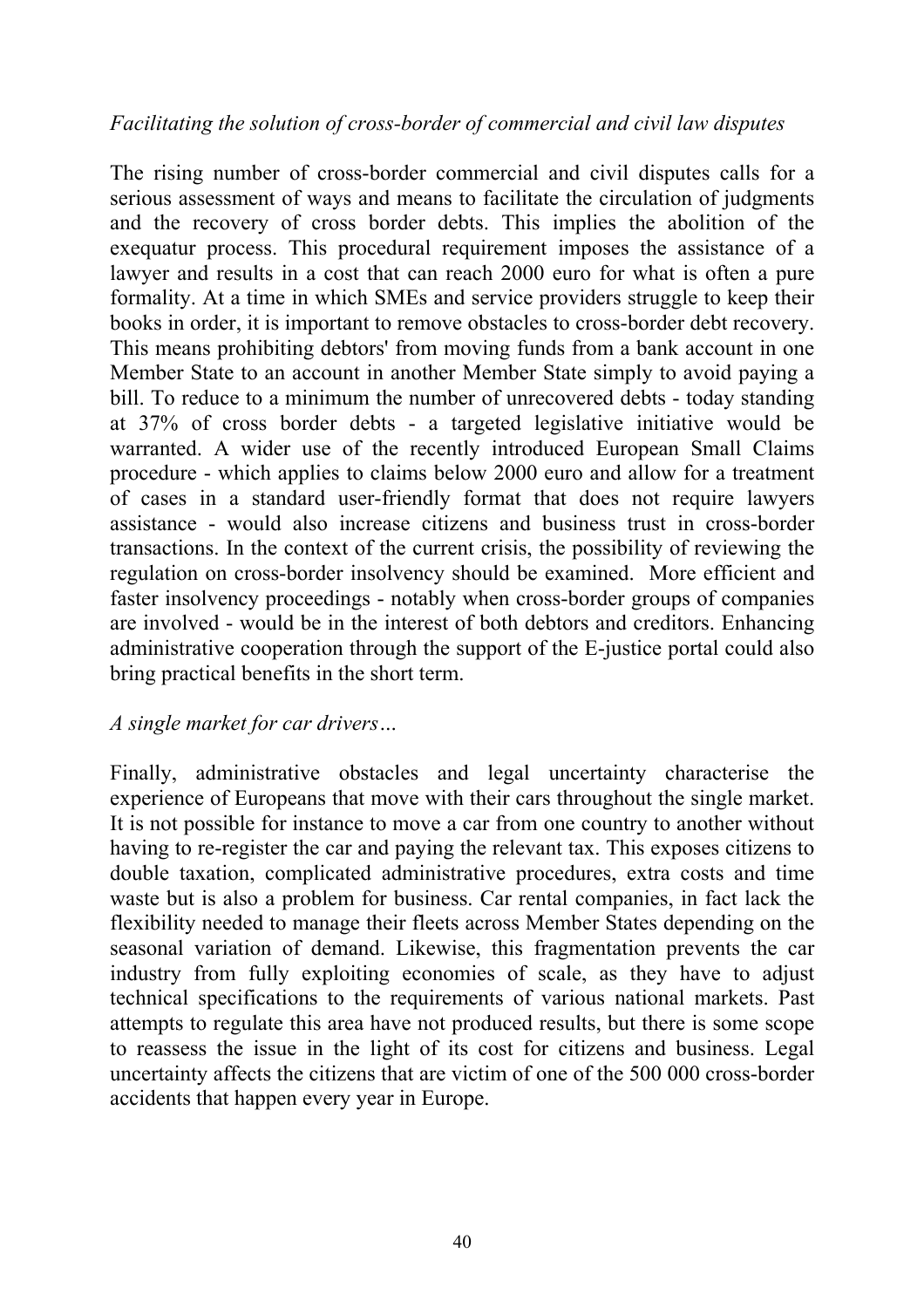While the rules on the applicable law have been clarified, the terms and time limits to file insurance claims still give cause for confusion. An initiative to harmonise the terms and conditions for file insurance claims could give both insurances and citizens greater legal certainty.

*Key Recommendations:* 

- $\Rightarrow$  Ensure the free circulation and recognition of official acts;
- ⇒ Introduce a European Free Movement Card ;
- $\Rightarrow$  Make progress in the mutual recognition of civil acts relating to international marriages and to successions and wills;
- $\Rightarrow$  Ensure easier cross-border debt recovery, including a wider use of the European Small Claim portal;
- $\Rightarrow$  Abolish double taxation of registration for cars.

## *Empowering consumers*

Consumers and consumer welfare should be at the centre of the next stage of the single market. A stronger consumer focus would mean a renewed attention to market integration and competition, an enhanced corpus of rights, protections and means of redress and a greater access to basic services.

A number of actions discussed elsewhere in this Report contributes to consumer welfare in the single market, such as access to services of general interest, energy consumption through smart metering, integration of consumers concern in market monitoring exercises, enhanced ADR and better enforcement. Consumer protection should be a horizontal concern when developing the single market in new areas, such as the digital economy or e-commerce. As a starting point, the legislator should find without delay an agreement on the draft directive on consumer rights, in order to ensure a high level of protection for consumers in an integrated retail market.

The wider choice of products and services and sharper competition that the single market provides should work for consumers through improved market transparency and comparability. Progress should be made in the regulation of independent intermediaries, such as price comparison websites and products test, to ensure that consumers identify the best quality and prices across the EU from among a vast choice of products and providers. Informed consumer choice is a vehicle for rewarding and promoting the most innovative and efficient companies.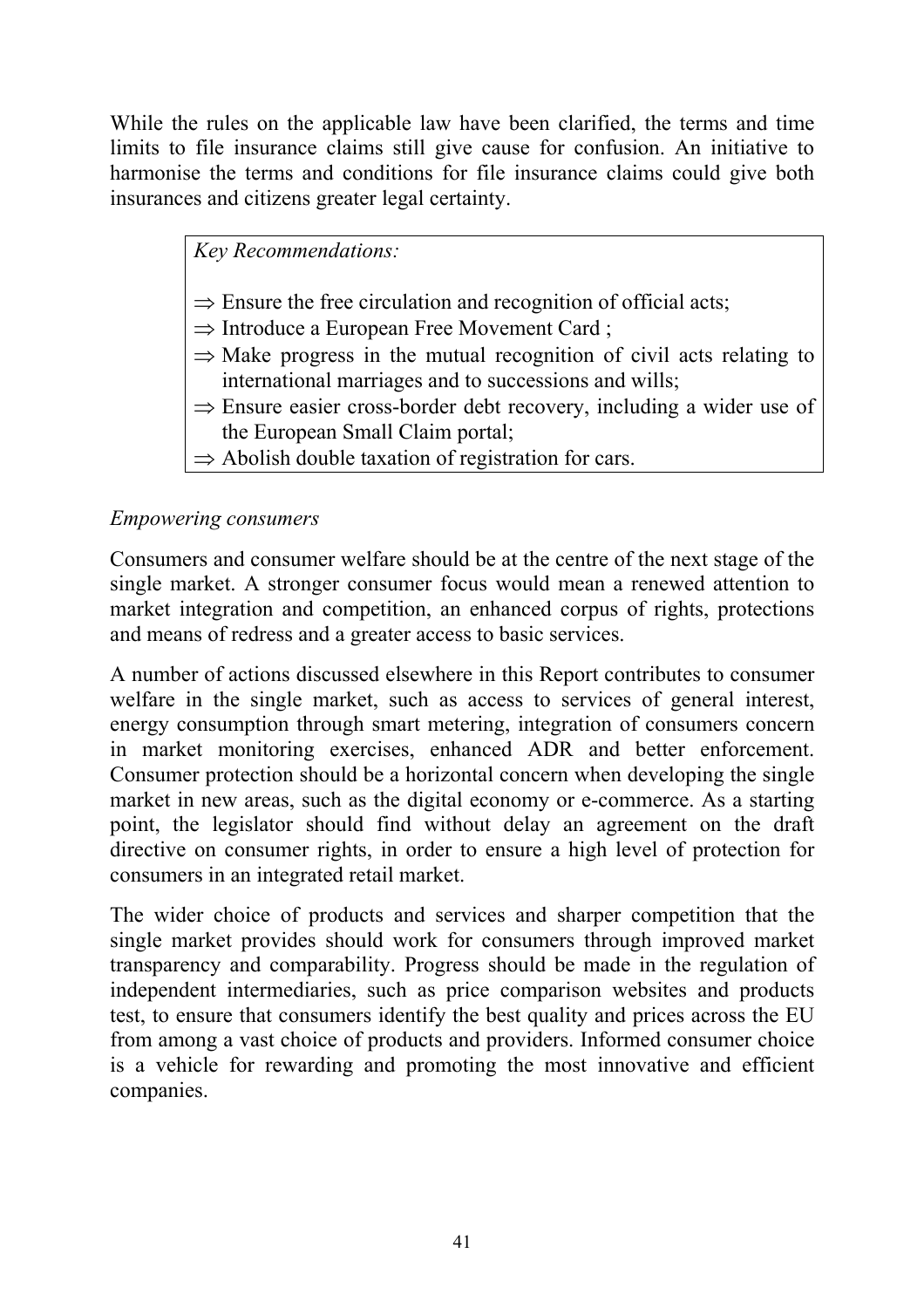## *An EU mechanism for collective redress*

As mass consumer markets are expanding cross-border, groups of consumers are increasingly harmed by the same illegal behaviour of a trader who is often located in a different Member State. Today, cross-border claims represents 20% of mass claims and they are likely to increase even more in the future. Traditional litigation is not practical or cost-efficient for consumers and businesses in these cases. Bundling similar individual cases in a single procedure would allow savings through economies of scales for both consumers and businesses and increase the efficiency of national courts. Europe should thus move forward in the creation of its own model of collective redress mechanism, while at the same time avoiding the US style class action model Action at EU level to promote both in-court and out-of court resolution (ADR) of mass claims, would increase the confidence of consumers in the single market, increase cross-border transactions and stimulate competition between businesses. This should be introduced as a priority for electronic commerce.

## *Greater integration in the retail banking sector*

Further action to accelerate integration of retail banking services would allow consumers to reap the full benefits of the integration of the European financial sector. Measures should be taken to improve the transparency of bank fees, to ensure the availability of standardised and comparable information for retail financial products and to facilitate customer mobility. Ultimately, switching bank accounts should be no more cumbersome than switching between mobile telephone operators.

#### *Key recommendations:*

- $\Rightarrow$  Adopt EU legislation on collective redress
- $\Rightarrow$  Improve the transparency of bank fees, ensure the availability of standardised and comparable information for retail financial products and facilitate bank customer mobility.

## *Creating a favourable business environment for SMEs*

The typical European firm is an SME, nine times out of ten consisting of a micro-enterprise with less than 10 employees. The 20 million EU medium, small and micro-enterprises are the backbone of the European economy, generating an increasing share of value added and giving a crucial contribution to employment generation. The single market is an important factor for their growth but, unfortunately, it is not always a friendly environment for them. Only 8% of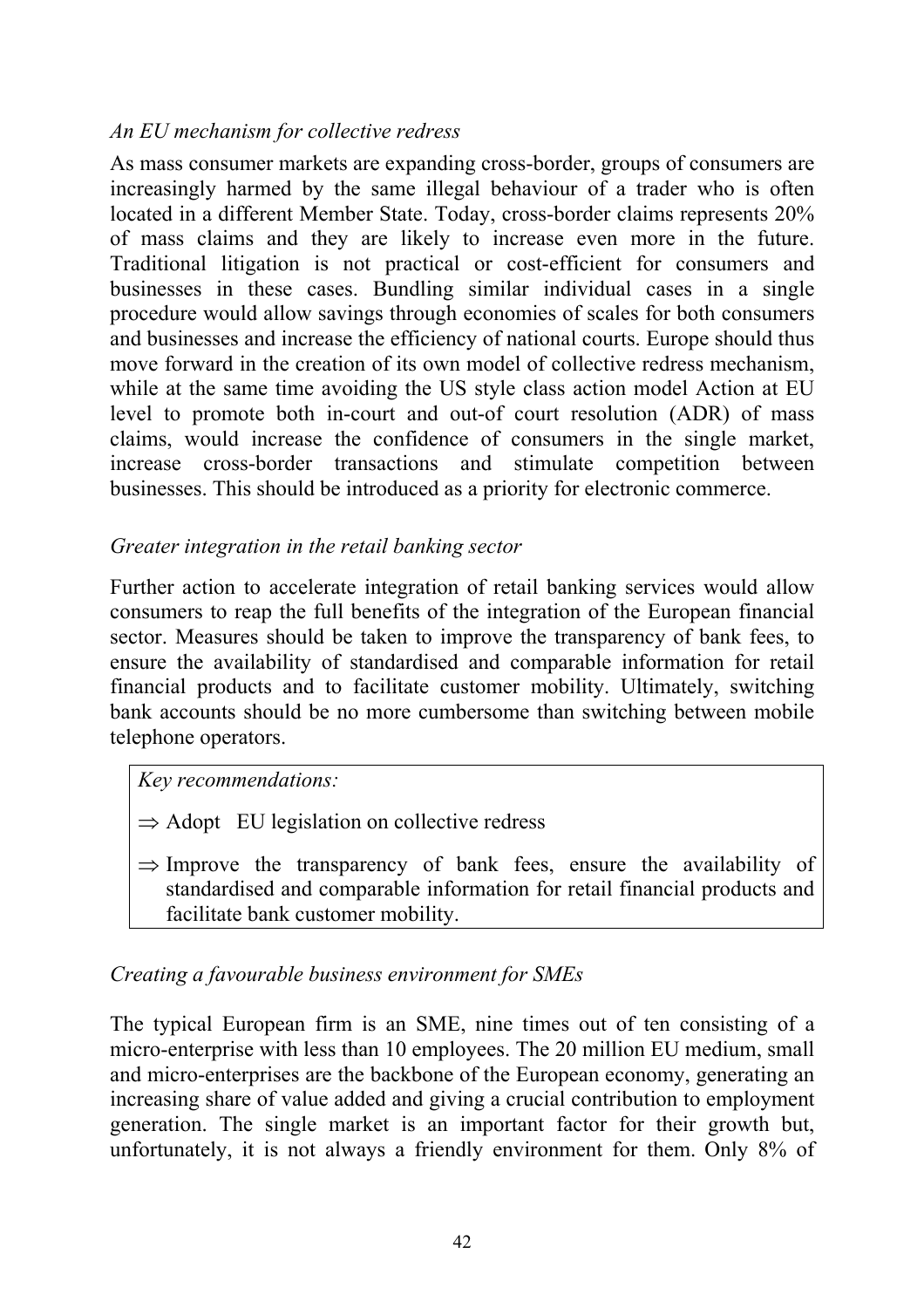SMEs engage in cross-border trade and only about 5% have set up subsidiaries or joint ventures abroad.

There a number areas in which this Report recommends action in order to create a business environment which is more tailored to SMEs needs: facilitating ecommerce, extending the new Approach to other goods areas, better enforcing EU rules, providing clearer and more effective information on opportunities provided by EU law and faster problem solving structures, greater access to public procurement, simpler e-invoicing rules, better regulation and simplification, simpler and faster standardisation processes.

This does not require changing current policies, as the Small Business Act (SBA) adopted by the Commission in 2008 is the best avenue to promote SMEs competitiveness within the Single Market and beyond. The pace of progress in implementing it and the approaches chosen by Member States are still considerably different. To ensure a level playing field for all SMEs operating in the single market, Member States should do more to fully implement the principles and actions set out in the SBA. Measures should be taken to ensure that SMEs are able to fully take part in the development of standards and have adequate access to them. More efforts should be made to simplify and speed up bankruptcy procedures in case of non-fraudulent bankruptcy.

#### *A Statute for a European Private Company*

Greater progress should be made towards the adoption of the Statute for a European Private Company, which would allow entrepreneurs to set up their company in the same form, irrespective of whether they do business in their own Member State or in another.

*Key recommendations:* 

- $\Rightarrow$  Speed up implementation of the Small Business Act;
- $\Rightarrow$  Adopt the Statute for a European Private Company.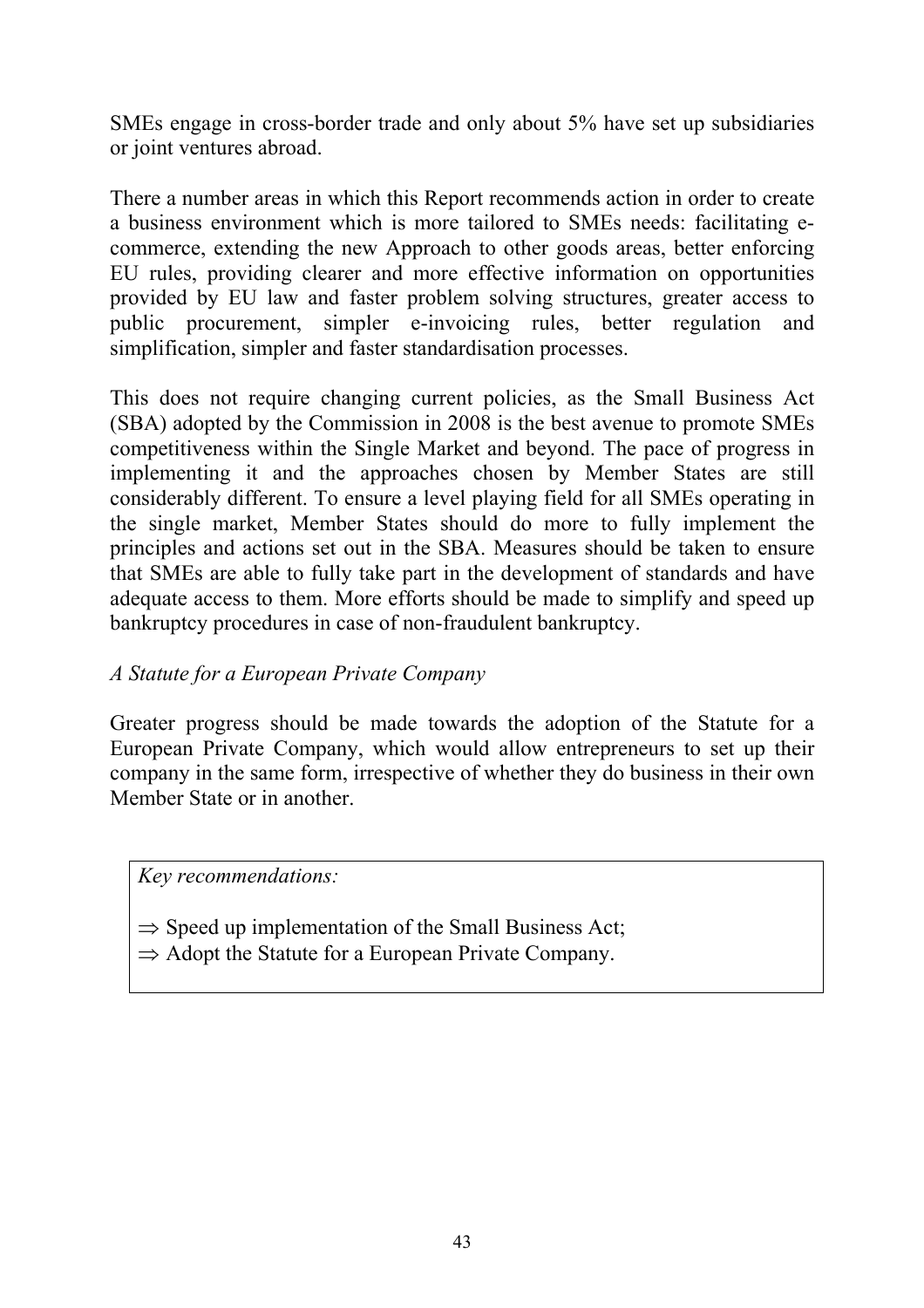## **2.3. Shaping Europe's digital single market**

Digital technologies are radically transforming the way we live, work and interact. The propagation of digital technology is a spontaneous process of innovation and transformation. Yet, regulatory and social conditions influence the speed and extent of the uptake of new technologies and the spread of the benefits of a digital economy. Europe is moving at a slower speed than the US. A number of obstacles reduce the capacity of industry in Europe to innovate and generate value added in the digital sphere: the fragmentation of online markets, ill-adapted intellectual property legislation, the lack of trust and interoperability, the lack of high-speed transmission infrastructure and the lack of digital skills. Many of these obstacles point to a simple cause: a lack of a Digital single market.

The cost of non-digital Europe is significant: According to a recent study<sup>5</sup> the EU could gain 4 % of GDP by stimulating the fast development of the digital single market by 2020. This corresponds to a gain of almost  $\epsilon$  500 billion and means that the digital single market alone could have an impact similar to the 1992 internal market programme.

In its Europe2020 strategy the Commission has recognised the huge opportunities of digital Europe. Urgent action is necessary to remove a number of bottlenecks that are currently still hampering the rapid development of the digital single market. The online single market must become the main driver of a European digital agenda and of Europe's transformation into a digital economy.

## *A seamless regulatory space for telecommunications services and infrastructures*

Telecommunications services and infrastructures in the EU are currently still highly fragmented along national borders. The existing regulatory framework at EU level has been instrumental in market opening but has not yet created a single regulatory space for electronic communications. Market fragmentation leads to numerous negative effects: it facilitates the creation of market power, it prevents operators from achieving economies of scale, it slows down investment in new infrastructures and services, it reduces growth potential and hinders the emergence of European champions to the detriment of Europe's global competitiveness.

The swift and full implementation of the new EU regulatory framework and the vigorous application of the competition and state aid rules remain a priority in

<sup>1</sup> <sup>5</sup> Copenhagen Economics, The Economic Impact of a European Digital Single Market, Final Report, March 2010.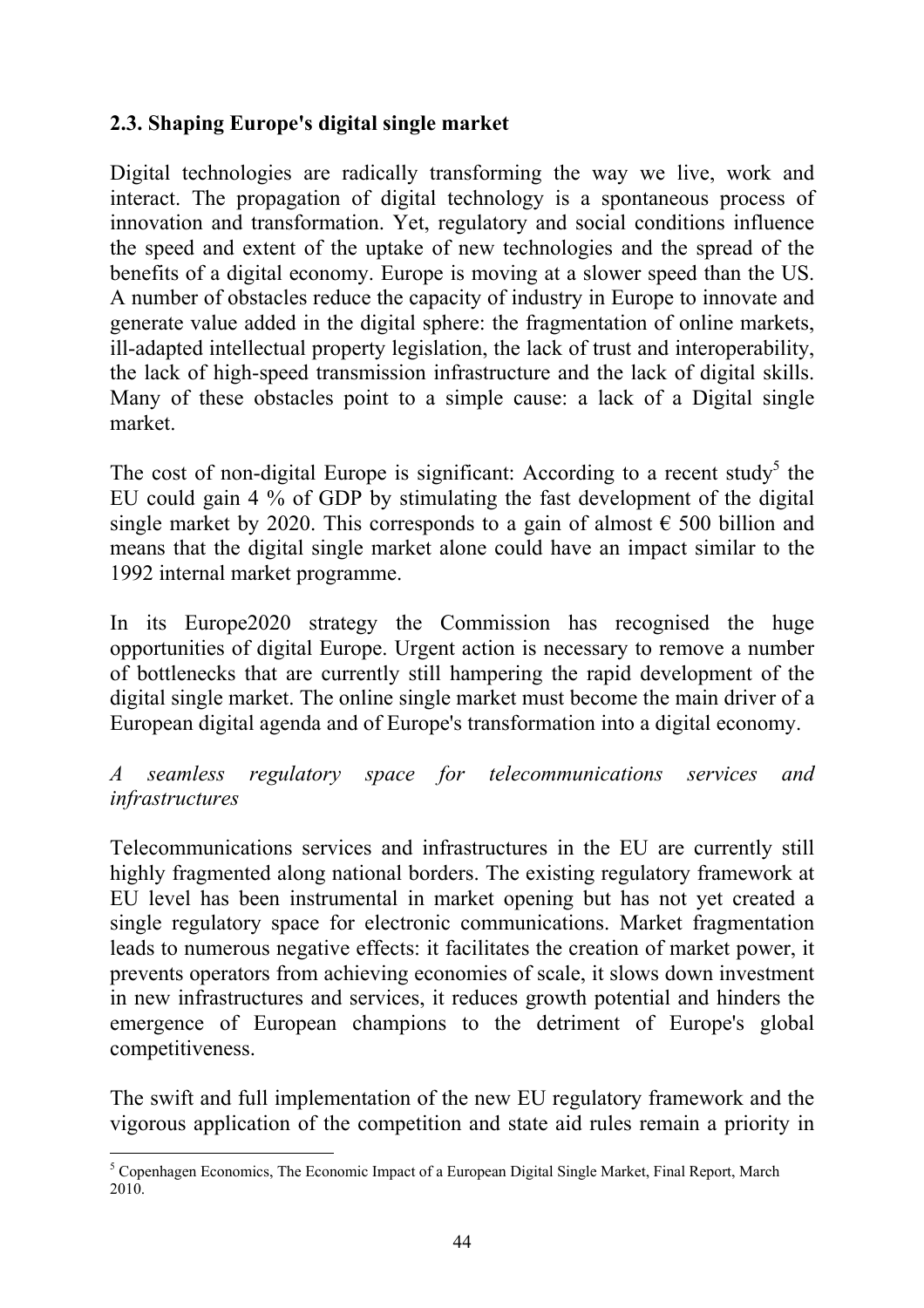the immediate term. However, more needs to be done to overcome market fragmentation and to remove regulatory barriers in the internal market. In order to create a seamless regulatory space for telecommunications services and infrastructures a more coherent framework is required which includes: strengthening the regulatory oversight at European level, the introduction of a pan-European licensing system and the management and allocation of radiofrequencies at European level. The Commission should launch a comprehensive review of the telecommunications sector with a view to presenting the proposals required for creating an integrated European-wide market for electronic communications.

## *E-commerce: a pan European online retail market*

The importance of E-commerce is rapidly increasing as the number of individuals in the EU27 who order goods or services over the Internet is steadily rising. The percentage of consumers in the EU who had been buying goods or services via the Internet during the previous 12 months has increased from 20% in 2004 to 37% in 2009.<sup>6</sup> Nevertheless, an important potential remains untapped because the markets are fragmented and a number of obstacles for cross border e-commerce persist.

In many cases, consumers make the experience that online traders refuse to accept orders from consumers from another country. Consumers are also uncertain about the confidentiality of their data, the security of the transaction and their rights in case of a problem. For retailers, the main regulatory barriers to cross-border e-commerce result from differences in consumer protection rules and other rules, such as rules on VAT, recycling fees and levies. These differences create a complex and unpredictable environment for businesses and lead to a reluctance of traders, in particular SMEs, to consider selling crossborder. The EU should urgently address the remaining obstacles to create a pan European online retail market by 2012.

#### *A single market for online digital content*

The European markets for online digital content are still underdeveloped as the complexity and lack of transparency of the copyright regime creates an unfavourable business environment. It is urgent to simplify copyright clearance and management by facilitating pan-European content licensing, by developing EU-wide copy-right rules, including a framework for digital rights management. The regulatory regime should also ensure the conditions for developing the digital content and broadcasting markets by addressing licensing and copyright

<sup>1</sup> 6 European Commission, Consumer Market Scoreboard, SEC(2010) 385, 29.3.2010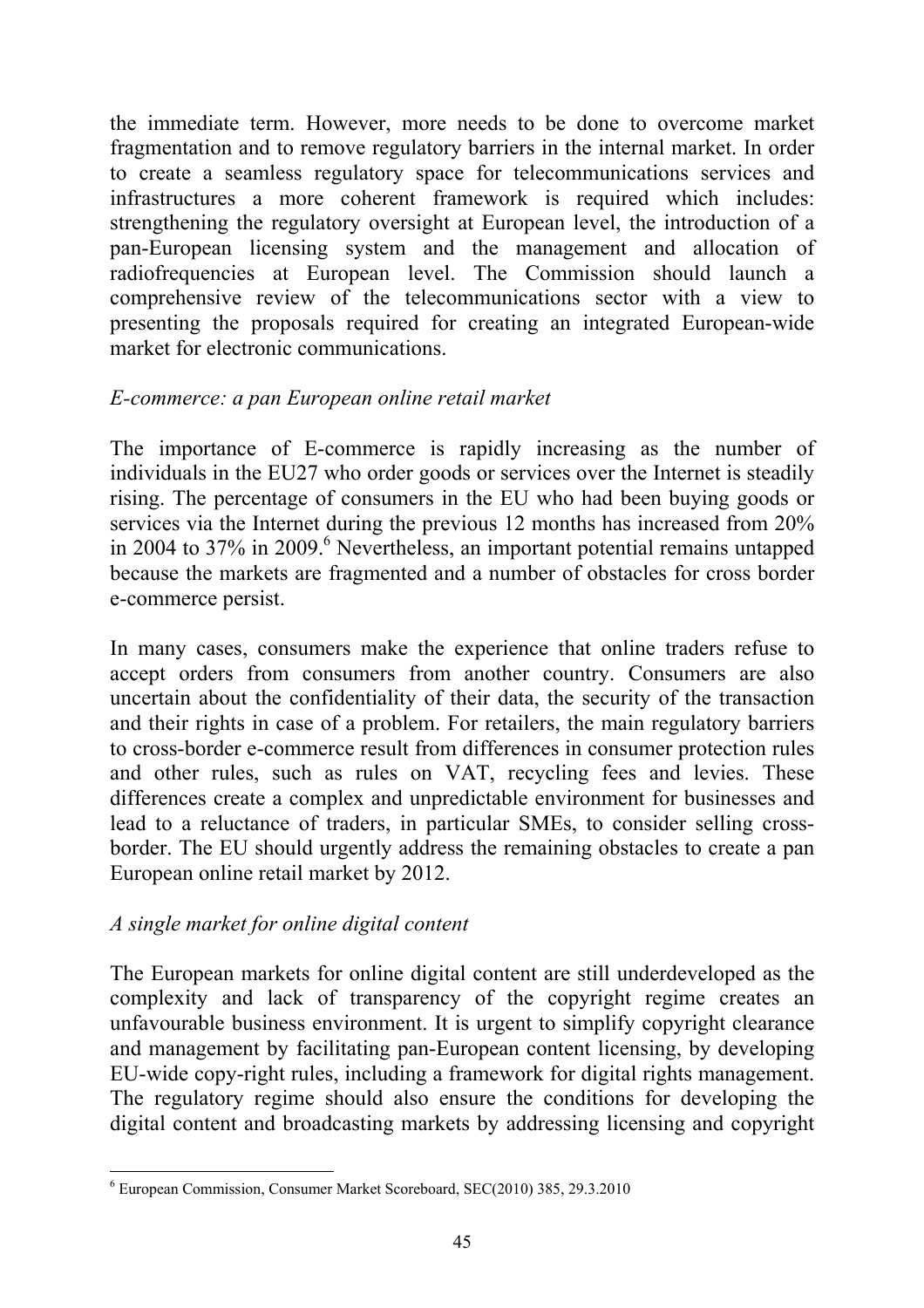levies. A clear and predictable EU framework for orphan works would unleash an important untapped potential.

To maintain the trust of right-holders and users and facilitate cross-border licensing, the governance and transparency of collective rights management needs to improve and adapt to technological progress. Easier, more uniform and technologically neutral solutions for cross-border and pan-European licensing in the audiovisual sector will stimulate creativity and help the content producers and broadcasters, to the benefit of European citizens. Such solutions should preserve the contractual freedom of right holders to restrict their licenses to certain territories and to contractually set the level of licenses fees.

Additional measures should also be examined to take into account the specificities of all the different forms of on-line content, such as further harmonisation of copyright, creation of an EU copyright title, considering that cross-border online transactions take place at the location of supply and extended collective licensing.

#### *Key recommendations*

*Telecommunications services and infrastructures* 

- $\Rightarrow$  Review of the sector to prepare proposals for creating a seamless regulatory space for electronic communications, including proposals to reinforce EU level regulatory oversight, to introduce pan-European licensing and EU level frequency allocation and administration.
- *E-commerce*
- $\Rightarrow$  Present proposals to end the fragmentation of EU consumer legislation and introduce in particular harmonised rules for delivery, warranty and dispute resolution.
- $\Rightarrow$  Present proposals to simplify the business environment for cross-border retail transactions, including VAT rules, the cross border management of recycling rules and of copyright levies on blank media and equipment.

#### *Online digital Content*

- $\Rightarrow$  proposals for an EU copyright law, including an EU framework for copyright clearance and management
- $\Rightarrow$  proposals for a legal framework for EU-wide online broadcasting.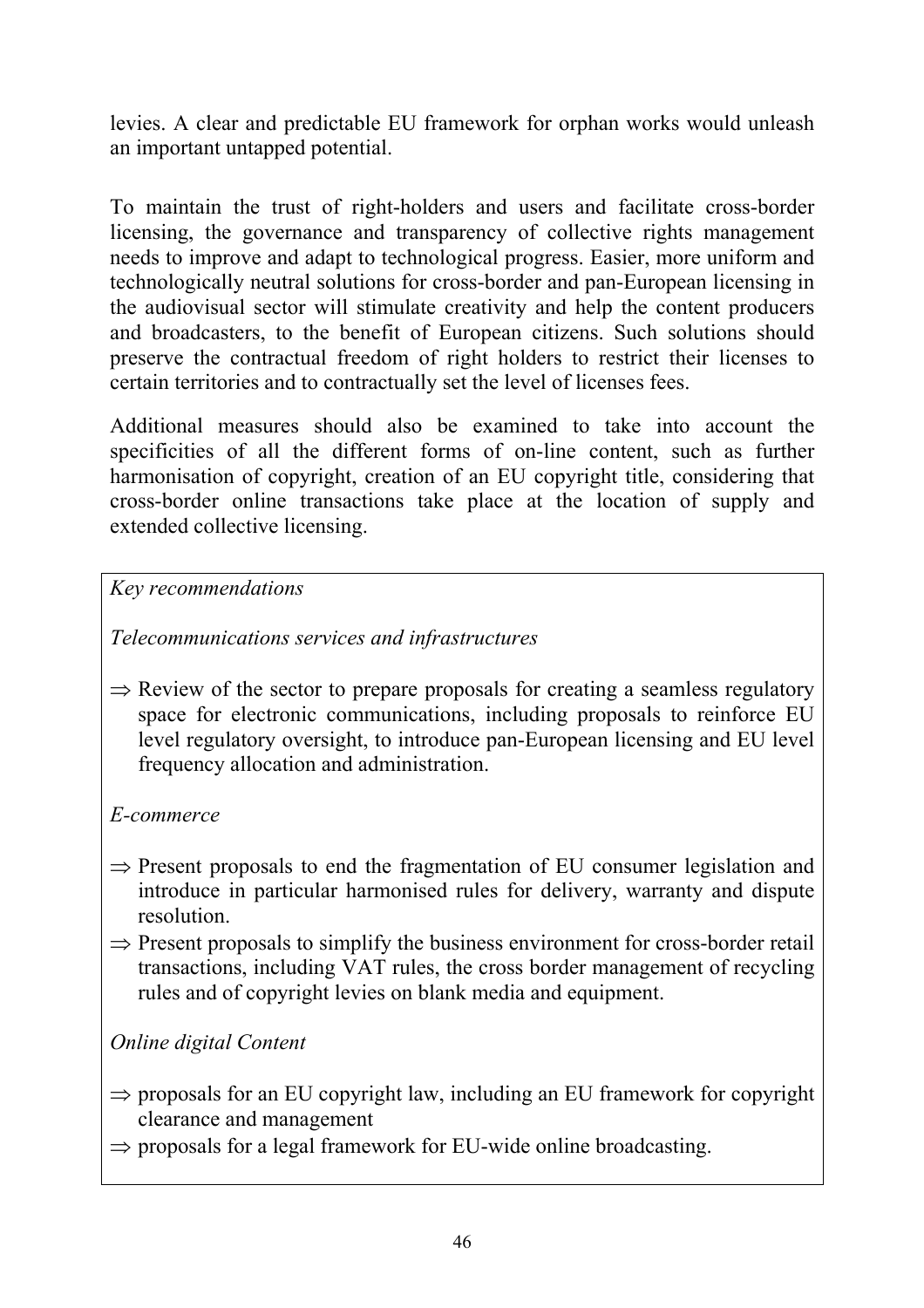## **2.4. The single market and green growth: energy, climate change, environment**

The energy sector is one of the late arrivals in the single market. At the same time, it is the sector on which the highest expectations are placed today. 2012 will not be the  $20<sup>th</sup>$  anniversary of the single market for energy. Rather it will just mark the beginning of the consolidation of a common energy market. There is no time to waste, however. For electricity and gas, Europe needs the new regulatory architecture created under the third Internal Energy Market Package (Agency for the Cooperation of Energy Regulators (ACER), European Network of Transmission System Operator organisations (ENTSOs), framework guidelines and network codes, 10 Years Network Development Plans, etc.) fully in place by that date. The single market sits at the nexus of all Europe's energy policy objectives: competitiveness, security of supply, and sustainability. Europe needs a functioning single market for energy to ensure secure and affordable supplies for its consumers and business. It has to harness its potential to turn its political leadership on climate change in a concrete chance for its innovative industries.

## *Enhancing consumers' welfare*

A fully functioning single market for energy benefits consumers with wider choice and lower prices. Since 2007, in almost all Member States, consumers have had the right freely to choose their electricity and gas supplier, while the third Internal Energy Market package recognises the existing public service requirements. More should be done to enable all consumers, especially vulnerable ones to benefit fully from competition and fair prices, starting by strengthening the common minimum standards. The ongoing work on improving the provision of information and ease of contact to consumers must also be actively pursued. The development of smart metering - enabling energy consumers to be completely aware of their consumption patterns and the associated costs- requires further regulatory action to ensure the quick uptake of new technologies and greater efficiency through competition in energy services. In order to ensure transparent pricing, a European regulatory framework needs to be developed for energy wholesale markets, avoiding the riskof diverging national regulatory initiatives.

#### *Interconnecting Europe's energy markets, guaranteeing security of supply*

Well integrated markets are crucially important for Europe's security of supply. They allow Member States to share resources, getting the most out of the diversity of national energy supplies, flexibility of demand and spare capacity. Interconnections and network flexibility make Europe better equipped to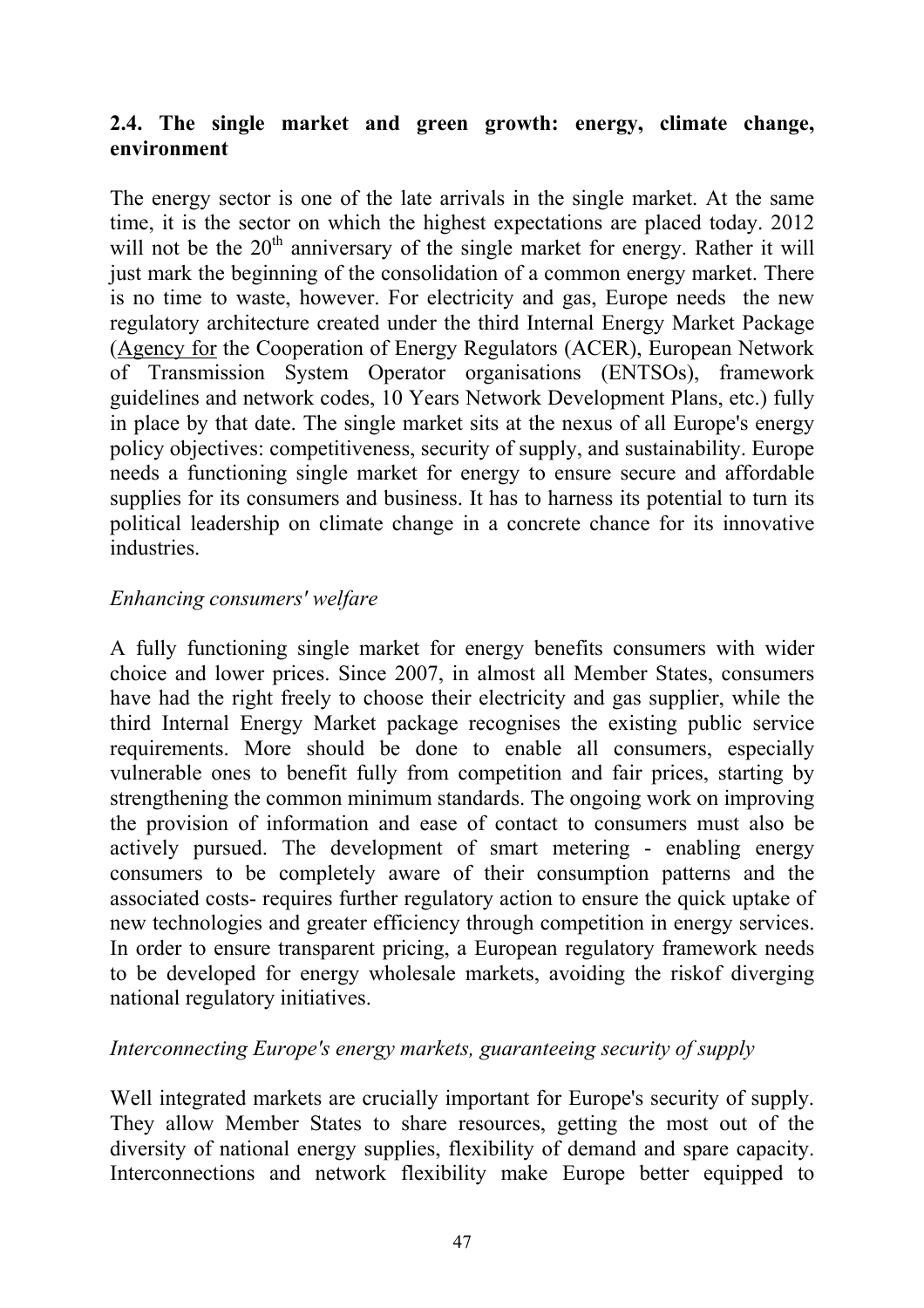withstand supply crises and add leverage to the EU position towards its international partners. There is still much work to do to interconnect Member States capacity and construct new infrastructure, particularly across borders. All the EU's new regulatory and investment planning tools should be used to mobilise the highest level of private investments. One way to speed up work on major cross-border infrastructure projects - which are often delayed by complex and controversial authorisation procedures - would be to explore the possibility for an EU level consensus building/arbitration mechanism to facilitate the process. Innovative solutions for incentive setting and facilitation at the EU level would help break deadlocks and accelerate the implementation of projects.

## *Greater uptake of low carbon products and technologies*

Global markets for eco-friendly and low-carbon products, services and technologies are growing at a rate unparalleled by any other markets. The global market is currently estimated at  $\epsilon$ 1 trillion annually and is projected to reach  $\epsilon$ 3 trillion world-wide by 2020. The EU industry is one of the most competitive– with market shares ranging from 30% to 50% - and is fast growing. It generates already a turnover of  $\epsilon$ 300 billion and provides nearly 3.5 million jobs<sup>7</sup>. However, competitors are moving fast and Europe's prime mover advantage could be rapidly lost. A single energy market is Europe's best asset to promote the shift to the low carbon, resource efficient growth outlined by the Europe2020 Strategy and reap the benefits of the expected growth in ecoindustries. Only a single market for energy offers the scale necessary for accelerating the uptake of new and young low carbon technologies along the whole energy value chain. There is a need to use the full potential of the single market for energy to lower the costs and speed up the roll-out of such technologies in the EU. This requires delivering a stable regulatory framework for large scale infrastructure products and proactive use of standardisation to promote innovative green products and technologies, exploring the application of the New Approach model in this area. Competition policy should also be used proactively to create the right environment for new technologies to mature and enter the market.

Lead markets must be single markets from the outset. There is a risk that the effort sharing approach on renewable energy, which leaves the choice of policy instruments up to Member States results in the "renationalisation" of energy policy. Renewables support policies will have to become an integral part of the internal energy market in order to avoid market distortion which can lead to wrong pricing signals to investors. Requirements for other low-carbon related technologies and products should continue to be defined at EU level, avoiding

<sup>1</sup> 7 European Commission, EU Manufacturing Industry: What are the Challenges and Opportunities for the Coming Years?, paper presented at the 2<sup>nd</sup> High level Conference on Industrial Competitiveness, 26 April 2010.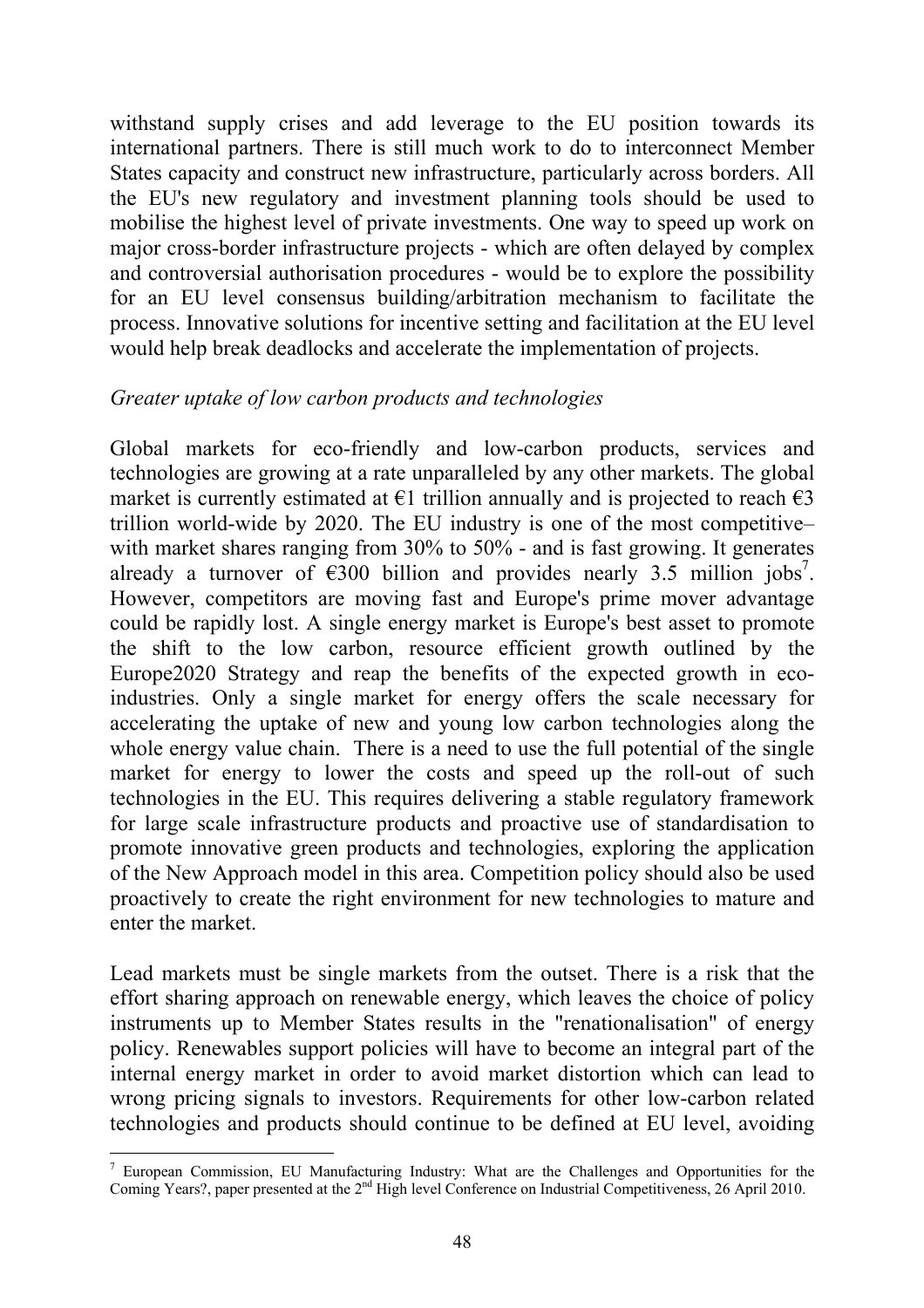proliferation of national approaches. Likewise, the introduction at national level of "green" product labels should be avoided, as this risks fragmenting the market.

## *Meeting a €50 billion investment challenge: stepping up EU funding*

 $\epsilon$ 50 billion in additional public and private investment is needed over the next ten years to implement the necessary energy technologies that will enhance energy security and tackle climate change. As the energy sector is one that requires long lead times for investments and substantial capital investment to ensure returns in the medium to long term, for future investment decisions the competitive energy market needs to send reliable price signals at the wholesale level. At the same time, there is a case for considering the contribution that EU level funding could bring in addition to what the market is already providing.

Consistent and targeted EU funding can make the difference in terms of accelerating the build-up of critical interconnection capacity, realising critical back-up capacities for security of supply reasons and shortening lead times for bringing new low carbon technologies into the market. Part of the discussion on investment should cover the issue of support measures for renewable energy technologies across the Member States.

*Key recommendations:* 

- $\Rightarrow$  Establish new EU regulatory frameworks for the large scale deployment of renewable sources, smart metering, smart grids and transparent wholesale energy markets;
- $\Rightarrow$  Establish a single market for green products, by developing EU-wide standards for measuring and auditing carbon footprints and for energy efficient products, including trade certificates for renewable energy products;
- $\Rightarrow$  Step up targeted EU funding for energy infrastructure.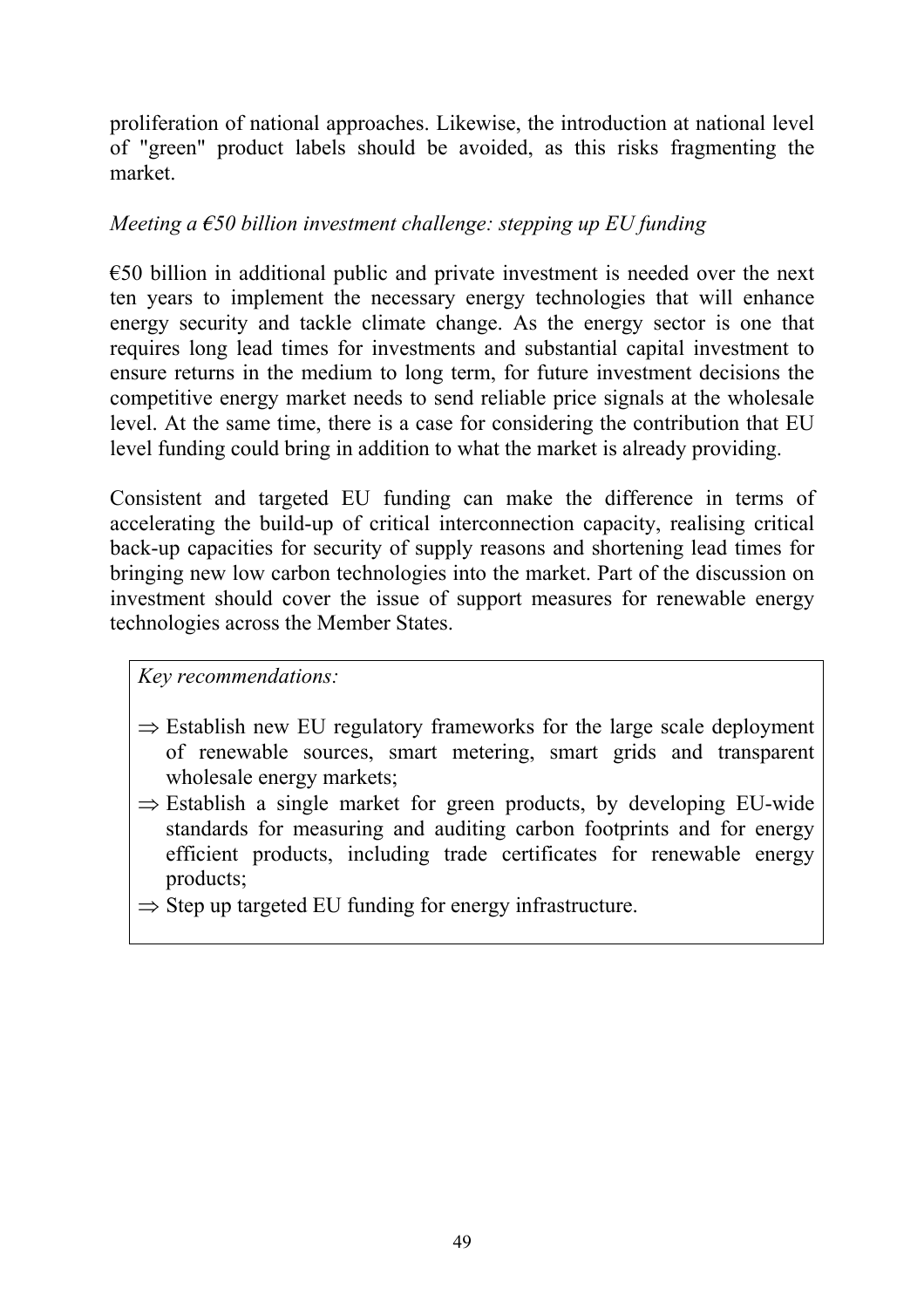## **2.5. The single market for goods: reaping the full benefits**

The single market for goods is today a mature construction. The 2007 single market review concluded that all technical barriers for goods had been lifted. For many citizens, single market means first of all a wide variety of choice in the products available in their domestic markets. The trade in goods is a major driver of growth in EU manufacturing industries. Some 25% of the EU-27 GDP is generated by the goods sector. Intra-EU trade of goods represents 75% of intra-EU trade flows. It has increased at an annual rate of 7.6% between 1999 and 2007.

It would be a mistake to conclude that the job is done. Firstly, goods manufacture is an ever-changing business, as it responds to innovation, changing consumer tastes and new technologies. Policies and regulatory frameworks need to be regularly updated if they are to remain relevant, based, where appropriate, on market monitoring exercises. There are creeping obstacles constantly generated by licensing practices and new technical and administrative rules at national level. The stakeholders' submissions during the consultation phase revealed a long list of small scale bottlenecks. Third, when benchmarked against the US, the Single Market for goods reveals a substantial untapped potential. The ratio of intra-US exports to GDP, is still around 70% higher than the ratio of intra-EU 15 exports to GDP. Fourth, new challenges emerge, as not only goods but also markets evolve. Examples of this are the acceleration of products cycles or the globalisation of supply chains. Fifth, e-commerce is on the rise and presents its own set of challenges, that are examined in the Report's section on the digital Single Market.

Maintaining a dynamic and expanding single market for goods requires building on the full implementation of the goods package approved in 2008, particularly with regard to the mutual recognition principle and market surveillance. The application of the principles of the New legislative framework should also be extended to other areas of product legislation and the new Approach should be expanded to new areas across the board.

The full potential of the single market for goods cannot be released without the support of a modern standardisation process, a seamless and efficient logistics and transport system and an effective and accessible regime for the protection of intellectual property.

#### *Reforming the standardisation process*

Standardisation is key for the governance of the single market. Europe needs today faster and more efficient setting of interoperable and market-relevant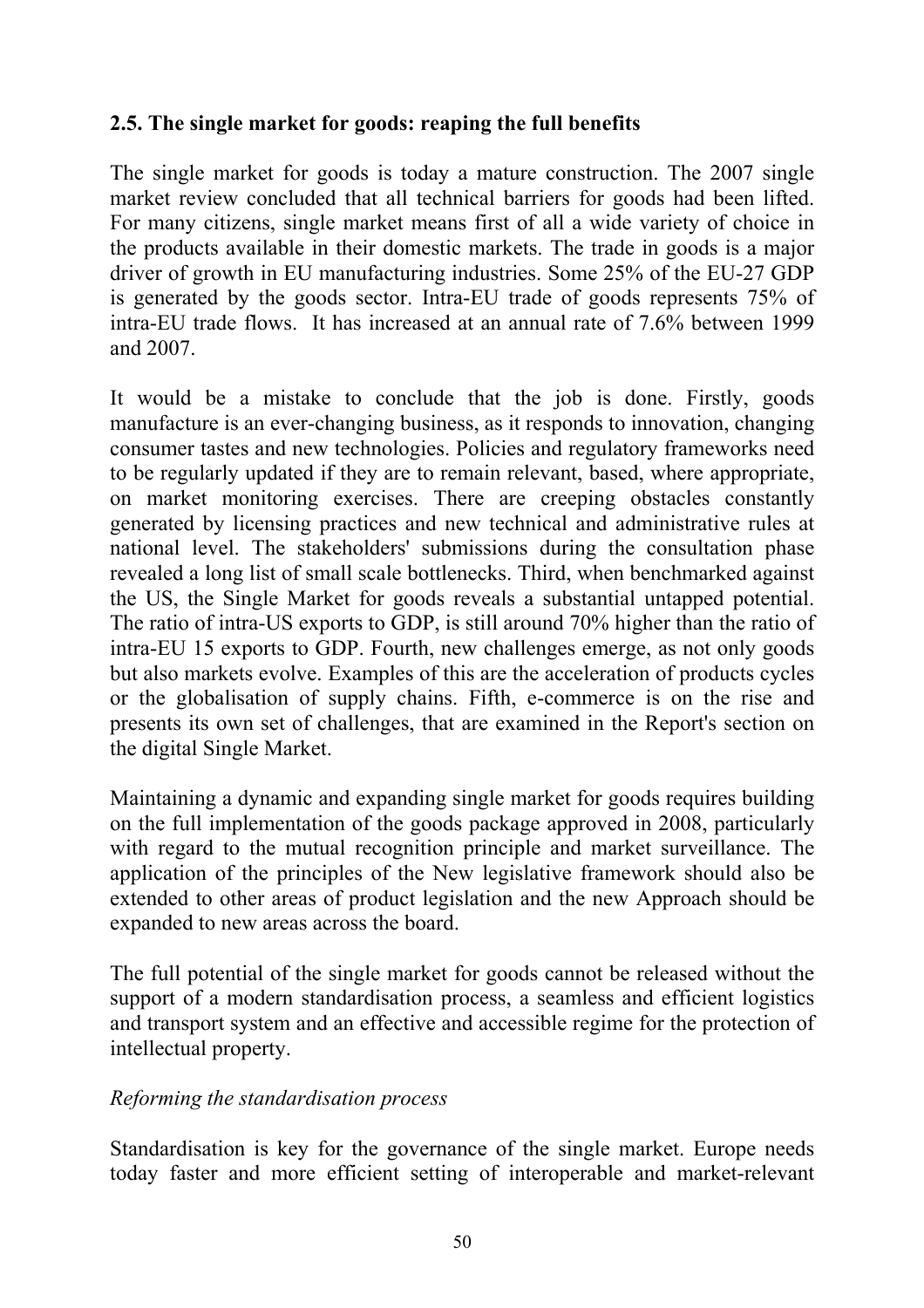standards, based on internationally accepted models. It is necessary to review the European standards process, maintaining the benefits of the current system while striking the right balance between European and national dimension. Special attention should be paid to enhancing private sector access to the standardisation process and to making standards cheaper and easier to use for SMEs.

## *A seamless, flexible and efficient logistics and transport system*

Reaping the full benefits of a single market for goods depends on the existence of a seamless, flexible and efficient logistics and transport system. Yet, EU transport policy took off late compared to its initial recognition in the Treaty and has developed unevenly across transport modes. The resulting fragmentation is increasingly perceived as an obstacle to free movement. Administrative and technical barriers results in "bottlenecks" to mobility within Europe. There is simply no single market for maritime transport, as customs formalities for ships travelling between two European ports remain subject to custom formalities identical to the ones foreseen for international maritime transport. In the rail sector, track gauges, energy supply and signalling systems differ from one Member State to another as an inheritance from the times in which railways were still national monopolies. This hinders cross-border circulation of trains and increases the cost of rolling stock used in international operations, which has to be equipped with multiple systems. Furthermore, the market for rail freight services is still not yet functioning due to incorrect or incomplete transposition of Community law by Member States. In road transport, national markets have only recently opened to "cabotage". Europe needs a step change towards multi-modal transport, but legal, administrative and technical barriers are multiplied. There is no single transport document, but different modes of transport require different documentation. Liability rules also differ. A single transport document (hopefully electronic) and a single liability system would increase legal certainty and decrease significantly costs for business and citizens. The creation of a modern single market requires tackling the lack of interoperability and the infrastructure gaps that reduce the efficiency and weaken the global competitiveness of the EU logistics industry.

#### *Breaking the deadlock on the European Patent*

Failure to agree on EU patent is one the most serious missing links in the single market. The legal basis now offered by Art 118 of the Lisbon Treaty and the Europe2020 strategy bring new momentum to the search for an agreement. It is key to capitalise on this momentum and break the deadlock on the issue of the translation regime applicable to an EU patent. A European patent is the test ground on which to measure the seriousness of the commitment to a re-launch of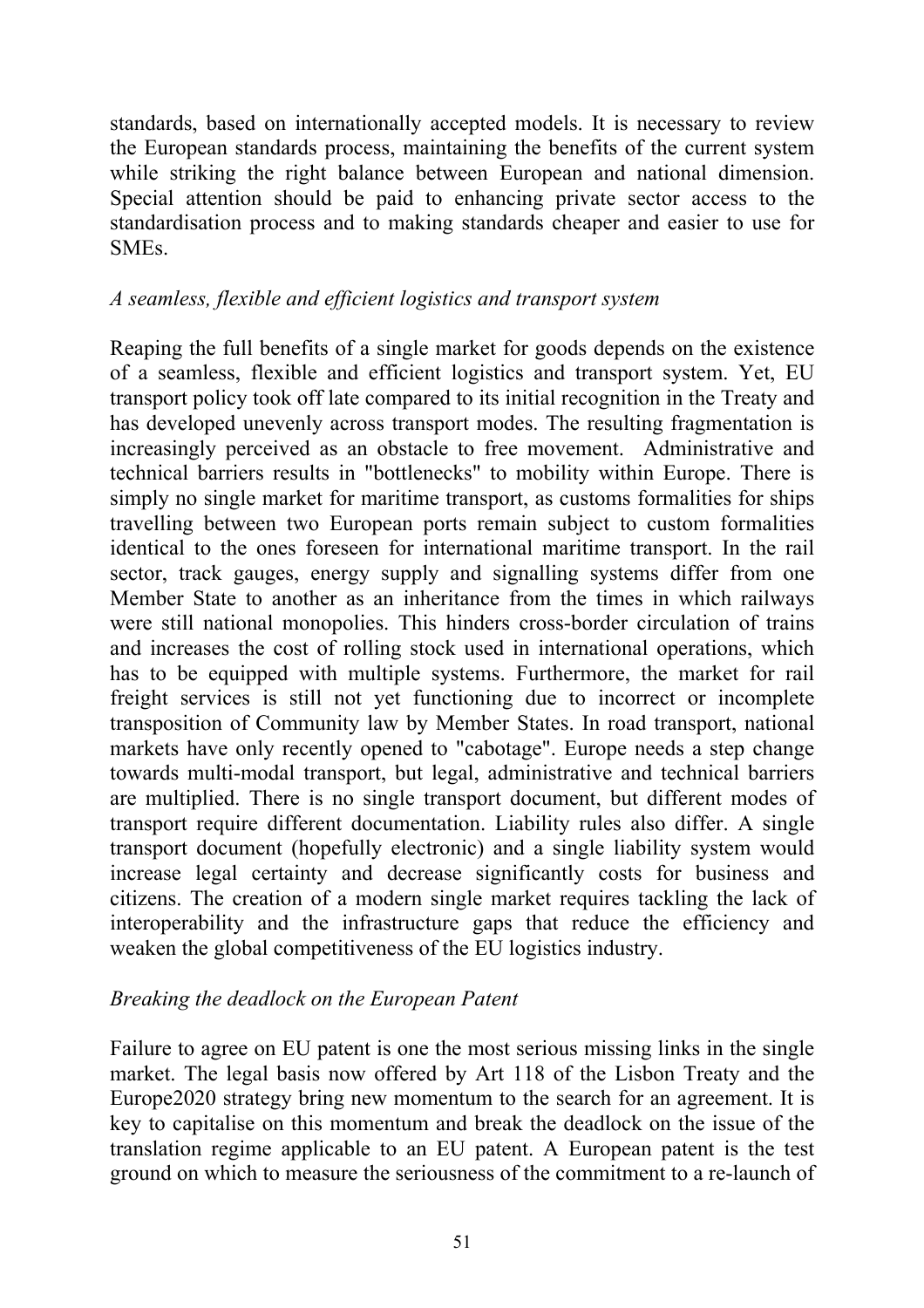the single market. Business and innovators need a single patent regime – and a single jurisdiction system – across Europe, which is attractive and cost effective for users. For SMEs low-cost and legally secure protection of intellectual property rights is of great importance. The Commission should not reduce its level of ambition in this area.

*Key recommendations:* 

- $\Rightarrow$  Assess the effects of the 2008 package on the functioning of the internal market for goods and identify possible further steps
- $\Rightarrow$  Review the EU standard setting system striking the right balance between EU and national levels;
- $\Rightarrow$  Adopt new measures to deal with remaining technical and administrative barriers which prevent the establishment of a single market for rail;
- $\Rightarrow$  Establish a single transport document and liability regime for multimodal transport;
- $\Rightarrow$  Adopt the EU patent and a single patent jurisdiction as a matter of urgency.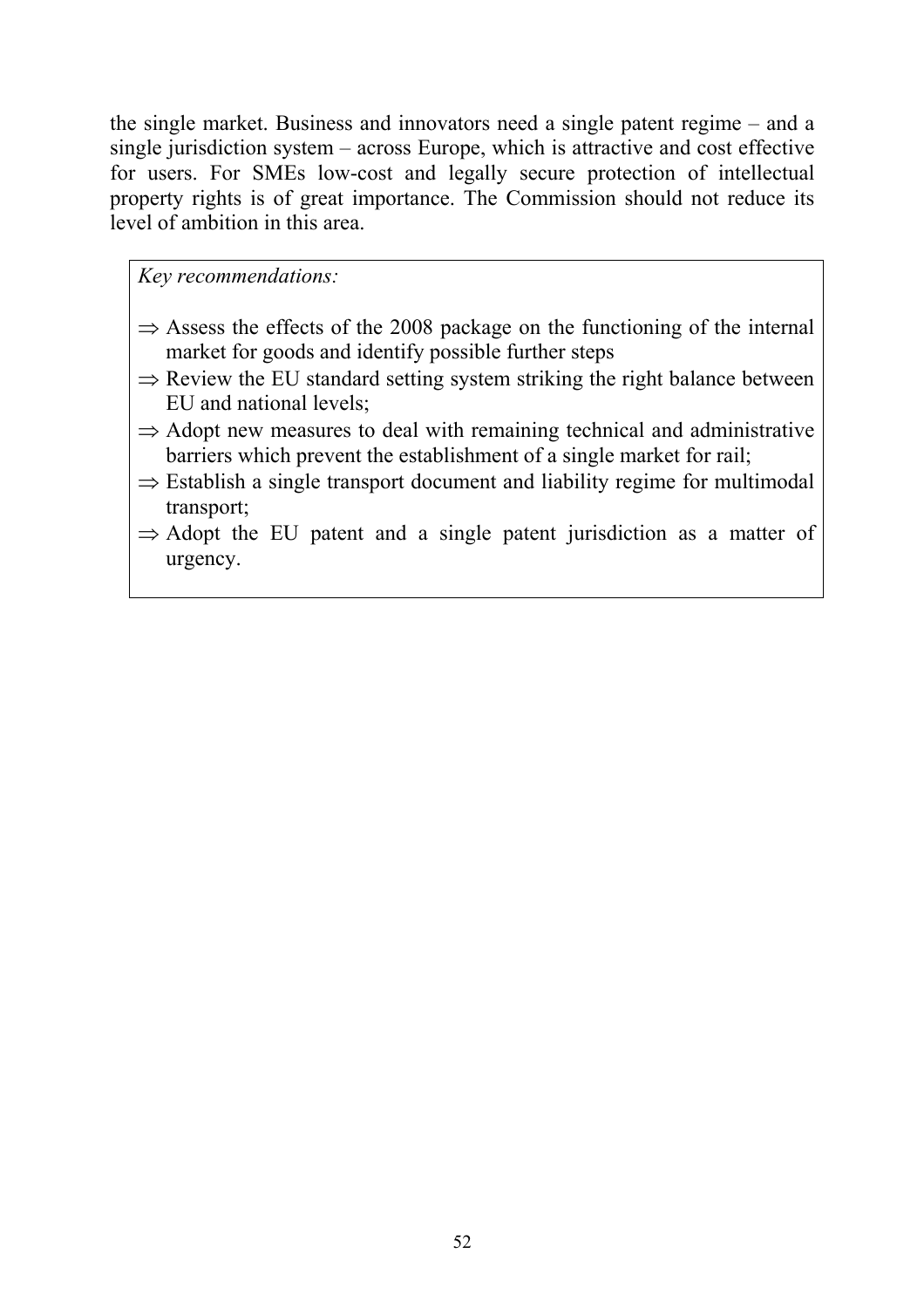## **2.6. The single market for services: the powerhouse of the European economy**

The services sectors are crucially important for our economies. They account for 70% of GDP, they are the most important source of foreign direct investment, and they are the only sector of net job creation in the EU. Nevertheless, services markets remain strongly fragmented with only 20% of the services provided in the EU having a cross-border dimension. As a result, the productivity gap between the US and the Euro area remains much wider than acceptable (about 30%).

The Services Directive brings significant improvements for the functioning of the single market for services. Administration and supervision by national authorities are made simpler and more modern. The rights of users and consumers are strengthened. It has been estimated that the potential economic gains from the implementation of the services directive range between  $\epsilon$ 60bn and 140bn, which represents a growth potential of between 0,6 and 1,5 % GDP.

#### *Committing to a rapid implementation of the Services Directive*

The implementation of the Services Directive requires an unprecedented effort from Member States. They have to make important administrative and legislative changes, which include a thorough review of the regulatory framework applicable to a wide range of economic activities at national, regional and local level.

The results so far are encouraging but there is no reason to be complacent. Member States must fully implement the Services Directive as soon as possible. Priority should be given to the following areas: The Member States that have not finalised the screening of legislation should do so as a matter of urgency; The adoption of the remaining implementing legislation should be given a high political priority in all Member states concerned; The Member States that risk to incurring significant delays in completing all required changes should make an utmost effort to speed up the process; Member States that have not yet set up points of single contacts or have established points of single contacts that are insufficient should rapidly take the necessary steps to comply with the relevant requirements of the Directive. Furthermore, Member States should ensure that national authorities make effective use of the Internal Market Information System (IMI) to comply with their cooperation obligations.

The Commission should take all the necessary enforcement measures and maintain the pressure on Member States that are lagging behind to ensure a rapid full implementation of the Directive. The Commission should also keep the European Parliament, the Council and stakeholders informed of the state of implementation of the Directive. At the same time, the Commission should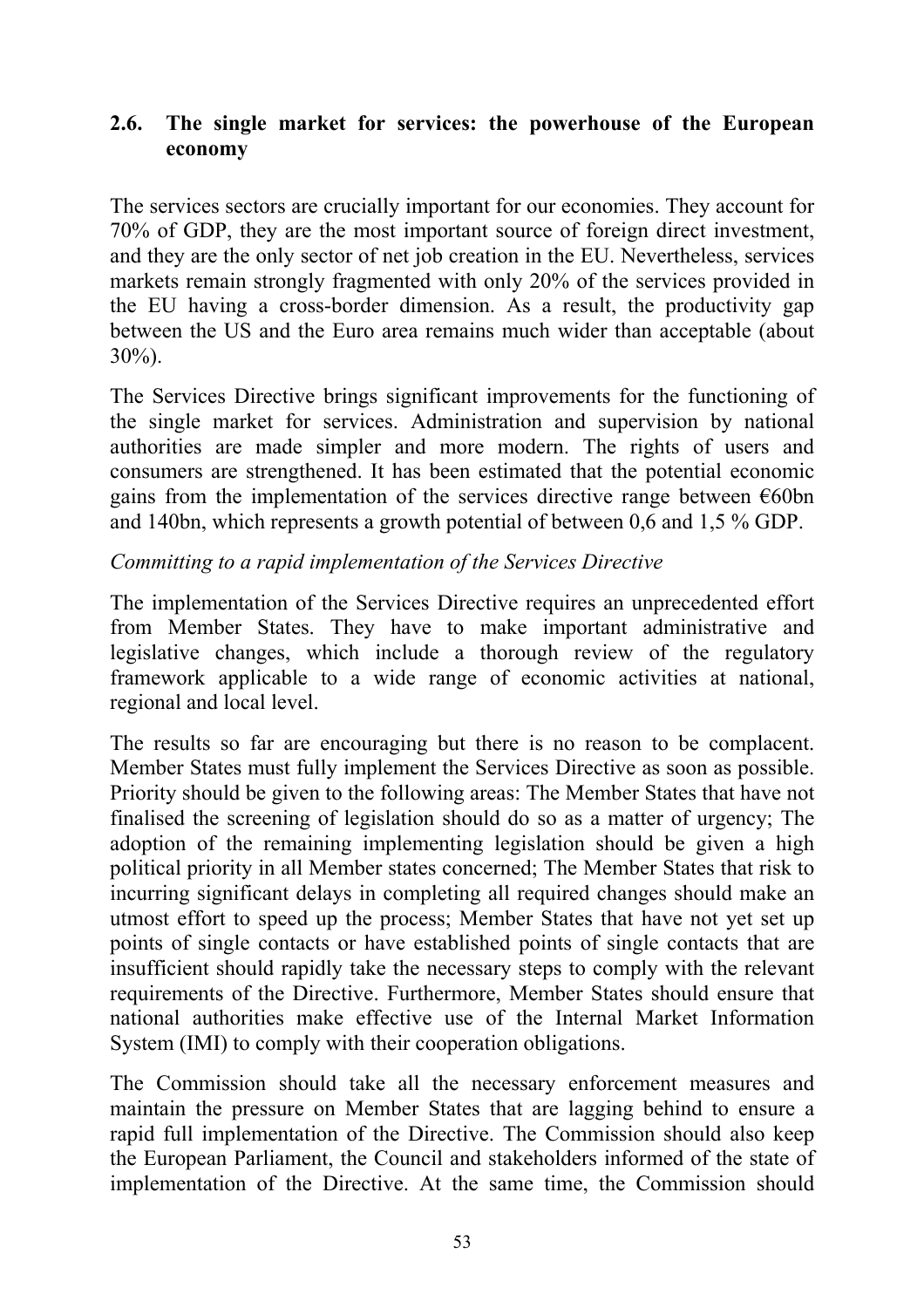continue to work with the Member States in order to further improve the administrative procedures and administrative cooperation mechanisms. The points of single contact should ultimately develop into comprehensive egovernment centres which could extend to areas and procedures not covered by the directive such as taxation.

In addition, the Member States and the Commission should take an ambitious approach to the mutual evaluation process foreseen by the Directive for 2010. The results of this evaluation should be used to steer further and targeted action.

## *Industrial services*

European industry must move further into the provision of services in order to remain competitive at the global level. Companies operating in industry sectors and manufacturing need to develop new business opportunities by spurring related services such as maintenance, support, training and financing. In general, the growth potential of these services is much higher than that of the product business itself. The EU should strengthen the single market for industrial and business services by removing the remaining obstacles to the free movement of such services, by improving the EU-level framework for service standardization and by promoting innovative services

## *Removing barriers to cross-border health-care provision*

Services markets extend beyond the sectors covered by the Directive. In this context the Commission should in particular consider further steps to be taken regarding the numerous types of services that are currently not, or not fully, covered by the Directive.

An area not covered by the Services Directive that should be given particular attention is the health care sector. The proposed directive on cross-border healthcare aims at ensuring a clear and transparent framework for the provision of safe, high quality and efficient cross-border healthcare within the EU, for those occasions where patients seek care in a Member State other than in their home country. According to the proposed rules, patients would be reimbursed up to the amount that would have been paid had they obtained that treatment at home, but they bear the financial risk of any additional costs arising. The proposal dating from 2008 should now urgently be adopted.

In addition, a number of supporting actions should be taken in order to foster market integration in the health sector. The Commission should launch, together with the Member States a detailed benchmarking of health systems across the European Union. It should develop and spread knowledge on best technologies in the health care sector, building on the health technology pilot project. The use of e-health technologies to support decision-making within health systems should be encouraged in order to systematise the uptake of identified best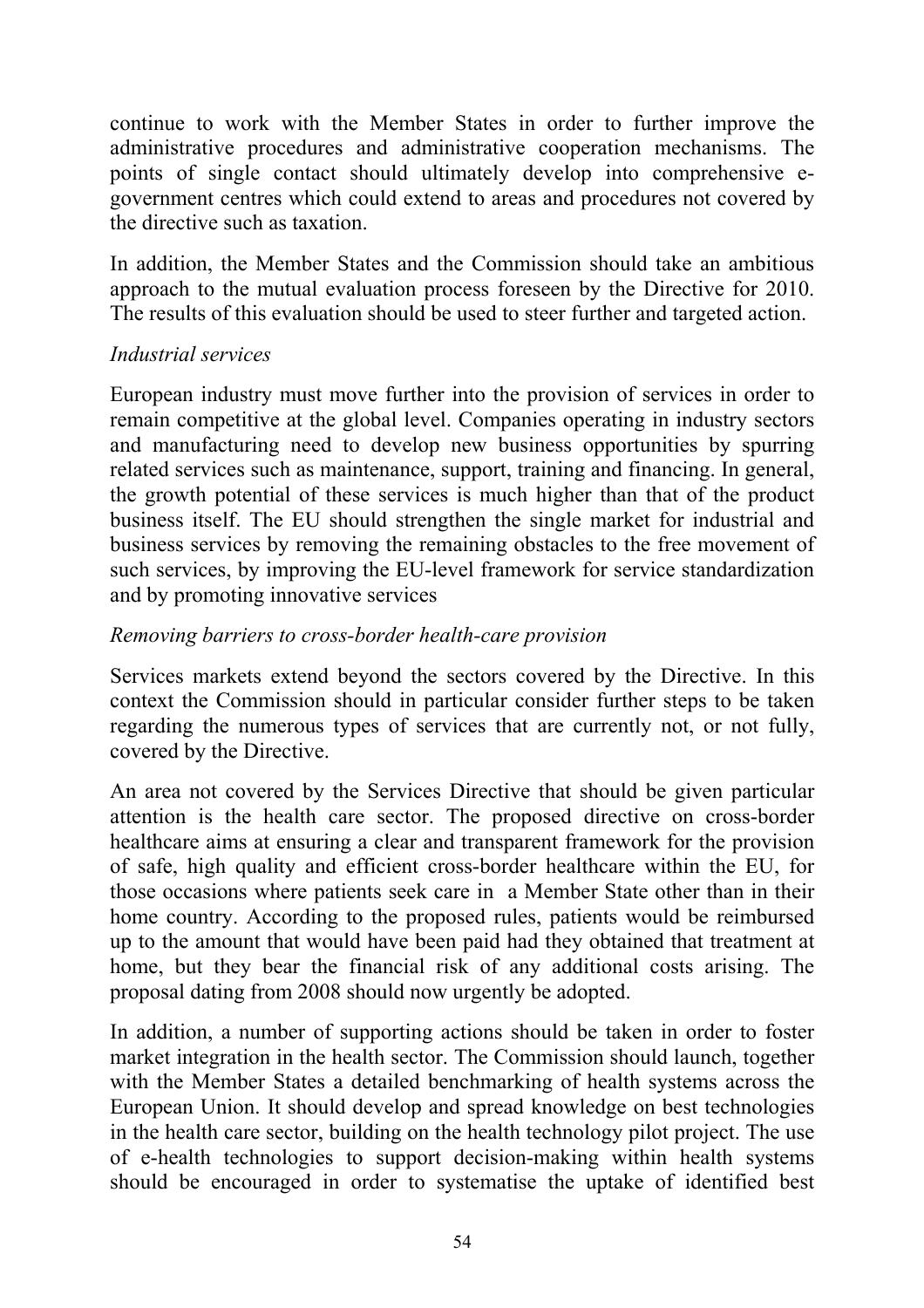practices. Targeted rules to further facilitate the free movement of patients in the EU should be developed.

*Key recommendations:* 

- $\Rightarrow$  Examine which initiatives are required regarding the services sectors that are not or not fully covered by the services directive and make any necessary proposals
- $\Rightarrow$  Adopt the proposed cross-border health care directive and take supporting actions, in particular launch a benchmarking of the healthcare systems in the Member States.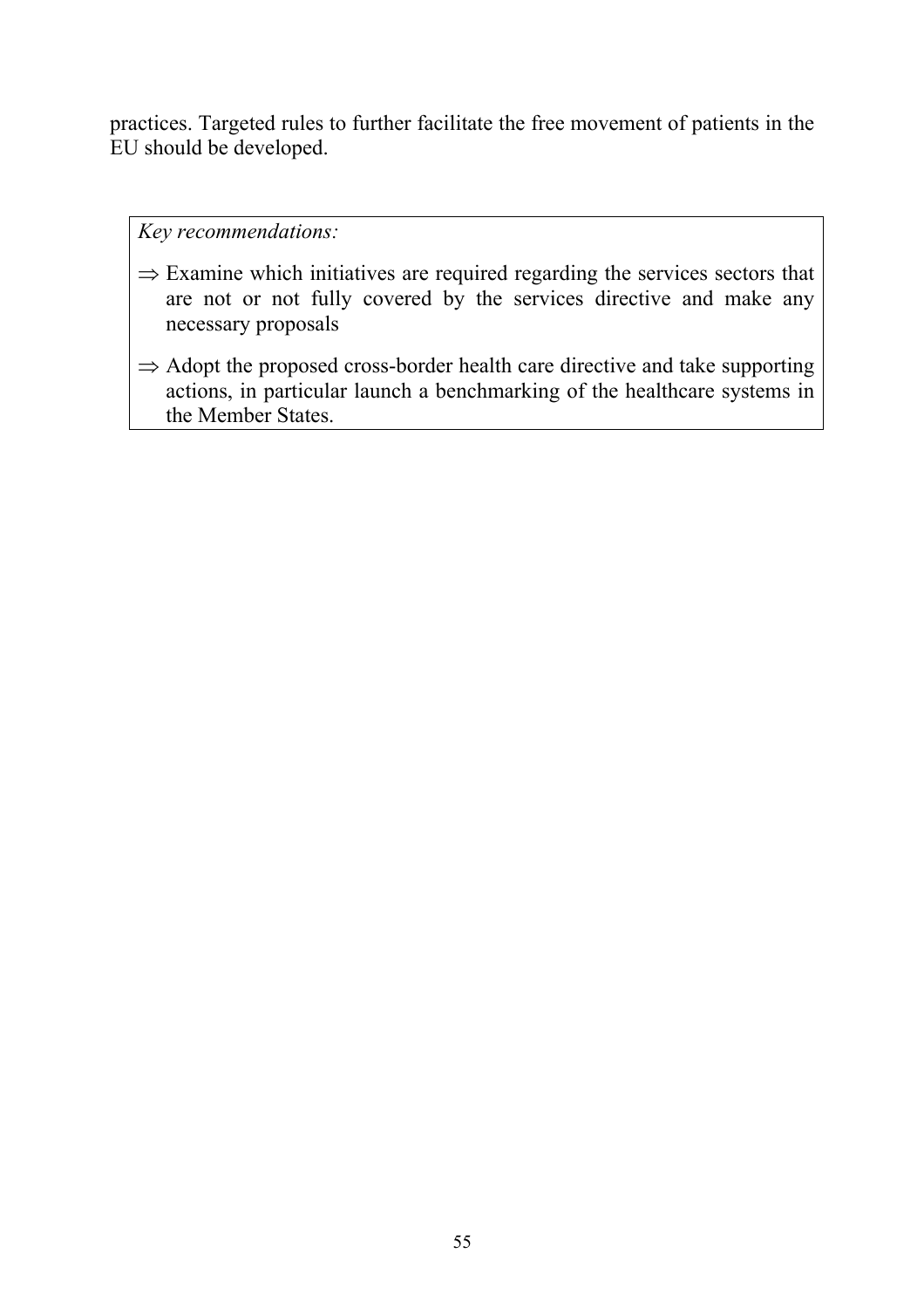#### **2.7. Workers in the single market: old problems and new challenges**

Transnational labour mobility matters for Europe. It underpins the broader mobility, occupational – between jobs and sectors, and social – between social groups, that is widely seen as the pre-condition for Europe's success in the economy that will emerge from the global recession. Closed national labour markets or job sectors shielded from competition, will deliver neither greater employment nor faster growth. Labour mobility is also key to absorb asymmetric shocks and respond to local restructuring processes within the euroarea, where exchange rate and monetary policy are tools no longer available to national authorities. Yet, Europe still lacks the labour mobility it needs to enhance labour markets efficiency and to ensure a correct functioning of its monetary union.

Labour mobility between Member States is made harder by a number of de facto barriers created by linguistic or cultural factors, family patterns and housing market structure. A number of legal and administrative barriers still remain, but overall freedom of movement of workers is a success from a legal point of view. However, from an economic and political angle, it is still fraught by two paradoxes.

First, freedom of movement of workers is the most contested and at the same time the least used of the four freedoms. A large proportion of the European public - as shown by the debates on enlargement and on the ratification of the Constitutional and Lisbon Treaties - are concerned that labour migration drives down wages, takes jobs away from local workers and becomes a burden on the social security system. In stark contrast, Europe is an area of low mobility. Today only 2,3% of Europeans live in a Member State different from that of their nationality. In a federal system and a unified economy as the United States, the proportion of US citizens changing States in the same year is about three times higher. The stock of people working in another Member State remained stable over time. Since 2001, the number of EU-citizens living in another Member State has increased by around 4 million. Migration from non-EU countries is by comparison a much more significant phenomenon for the Member States' labour markets. The number of non-EU nationals in the EU amounted in 2008 to 19.5 million, or 3.9% of the overall population. Moreover, Eurobarometer surveys show that the majority of Europeans are not interested or see too many obstacles in working elsewhere in the EU. This cold attitude to mobility does not vary substantially between old and new Member States.

The second paradox is that freedom of movement of workers faces a lower number of legal obstacles than the other three economic freedoms, but these obstacles are the most momentous and the hardest to overcome. Updating the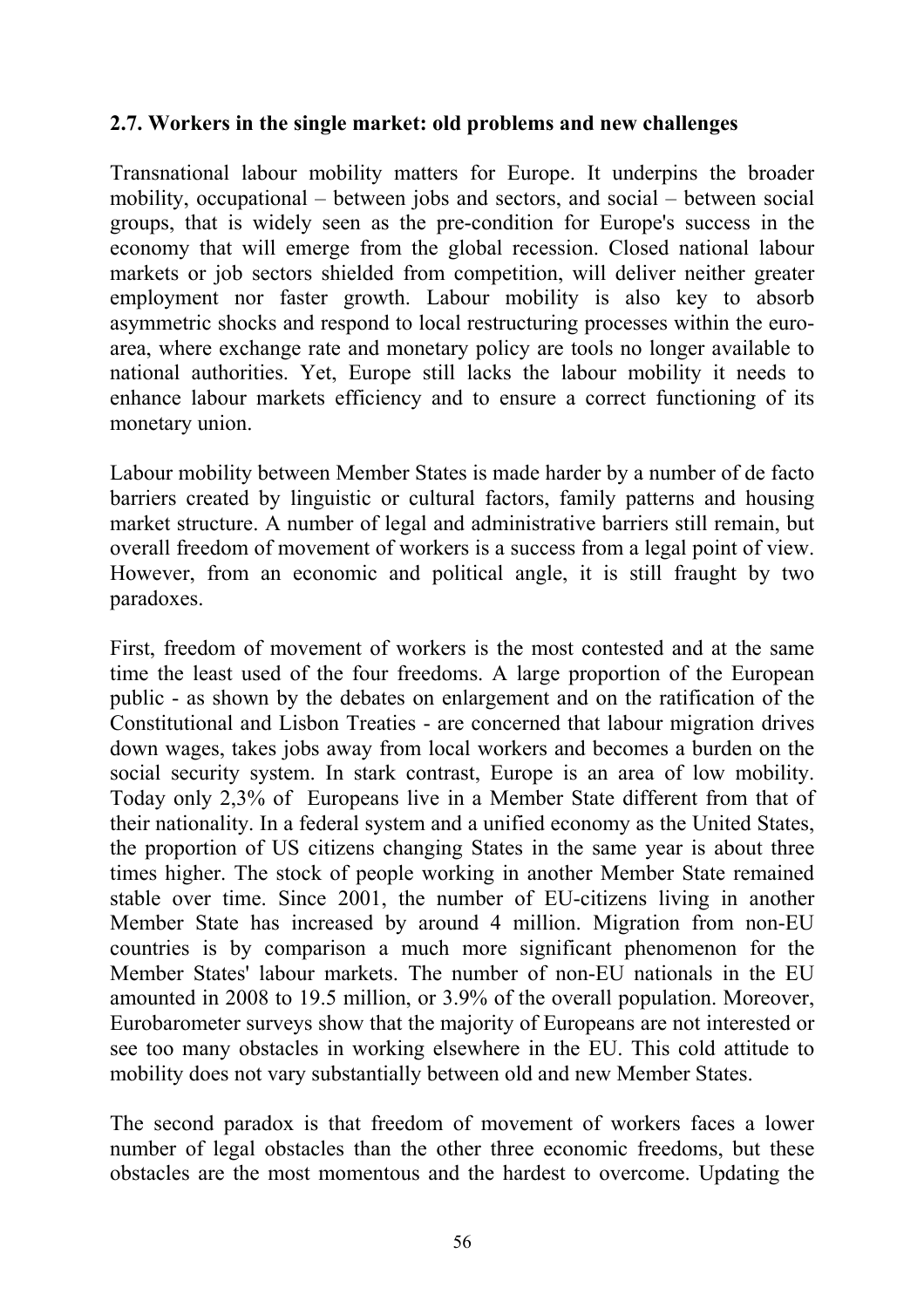regulations on coordination of social security systems required 11 years of negotiation.

The economic downturn has shown that even in times of crisis there are jobs which are unfulfilled in the EU. Achieving Europe 2020 objectives require Europe to face these paradoxes and encourage more mobility and more use of free movement rights. Rising unemployment levels, persisting income and wage differentials between various European regions will not automatically deliver greater mobility and certainly do not deliver the type of mobility from which Europe can gain.

Europe can reap the greatest benefits from mobility of highly skilled workers in new and innovative sectors, through adapting to new dynamic types of mobility and by encouraging forms of intra-EU circular mobility that compensates brain drains with brain gains. This does not mean re-thinking settled policies. Rather, it is necessary to hit harder at some well-identified old legal and administrative obstacles and explore how to address the new challenges posed by new and more diversified types of mobile workers.

## *Ensuring the coordination of social security rights and the portability of pensions rights for all*

A key pre-condition for the free movement of workers is that the person moving within the EU does not see his/her social security status adversely affected. The package on coordination of social security systems adopted in July 2009, after lengthy negotiations, modernised Community provisions dating back to the fifties. It marks a significant progress but things have already moved forward since then. The existing rules are designed to address the problems and needs of the type of labour migration that characterised labour markets in the past. There is scope to further adapt them to the situation of new and more diversified type of mobile workers and to take into account the specific situations of commuting workers and of workers not insured in their home country.

A specific problem is posed by the portability of supplementary pensions and health insurance rights. The current regulatory framework does cover social security entitlements but cannot avoid losses for non-statutory forms of social protections. This puts highly mobile workers in a particular disadvantage, as they will often change system several times in their life careers while also changing employment status and type of assignment. A Commission proposal in this area has been stuck in Council since 2008 despite strong support from the European Parliament.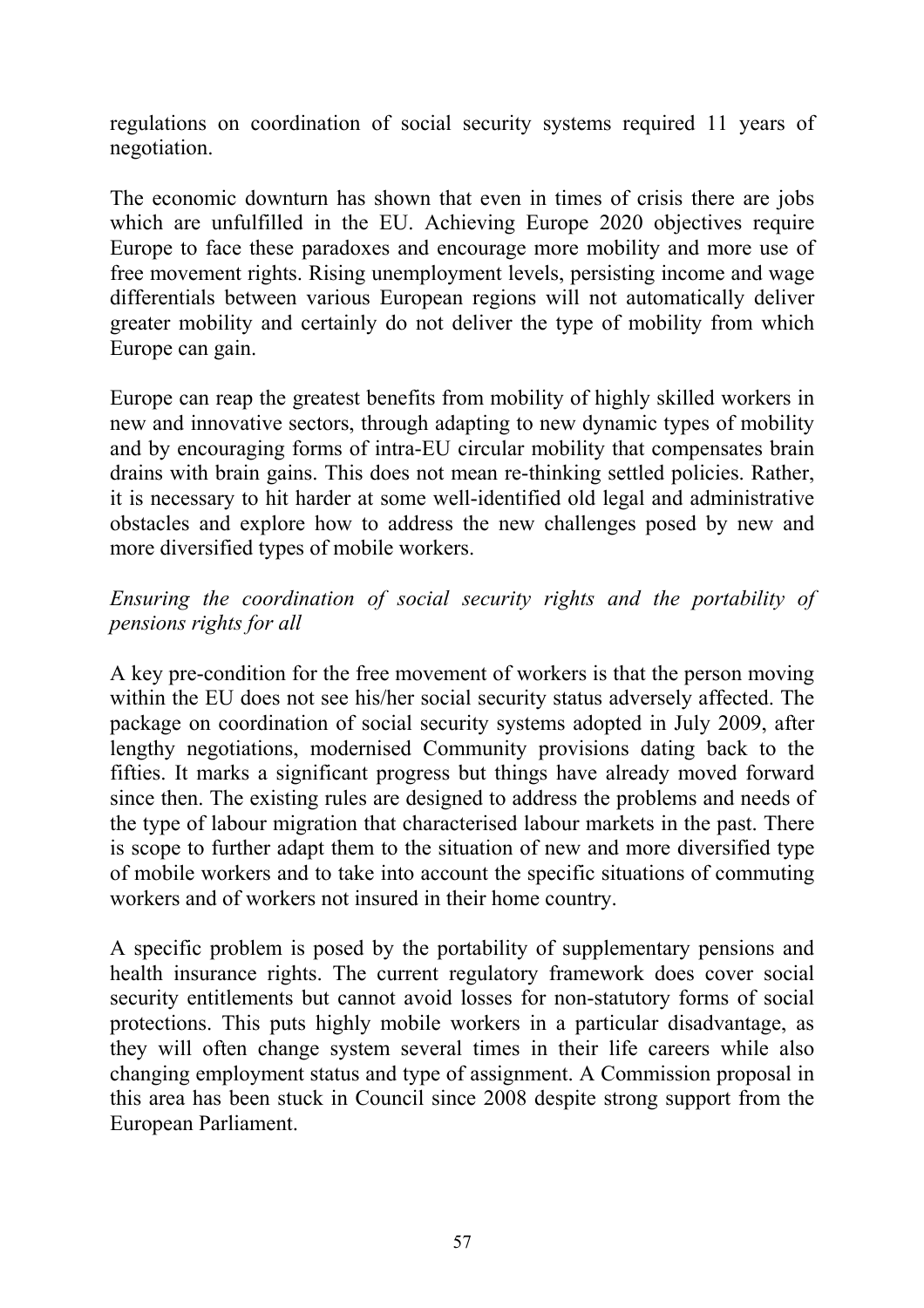The Commission should prioritise the issue of obstacles to transnational labour mobility in its forthcoming consultation on the pensions systems in Europe. In this context, an option to explore would be to develop a  $28<sup>th</sup>$  regime for supplementary pension rights. This would be a regime entirely set by EU rules but existing in parallel to national rules, and thus optional for companies and workers. A worker opting for this regime would be subject to the same rules for its non statutory benefits wherever it goes in Europe. To makes things easier, a sub-option would be to limit the possibility to opt in this regime only to workers taking up their first work contract. This would serve as an incentive for the mobility of certain young workers, who are the keenest on international mobility.

Some attention should also be given to removing tax obstacles to cross-border work. Differences in tax rates between Member States makes it impossible to achieve a fully neutral treatment of cross-border economic activities. This is an area where progress was left to ECJ case law. There is scope perhaps for policy action in order to ensure tax neutrality for instance on the taxes levied on the parts of the income that depends from expatriation allowances.

## *Making recognition of professional qualifications faster and easier*

A second major obstacle standing in the way of enhanced cross-border labour mobility is the complexity of international recognition of professional qualifications. Automatic recognition of qualifications applies only to seven out of more than 800 professions. In the other cases, administrative (mal)practices, delays in recognition processes and corporatist resistances at national level add to the cost and difficulty of exercising abroad and effectively increase barriers to entry into regulated professions. The current legal framework set out in the Directive 2005/36/EC to facilitate mutual recognition of professional qualifications between Member States should therefore be clarified and strengthened. There is now scope to raise the bar in this area. The Treaty for European Union replaces unanimity in the Council of Ministers by qualified majority. Moreover, there is a greater awareness that despite the Bologna process training contents across Member States are not converging to a degree that makes further action superfluous. To make recognition of professional qualifications easier, the *acquis* in this area, should be modernised. The scope for automatic recognition of qualifications to new professions should be expanded to new sectors in addition to the seven professions today, targeting in particular new professions required for green and digital industries to facilitate the mobility of highly skilled workers.

It is of equally fundamental importance to develop the European Skills and Competences Taxonomy. This system will ensure that skills and competences of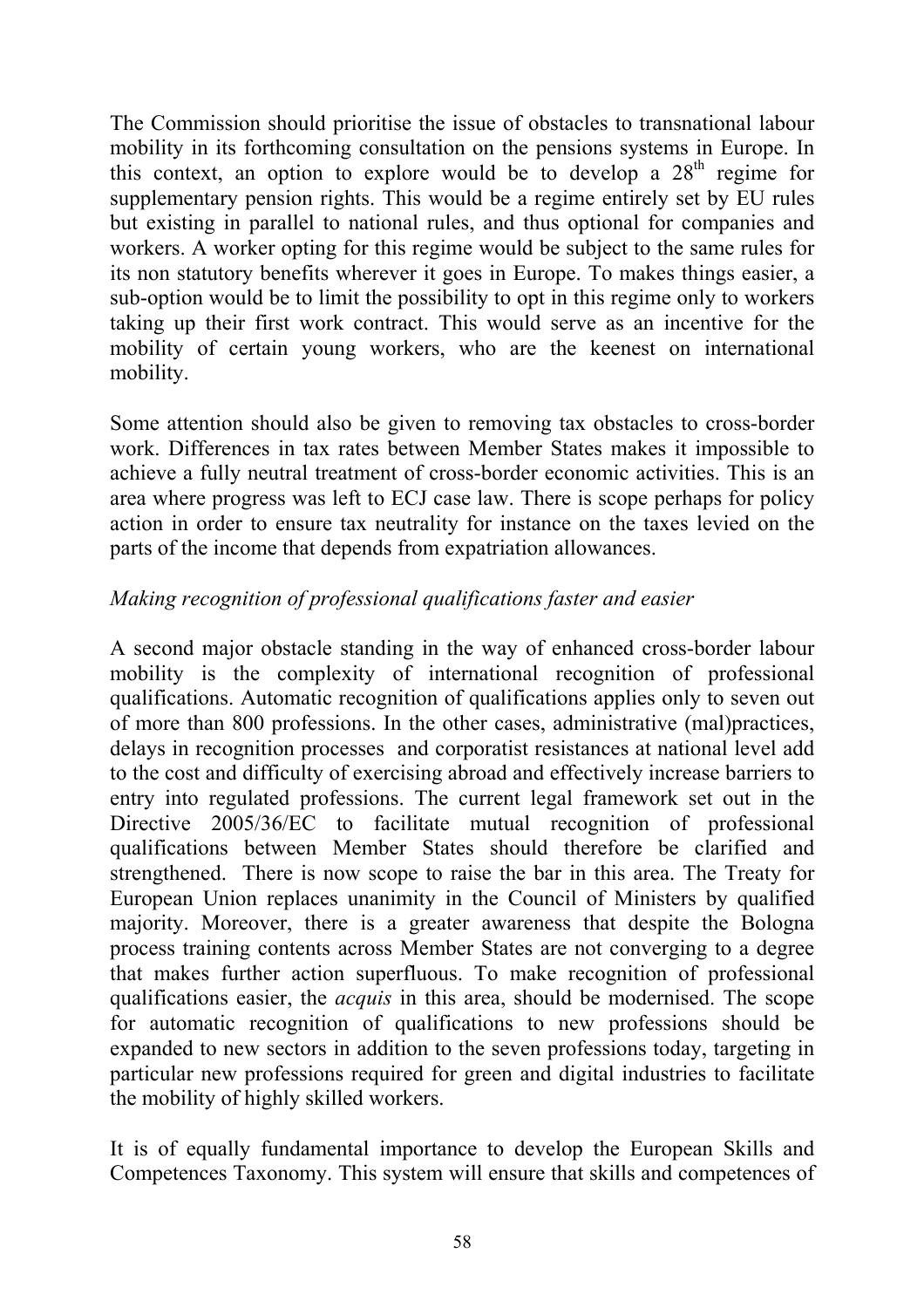job seekers or the requirement of a job formulated in a job vacancy are understood in the same way everywhere in Europe and are easily transferable.

#### *Better matching skills with vacancies across the single market*

A third order of obstacles to free movement of workers concerns the efficient matching of skills with cross-border vacancies. Action is necessary both at EU and national level, on various fronts. The EURES network is a success story. It manages today 1 000 000 job vacancies and plays a key role in giving comprehensive advice to cross border job seekers and companies looking to recruit, linking together the public employment services of all Member States. Over time, it has expanded its tasks, graduating from a simple EU-wide database into a platform for international job placement in Europe. This process should be continued by developing EURES links with Public employment services, social partners and private employment agencies and strengthening its skills matching capacity and coverage of all phases of mobility. It should also develop links with information and problem solving networks, such as SOLVIT, to respond to all concerns and issues raised by citizens when using their mobility rights. Greater attention should be devoted also to the provision of information, advice and incentives to workers who want to return to their home countries after a work experience abroad. Return to the country of origin falls under the free movement of workers and cooperation between EU institutions and national PES should ensure that mobility brings value added to home countries as well.

National public employment services and national policies, together with social partners at national level, also have a key contribution to make in order to shape a more mobile- friendly environment in Europe and to monitor the correct implementation of rights and obligations of workers and companies. The EU structural funds, and in particular the European Social Fund, should support and facilitate actions to encourage intra-EU mobility and strengthen information and advisory services on mobility-related rights.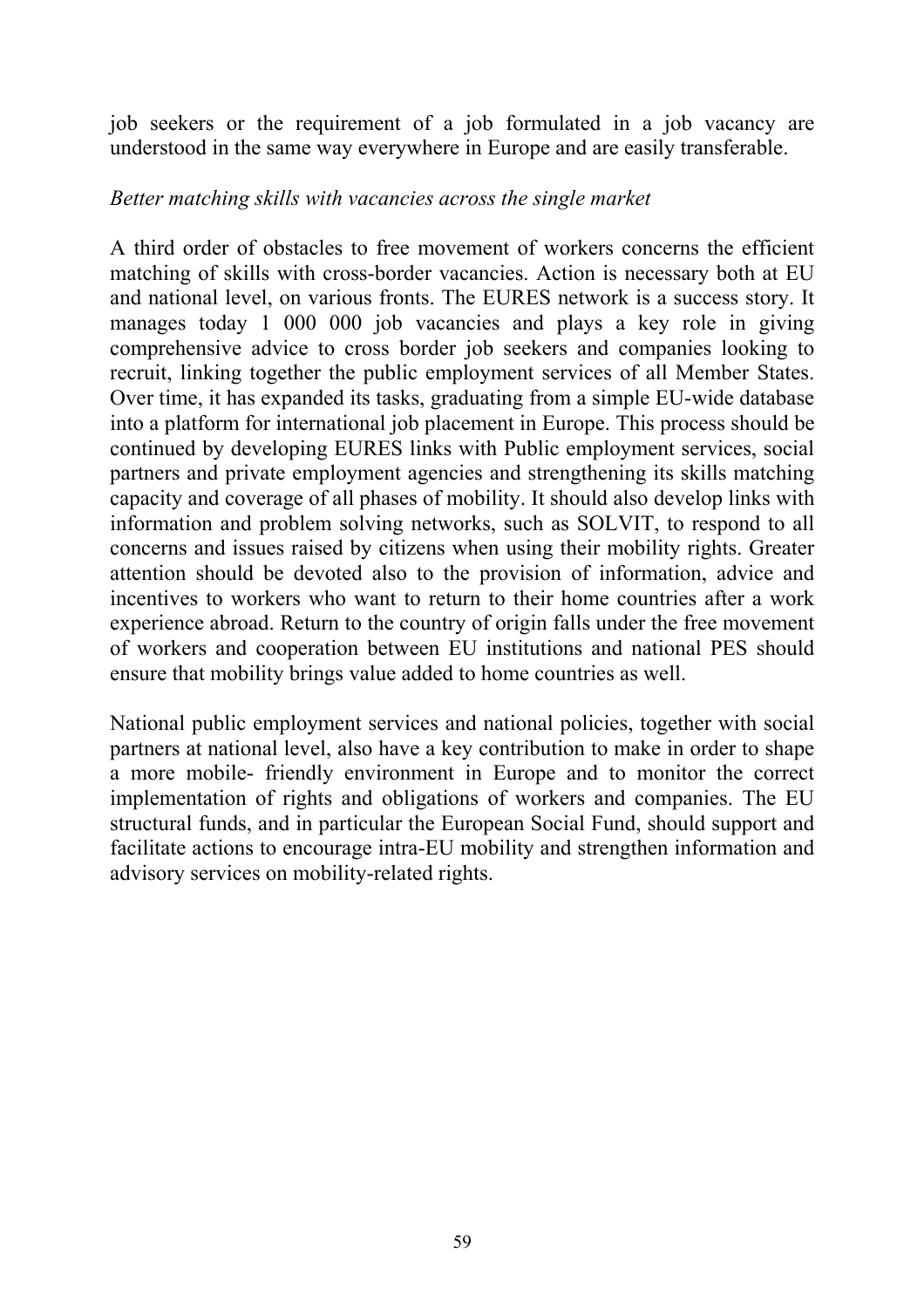*Key recommendations:* 

- $\Rightarrow$  Coordinate social security systems for highly mobile individuals, and in particular for researchers;
- $\Rightarrow$  Introduce a 28<sup>th</sup> regime for supplementary pension rights for cross-border workers;
- $\Rightarrow$  Remove tax obstacles to cross-border work;
- $\Rightarrow$  Extend automatic recognition of qualifications;
- $\Rightarrow$  Strengthen the transparency and recognition of qualifications and skills, developing national qualifications systems and establishing the ESCT system;
- $\Rightarrow$  Strengthen the EURES system transforming it into a fully fledged platform on placement within the single market.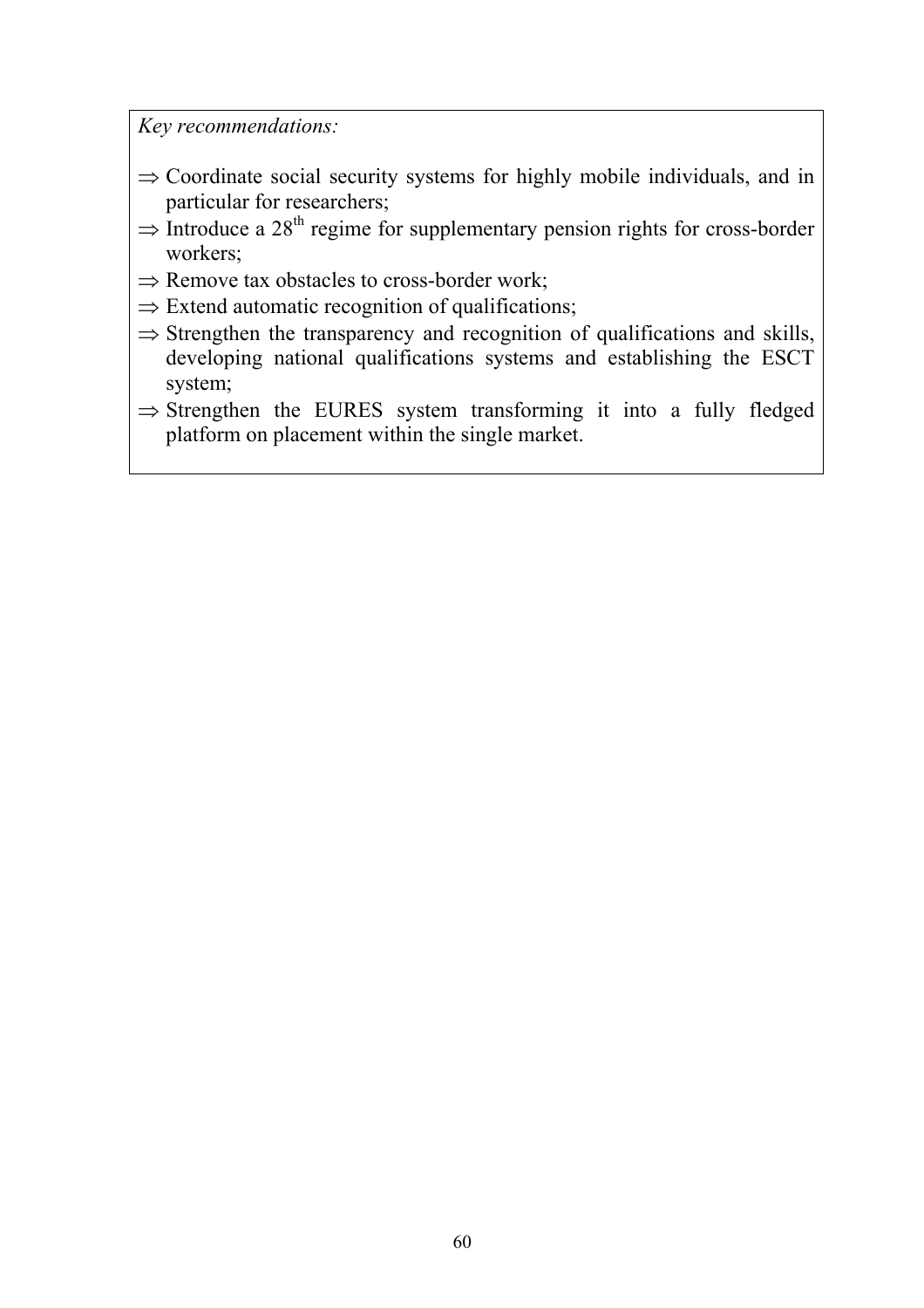## **2.8. The single market for capital and financial services**

*Supervision for a single market, not fragmentation of the market through supervision*

The single market for capital and the closely interrelated single market for financial services are critical for the efficient allocation of resources – a key driver of growth and employment – and for the stability of the economy. In the Seventies and Eighties, particularly in Europe, a tight system of restrictions to competition and constraints on allocation in the financial services industry, often designed to favour the financing of public sector deficits, had negative implications for investments and growth. The subsequent phase of financial liberalization since the Nineties, not accompanied – particularly in the United States - by corresponding improvements in prudential regulation and supervision, was a key determinant of the financial crisis.

The European Union, also in the context of the G20, is currently engaged in an ambitious programme with the objective of putting in place an adequate supervisory system. The programme was triggered by the De Larosière Report, commissioned by the European Commission.

In this area, the policy process is being pursued as a matter of priority by the EU institutions. It does not appear necessary for the present report to review such ongoing work (1).

What does appear necessary, however, is to stress the critical importance that, in the forthcoming legislative decisions to be made by Parliament and Council, the implications on the single market for financial services be given central consideration. The supervisory structures that will be put in place following those decisions are likely to mark the EU's financial landscape for a long time. It would be a serious strategic mistake if the Council, under the pressure of Member States giving priority to a natural tendency to protect national supervisory competences, were to favour timid solutions. These would present the risk of leading to a fragmented and more vulnerable single market.

## *Supporting the single market and financial integration, through the issuance of E-bonds*

The EU needs a modern and developed financial system, built around a liquid risk-free asset class, which - being the benchmark for pricing other assets would provide the basis for efficiently performing the essential functions of allocating resources, intermediating savings to investment, supporting better risk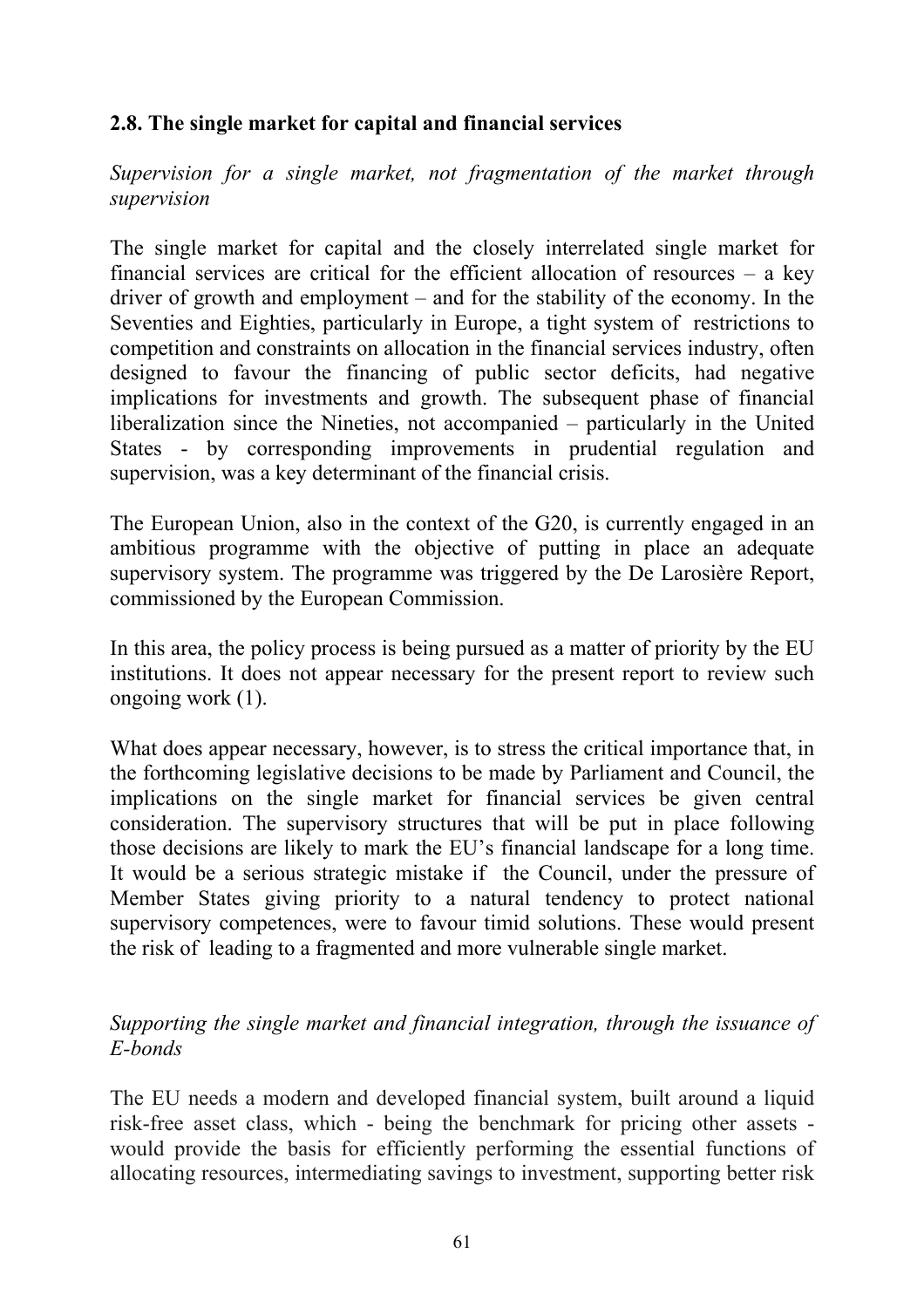sharing and ensuring a more uniform transmission of the single monetary policy across the euro area. This would reinforce the strengths of the Single Market, underpin the euro as a global currency and support the smooth functioning of the EU economies, during normal times but also in the face of external shocks and financial crises, ultimately amplifying the growth and jobs dividend for Member States.

The government bond market has acted as a catalyst in fostering the integration of European financial markets since the creation of the euro, supported by the emergence of a larger and diversified investor base, reducing transaction and financing costs for governments, and in turn spurring the development of markets for other related asset classes (such as corporate bonds, covered bonds, asset-backed securities and a range of derivative instruments).

Nevertheless, the government bond market is still fragmented, as debt issuance remains at the national level and no step has been taken to date – besides some more transparency and coordination of issuances - to achieve the economies of scale allowed by the euro. Fragmentation means that the European bond market is less liquid than the corresponding US and Japanese markets,<sup>8</sup> resulting in costs for investors, issuers, other debtors and, ultimately, European citizens. For example, households are unnecessarily paying higher interest rates for their mortgages, which are priced using government bonds as a benchmark.<sup>9</sup> Companies, in particular smaller ones, can hardly get bond financing, which exposes them to risks in terms of corporate governance associated to equity financing. Major public infrastructure in Europe, such as the TENs, is transnational, unfit for the currently fragmented national schemes, and their funding suffers from the absence of a liquid bond market for very long maturities, while long-term investors such as Pension funds cannot find a supply of bonds matching their investment needs. Financial operations carried out by EU institutions are also probably more expensive than it could be. The current fragmentation deters foreign capital from coming to Europe – for example, sovereign wealth funds are not attracted by small-size issuances – and if it comes, it asks for a premium to compensate for the illiquidity of the European bond market, implying a net transfer of wealth to the rest of the world. Finally, non-functioning financial markets can hamper reforms in other areas.<sup>10</sup> Overall, the potential of the euro is inevitably constrained without the underpinning of adequate financial instruments for portfolio investment within a single financial market, making the euro area a less attractive location for financial investment,

1

<sup>&</sup>lt;sup>8</sup> As witnessed by low turnover in the cash market and the migration of liquidity to the derivatives markets, the fact that issuances are still relatively small and that there is no efficient and fully representative benchmark instrument across maturities and typologies - which, despite appearance, the German Bund is not. 9

 $9$  For a 100.000 $\epsilon$  mortgage over ten years, every basis point of interests reflecting the inefficiency of the government bond market implies over  $50\text{E}$  of additional interest payments over the period.

By allowing economic agents to bridge short-term income losses and smooth consumption over time, functioning financial markets bring forward the long-term gains of reforms.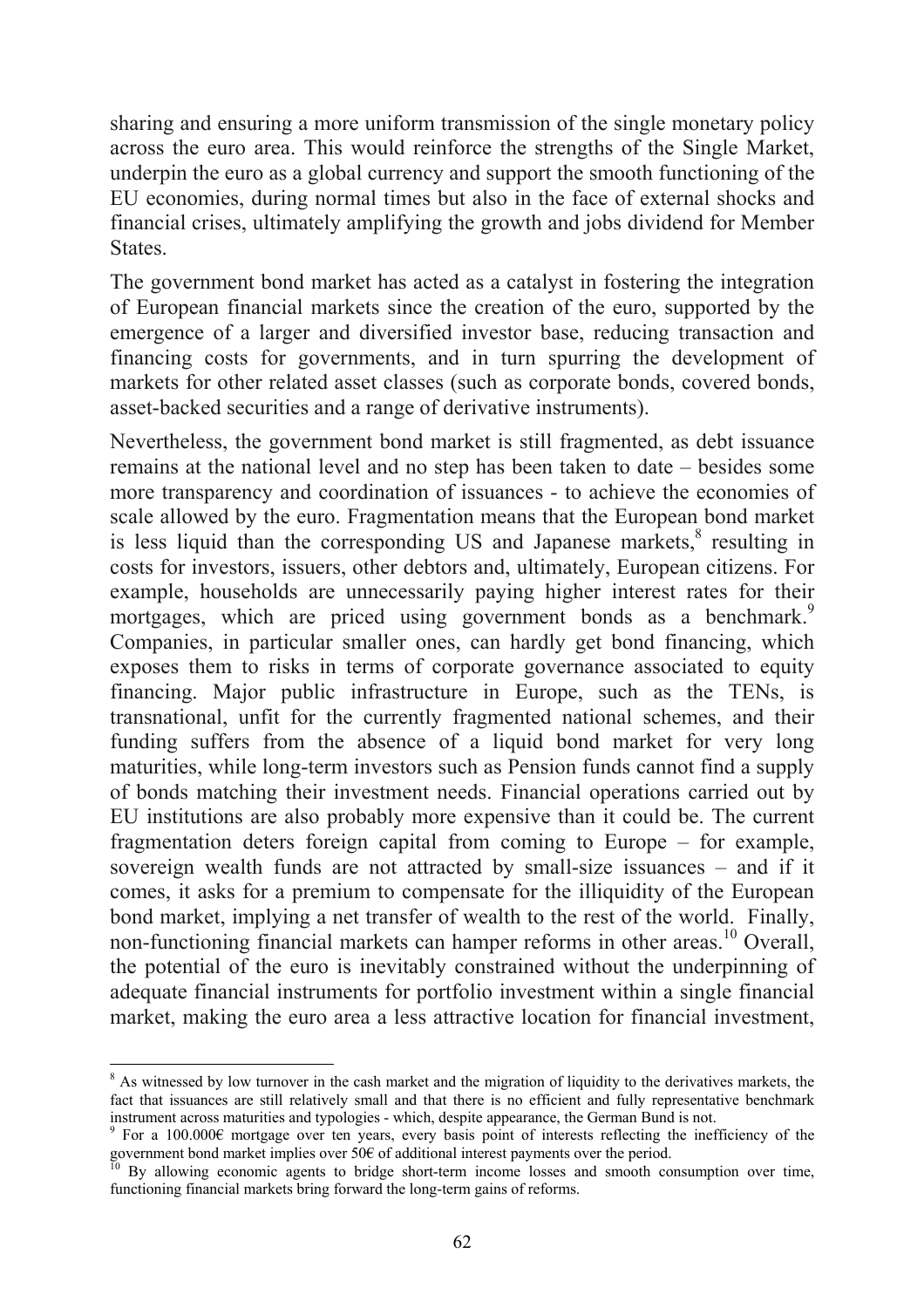particularly in times of financial crisis, which reduces the capital available to Europe and hence its potential growth and employment.

In Europe, there is a government bond which is perceived as a liquid and safe asset: the German Bund. Its strength reflects the relative preference of investors compared to other government bonds within Europe. But, seen from a global viewpoint, the Bund is a relatively small entity. The recent fall of the euro during the Greek crisis reflects a capital outflow from Europe towards US-Treasuries, which even the quality of the Bund was not able to contain. Europe clearly loses from its lack of a global asset.

Addressing the fragmentation of the government bond market requires creating a new, European-wide market, with a global dimension. At the same time, legitimate concerns need to be taken care of: any solution must ensure that fiscally-responsible countries cannot be forced to bail-out undisciplined member states, in one form or another. The simple fear of this would affect their current favourable market standing, thereby making any proposal immediately unattractive. Prudent changes in issuance practices need therefore to be pursued, so that they could at the same time improve the functioning of the single market and ensure the respect of the no-bail out rule of the Treaty. On top of a more effective multilateral surveillance, tackling moral hazard would benefit from stronger market discipline on profligate governments.<sup>11</sup> This could be achieved by increasing the sensitivity of markets to national budgetary developments, and by making the possibility of a default of national debt more manageable by other EU countries, hence more likely and easier to price by markets.

Against this background, borrowing at large scale through a European body, and then on-lending to Member States, may represent a balanced solution. Onlending to Member States should not exceed a given level of a country's GDP (the same for all Member states) so that, for their financing needs not covered through this mechanism, governments would continue to issue their own, national debt for which they would remain individually responsible.

Given that Member States would get access to cheaper funding through this mechanism, they would consider the European body a preferred creditor, compared to holders of their debt floating on the market, theoretically increasing the possibility of a default only on the latter. In turn, this should increase market pressure (and yields) on the floating debt, creating a stronger incentive for Member States to quickly reduce such debt through sound fiscal policies.

Such mechanism could include all EU countries, with the non-euro area countries also getting loans denominated in euro. This would reinforce their incentives to ensure stability vis-à-vis the euro, consistently with the ERM-II requirements, supporting the euro area enlargement process. In turn, the larger

1

<sup>&</sup>lt;sup>11</sup> Market discipline has been rather ineffective since the start of EMU in preventing the accumulation of imbalances, ultimately putting at risk the very respect of the no-bail-out rule of the Treaty.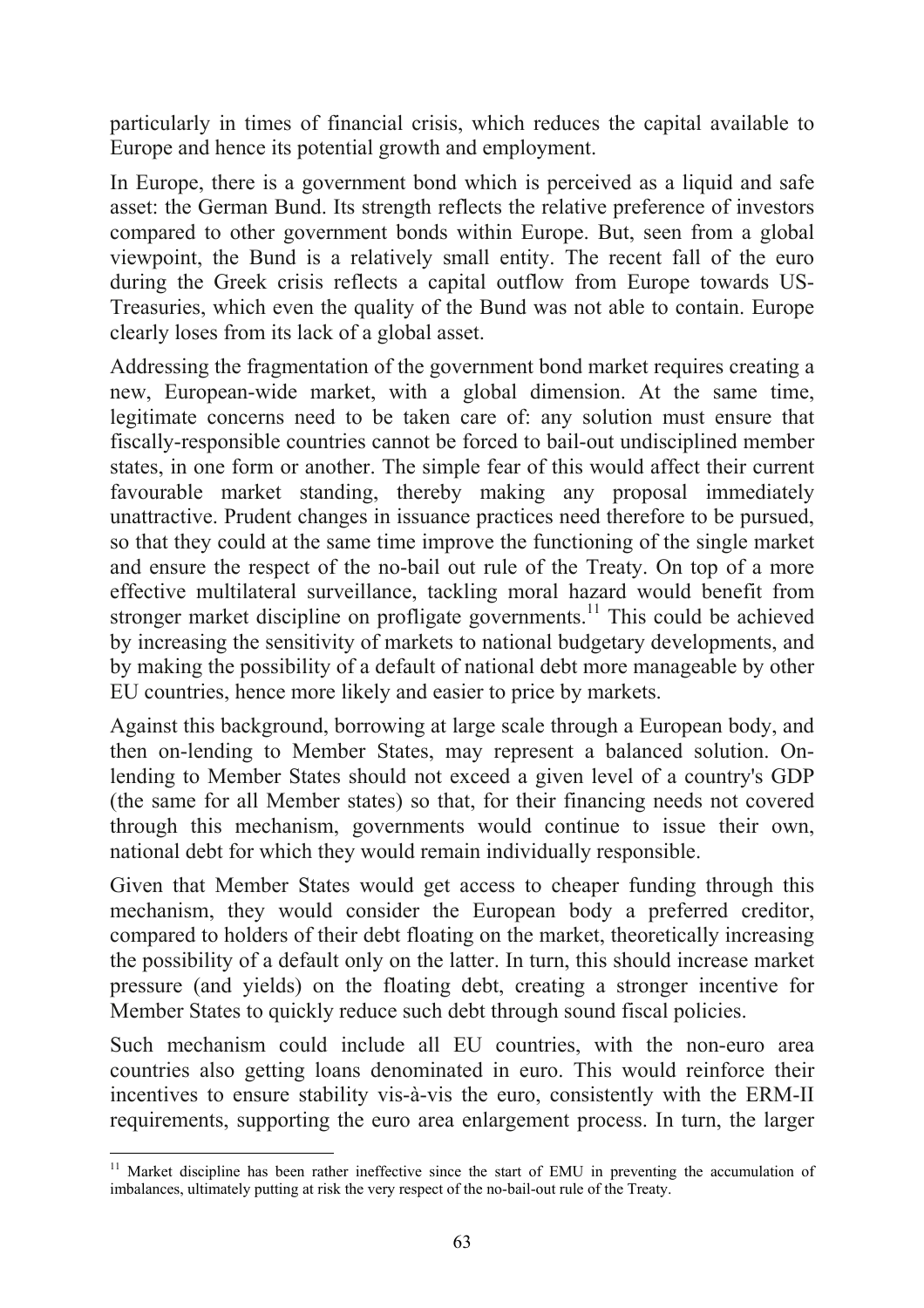the number of EU countries participating in the mechanism, the larger the issuances by the European body, and the greater the benefits in terms of liquidity and depth of the European bond market, and ultimately for the EU Single Market.

Starting with a smaller set of countries would be interesting, provided it creates an issuer which is relevant on the global scene. Hence, the mechanism would already be attractive if EU Member States with smaller and medium size debts would join it, and the more so with large debt countries taking part. However, the real benefits for the EU would be reaped in full only if Germany would willingly participate in this process. For Europe, this would mean a significant step towards a more efficient financial market and a stronger Single Market, underpinning the euro as an international currency and the overall European economy. To Germany, it would provide the possibility to guide a process which is highly relevant for Europe both politically and economically, and to influence the design of the mechanism in a way which deals with its concerns of securing stronger fiscal discipline in the EU and maintaining its favourable financing conditions.

*Key recommendations*:

- $\Rightarrow$  Make sure that the structure of financial supervision is such as *not* to lead to fragmentation of the single market;
- $\Rightarrow$  Explore the possibility of reinforcing financial integration through the issuance of E-bonds.

## **2.9. The physical infrastructure of the single market : meeting the investment challenge**

It is impossible to imagine a single market without the physical infrastructure connecting its parts: roads and other transport connections, electricity grids, electronic communications and water networks. Infrastructures are vital for ensuring the mobility that underpins a functioning integrated market and for promoting growth and sustainable development. They are key to ensuring territorial cohesion. Despite the recognition of the importance of the infrastructure dimension of the single market and the central role played by the EU in developing Trans-European networks, a range of obstacles still prevent from "thinking European" in this area.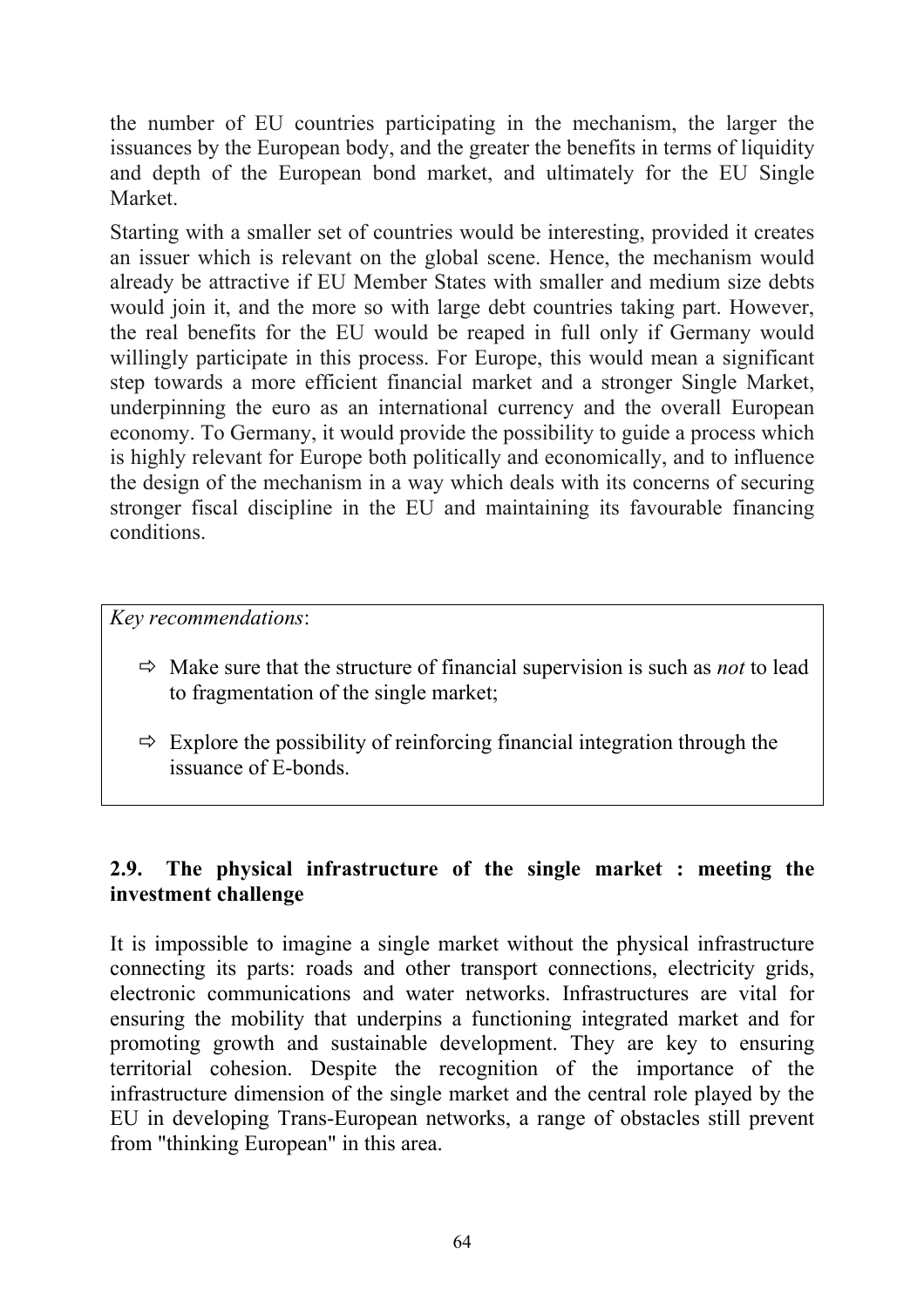Planning, financing and management of infrastructure projects take place predominantly along national lines. As production and distribution are becoming more integrated across national borders and as sectors such as energy and electronic communication call for new interconnections, the cross-border infrastructure gap is becoming more acute in Europe. On the one hand, bottlenecks still exist within the single market, notably in the new Member States. On the other hand, new infrastructure must be put in place if Europe wants to accelerate the transition to a green, knowledge-based economy.

Plugging this infrastructure gap is a technical and coordination challenge, but it is also a financial challenge. The economic crisis has a major impact on Member States' capacity to fund new infrastructure projects when priority should be given to fiscal consolidation. At the same time, the private sector faces severe constraints in raising funds and needs legal security in terms of clear guidelines on the implementation of competition policy (anti-trust and state aid) in this area, as well as incentives to invest in networks in a competitive environment. Europe needs to have a fresh look at the economics of cross-border investment and at innovative ways to ensure its financing. The key issue for Europe is how to raise new resources for medium and long term investments of European importance. One way to address the problem is to explore all combinations between public and private funding, including a wider use of innovative source of financing, such as user charges. The reduced fiscal space available for governments will naturally enhance the importance of public-private partnerships as a delivery tool for infrastructure investments. Facilitating the combination of public-private partnerships with the use of structural funds will be crucial in this respect.

Another option is to improve the incentives for long term investors (financial institutions with a public mandate but also private investors, including pension funds) to direct their resources to long term infrastructure projects. The volume of funds managed by long-term investors at global level is estimated at  $\epsilon$  30 000 billion, but only a fraction of these funds is used for infrastructure investment. Recent innovative experiences, such as the  $\epsilon$ 1.5 billion Marguerite fund bringing together the European Investment Bank and the public financial institutions of six Member States are a good starting point. A reflection should be made on whether an *ad hoc* European legal framework should be developed for long term investors, with a view to encouraging their focus on infrastructure investments, while taking into account their specific characteristics and the variety of actors within such class of investors.

Finally, relevant resources for infrastructure investments could be freed by the development in Europe of a liquid bond market for very long maturities. This could serve to raise funds for major cross-border investments at EU level as well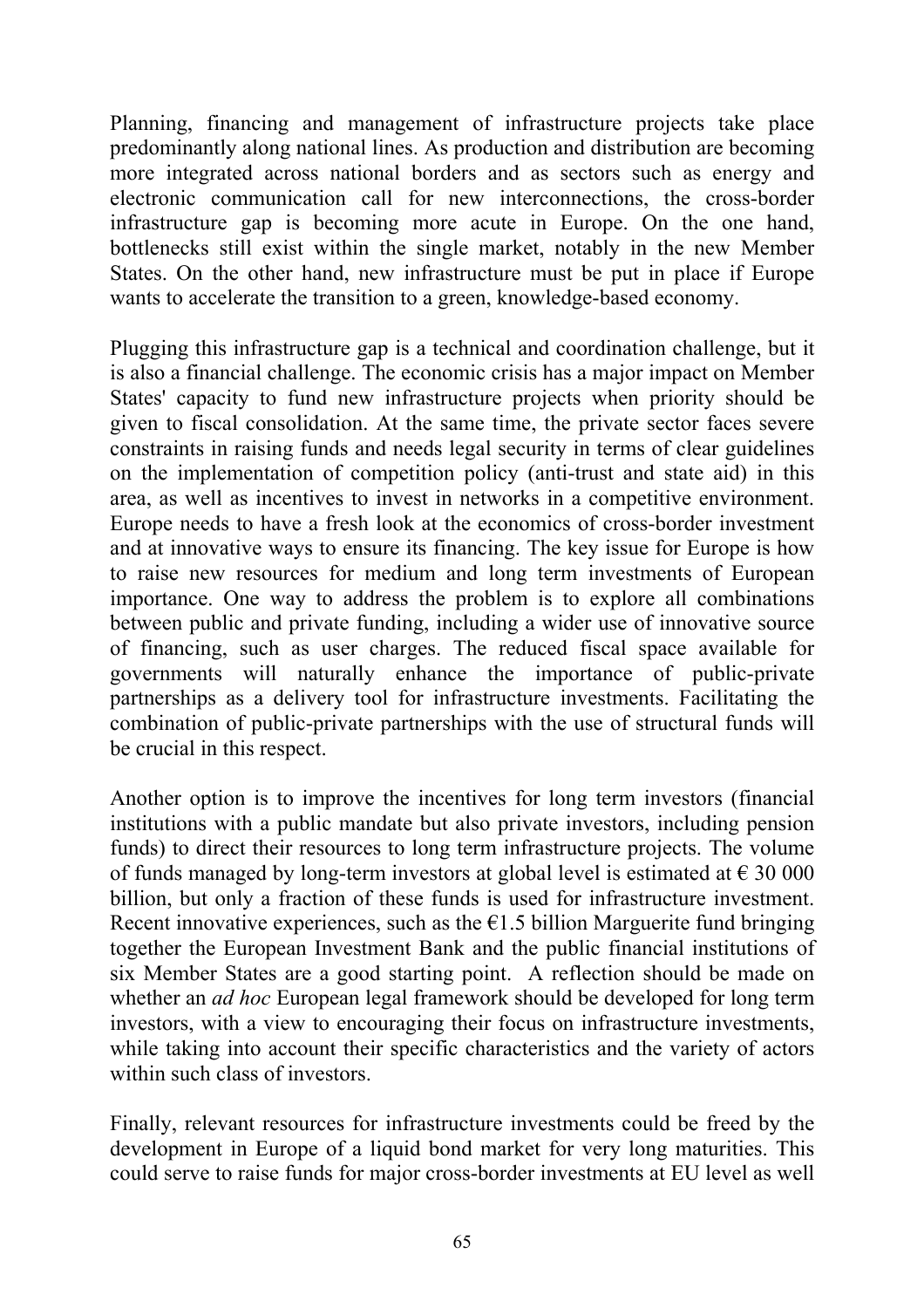as to offer an adequate supply of bonds to match long term investors' investment needs. Developing such a market would require reflecting on solutions to address the current fragmentation of the government bond market in Europe.

*Key recommendations:* 

- $\Rightarrow$  Facilitate the combination of public-private partnerships with the use of structural funds;
- ⇒ Examine whether an ad hoc European regulatory framework would be needed to encourage long term investors' focus on infrastructure projects;
- $\Rightarrow$  Provide maximum legal security as regards competition policy in the area of infrastructure investment and financing.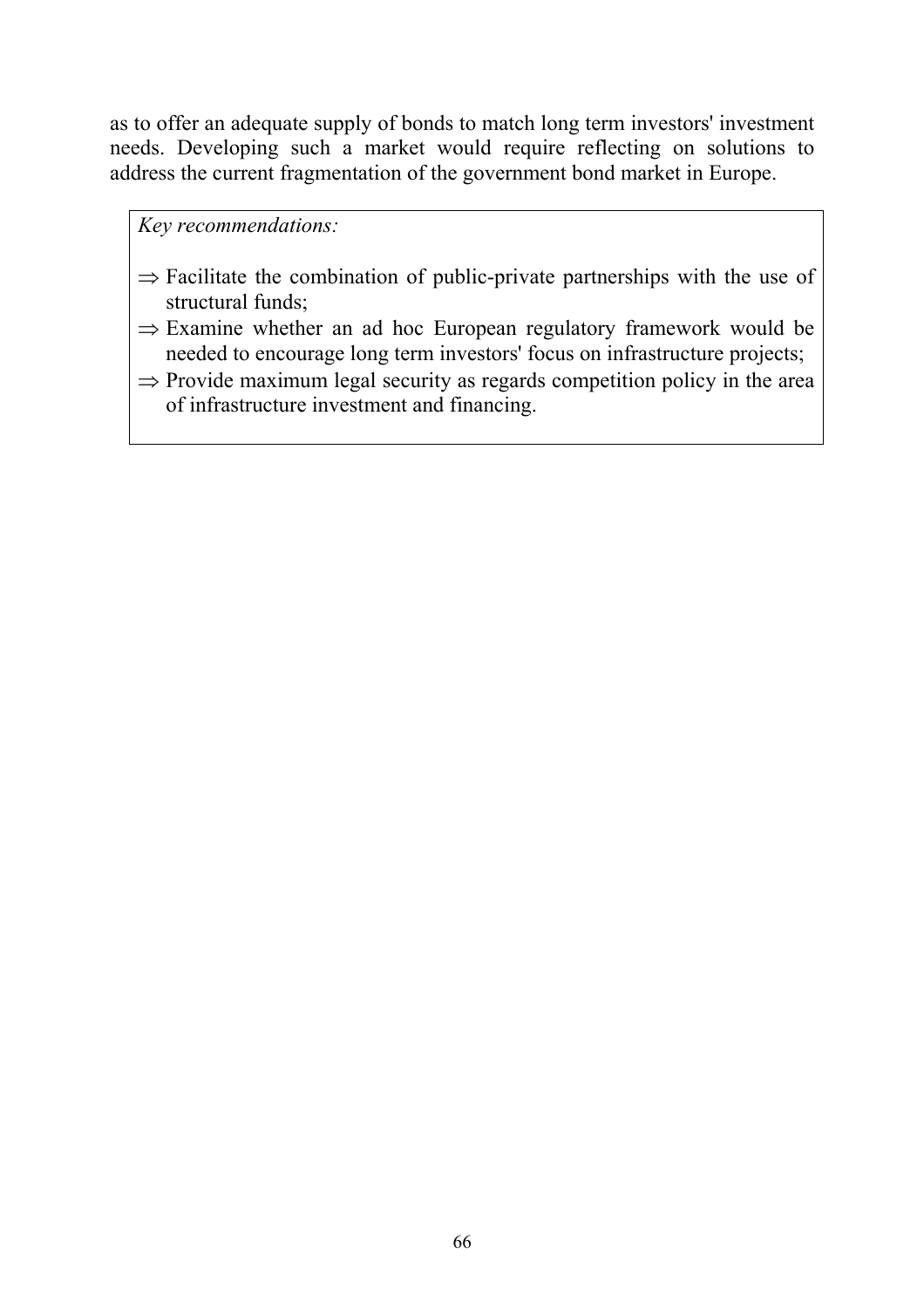# **CHAPTER 3**

## **BUILDING CONSENSUS ON A STRONGER SINGLE MARKET**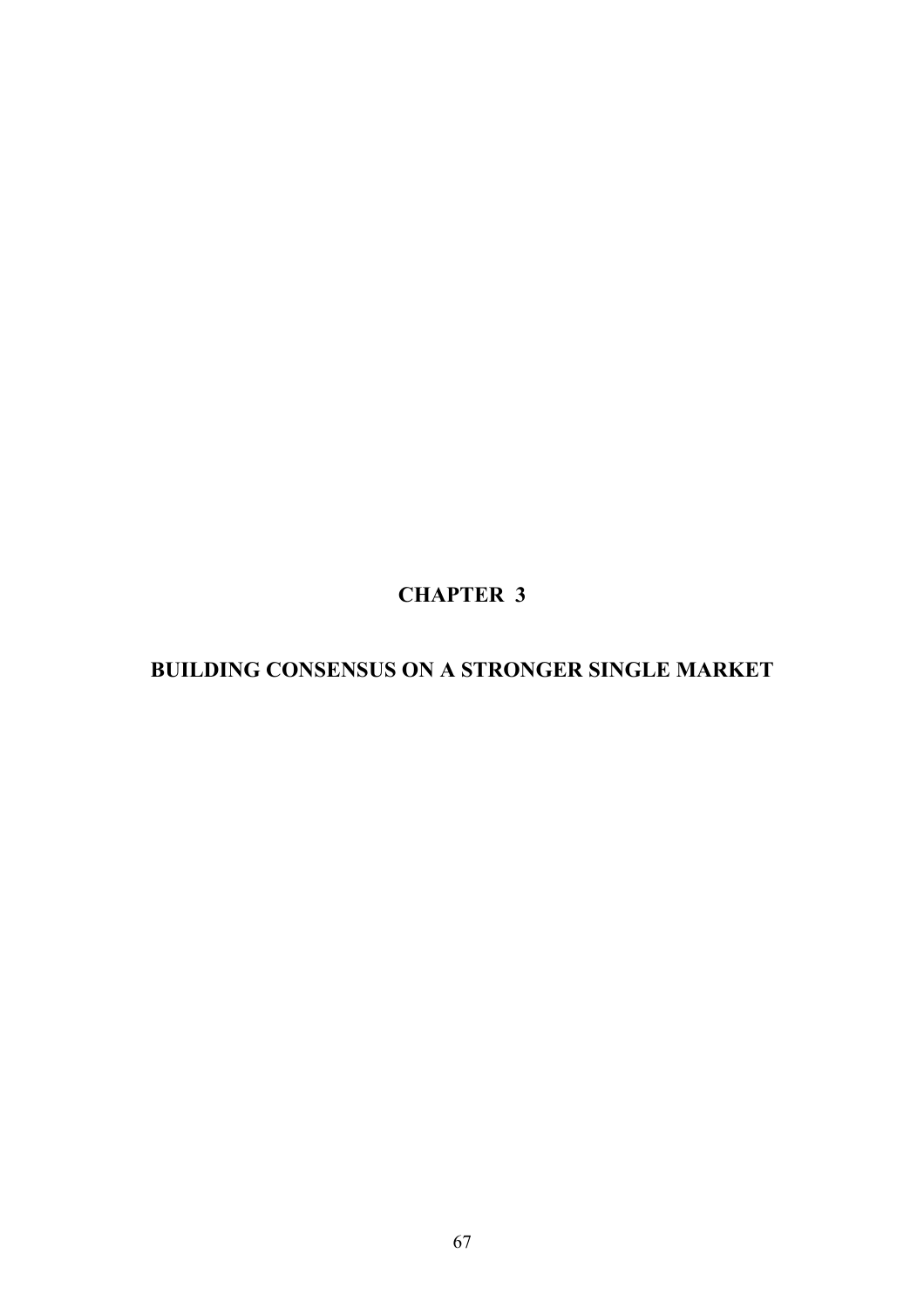## **3.1. A single market for a "highly competitive social market economy"**

The central concern of this Report is how to renew the momentum behind the single market. Plugging gaps and pointing to new frontiers is crucial to generate new energy and confidence in the single market project. It may not be sufficient to create the political climate for a sustainable action, when large sectors of the European public – sometimes including political leaders and even business leaders - doubt the benefits of market integration and think that the process of market opening has gone beyond what was required or desirable.

Over time, the EU system has accumulated internal asymmetries between market integration at supranational level and social protection at national level, which generate frictions and are a source of disenchantment and hostility towards market opening. To make the relaunch of the single market sustainable it is necessary to remove in a targeted way these sources of frictions. In some cases, this implies adjusting existing single market rules to take account of the need of social and local contexts. In other cases, it is necessary to introduce greater coordination of the national regulatory systems, to ensure their coherence and fit with the EU principles.

In the next pages, the Report reviews policy challenges and possible actions in the area of free movement of workers, social services of general interest, public procurement, industrial policy, coordination of taxation policies and regional policy. These are building blocks for a reconciliation between the single market and the social and citizens' dimension in the Treaty logic of a "highly competitive social market economy".

#### **3.2. Economic freedoms and workers' rights after Viking and Laval**

Between 2007 and 2008 the European Court of Justice decisions in the Viking, Laval, Rüffert and Commission vs Luxembourg cases revived an old split that had never been healed: the divide between advocates of greater market integration and those who feel that the call for economic freedoms and for breaking up regulatory barriers is code for dismantling social rights protected at national level.

The revival of this divide has the potential to alienate from the Single Market and the EU a segment of public opinion, workers' movements and trade unions, which has been over time a key supporter of economic integration.

The Court's cases have exposed the fault lines that run between the single market and the social dimension at national level in two ways.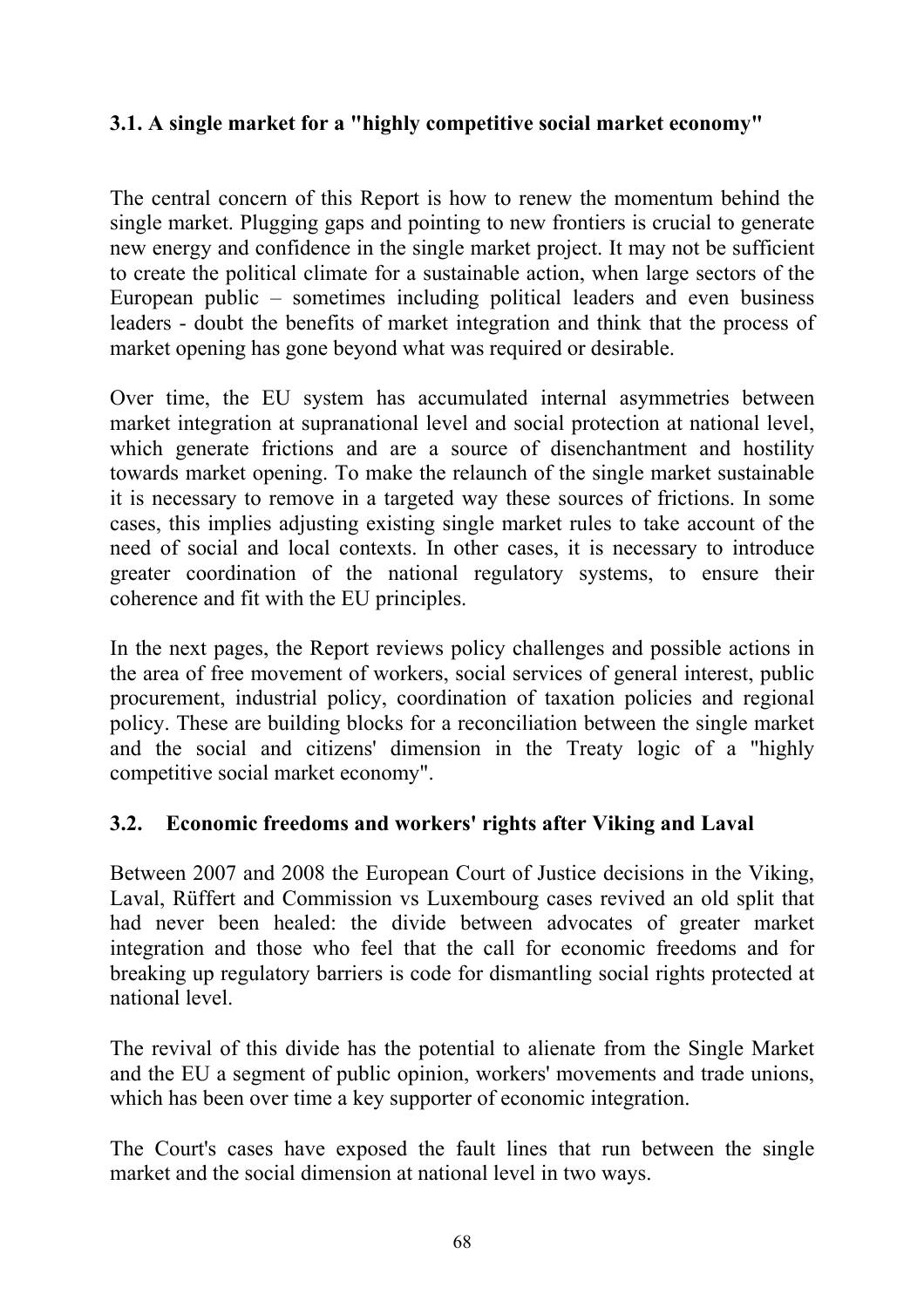First, because the cases brought to the surface the strains to which the current regulatory framework for posting of workers is subject, in a context of divergent social and employment conditions among Member States and acute sensitivity about the perceived risks of social dumping and unfair competition. Secondly, the Court's decisions showed that the reach of the EU law extends to collective labour disputes. This has brought social partners and collective action straight into the heart of the economic constitution of the single market. At the same time, it implied that both national systems of industrial relations and the exercise of the right to strike might have to adjust to fit with the economic freedoms established by the Treaty.

Concrete and normative issues are closely intertwined. On a practical ground, the question is whether the Posting of workers directive still provides an adequate basis to manage the increasing flow of cross-border temporary secondment of workers, while protecting workers' rights. On a normative ground, the question concerns the place of workers' right to take industrial action within the single market and its status vis-à-vis economic freedoms.

There is a broad awareness among policy makers that a clarification on these issues should not be left to future occasional litigation before the ECJ or national courts. Political forces have to engage in a search for a solution, in line with the Treaty objective of a "social market economy".

President Barroso announced before the European Parliament the intention to present a regulation to improve the way the Directive on posting of workers is interpreted and implemented. The gulf between the positions and the requests of social partners on this issue makes such an exercise highly sensitive.

Given the salience of the issue, in the preparation of this report special attention was paid to listening to the views and the concerns of the social partners. A joint consultation was organised with ETUC and BusinessEurope. Social partners had a chance to discuss their concerns, based on the positionsoutlinedin the "Report on joint work of the European Social Partners on the ECJ rulings in the Viking, Laval, Rüffert and Luxembourg cases", adopted by four social partners on 19 March 2010 in response to an invitation addressed by the Commission and the French Presidency of the EU. The consultation showed that positions are still distant, but there are areas of shared concern on which one could build to bring the parties closer. One way to facilitate this convergence would be to address both the concrete and the normative aspects at stake in the debate. Yet, the two issues require different strategies of balancing single market and social requirements.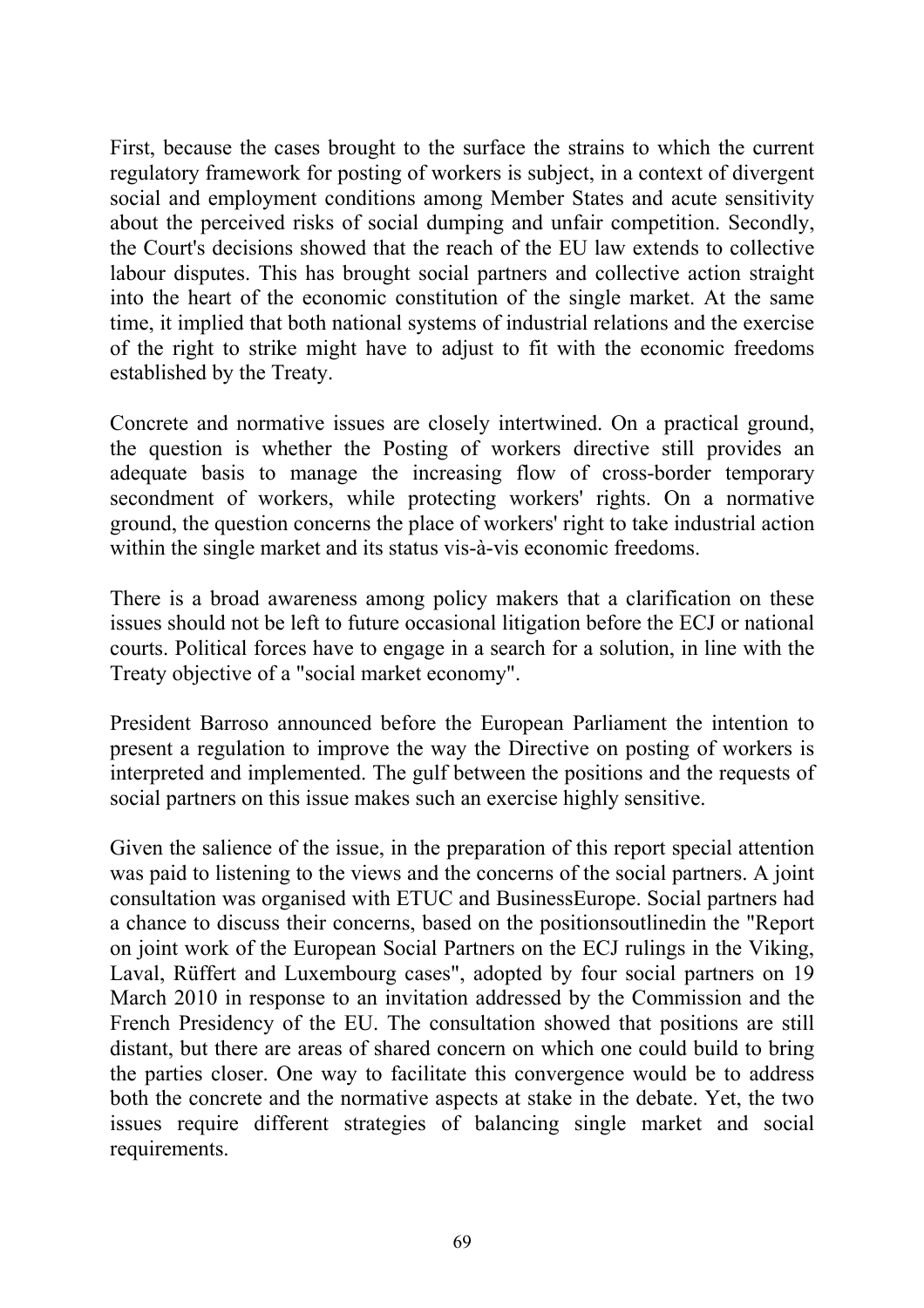#### *More clarity in the implementation of the posting of workers directive*

Ensuring a fair and balanced legal framework for posted workers requires reducing the space for ambiguities in the interpretation and implementation of the posted workers directive. The Member States where the most significant problems have arisen adapted, sometimes through a difficult political process, the implementing legislation. Action at European level, however, would be helpful to dispel the ambiguities that still affect the interpretation of the directive by facilitating iaccess to information, strengthening the cooperation between national administrations and better sanctioning abuses. In this context, it is also of key importance that the fight against "letter box companies" is intensified and that posted workers' access to legal remedies against abuses of their rights suffered in the host country is strengthened.

#### *Protecting the rights of workers, rejecting protectionism*

The second question is how to respond to the trade unions' concern that the operation of economic freedoms reduces the protection for the right to strike.

The ECJ rulings pre-date the entry into force of the Lisbon Treaty, which explicitly sets out the social market economy as an objective for the Union and makes the European Charter of Fundamental Rights legally binding at Treaty level. These elements should shape a new legal context, in which the issues and the concerns raised by the trade unions should hopefully find an adequate response. If this is not the case, however, the scope for further policy action should be explored.

In theory, two opposed strategies would be possible to balance economic freedoms and the right to strike.

On the one hand, trade unions propose to amend the Treaty in order to introduce a clause that would exclude the right to strike from its scope of application– the so-called "social progress clause". Such a clause would be modelled on Art. 2 of Council Regulation (EC) No 2679/98 on the functioning of the internal market in relation to the free movement of goods among the Member States. A "social progress clause" would "immunise" the right of strike, as recognised at national level, from the impact of single market rules. However, seeking Treaty changes does not seem a realistic option in the short term.

On the other hand, the opposed alternative strategy would be to regulate the right to strike at EU level. Such a solution is openly prohibited by the Treaty.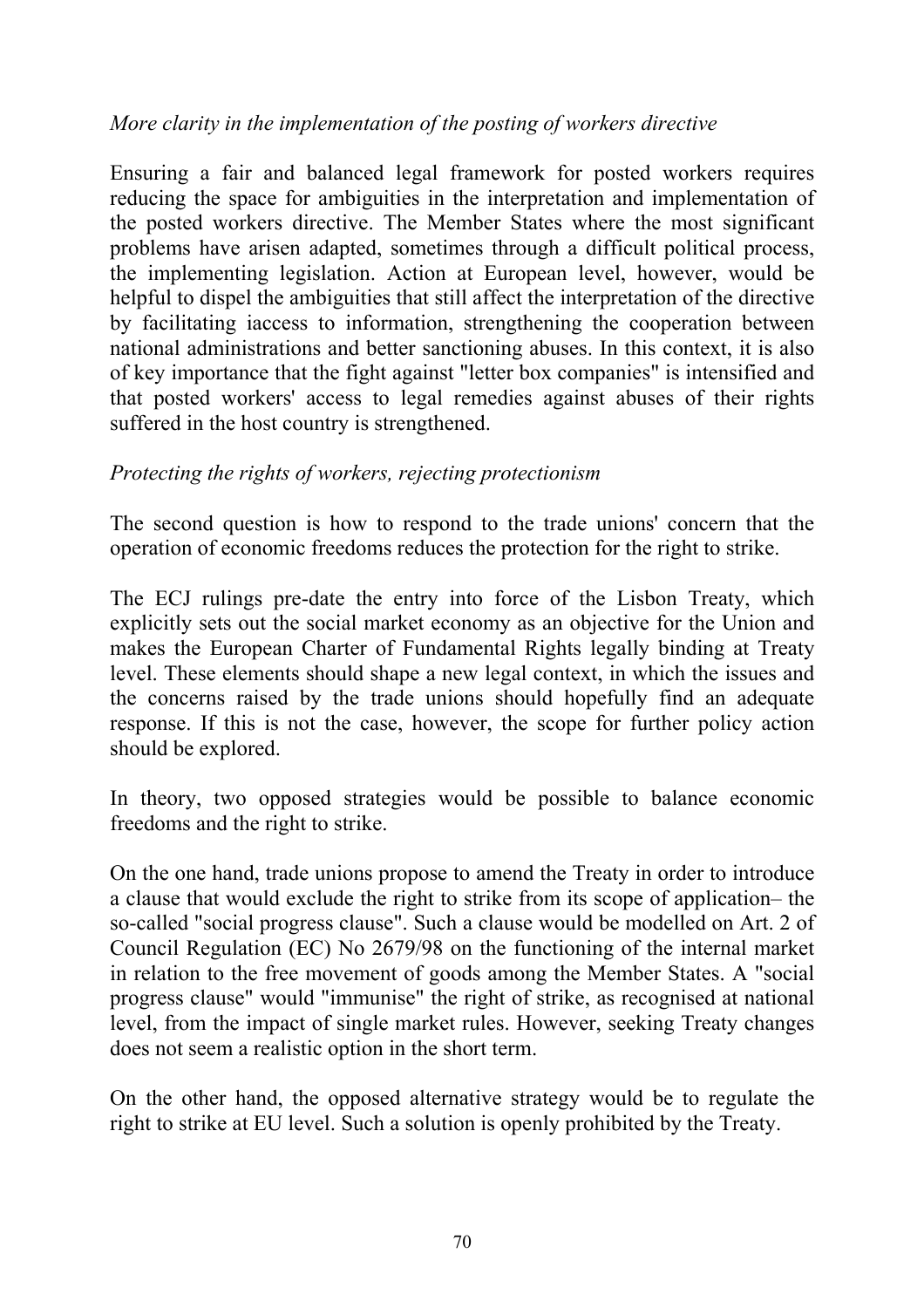The logic of a single market consistent with the "social market economy" now adopted as a template by the Lisbon Treaty suggests a third strategy: a targeted intervention to better coordinate the interaction between social rights and economic freedoms within the EU system. The issue is to guarantee adequate space of action for trade unions and workers to defend their interests and protect their rights in industrial actions without feeling unduly constrained by single market rules. This is the context in which Council Regulation (EC) No 2679/98 may offer a reference point in the search for a solution, although it targets situations very different from labour disputes.

The purpose of the Regulation in fact is to renew the commitment to the free movement of goods while excluding any negative impact on the exercise of the right to strike. It sets out a prohibition of actions that "cause grave disruption to the proper functioning of the internal market and inflict serious losses on the individuals affected" whilst recognising that the right to strike is unaffected by that prohibition. A system of early warning about obstacles to free movement of goods and exchange of information between the concerned Member States is set up to build mutual confidence. The Commission plays an arbitration role, as it can request the Member State concerned to remove the identified obstacles to free movement of goods by a given deadline.

Without the need to touch the posting of workers directive, if measures are adopted to clarify its application, the Commission and the social partners could examine in that context whether to look at the model offered by Council Regulation (EC) No 2679/98. This would require to introduce a provision ensuring that the posting of workers in the context of the cross-border provision of services, does not affect the right to take industrial action and the right to strike as it is protected by the European Charter of Fundamental Rights and in accordance with national law and practices which respect Community law. After all, a similar provision safeguarding labour law has been introduced in the text of the services directive, with slightly different terms from those of Council Regulation (EC) No  $2679/98^{12}$ . Such a provision could be complemented by a system for the informal solutions of disputes concerning the application of the posted of workers directive when they risk causing a significant impediment to the functioning of the single market. In such situations, the social partners should refer the matter to the host Member State. The Member State should seek an informal solution , keeping informed the Commission as well as the Member State of origin of the posted workers and companies involved. If the parties refuse the solution proposed, they would be free to defend their rights in court.

<sup>1</sup>  $12$  Art. 1(6) of Directive 2006/123/EC of 12 December 2006 on services in the internal market. See also recital 14.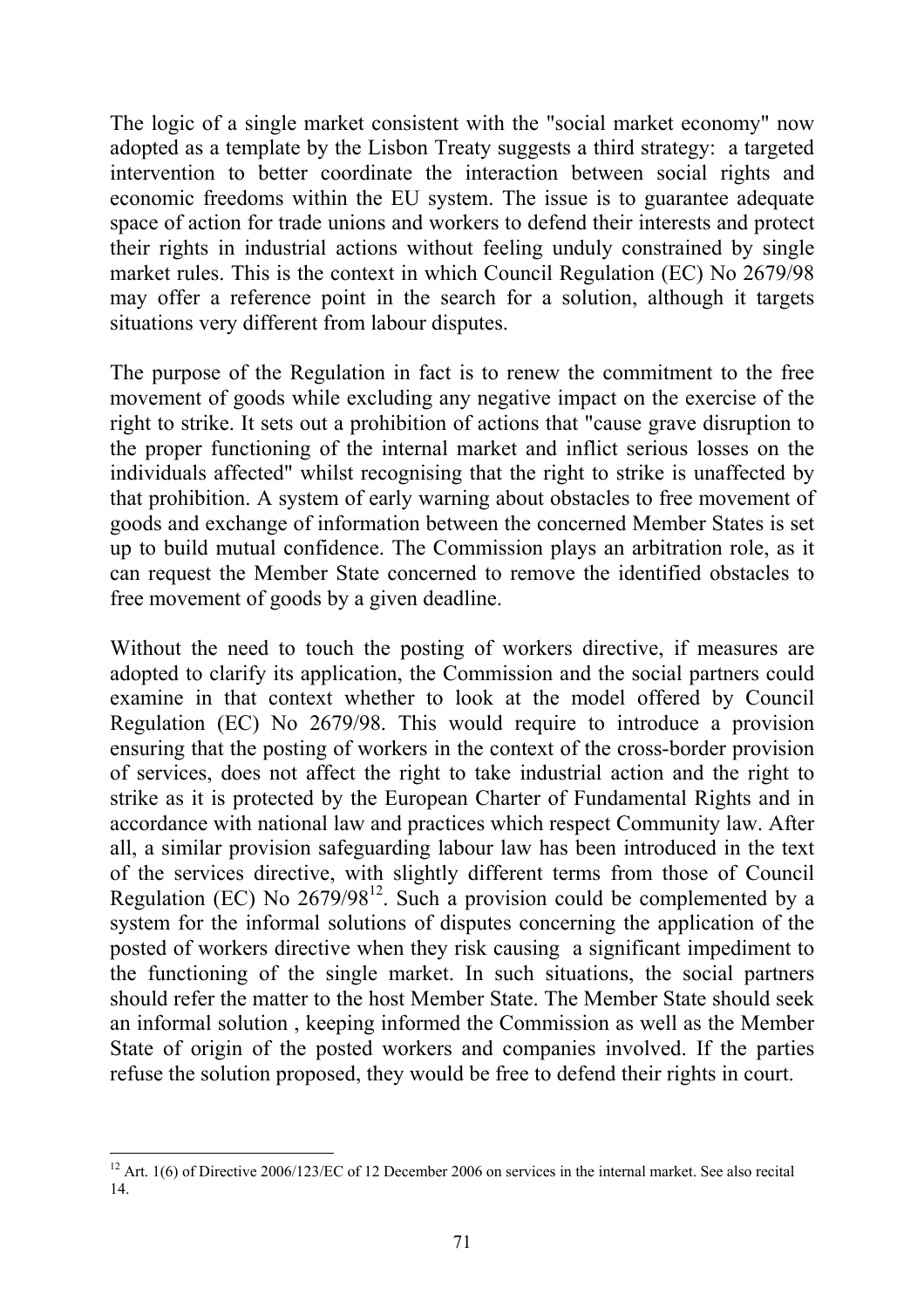The proposed solution would respond to the concerns with regard to the place of the right of strike in the context of the freedom of movement of workers and would act as a confidence-building mechanism between the social partners. It would be a concrete way to signal that the Single Market is fully compatible with a social market economy.

*Key recommendations:* 

- $\Rightarrow$  Clarify the implementation of the Posting of Workers Directive and strengthen dissemination of information on the rights and obligations of workers and companies, administrative cooperation and sanctions in the framework of free movement of persons and cross-border provision of services;
- $\Rightarrow$  If measures are adopted to clarify the interpretation and application of the Posting of Workers Directive, introduce a provision to guarantee the right to strike modelled on Art. 2 of Council Regulation (EC) No 2679/98 and a mechanism for the informal solutions of labour disputes concerning the application of the directive.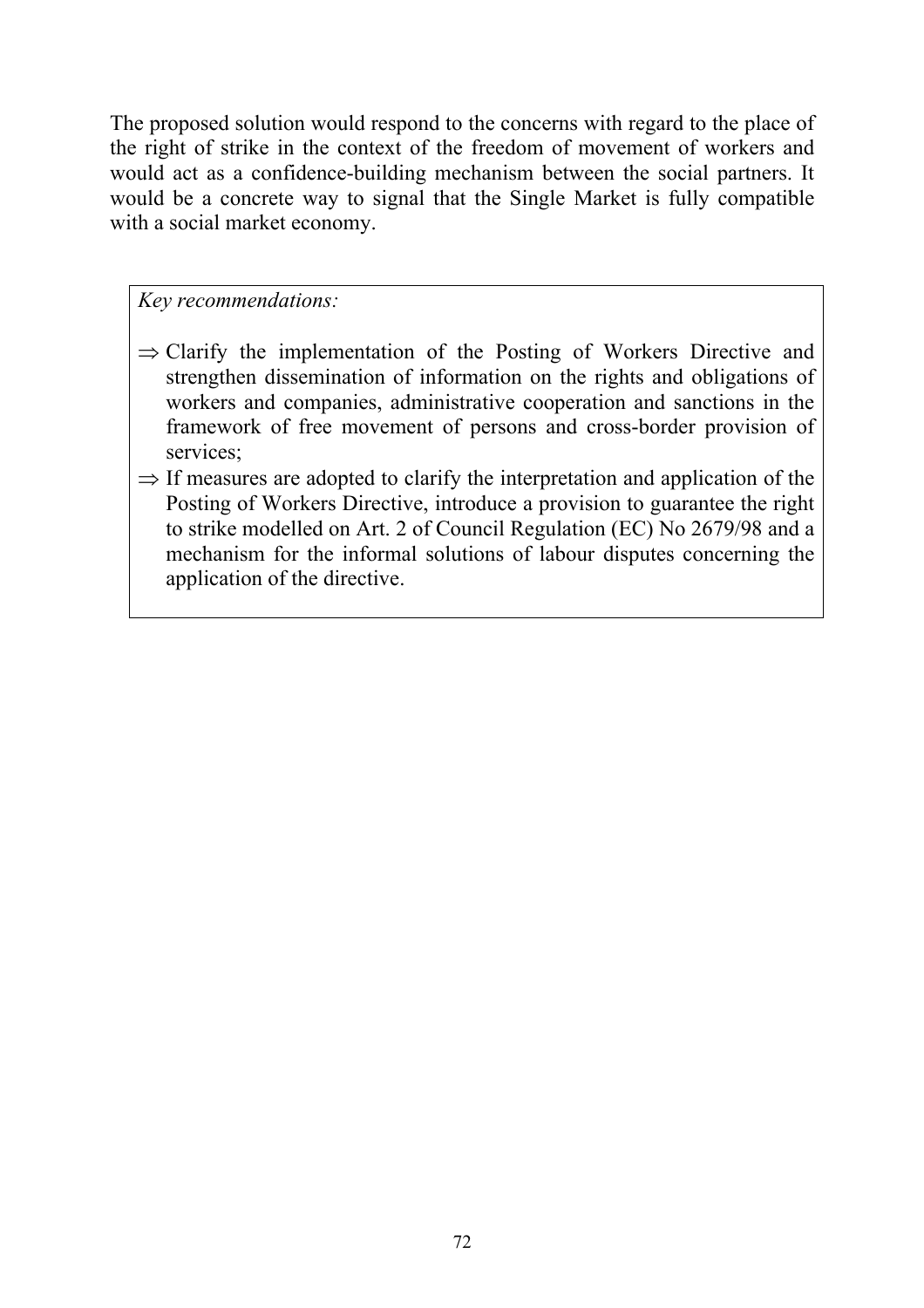#### **3.3. Social services and the single market**

Since the nineties, the place of public services within the single market has been a persistent irritant in the European public debate. The discussion on the role assigned to public services within the Treaty should have found its solution with the Treaty of Lisbon. The Treaty's new Protocol and an amended Article 14 TFEU establish a coherent basis allowing competent authorities to ensure that citizens throughout the EU can benefit from high-quality services of general interest.

In spite of this renewed commitment made in the Lisbon Treaty the debate on the exact interaction between EU rules and the discretion of national and local authorities remains topical. In fact, whilst initially the European debate focused on the macro-issue posed by the liberalisation of network industries, the focus of the debate today has shifted to social and local public services. The fundamental challenge for the provision of these services is to maintain their quality and scope in the context of increasing pressure on public finances, which sometimes requires difficult trade-offs to be made. As these services are essentially financed by the Member States, it is primarily for them and not for the EU to address this challenge. Nevertheless, there are ways to assist Member States in modernising these services and adapting them to a changing environment and to the evolving needs of citizens regarding their scope and quality. At the same time, the Commission can contribute to ensuring that where EU rules apply to these services, the rules are predictable and proportionate.

#### *Predictability and flexibility: Ensuring that services of general interest can fulfil their public service missions*

The ongoing discussion and a number of consultations have shown that the predictability and proportionality of the EU framework, in particular as regards the application of the state aid rules and the rules related to the selection of the provider, are key concerns of many stakeholders. Over a number of years, the Commission therefore has made an effort to clarify the implications of the applicable EU rules in order to ensure that services of general interest can fulfil their missions and contribute to a better quality of life for European citizens.

There is room to strengthen the general approach adopted in 2005 in the package of measures to increase the legal certainty about financial compensation paid for to a large number of small, often local, public services, which has been welcomed by a wide range of stakeholders. The Commission should examine, on the basis of the findings of its ongoing assessment of the package, all possibilities to further increase the flexibility of the rules applicable to financial compensation, including through an increase of the thresholds and/or through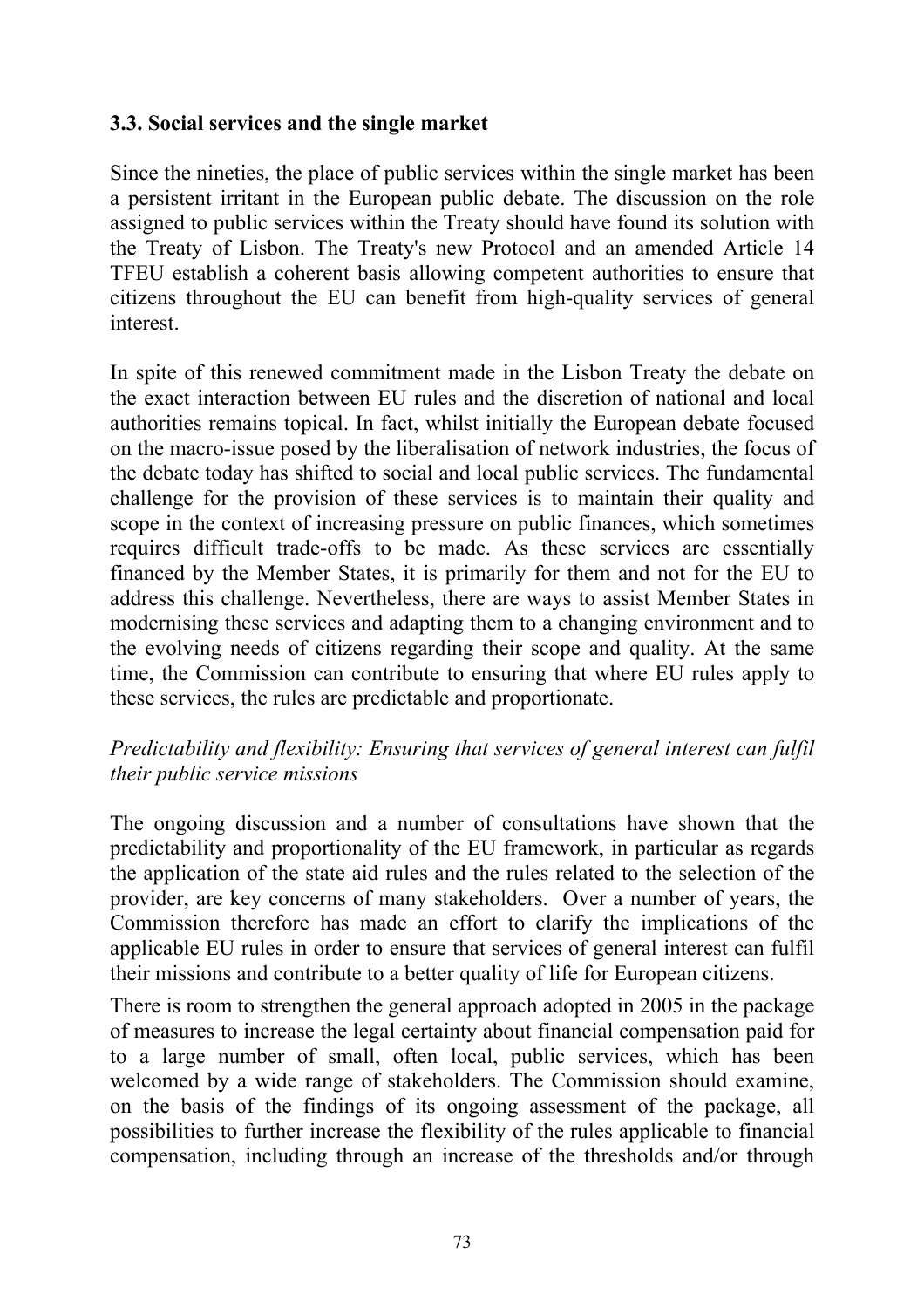expanding the list of activities for which compensation does not have to be notified irrespective of the amounts involved.

As regards the application of EU rules to the selection of the provider similar concerns have been expressed concerning the lack of legal certainty and flexibility and the administrative burden created by the EU public procurement rules. However, in the area of public procurement the Commission has not yet taken an initiative similar to the package adopted regarding financial compensation. Given the very positive overall response to the state aid package, the Commission should review the procurement rules with a view to aligning them with the rules on compensation in order to ensure a consistent approach concerning small services of general economic interest.

#### *Inclusivity: Ensuring that all citizens can benefit from the Single Market*

In order to be able to effectively participate in the single market citizens need access to a number of basic services of general economic interest, in particular in the area of the network industries, such as postal services, transport services or telecommunications services. In the network industries, market opening at EU level has therefore always been accompanied by measures ensuring that a universal service continued to be provided.

The new Article 14 TFEU reiterates the joint responsibility of the EU and its Member States for the proper functioning of services of general economic interest and provide a specific legal base for EU regulations. It has been proposed to address services of general economic interest in a horizontal framework regulation. However, the consultation has made clear that a proposal for a framework regulation would have limited added value, if any, and that its chances of being adopted would be very small. At this stage, it does therefore not seem appropriate for the Commission to present such a proposal.

However, a re-launch of the single market should examine any gaps in the universal service provisions at EU level that could de facto prevent a relevant number of EU citizens from effectively accessing the single market. In this context, the Commission should consider proposing, possibly on the basis of Article 14 TFEU, a regulation ensuring that all citizens are entitled to a number of basic banking services. Today, having an account has become a pre-condition for accessing a number of services and for fully benefiting from the single market. Nevertheless, according to a study conducted for the European Commission in 2008, 20% of adults in the EU-15 and almost half in EU-10 (47%) still do not have a bank account and policy responses vary widely between Member States. An EU framework for financial inclusion complementing the ongoing comprehensive reform of financial services regulation at EU level would allow an important part of the population, in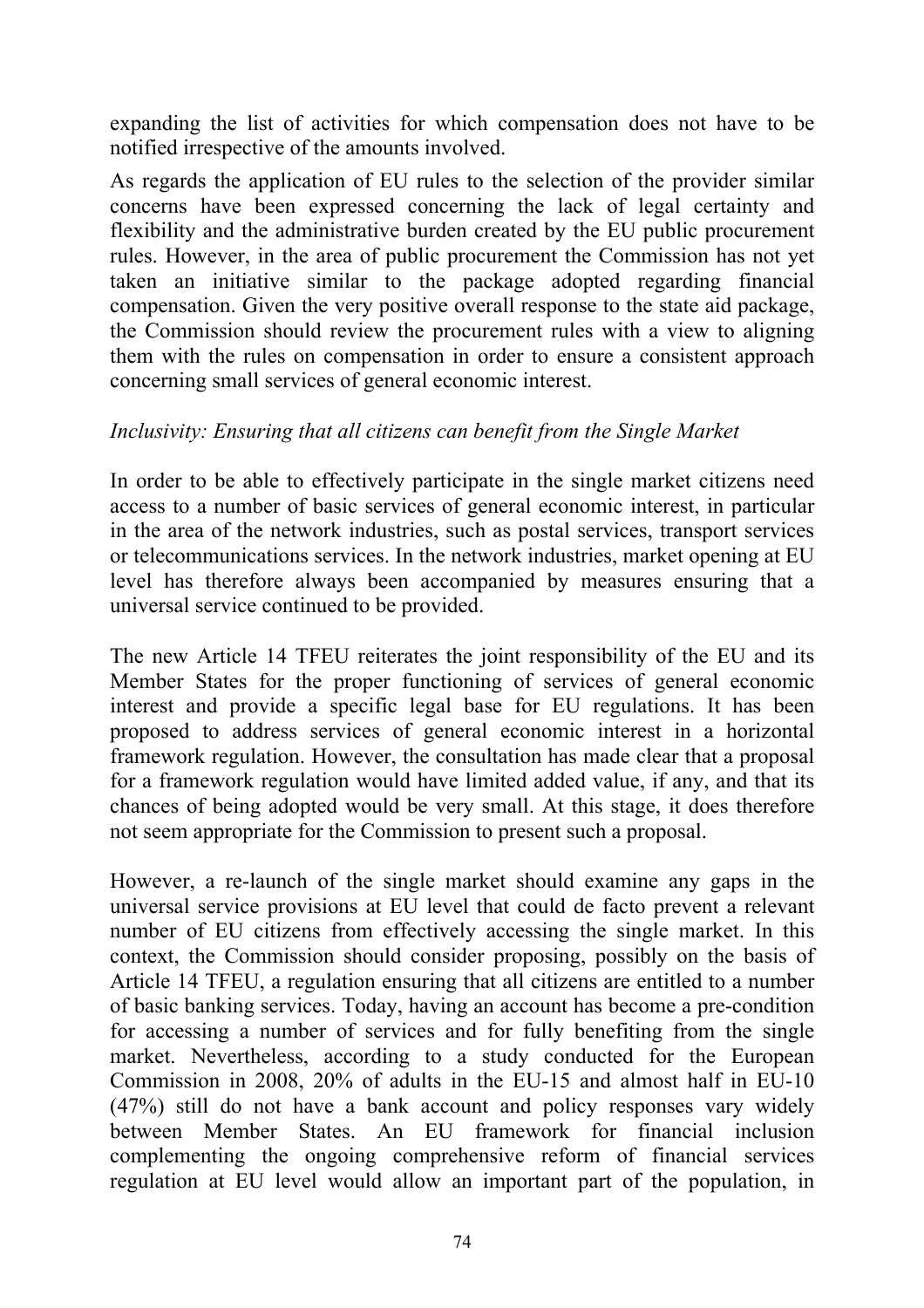particular in the new Member States, to reap more fully the benefits of the single market.

Similarly, the full benefits of an online single market can only be enjoyed via a fast broadband internet connection. In the light of the results of the ongoing public consultation on universal service in electronic communications the Commission should also examine whether there is a case for using Article 14 TFEU to extend universal service in electronic communications to the provision of broadband access.

Moreover, the public service obligations in transport should be assessed and the rights of air passengers be strengthened drawing on the lessons learned from the consequences of the recent eruption of the Eyjafjallajöekull volcano in Iceland

- $\Rightarrow$  Further increase the flexibility of the State aid rules applicable to financial compensation;
- $\Rightarrow$  Review the procurement rules with a view to aligning them with the rules on compensation;
- $\Rightarrow$  Present a proposal, possibly on the basis of Article 14 TFEU, for a regulation ensuring that all citizens are entitled to a number of basic banking services;
- $\Rightarrow$  Examine the case for extending, possibly on the basis of Article 14 TFEU. universal service in electronic communications to the provision of broadband access; Strengthen rights of air passengers.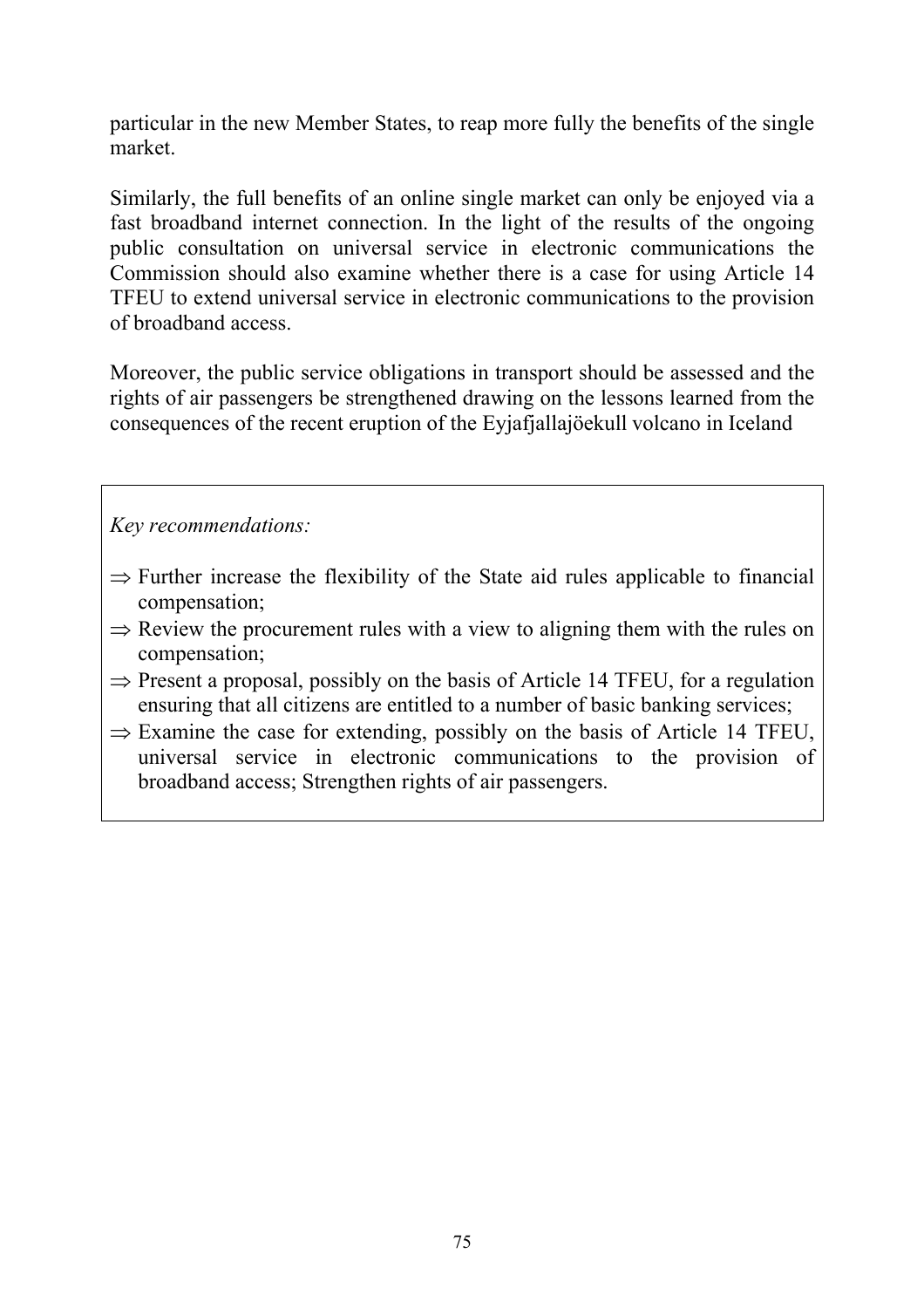### **3.4. Harnessing public procurement for Europe's policy goals**

Public purchases – the acquisition by public authorities/entities of goods, works and services on the market – capture a sizeable share of Europe's GDP. In 2008, EU public procurement amounted to around 2155 billion Euro, equivalent to 17- 18% of EU GDP. Out of this, public procurement tenders worth approximately 389 billion Euro were covered by the rules set out in the EU Directives on public procurement.

EU public procurement law plays a key role in the creation and maintenance of the single market. It ensures that suppliers and service providers from other Member States are not excluded from the market of public purchases and that public authorities' natural preference for keeping the purchases within their own country does not partition the EU market. In ensuring non-discriminatory access to public bids, the EU law intends to achieve also good governance and efficiency objectives.

There is no doubt that EU public procurement law has been largely a success, turning into one of the most developed and technically sophisticated areas of the single market. The number of procurement notices published at EU level is constantly growing. Procedures are certainly more transparent than in the past. The score is high also on competitive impact. On average five bidders respond to each procurement tender published at EU level. The expectations of better value for money have also been satisfied: estimates set the savings realised by public authorities between 5 to 8% of the price paid.

There is however a mounting call for a review of public procurement policies, for different reasons and with different objectives. Two questions are at the heart of the debate: whether public procurement policy should be reformed and whether such a review should lead to a greater integration of horizontal policy objectives into public procurement. The Commission has launched an acrossthe-board evaluation of the 2004 public procurement directives, as a basis for future reform. This sets the scene for reflection on the issue. A re-think of the policy seems well-warranted, first of all in order to simplify, continue to modernise and sharpen public procurement rules.

#### *Simplifying and further modernising public procurement rules*

There are gains that can be obtained by ensuring a better enforcement of rules and greater openness to cross-border bidders. Price reductions differ among sectors of activity and tend to benefit mostly large or centralized contracting authorities/entities. Direct cross border procurement success is still rather limited, concerning on average only 2% of contracts. Some categories of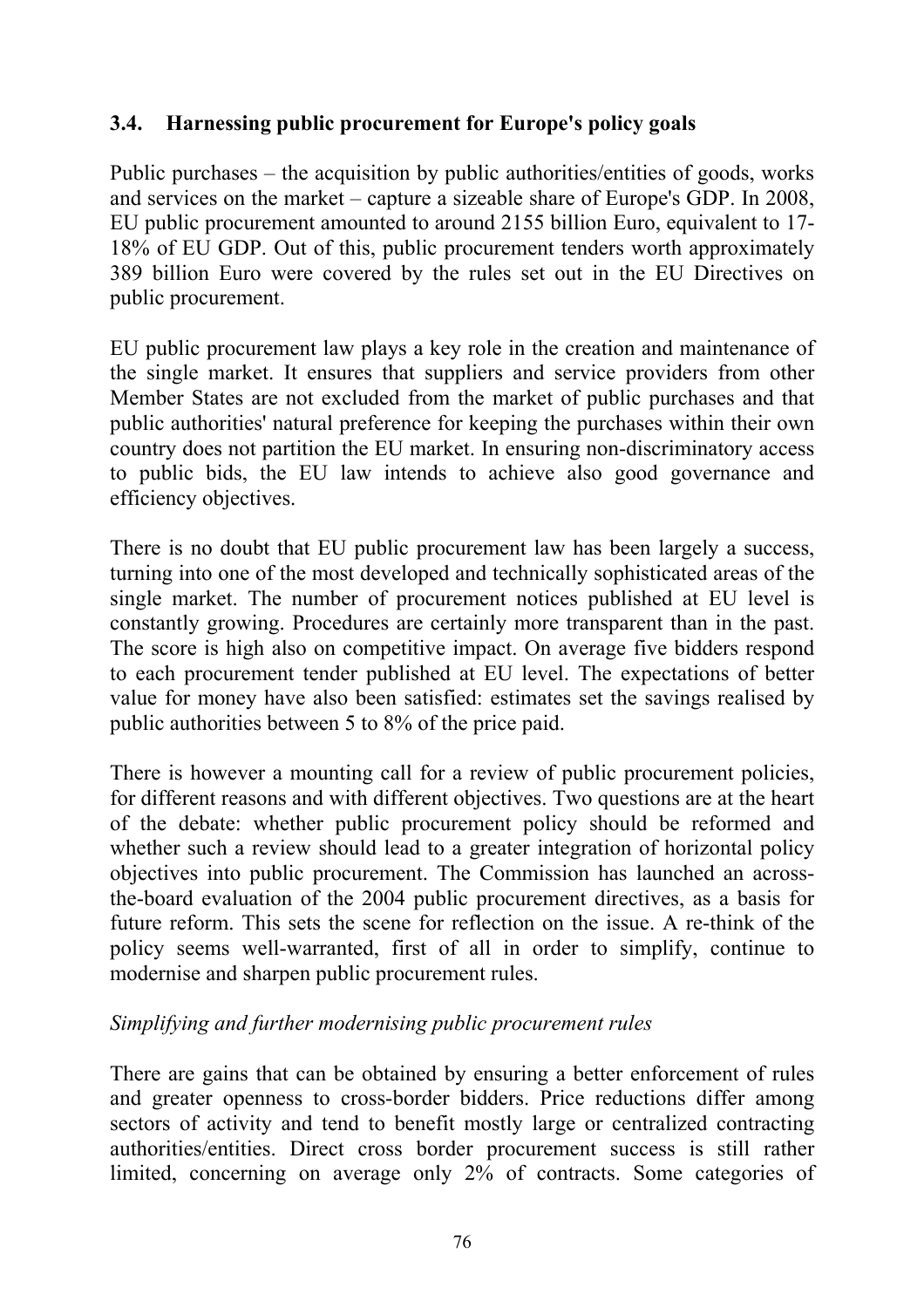services are also excluded from the full scope of application of the EU Public Procurement Directives. Whilst for some services, such as certain social services, more flexibility should be sought, the review should provide an opportunity to assess for other, currently excluded, categories of services whether such an exclusion is still valid.

Reforming public procurement should be an opportunity to address teething problems of complexity, administrative burden and SME-unfriendliness. All avenues towards simplification should therefore be used. Member States should also be asked to scrutinize their own national public procurement legislation which, in many instances, is responsible for the complexity and the administrative burden on contracting authorities and small businesses.

Member States should make extensive use of the Code of Best Practices, adopted as part of the Small Business Act to improve SMEs access to public procurements.

#### *Better integrating horizontal policy concerns*

The review of public procurement rules should also address the perceived areas of "friction" with the policy autonomy of national or local authorities. On the one hand, in fact, EU procurement rules are perceived as restricting the ability of municipalities to provide services to citizens in the form they prefer or traditionally privilege. This is the case for instance, where they would like the "in-house" provision of services or the establishment of public-public cooperation. On the other hand, EU rules are perceived as not forthcoming enough in encouraging or even requiring that public purchases support broader policy goals, such as climate change, innovation, gender equality employment or social inclusion goals.

In the first area, some further clarification on the concept of "in-house" would be beneficial based on recent ECJ case law. All the margins available under the WTO Government Procurement Agreement should be used to expand the scope of action for public authorities. Allowing the use of the negotiated procedure with prior publication as a standard procedure in the "classical sector" could help greatly. This could also include applying to contracting authorities (especially local ones) the more flexible regime of the 'utilities' directive relating to qualification lists.

In the second area, there is probably room for a greater use of public procurement as a tool to achieve policy objectives set out at EU level. Public purchase can be a boost for innovative products and technologies in the area of climate change and energy. It may give a push to research and innovation,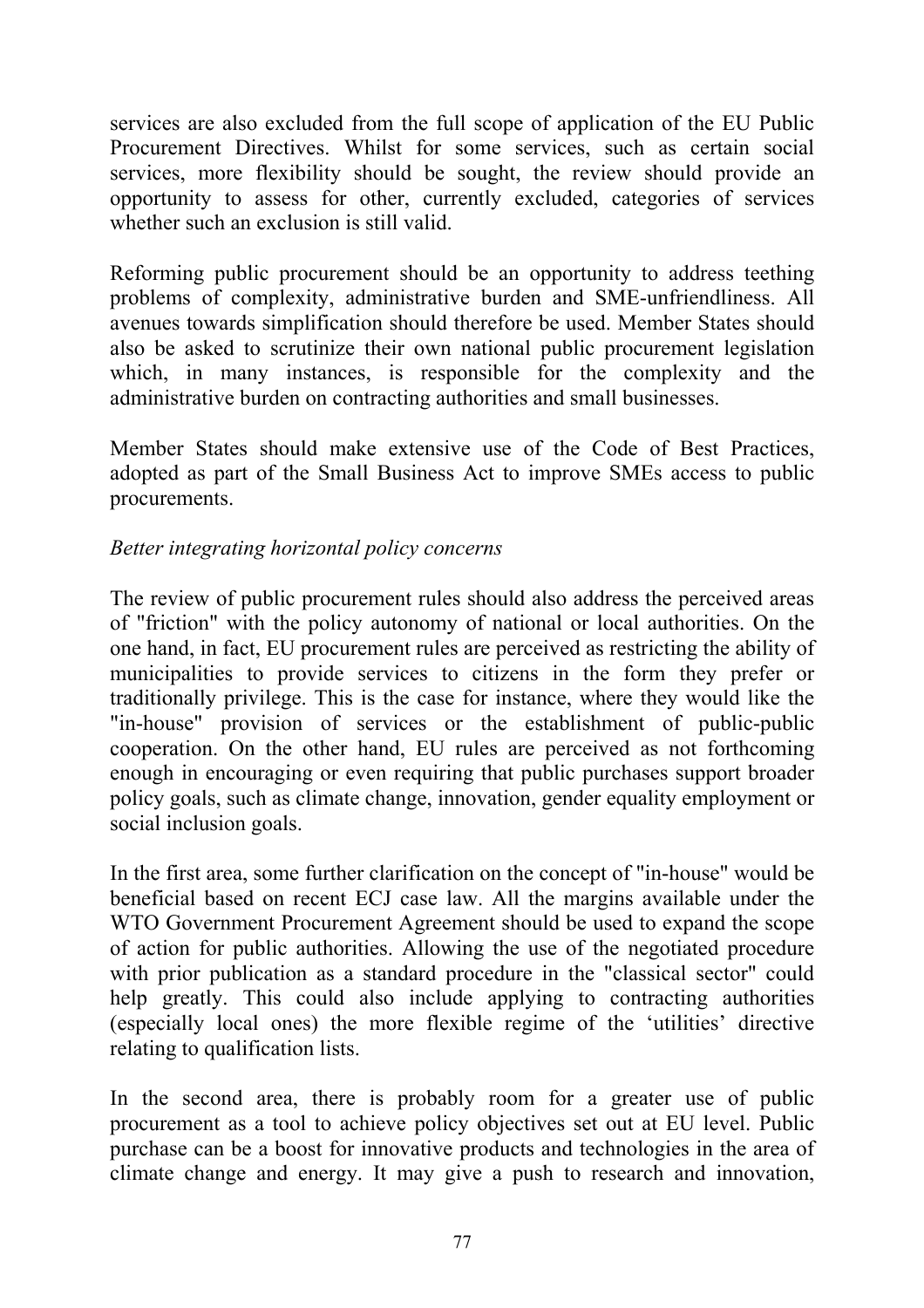promote social cohesion and help meet the poverty reduction and employment objectives set out in the Strategy. Harnessing public procurement towards these goals would require assessing the possibility to impose mandatory requirements relating to policy objectives set out above in the Public procurement directives. Greater clarity regarding concrete operationalisation of the requirements should be provided through legislation based on delegated acts.

- $\Rightarrow$  Re-think public procurement policy to make it simpler, more effective and less onerous for national and local authorities; Strengthen SMEs participation by applying the Small Business Act Code of Conduct;
- $\Rightarrow$  Clarify the rules applicable to "in-house" provision;
- $\Rightarrow$  Make public procurement work for innovation, green growth and social inclusion by imposing specific mandatory requirements.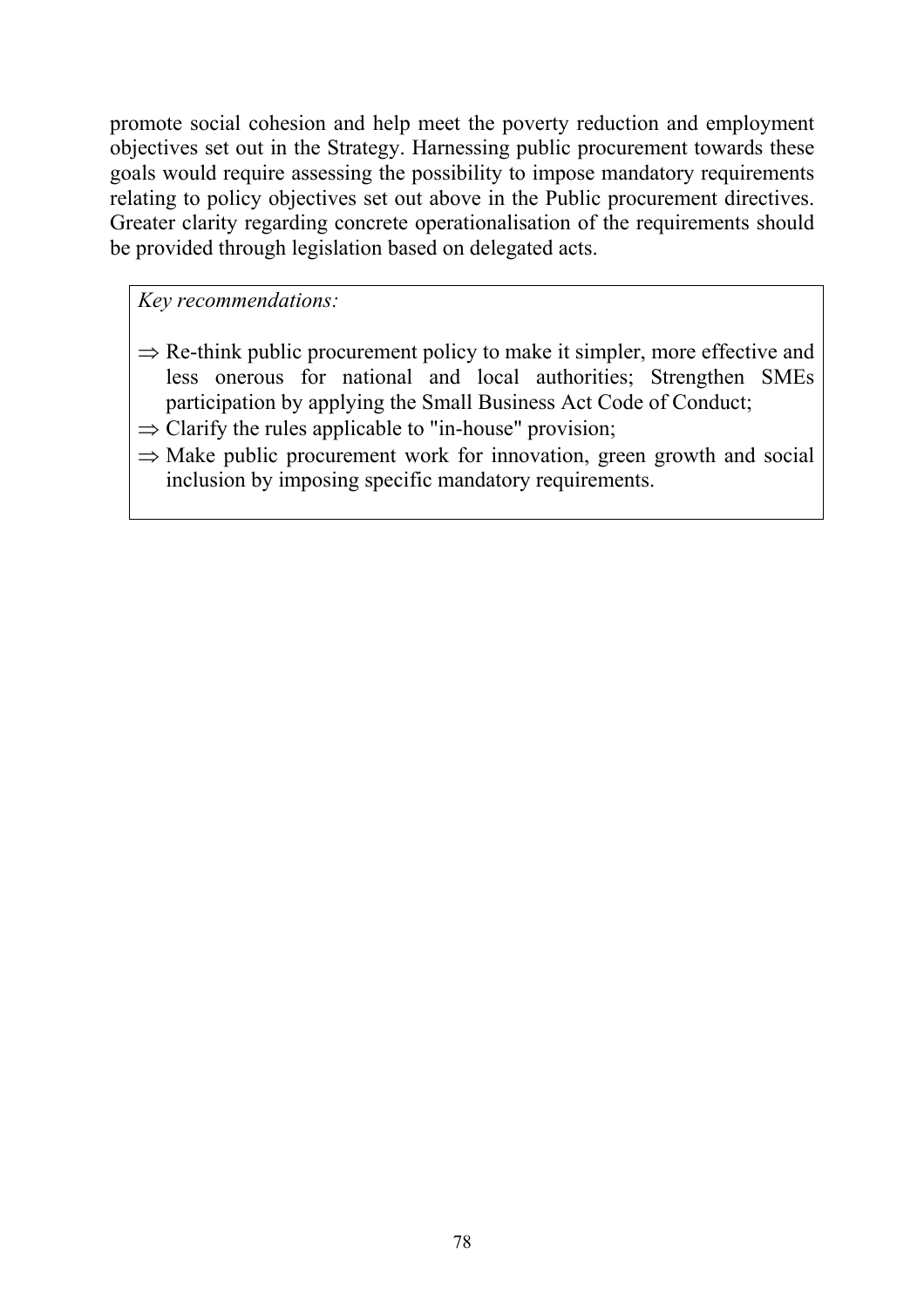#### **3.5. The tax dimension of the single market: working together to safeguard tax sovereignty**

Tax policy is an area that both the supporters of the single market and its radical critics tend not to like. Paradoxically, there are reasons why both should look with interest to it.

*Cutting tax-related administrative burdens and compliance costs for business and citizens* 

Europe has a highly fragmented tax landscape. In many areas, the operation of 27 different set of rules implies significant compliance costs and administrative burden for citizens and business operating cross-border. When an EU tax framework exists, it lacks transparency, leads to loopholes and opens the door to uncertainties as regard the applicable rules or to instances of double taxation or tax discrimination. In is in the interest of business and citizens, to remove barriers to intra-EU operations by addressing the issue of cross-border relief for companies, simplifying and modernising VAT invoicing rules facilitating electronic invoicing, introducing a binding dispute settlement mechanism covering double taxation suffered by individuals and extending the savings directive to close existing loopholes.

Moreover, in some areas, progress on the tax policy side may offer the EU the possibility to use taxation as a tool to complement regulation to achieve agreed policy objectives. The lack of agreement on the proposal for VAT for postal services for instance weakens the prospective liberalisation of postal services in the single market by 2010. Environmental taxation could provide support for the policy initiatives to fight climate change.

### *Tackling the anti-labour bias of tax competition within the EU*

However, there is a second important aspect that gives to the taxation issue a systemic importance for the economic integration process. The functioning of the single market – coupled with the wider globalisation process - places a growing challenge for the operation of domestic tax systems and may erode in the long term their revenue raising capacity, as well as their ability to pursue social and redistribution policies at the national level. Addressing this underlying tension between market integration and tax sovereignty is one of the avenues for reconciling the market and the social dimension of the single market.

Tax competition is a widely used practice in an integrated market, as national systems may use the fiscal tool to increase their attractiveness for businesses and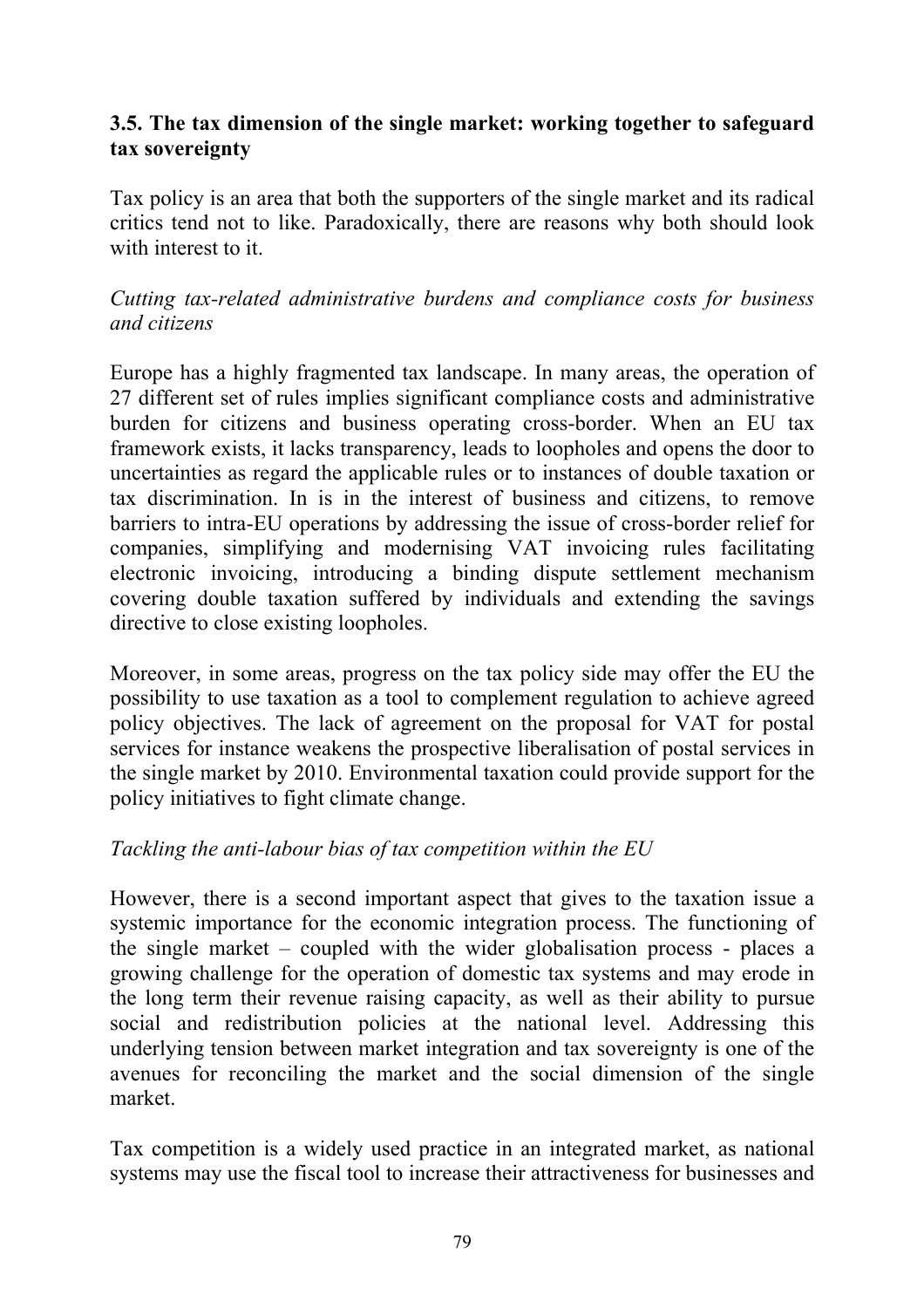capital. Tax competition, to some extent, serves a healthy purpose of putting pressure on governments to keep spending under control. However, it presents a disturbing asymmetry. The liberalisation of financial markets and the expansion of the single market allow companies to pursue strategies of tax minimisation and regulatory shopping in search of the most convenient taxation area. In response to this phenomenon, the burden of taxation within EU Member States has progressively shifted from more mobile tax basis (capital income and corporate income) towards a more extensive taxation of less mobile tax bases, notably labour. Over the past two decades, almost all Member States decreased their statutory corporate tax rates, competing for internationally mobile capital. The EU-15 average went from close to 50% in 1985 to slightly less than 30%. The average for the twelve countries that joined the Union in 2004 and 2007 is about 10 percentage points lower. At the same time, Member States broadened the tax bases, to eliminate opportunities for tax avoidance and safeguard their tax revenues. In 2007, taxes on labour accounted for 46% of total tax revenues on the arithmetic EU-average, whereas taxes on corporate income accounted for 9.8%. The average implicit tax rate on corporate income in the EU-25 amounted to 25.5% in 2007, while the average implicit tax rate on labour income amounted to 34.8%.

According to these elements, the tax burden in Europe over the past decade tended to concentrate in a higher proportion on the less mobile bases, i.e. on labour, through personal income taxes and social contributions. This is not a trend created by the single market. Yet, the operation of the single market contribute – involuntarily – to accentuate it. Such a phenomenon have repercussions for the fairness of tax systems and for their long term ability to collect revenue to fund social programmes, as tax avoidance and elusion opens gaps. Consequently, it is important to devise solutions that minimise harmful tax competition and remove the in-built bias towards taxation of less mobile basis. This does not mean depriving national system of a tool to exploit the full potential of the single market. Business surveys show that corporate tax levels are only one of the factors taken into account by business when weighing the attractiveness of alternative locations for direct investments. Other factors, such as stability of political and regulatory environment, infrastructure, productivity and labour costs are considered more important than corporate taxation.

Automatic exchange of tax information and in general cooperation between tax administrations of the Member States should also be improved in order to make tax collection more effective and fair.

Thus, there is scope for exploring measures of tax coordination that would smooth over rough edges - which produce distortions or incentives for tax avoidance - while respecting tax sovereignty. Bilateral solutions could not reach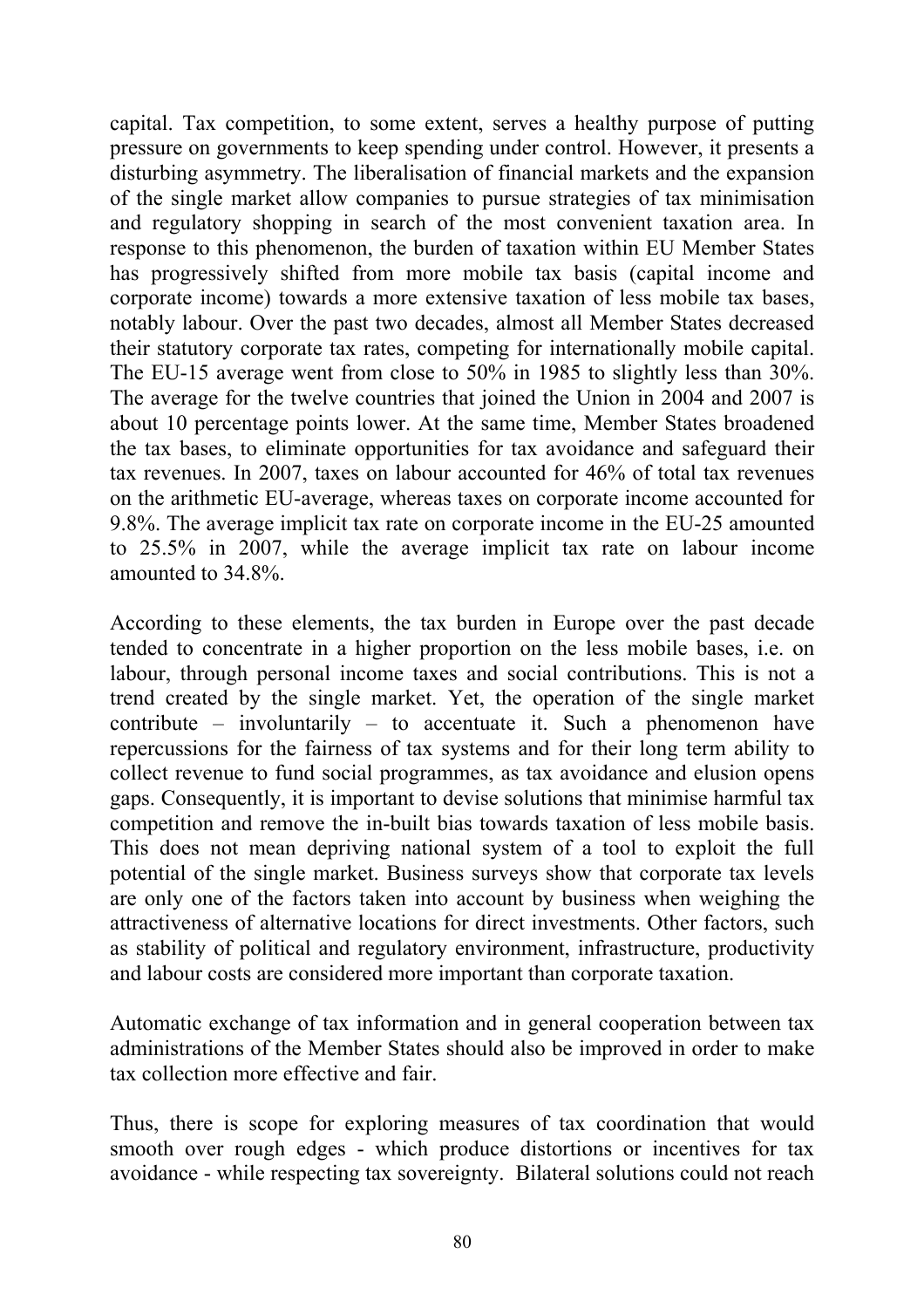the same effect and would not be legally viable. Harmonisation itself should not be an objective. Tax sovereignty reflects local preferences for different levels of taxation and is rooted into the democratic process. It has therefore strong foundations that make any attempts at harmonisation, other than for limited aspects more closely linked to the functioning of the single market (VAT and excises in particular), unnecessary and not very realistic.

#### *Fiscal exit strategies from the crisis and tax coordination*

An additional argument in favour of some measures of coordination of tax policy comes from the challenges that Member States tax authorities will have to face in devising credible fiscal exit strategies. The economic and financial crisis has led to an explosion of public debt in Europe and at global level. Within the EU, the massive stimulus packages undertaken by governments at the initiative and with the coordination of the Commission, generated a surge in government deficit and debts. Government headline deficits are forecast to reach, on a EU wide average, 7.5% in 2010 and 6.9% in 2011 while EU level debt will jump to 83.7% in 2011. It is realistic to assume that reduction of huge public debt will require in several countries not only expenditure cuts and fiscal discipline but also tax increases. It is also realistic to imagine that consolidation efforts will entail a shift from income taxation towards indirect taxation and a greater emphasis on less growth distorting taxes, notably environmental taxes. Under these conditions, coordination of tax policies could be an important component of a fiscal consolidation strategy at EU level and improve the effectiveness of national action. One advantage of coordination is that it would be more effective in targeting mobile tax bases, plugging the gaps that permit tax arbitrage and avoidance. A second advantage would come from minimising the impact on competitiveness when taxation would target products that constitute input for industrial production, as it would be the case for energy taxation. A third advantage is that coordinated moves would limit regulatory and tax fragmentation that would distort competition within the single market and increase compliance costs for business. They would also reduce the chances of tax induced asymmetric shocks in the Euro-area, thus facilitating the conduct of monetary policy by the European Central Bank. In short, some measures of coordination have the potential to turn a negative sum game within the Single Market in a game where all actors obtain benefits.

#### *Identifying areas suitable for measures of coordination of tax policies*

There are three areas in which the possibility of tax coordination could be explored.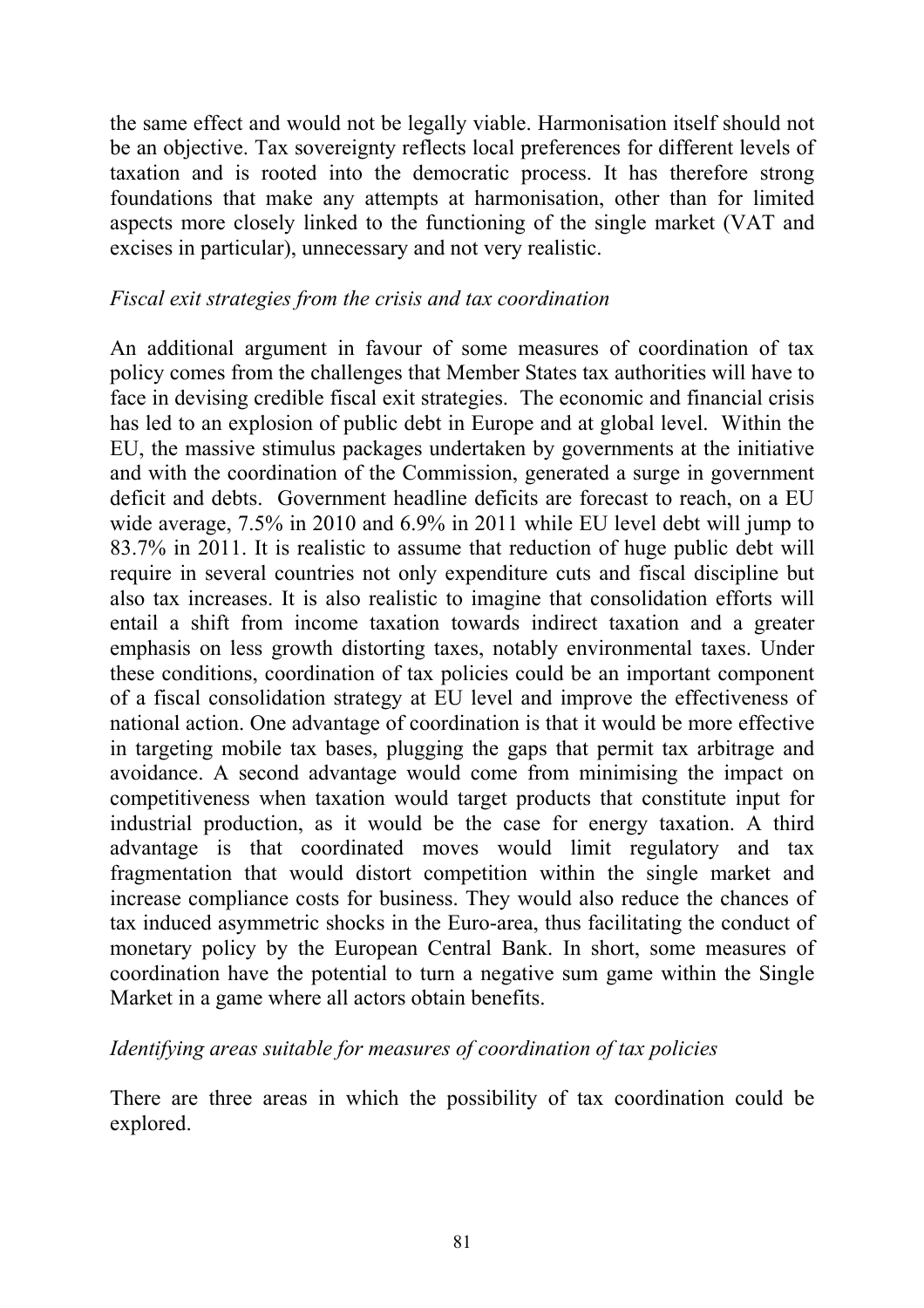The first is the area of corporate taxation. Work towards a common definition of corporate tax bases replacing the plurality of rules existing in each of the Member States, dates back to 2001. The specific design of the proposal requires a careful attention, but the time seems mature to move forward. The Code of Conduct Group on harmful business taxation – set up within the Council under the ECOFIN resolution of  $1<sup>st</sup>$  December 1997 - has done valuable work in identifying and ensuring the removal of harmful tax practices. However, in the context of a relaunching of the single market the role and status of the code should be re-examined with a view to ensuring an even greater coordination of policy in this area, with a wider examination of the effects of harmful regimes, mismatches and other negative effects of tax competition. The code group could also extend its coverage to some limited issues of personal income taxation that are relevant in the context of harmful business tax competition and could look more closely at agreed definitions of tax abuse.

A second area for potential consideration is the area of consumption taxes. Variation in VAT rates affect capital and trade movements, at least in the short – medium term, and are therefore relevant for the functioning of the single market. In a context of a trend towards increasing consumption taxes, coordination of policies directed at raising standard VAT rates or limiting the application of reduced VAT rates may be beneficial.

A third area of relevance for coordination is that of environmental taxation. This is likely to play a key role in the future. It would be of great help to frame discussions on environmental taxation in the broader context of tax coordination so that the benefits in terms of relieving the tax burden on labour would also emerge clearly.

#### *A Tax Policy Group*

A move towards greater cooperation and coordination requires an appropriate forum for tax policy discussion. As long as tax issues are dealt with in a fragmented and purely technical way, positions tend to be entrenched, often resulting in stalemate due to the lack of broader possibilities for compromises. To break the deadlock, there should be a forum for closer political dialogue between the Commission and the Member States revenue authorities at the highest, political, level. A Tax Policy Group, chaired by the Commissioner responsible for taxation and composed by personal representatives of the Finance Ministers of the Member States would provide the best format to launch a strategic dialogue on the possible benefits and limits of tax cooperation and coordination within the single market. Such Group would be of substantial help to the Commission in view of exercising its power of initiative in a way that would benefit from an open and constructive dialogue at the political level, in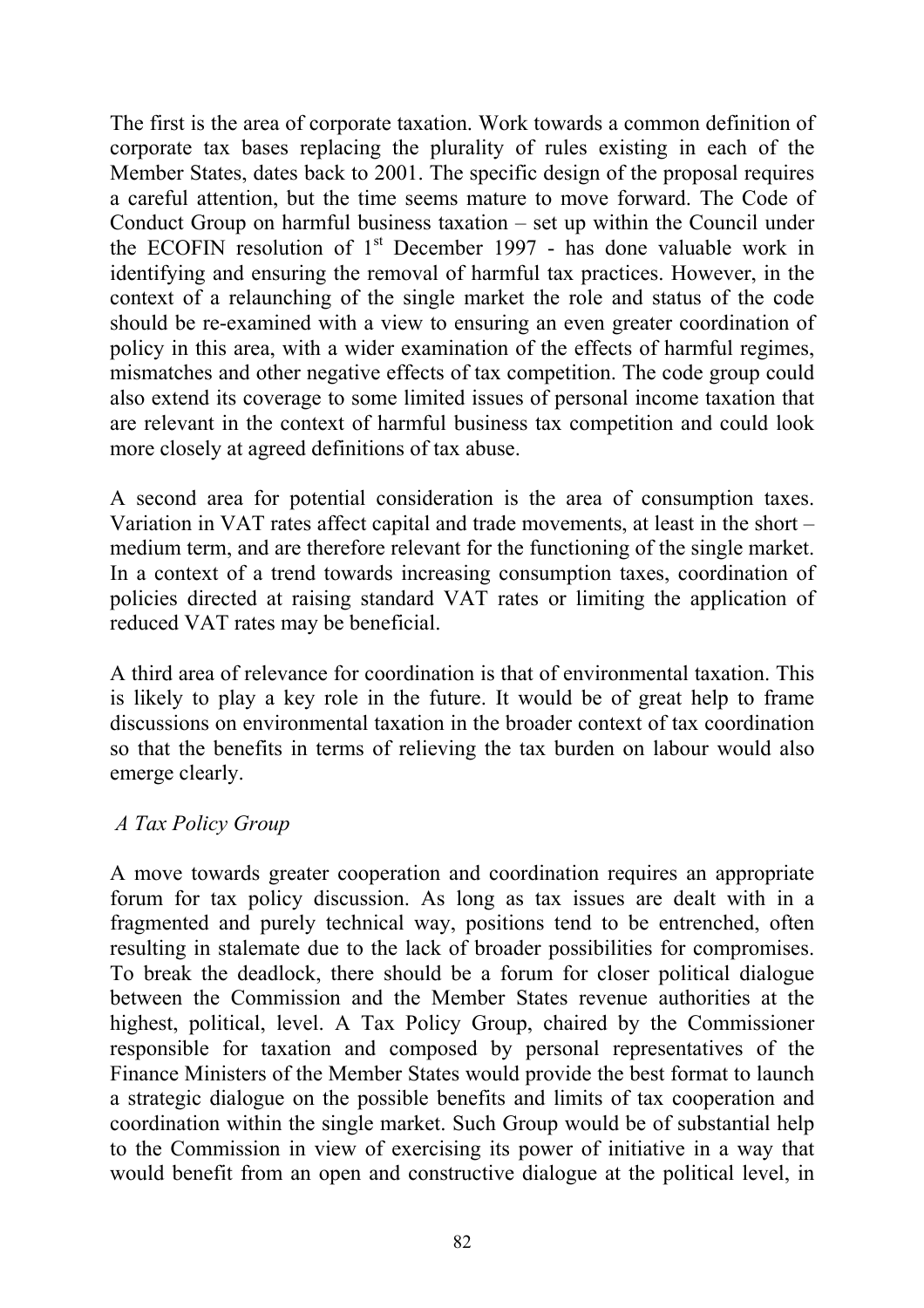which Member States would be encouraged to share their expectations and concerns. Being an instrument for the Commission to inform its initiatives in full awareness of Member States' views, the tax policy Group should be chaired by the Commissioner responsible for taxation. Precedent is provided by the tax policy group set up in 1996, chaired by the competent Commissioner, that allowed the agreement at the ECOFIN on the December 1997 resolution.

- $\Rightarrow$  Further work on the elimination of tax barriers within the single market, modernising e-invoicing rules, updating rules on cross border relief, introducing a binding dispute settlement mechanism covering double taxation suffered by individuals and reviewing the savings directive;
- $\Rightarrow$  Work towards a common definition of the corporate tax bases and move forward with the work of the code of conduct group on business taxation;
- $\Rightarrow$  Reform VAT rules in a single market-friendly way;
- $\Rightarrow$  Develop the area of environmental taxation in the broader context of tax policy and their impact on growth and employment;
- $\Rightarrow$  Agree on the establishment, at the initiative of the Commission, of a Tax Policy Group chaired by the Commissioner in charge of taxation and composed of personal representatives of the Member States Finance Ministers as a forum for strategic and comprehensive discussion of tax policy issues.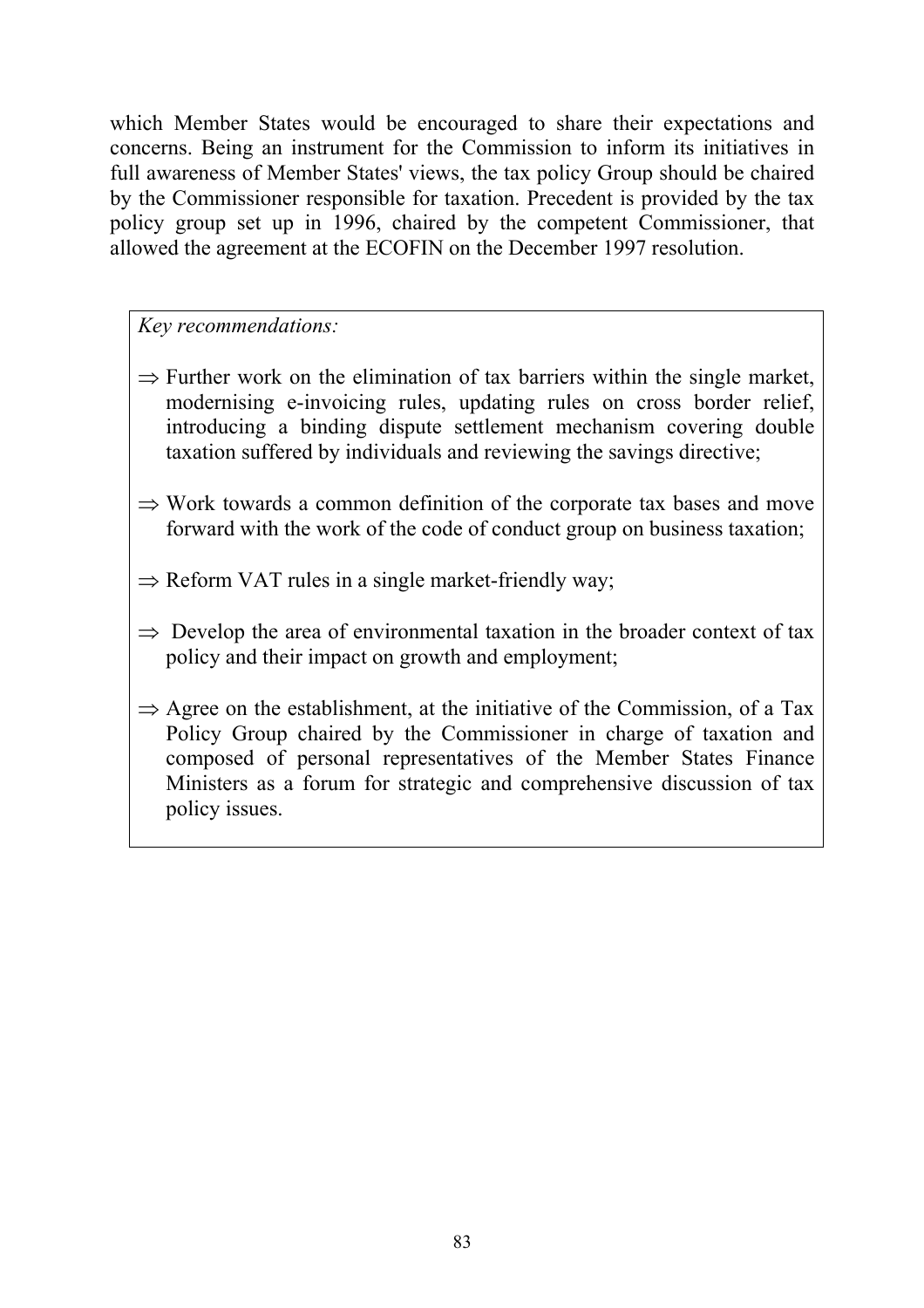#### **3.6. Competitiveness and cohesion: the regional dimension of the single market**

The link between greater economic and monetary integration and the development of regions is a red thread that runs trough the various steps of European integration, from the Werner Report to the Delors era, when a reformed Community regional policy became one of the essential components of the package deal strategy designed for the relaunch of the single market.

In the political vision of Delors, informed by the conclusions of the Padoa Schioppa Report on Efficiency, Stability and Equity, market integration could be a win-win process only when complemented by action at EU level to correct structural imbalances at subnational level. Such action would give a push to peripheral regions that otherwise would not be able to participate in full to the single market and would prevent lagging regional economies from seeing their gap from the most performing increase.

Over time, EU cohesion policy has nuanced its original "structural adjustment" rationale, to place greater emphasis on the forward looking dimension of supporting the delivery of the Union's policy objectives and promoting development. The Commission Europe2020 Strategy confirms that cohesion policy is anchored into the broader long term policy priorities for the Union and that the structural funds are one of the main delivery channels for the strategy goals, including social inclusion. As the debate on the future of EU cohesion policy is entering into an active phase, it is worth reflecting also an analysis on the territorial implications of the planned relaunch of the single market.

The transition to a green and digital economy, the reorientation of manufacturing into high-tech sectors and greater intra-EU labour mobility will trigger several changes. As a result, all regions of the Union will experience a mix of opportunities and adjustment needs. In addition, cohesion policy will continue to play a key role for upgrading the infrastructure of new Member States, which is essential to ensure the interconnection of the single market. These elements call for an in-depth analysis of the requirements that an expanded and dynamic single market places on regional policy. This reflection should extend to assessing what type of reformed cohesion policy, based on strong conditionality to ensure its efficiency, would be best suited to give all regions the opportunity to exploit the single market potential.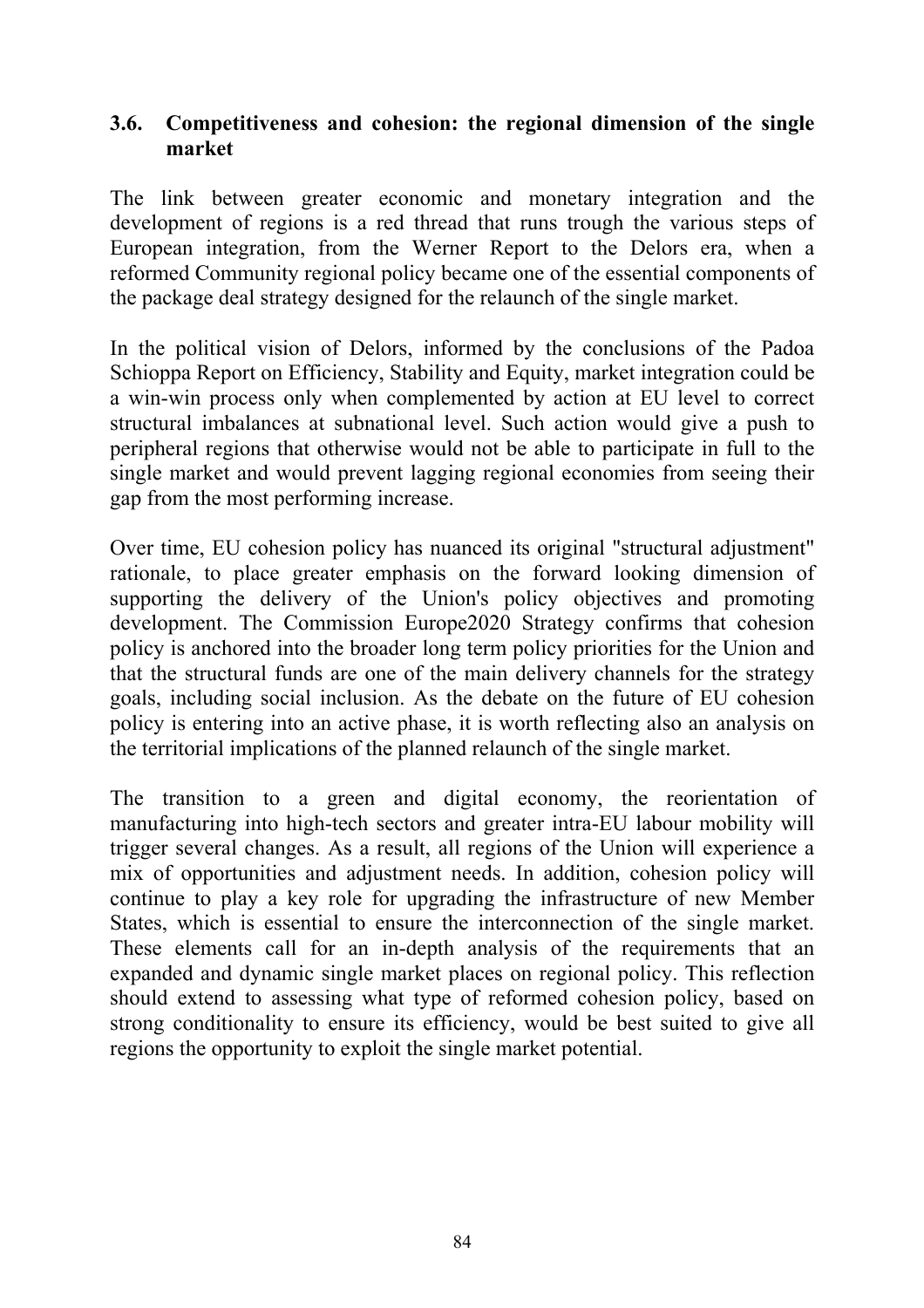#### *Using cohesion policy to promote Member States compliance with single market rules*

If one of the goals of a reformed cohesion policy will be to help all regions and Member States benefit from the participation to the single market, and if a greater attention is paid to strengthening conditionality, there is a rationale for using the leverage of EU financial support also to provide incentives for the timely transposition of single market rules. One idea would be to set aside at the start of the programming period of a performance reserve, for example equal to 1% of the cohesion budget for each Member States. This reserve would be allocated to Member States based on an objective indicator of their transposition performance, such as the notifications of transposition measures for single market directives. The Member State would then allocate the funds to its best performing programmes.

#### *Tightening anti-relocation provisions in the cohesion policy Regulations*

There is a wide concern among public opinion that companies decision to relocate to other Member States are distorted by the possibilities to get subsidies from the recipient country, which may be co-funded by EU money. In the current programming period, rules have been introduced to deter fund-shopping. Such rules have proved effective, but not entirely. In the cohesion policy regulations for the next programming period, some attention should be given to tighten up anti-relocation rules, and appropriate channels should also be ensured to coordinate the use of EU cohesion funding and the authorisation of state aid support in favour of the same company.

- $\Rightarrow$  Evaluate the potential impact on EU regions of the relaunch of the single market;
- $\Rightarrow$  Introduce a conditionality clause in Structural Funds to reward the Member States most disciplined in transposing single market directives;
- $\Rightarrow$  Tighten up rules preventing the use of structural funds in support of company re-location.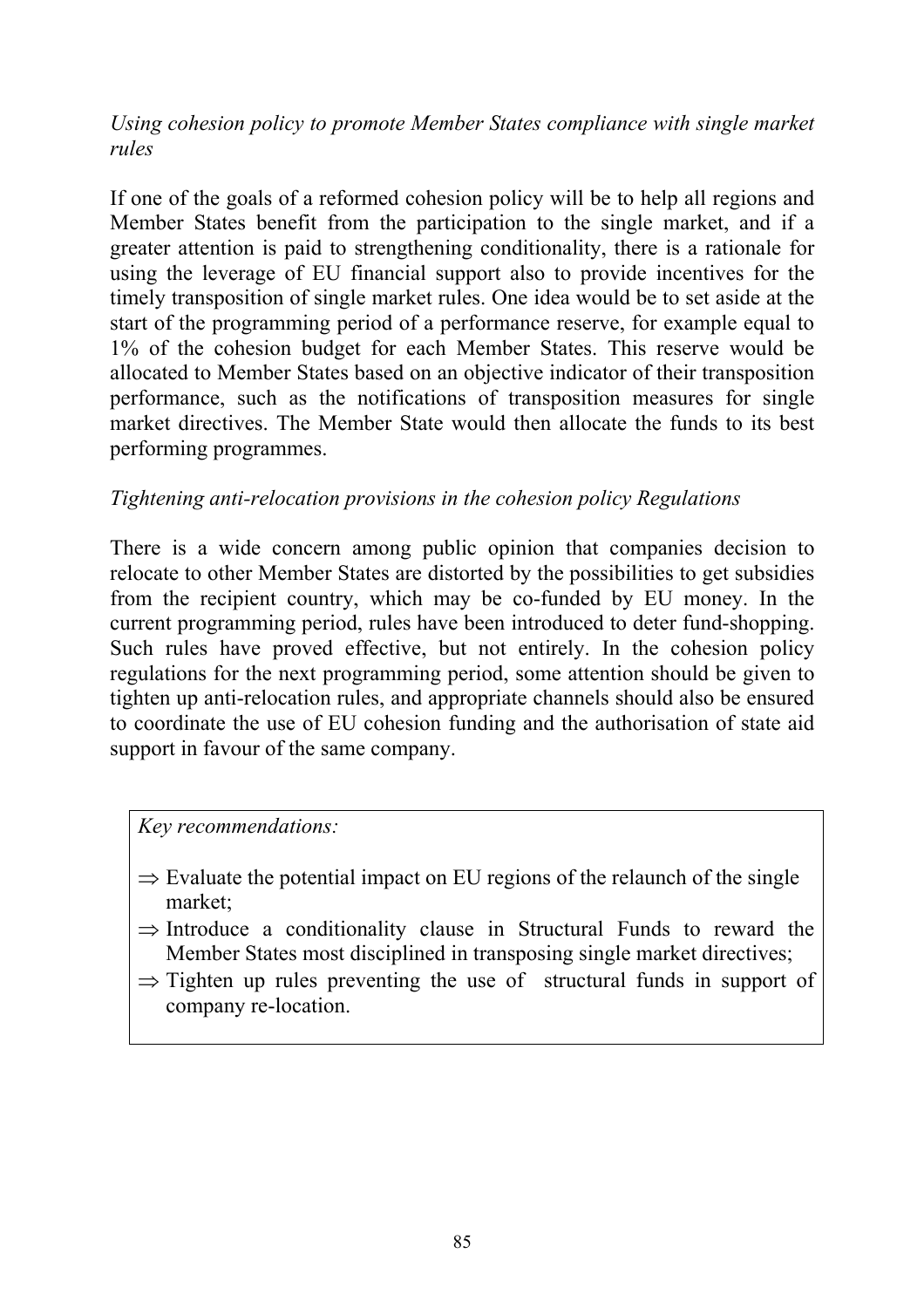#### **3.7. The single market and industrial policy**

The word is no longer taboo. Europe's leaders are discussing again the merits, and limits, of an active industrial policy. The return of interest for industrial policy goes in parallel with a renewed attention to the importance of manufacturing for Europe's economy and a wide concern for the profound transformation of the European industrial base triggered by the crisis.

There is in some quarters the concern that industrial policy and competition rules are antagonistic terms. In that logic, an industrial policy could only emerge in Europe through a softer enforcement of competition and a relaxation of state aid rules. A sound competition and state aid policy is not in contrast with a sound industrial policy. The opposite is true: competition is necessary to create the varieties, comparative advantages and productivity gains on which growth and innovation flourish.

#### *Merger control: not an impediment to industrial activism but needs consistency*

Europe needs an industrial policy that does not conflict, rather builds on its competition rules. Competition rules certainly don't stand in the way of the European companies search for the best scale and size to compete globally. European competition rules have not opposed the birth of numerous European champions, from EADS to AirFrance-KLM to mention only two, and even national champions. Even if Europe had had a more permissive regime, the deals would have fallen under the jurisdiction of the competition authorities of the United States or Japan. They would have been struck down anyway. Europe needs European champions that are able to grow on their own merits and to run with their legs in the global race. National policies supporting national champions would create coalitions of veto actors paralysing the single market and dampening its potential as a tool to drive industrial innovation and structural changes. To build European and not national champions, merger control mechanisms remain indispensable. There is therefore an interest in moving towards a greater convergence as regards how mergers are assessed on the substance and the review process at national level. The objectives to ensure a level playing field – sterilising the impact of national public policy concerns on cross border cases- and a "one stop shop" treatment of mergers – avoiding concurrent review from NCAs - would require that NCAs would apply the substantive EU merger control rules also at national level where a merger has cross border effects. In parallel, cooperation between NCAs should be improved, to ensure procedural and substantive convergence between them and with the EU level. A more radical option would be to revise the mergers regulation's mechanisms for case allocation and re-allocation. This would mean abolishing the so called "two-thirds rule", which requires that mergers in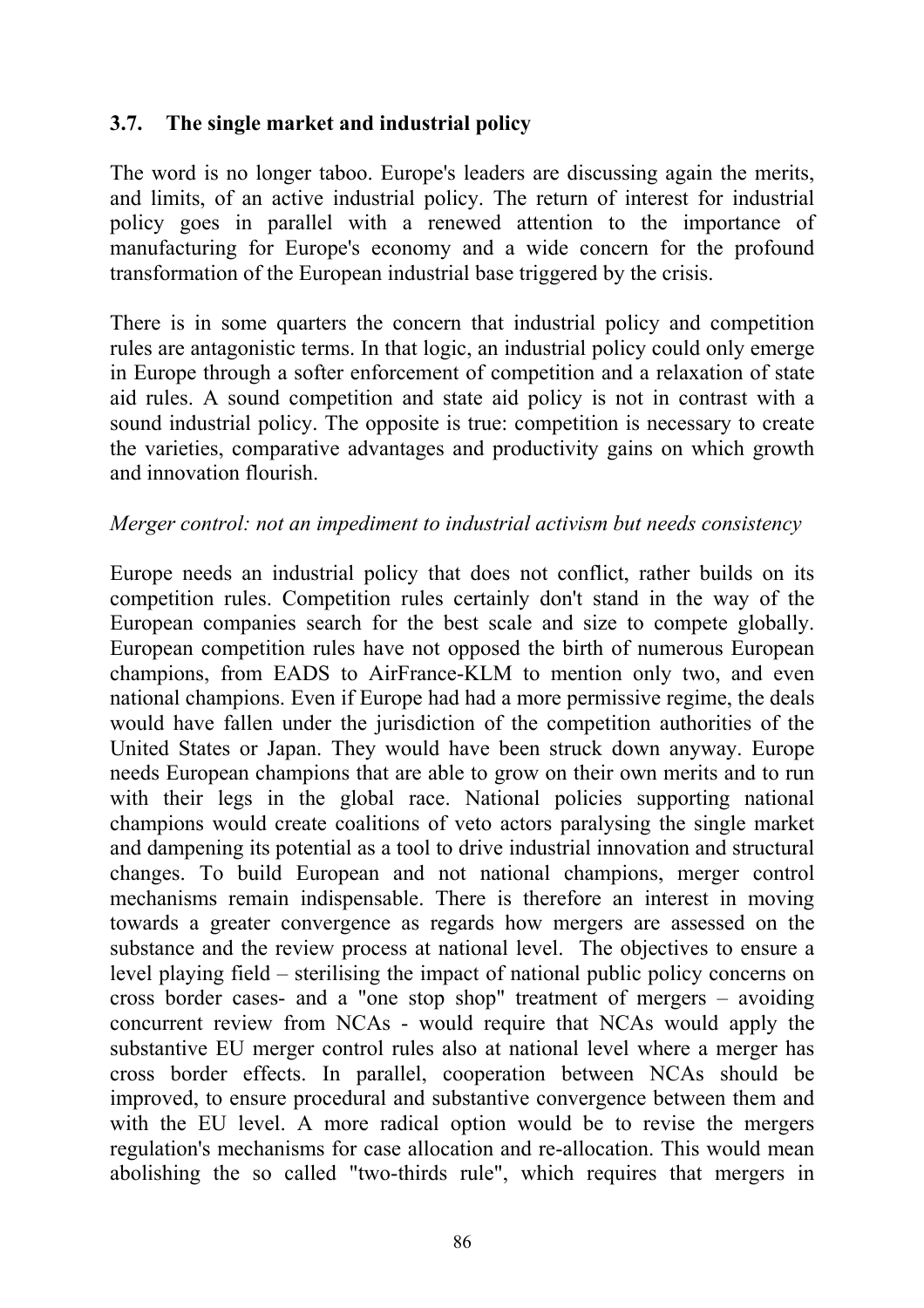principle eligible for EU review under the merger regulation are nevertheless left to national competition authorities when more than two thirds of the parties turn-over is realised in one and the same Member States. The advantage would be a more consistent treatment of mergers in key areas of the EU economy.

#### *Why state aid control matters*

Merger control is a global feature, while rigorous state aid control is rather a European "unique". Should then Europe become much more relaxed in the way it looks at public subsidies at national level? The argument goes that as Europe applies a stricter state aid regime than its main competitors, firms located abroad have more opportunities to improve their competitiveness while firms located in the EU are increasingly attracted abroad. The argument is both normatively weak and short on facts.

Normatively, the rationale for a strict state aid regime is that Europe is not a state, but a supranational system covering a plurality of national systems. State aid control is an essential tool that keeps the single market open, integrated and competitive. If Member States would engage in a race to subsidies for their own companies, the single market would be disrupted as wealthier Member States would win the contest against smaller Member States. In the process, lots of public funds would be absorbed by non-performing investments.

It is also not true that EU state aid rules are a hindrance to financial intervention by governments *per se*. They set a framework that directs state aid in a direction that supports general public policy objectives and offsets market failures. Support for companies is not lower in the EU than in other jurisdictions. Independent studies show that subsidies aimed at enhancing competitiveness amount to 0.34% of GDP in France 0.43% in Germany, 0.35% in Japan and 0.24% in the US. Even in the area of R&D&I, public support level are very similar among Europe, Japan and the US. In any case, the vast majority of support for R&D&I provided by the US, Japan, China and South Korea would have been allowed under the current R&D&I framework. The argument that state aid control makes Europe a less attractive location for foreign capital is short on facts. The EU has been one of the largest recipient FDI flows for most of the past two decades. Both the stock of FDI as a share of GDP and the number of foreign projects submitted to Commission state aid pre-scrutiny under the multi-sectoral framework and regional aid guidelines show an upward trend. Finally, investment subsidies have the potential to affect localisation decisions within the EU, but hardly between the EU and other jurisdictions, such as the US, Japan China and South Korea. The differential in input prices is such that relaxing state aid rules would not affect localisation decisions. It would rather imply opportunity costs.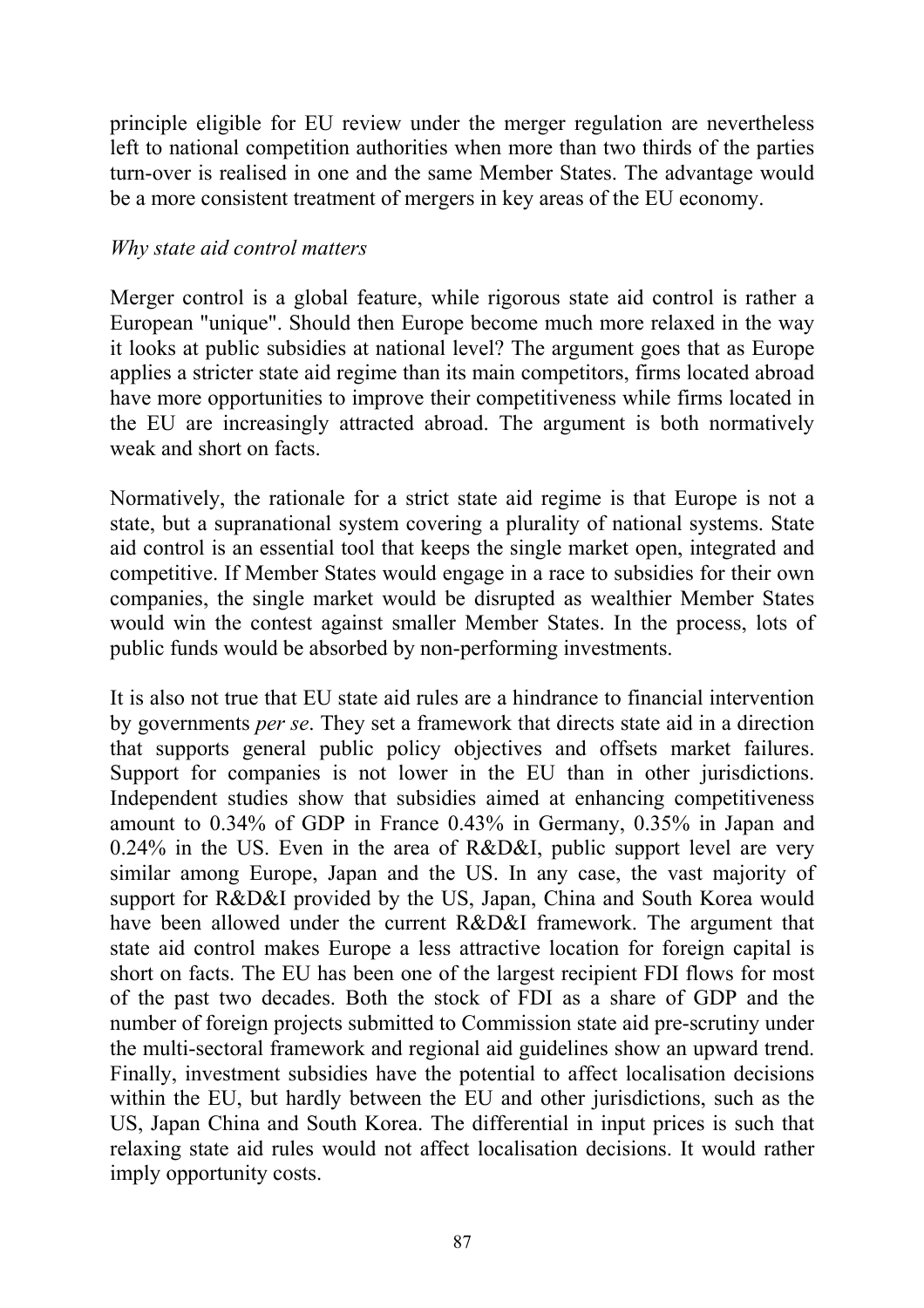#### *Moving forward in the definition of a new industrial policy*

Europe should thus remain confident that its single market is its first and best industrial policy. Yet, as all the policy documents since the 2002 Communication on Industrial policy remind, the dynamism of a EU-wide market is best used when it is accompanied by an industrial policy which looks at the long term. There are both the rationale and the scope for shaping up an active, judicious and effective action in support of business and entrepreneurship. This should exploit all synergies between competition and industrial policies and use flexibly all regulatory and policy tools. Europe 2020 describes the broad contours of such a modern industrial policy, which combines horizontal features and support for the competitiveness of sectors, whether they feel the pinch of globalisation or face the transition to green and digital economy. There is also a consensus that an EU action should have some vertical elements, helping national policies to focus on selected highly promising sectors, such as energy, innovative industries and clean vehicles, without forgetting the needs of manufacturing industries. The EU should move ahead to formulate its new conception of an active industrial policy to complement the relaunch of the single market.

- $\Rightarrow$  Review merger regulation abolishing the so called "two-thirds rule";
- $\Rightarrow$  Develop a new approach to industrial policy which builds on a mutually reinforcing relation with single market and competition rules.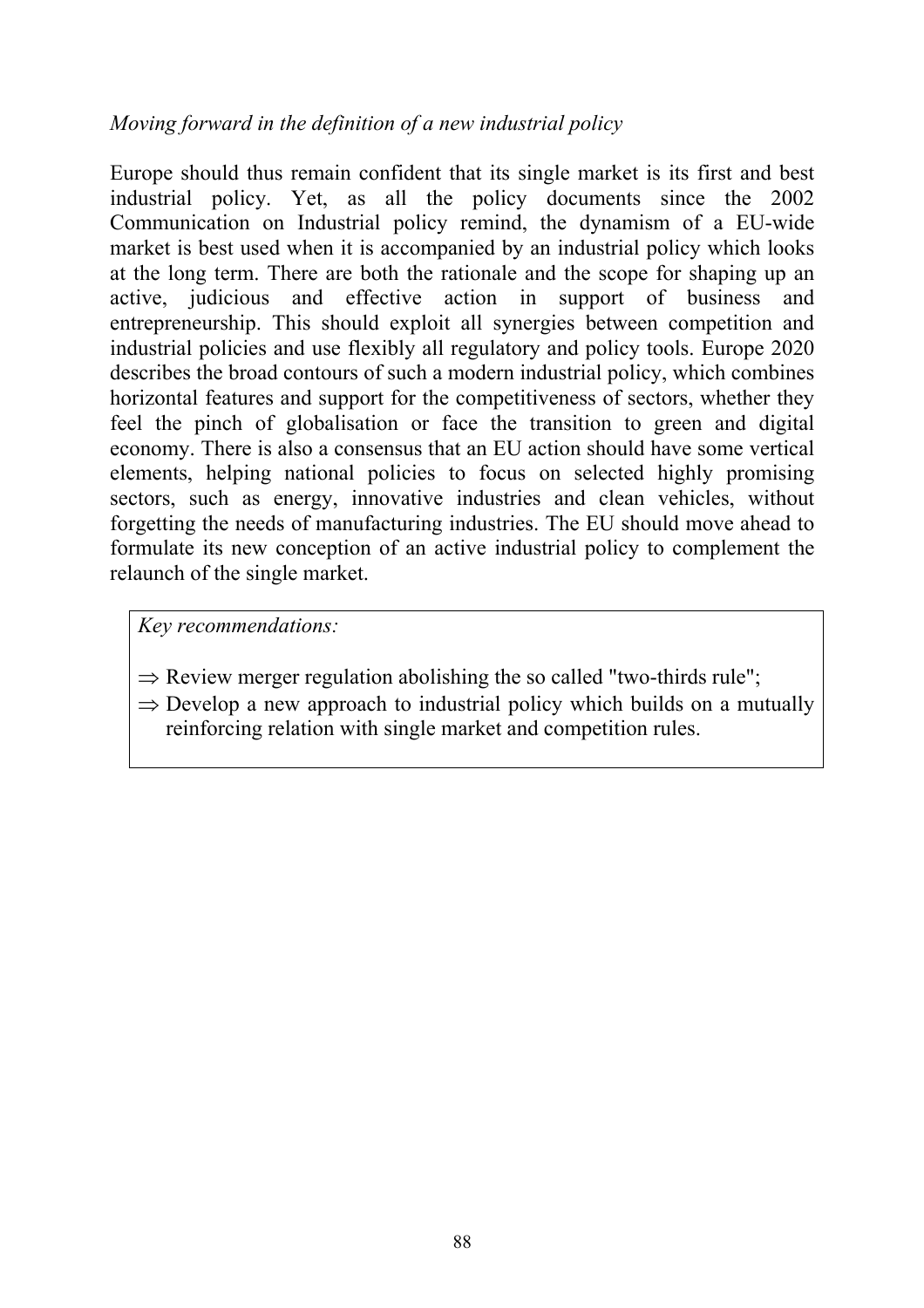#### **3.8. Open, but not disarmed: the external dimension of the single market**

Openness to global trade and investment is key for Europe's long term prosperity. The European economy is the world largest "exporter" of foreign direct investments (FDIs), with 36% of world FDIs in 2006, and the world largest exporter of goods, with a 16.2% share of global exports. The emergence of global value chains and the geographical fragmentation of productions processes mean that EU economies are increasingly interdependent with the rest of the world, and in particular with emerging economies. 65% of goods imported by the EU are inputs for the production of other EU products.

Yet, Europe has an ambivalent feeling about the external dimension of its Single Market. Member States and EU industries are well aware of the huge advantages an EU-wide Single Market brings to the global scene: it makes the EU a highly attractive location for foreign investments and gives valuable leverage in negotiations with trading partners on market access. It creates a competitive environment that enables EU business to expand abroad.

At the same time, there is a widespread perception that European businesses are subject to a strict state aid regime whereas competitors in the rest of the world may benefit from various forms of government's support with less control. European companies in sectors such as shipbuilding, aerospace and semiconductor often complain that the restrictions they face at home put them at a competitive disadvantage in the global race with less constrained competitors. Unfair competition adds to a perceived discrimination suffered by business when operating in foreign markets. Grants of subsidies are less transparent and public procurement more geared to keeping public purchases within the home market than in Europe. Intellectual property rights are also considered a problematic area. The rise of state sponsored investments is also fuelling concerns about an excessive exposure of EU assets to foreign grab in sectors that have been liberalised.

To reconcile its ambivalent feelings about the impact of the Single Market on the EU's global position, Europe needs to better match actions to expand the competitiveness space for its firms and efforts to level the global regulatory playing field. The common commercial policy gives the EU the power and the right tools to act effectively on the global stage. Europe should use these tools to defend and promote its interests in an active, determined way vis-à-vis its trading partners, to ensure trade access and to foster regulatory convergence.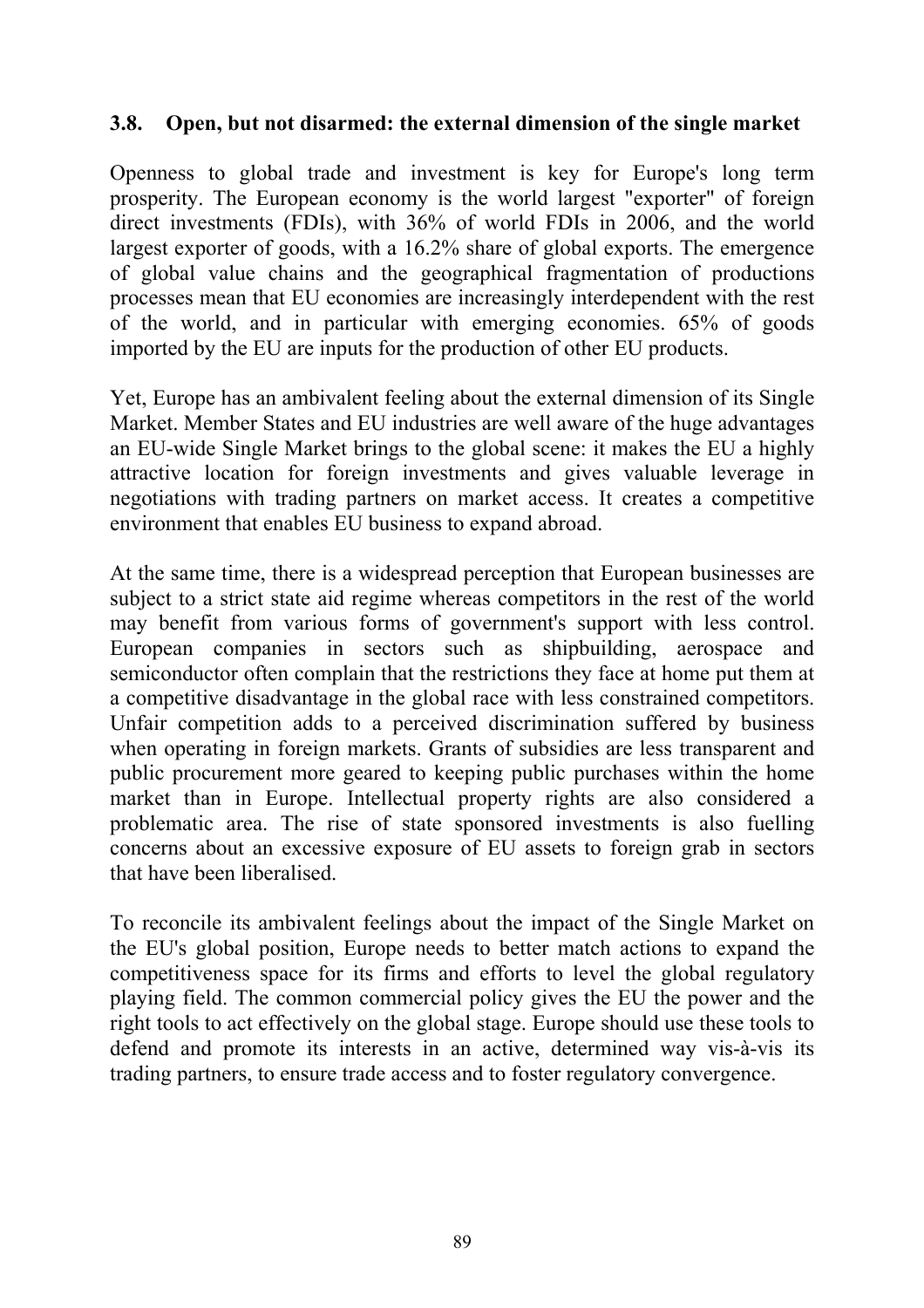*Promoting regulatory convergence and transparency of subsidy policies at global level*

The 2006 "Global Europe" Communication sets out clearly that rejection of protectionism within the single market, must be paralleled by an active agenda to open up markets and ensure a level playing field for trade exchanges. Achievement on this did not match ambitions. Europe should devote more resources and more political capital to press for the removal of behind-theborder obstacles, from technical standards to intellectual property rights, prioritising the issue of subsidies. More has to be done to promote increased transparency and strengthen international rules on subsidies, both at multilateral level and in bilateral and regional agreements. The EU cannot give its business the impression that it will remain the only area in the world where competition and state aid rules are applied strictly. The global debate on the exit from the crisis provides a window of opportunity that should not be missed.

The French Presidency of the G20 in 2011 provides a chance to put the issue on the agenda and kick off a global debate. Europe should also press for greater action at WTO level, where the EU trade partners' level of compliance with notification and transparency obligations is not yet optimal. It should also lead the debate on subsidies within the OECD, pushing for the development of code of conducts and shared guidelines. The full potential of the Transatlantic Economic Forum should be exploited to foster convergence with US and Canada.

In parallel, Europe should step up its effort to bring subsidies and regulatory issues to the table of bilateral negotiations. Provisions on subsidies exist in all free trade agreements (FTAs), but they lack punch and are rarely implemented in practice. The FTA recently concluded with Korea marks a change of approach. It contains WTO-plus provisions on subsidies which will ensure greater safeguards against unfair subsidies based on exchange of information and regular dialogue to address possible conflicts. The EU should ask for similar provisions to be included in a certain number of FTAs currently being negotiated, starting with India, Asean, Central America, Canada and Ukraine. The EU should also press for greater opening of trading partners' markets in public procurement, ensuring that commitment taken at international level are fully followed up. Taking into account the comparatively greater openness of EU public procurement markets, ways to improve the EU leverage in international negotiations on government procurement should be explored.

To fight unfair tax competition, the EU should also follow up to the G20 work on good governance in the tax area seeking on a more consistent basis to include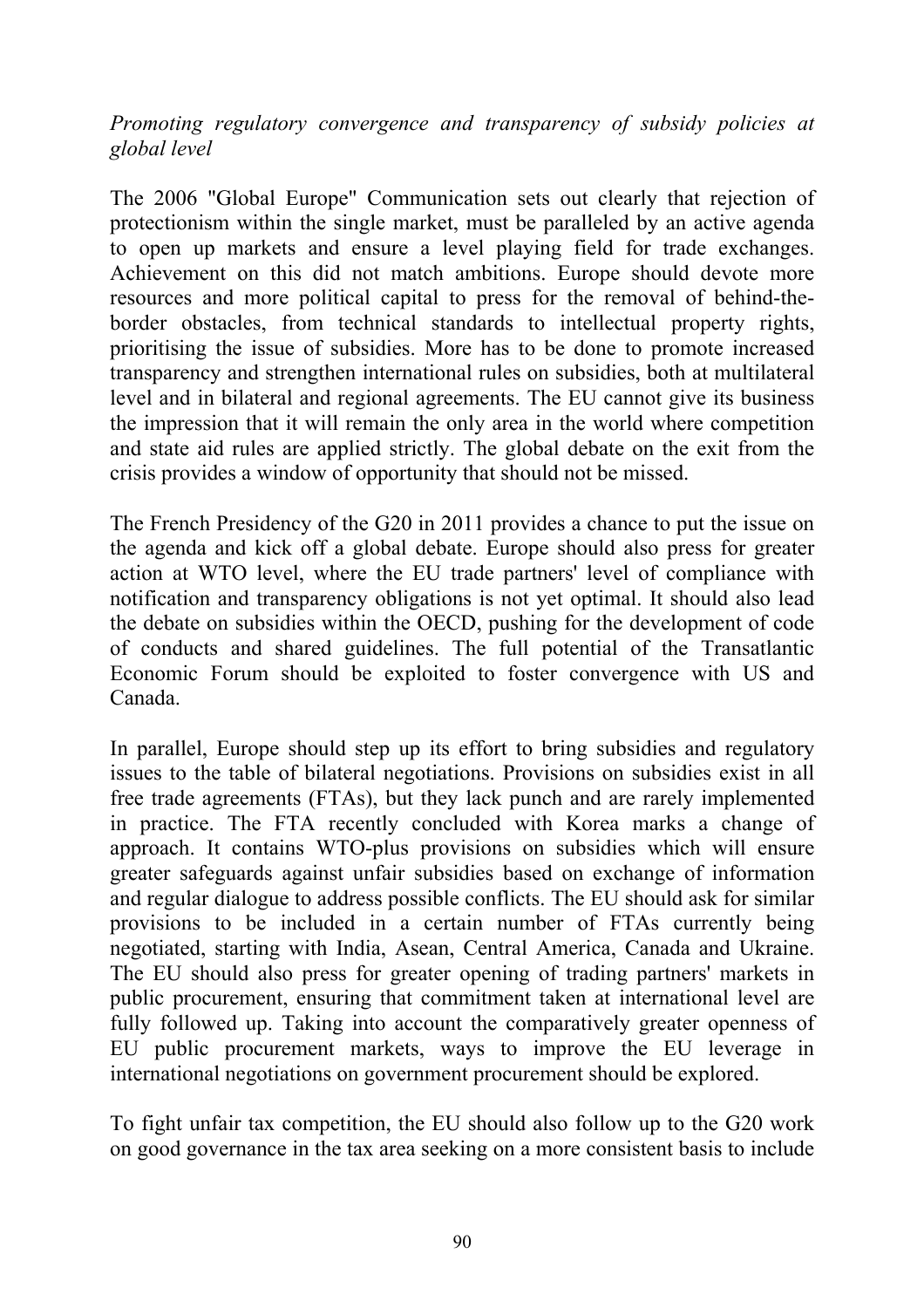provision on the three principles of good governance in taxation in international agreements.

*Setting the terms of global competition through anticipatory regulation and standard-setting* 

Europe should also pay greater attention to factor in the international dimension when preparing new regulation, so that convergence at global level is easier and business finds fewer barriers to entry into foreign markets. Where relevant, reference to the regulatory solutions adopted in the legal systems of our main trading partners should be made in the impact assessment analysis underpinning new legislative proposals.

Finally, Europe should be on the offensive in setting EU-wide standards for innovative products and technologies, such as in the area of low carbon and ICT services and technologies. While it may be difficult to export EU-standards, having them in place enhance Europe's leverage in shaping developments at international level.

#### *Shaping a new foreign direct investment policy at EU level*

Investments are a growing share of global trade. They have taken a prominent place in the bilateral agreements concluded by Member States. With the Lisbon Treaty, foreign direct investment becomes a part of the commercial policy, which is an exclusive policy of the EU. The EU should act fast and develop a new comprehensive policy on investments, which serves the interest of business and investors equally.

- $\Rightarrow$  Promote a pro-active market access agenda in the G20 and other multilateral fora, with a specific focus on subsidies;
- $\Rightarrow$  Press for the introduction in bilateral Foreign Trade Agreements of provisions on subsidies;
- $\Rightarrow$  Press for greater opening of public procurement markets, in particular in the BRICs.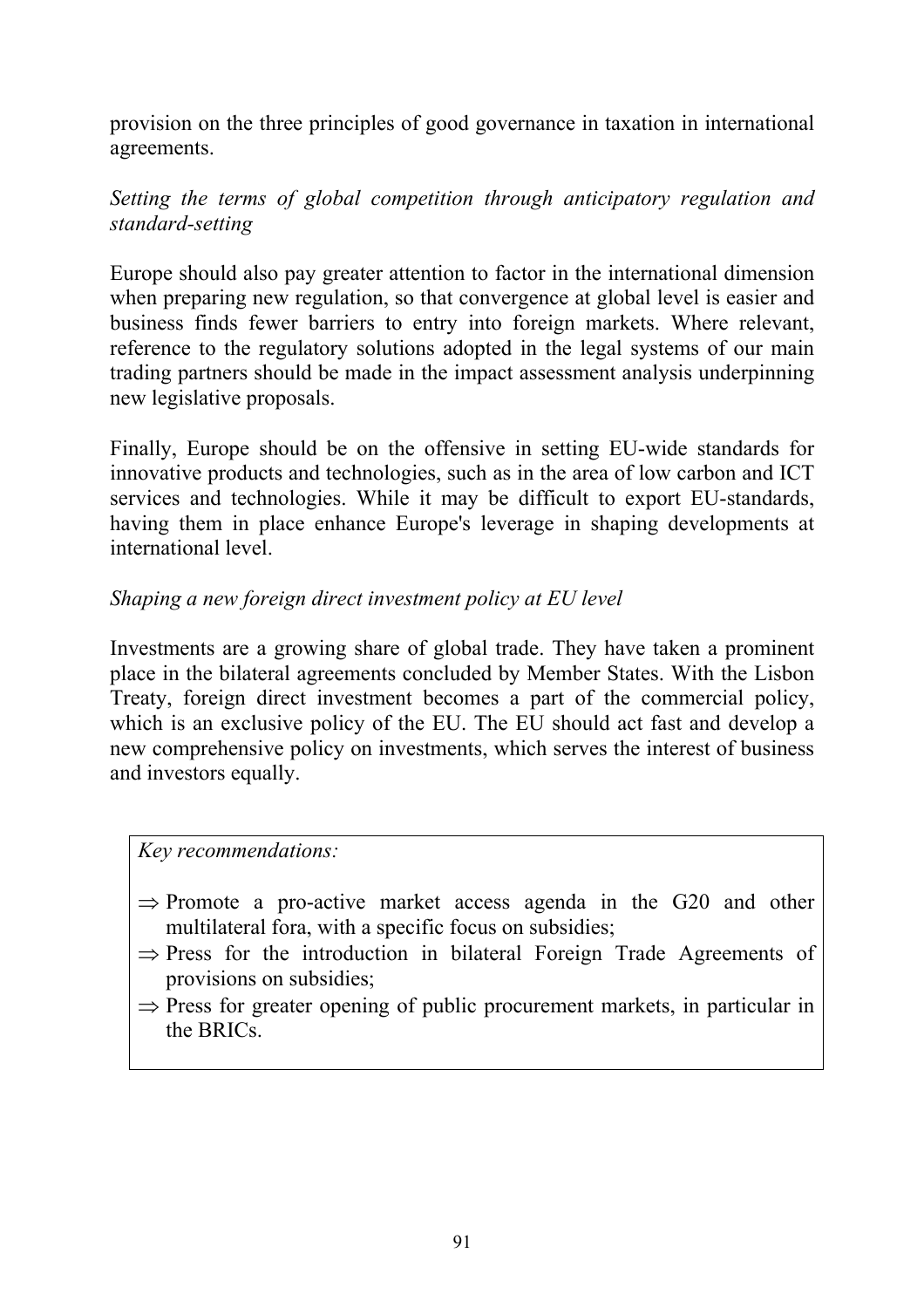# **CHAPTER 4**

# **DELIVERING A STRONG SINGLE MARKET**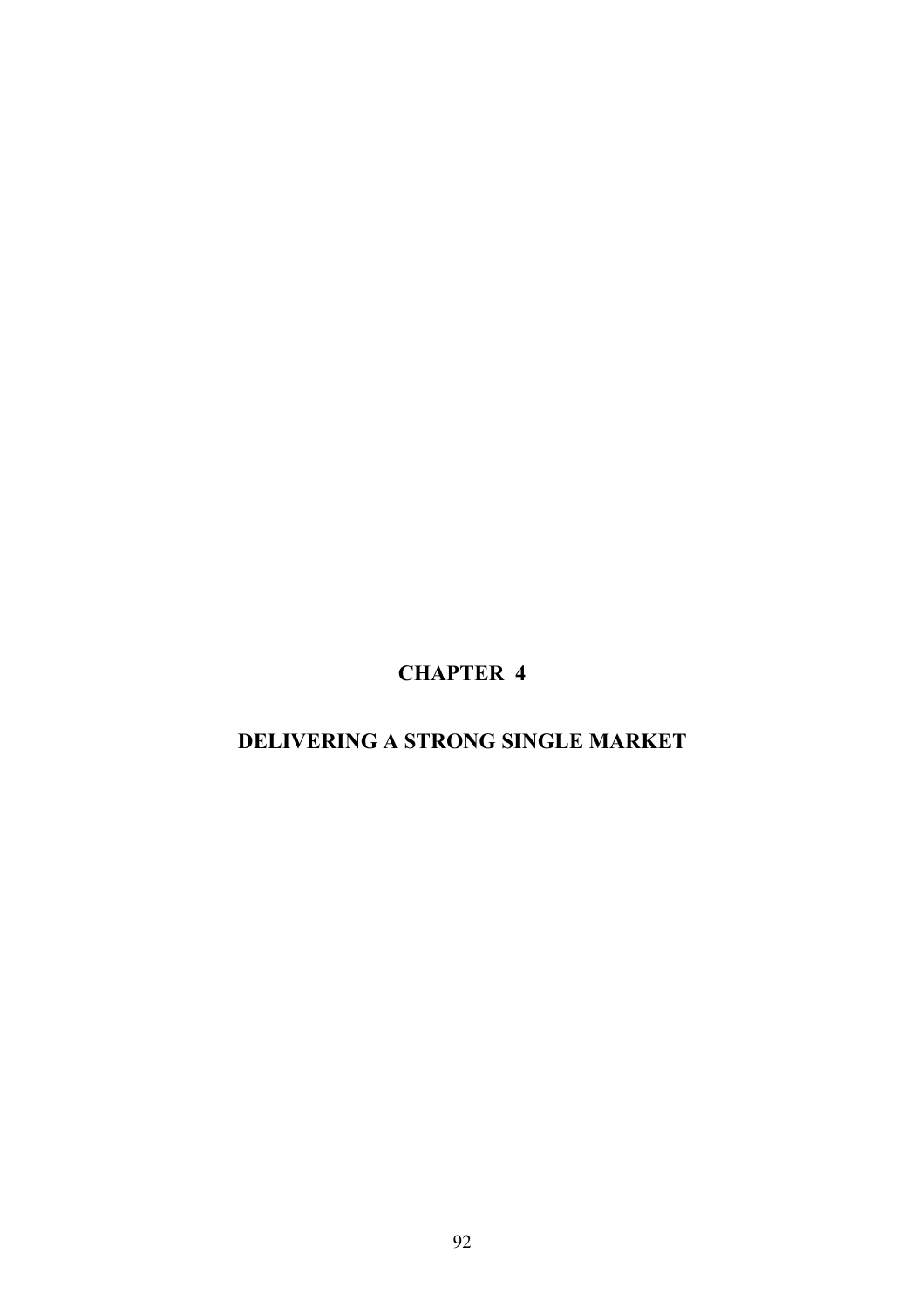### **4.1. Regulating the single market, "ma non troppo"***<sup>13</sup>*

Today, the *acquis communautaire* comprises 1521 directives and 976 regulations related to the various single market policy areas. An action to deepen the single market is therefore unlikely to require a new wave of regulations and directives, as it was the case with the 1985 White Paper. Furthermore, the EU Better regulation agenda sets out strict requirements on how new legislation should be designed. However, this does not exempt from addressing the issue of what modes of regulation and policy making methods are the most appropriate to regulate the single market.

Currently, 80% of the single market rules are set out through directives. These have the advantage of allowing for an adjustment of rules to local preferences and situations. The downsides are the time-lag between adoption at EU level and implementation on the ground and the risks of non implementation or goldplating at national level. The recent debate on regulation in the financial services area has shown the merits of having a single European rule book. There is thus a growing case for choosing regulations rather than directives as the preferred legal technique for regulating the single market. Regulation brings the advantages of clarity, predictability and effectiveness. It establishes a level playing field for citizens and business and carries a greater potential for private enforcement. However, the use of regulation is not a panacea. Regulations are appropriate instruments only when determined legal and substantial preconditions are satisfied. They may not even result in greater efficiency, if the discussion that would have taken place at national level at the time of transposition is shifted to the European level at the time of adoption by the Council and Parliament.

Harmonisation through regulations can be most appropriate when regulating new sectors from scratch and easier when the areas concerned allow for limited interaction between EU rules and national systems. In other instances, where upfront harmonisation is not the solution, it is worthwhile exploring the idea of a 28th regime, a EU framework alternative to but not replacing national rules -. The advantage of the 28th regime is to expand options for business and citizens operating in the single market: if the single market is their main horizon, they can opt for a standard and single legal framework valid across Member States; if they move in a predominantly national setting, they will remain under the national regime. An additional benefit of this model is that it provides a reference point and an incentive for the convergence of national regimes. So far, the 28th regime model received little attention except for the European Company Statute. It should be examined further for expatriate workers or in the

<sup>1</sup> <sup>13</sup> But not too much.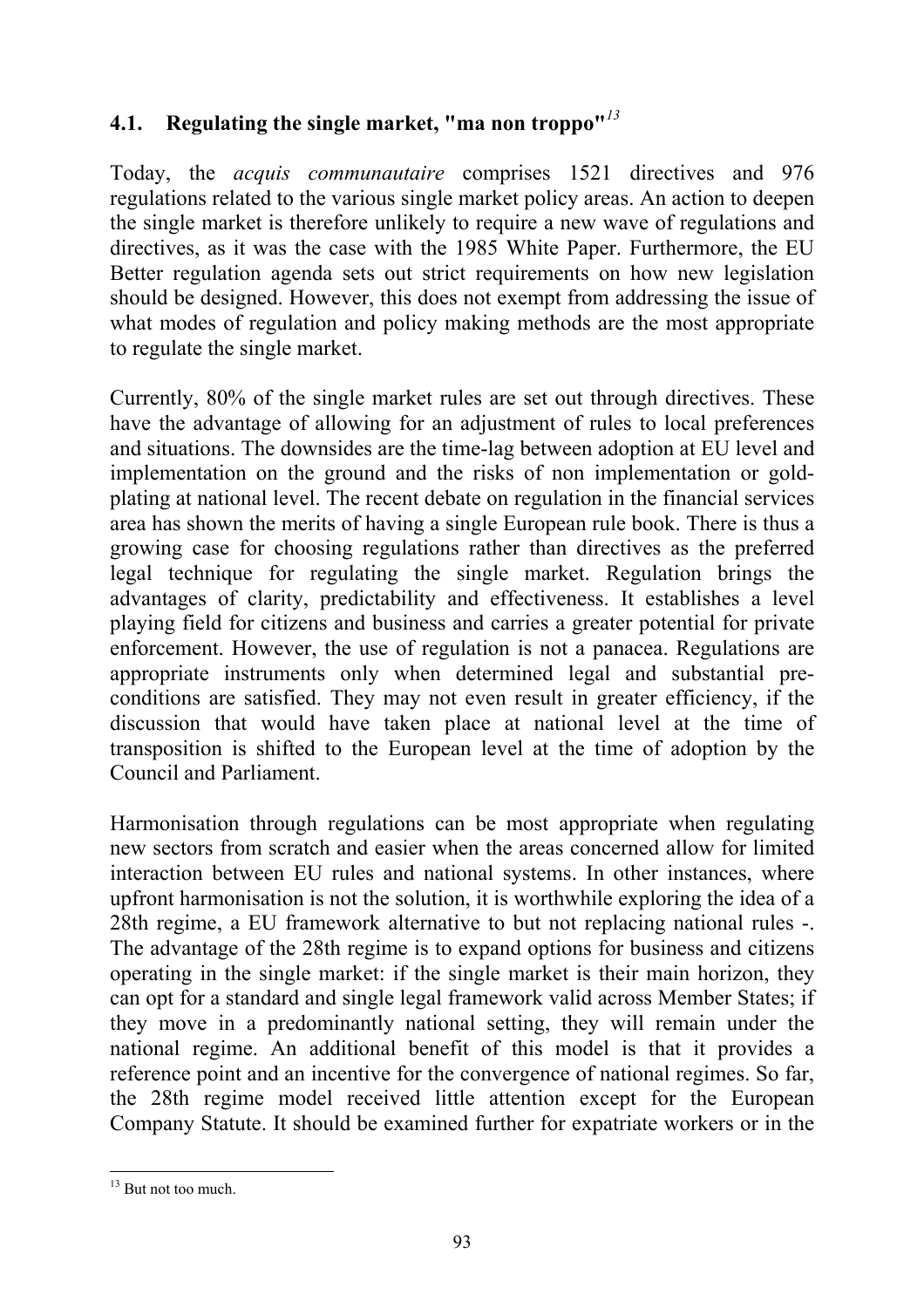area of commercial contracts where a reference framework for commercial contracts could remove obstacles to cross-border transactions.

For a smart regulation, policy making methods are equally important as legal techniques. Smart regulation means regulation informed by an accurate knowledge of the factors at play and by a sharp awareness of its potential impacts on the economy, the social context and the environment. The commitment to better regulation should continue. Impact assessment and stakeholders' consultation have proven their advantages in terms of quality of regulation, transparency and accountability. They are key features for reforming effectively the single market. The social dimension should receive greater attention by delivering on the commitment to real "social impact assessments' based on the development of more sophisticated methodologies and upgraded statistical information. A wide and equal access of all categories of stakeholders is a crucial element to ensure a real democratic and legitimate law making process. One of the positive features of the EU system is that it remains more resistant to regulatory capture than many national political systems. This advantage should be safeguarded. The register for lobbies is a step forward. Furthermore, the Commission should ensure that all organisations of interests have access to its working groups and committees, notably those representing diffuse interests, such as environmental NGOs or consumer organisations. All committees and working groups should be registered in an openly accessible roaster. If necessary, the Commission should place a check on their number. Committee proliferation hinders policy consistency and may works against the full participation of civil society organisations when they have small staff and limited resources.

Effective single market regulation can benefit from a shift of focus from individual policy interventions to whole policy sectors and from ex ante measurement of impacts to ex post assessment of what works and what does not work in a given field. Since the Single Market Review of 2007 there has been a greater attention to using Market Monitoring as a tool to identify regulatory needs based on a comprehensive analysis of the functioning of markets throughout the whole supply chain. The experience with the first applications of this method shows that it is fit for purpose, but it poses its own challenges. Market monitoring requires substantial investment in time and resources, precise focus and well defined scope. It should be used as a targeted tool to examine a few selected sectors prioritised for further action. These could include not only mature sectors where bottlenecks and malfunctioning can be identified, but also new or emerging market sectors, to examine how EU action can help them deliver their full growth potential. The consumer dimension and the assessment of the state of implementation of EU rules should be integral parts of the market monitoring exercise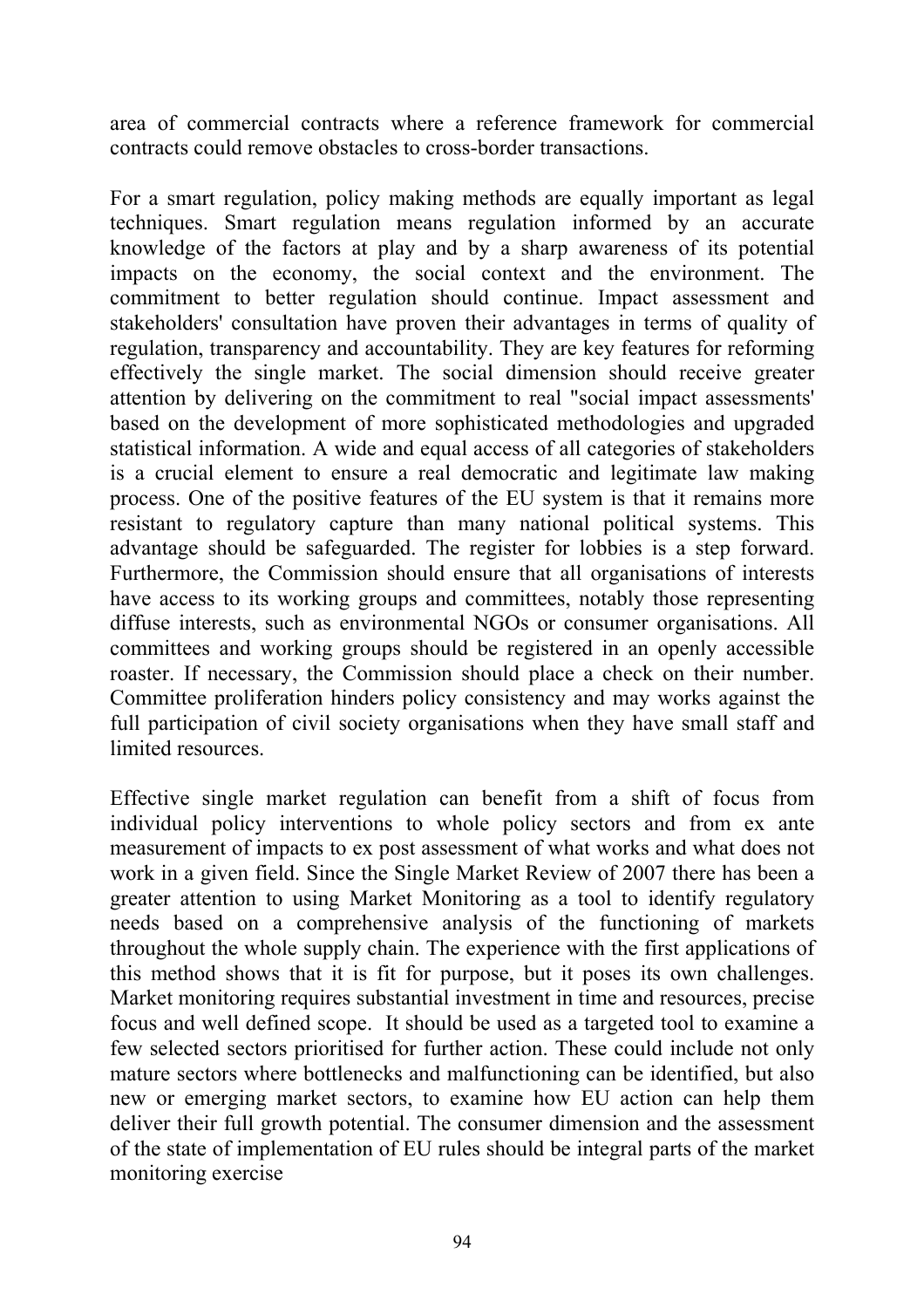Functioning markets require rules, but rules that work and provide the right incentives to economic activity. Smart regulation is thus quality regulation, but also regulation that does not burden business and citizens with unnecessary administrative obligations and do not impose excess compliance costs. Pursuing the simplification agenda and the reduction of administrative burden with determination is significant contribution to improve the chances of SMEs and entrepreneurs to fight the economic crisis. Ultimately, it is also key to dispel the negative perception that the Single Market is synonymous with over-detailed and useless regulations. The Commission should make all efforts to achieve the objective of reaching a cut by 25% in administrative costs by 2012. Member States should equally be committed not to reintroduce administrative charges through gold plating of EU rules.

*Key recommendations:* 

- $\Rightarrow$  Use regulations rather than directives when possible;
- $\Rightarrow$  Use the 28<sup>th</sup> regime as an ad hoc solution where appropriate.

### **4.2. Reinforcing enforcement**

The single market is a construct based on law. Thus, it is crucial that Member States take seriously their obligation to timely transpose and correctly apply the rules they agreed to.

The latest Commission Internal Market Scoreboard shows that with an average of 0.7%, the transposition deficit is the lowest ever recorded within the EU, falling even below the 1% target set by Heads of State and Government. Yet, closer analysis points to a compliance deficit which is as persistent as alarming.

The single market remains highly fragmented. At the end of 2009, 74 single market directives had not yet produced their full effects in the EU due to lack of national transposition measures in one or more Member States. In other words, the single market is an engine that works at around 95% of its potential. Member States also have quite a relaxed attitude towards transposition deadlines. On average, they grant themselves an extra 9 months to adopt the implementing legislation after the deadline expires. Some are even more generous and in the case of 16 directives granted themselves more than two years. Overall, 55% of EU directives are not implemented by the deadline. Even when single market rules are transposed on time and correctly, this does not exclude uneven implementation. If we add up non transposition to incorrect transposition, the EU average compliance deficit ranges between 1.5% and 1.8% in recent years. The picture is no rosier when it comes to infringements. At the end of 2009,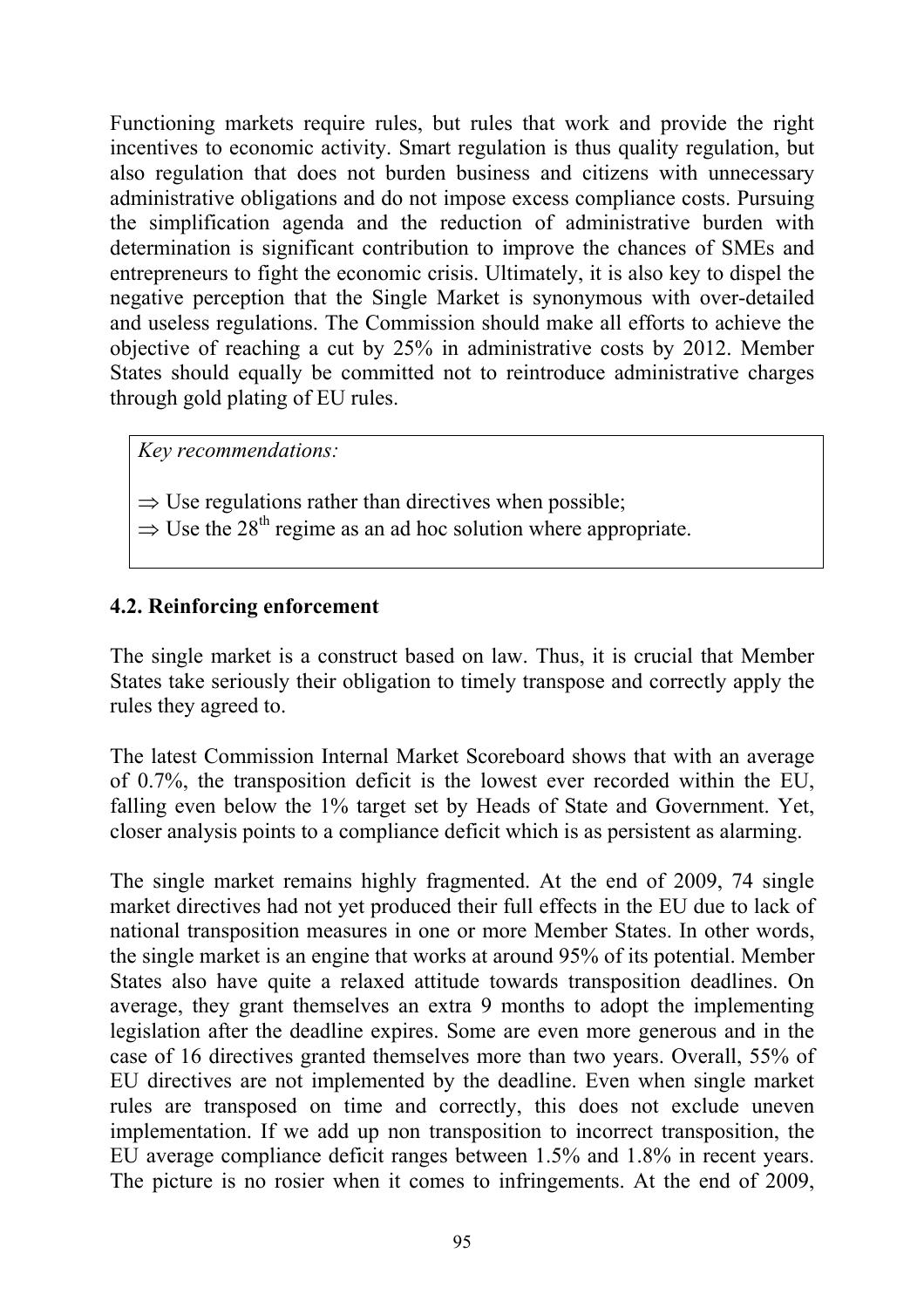there were 1206 cases open. If the number of infringements remained pretty stable over the years, the time to solve these cases has not. It has increased. It is now 28 months for EU 15 and 16 for EU 12. 1 out of five cases takes more than three years before being resolved or brought before the Court. Even when regulations are concerned, administrative implementation can be problematic. The law on the ground often turns out to be very different from the law in the Single rule-book. This "regulatory patchwork" is a serious threat to the credibility and reputation of the single market.

Paradoxically, the 12 worst offenders in terms of transposition delays are the Member States belonging to the Euro-area. Likewise, Euro-area members feature prominently in the ranking for number of overdue or incorrectly transposed directives. That the majority of required national transposition measures are late is not just a problem for the legal coherence and transparency of the system. Late transposition is damaging for the effectiveness of regulation. On average, Euro-area members score once again much worst than non Euro Area members also in terms of infringement procedures.

If the EU wants to re-launch the single market, there are good reasons to take enforcement very seriously. The tricky feature of the enforcement question today is that it presents a mixed picture of successes and failures, innovation and old problems. The Commission has prioritised correct application of EU law within the framework of its better regulation agenda. Preventive action has been stepped up in partnership with Member States. The infringement procedure has been used in a more effective and targeted way. Guarantees of transparency have been introduced in response to the European Parliament and Ombudsman pressure, through for instance the CHAP - complaints handling- system. New tools have been introduced to facilitate informal resolution of problems through very successful mechanisms, such as SOLVIT and with the pioneer EU-pilot project. Nevertheless, the way the enforcement system operates has not changed much compared to the past. To many it works in a less than satisfactory manner.

The hard truth is that the decentralised system in which Member States are responsible for the implementation of EU law and the Commission monitors their action presents many advantages but cannot ensure total and homogeneous compliance. Private enforcement is a complementary tool, but it has limitations as well. At the same time, it is neither possible nor desirable to police the single market only from Brussels. To get out of this sub-optimal compliance trap, it is necessary to strengthen central enforcement through the infringement procedure and grass-root private enforcement. At the same time, it is crucial to explore with determination how to apply a new approach based on network-based governance and partnership. This new approach would best be applied to alternative dispute resolution and to cooperation between the Commission and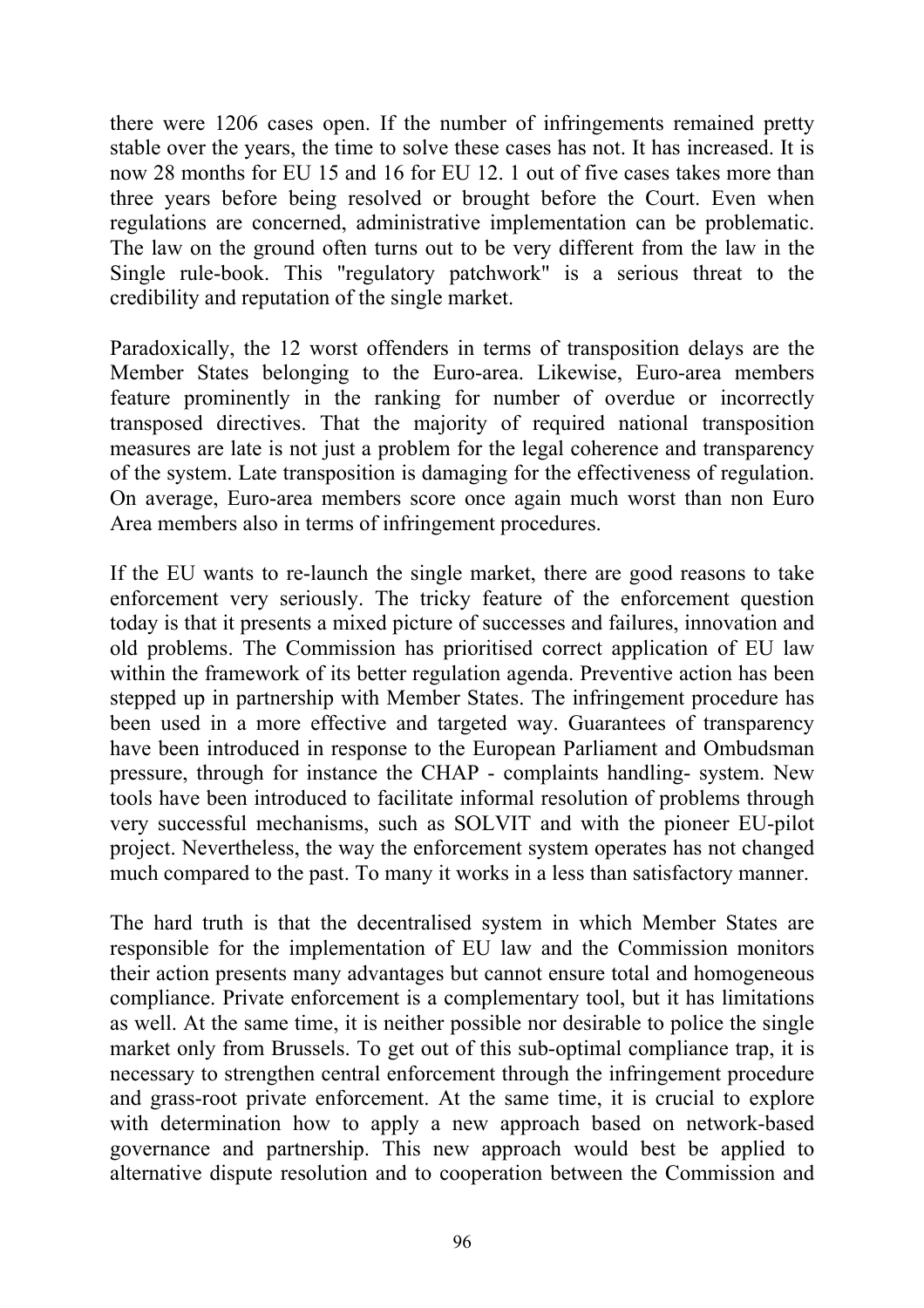national administrations. The ultimate objective would be to design a coherent enforcement system in which infringement procedures, informal problem solving mechanisms and private enforcement through national courts form a seamless web of remedies against breaches of EU law. What is needed is a concerted press towards compliance, with appropriate passageways and coordination procedures between the different elements of the system.

#### *Proactive enforcement*

The infringement procedure is the central and vital mechanism tool to ensure effective single market enforcement. The Commission has correctly given priority to infringement policy in the context of a more diverse and enlarged Europe. Based on the Strategy launched in 2007, there has been significant progress on many fronts. The Commission should use infringement with increased determination, including when it comes to cases which expose Member States most directly to the risk of binding measures, namely actions for non compliance with earlier Court judgements and Commission decisions prohibiting state aid and ordering the recovery of amounts paid. Confronting Member States may raise tensions and carry a political cost, but objective enforcement is in the long term interest of all Member States. The enforcement action of the Commission should not be influenced by political considerations and its "distance" from political guidance should be ensured through appropriate procedures and responsibilities.

Processing of infringement cases, notably for non transposition, should be accelerated. The Commission should take a political commitment to limit to 6 months the maximum duration of cases concerning the non-notification of implementing measures (the current average is 14 months) and of 12 months for all other cases under Art. 260 TFUE (down from 26 months). After that deadline, the Commission should be able to decide whether to go to Court or to close the case. Internal periodic review exercises should ensure the respect of these benchmarks. The criteria for priority selection of cases should be further refined and appropriate reporting on the application of these criteria should be made in the Annual Report on monitoring the application of EU law. A determined action should be taken to close older, long lasting cases.

In the longer term, there might be reasons to explore whether the Commission powers under the infringement procedures should not be aligned with those it has under competition policy. Ideally, once the Commission has established that there is an infringement, the decision should create an immediate obligation for the Member State in question to comply. This should of course be without prejudice of its right to appeal the decision before the European Court of Justice.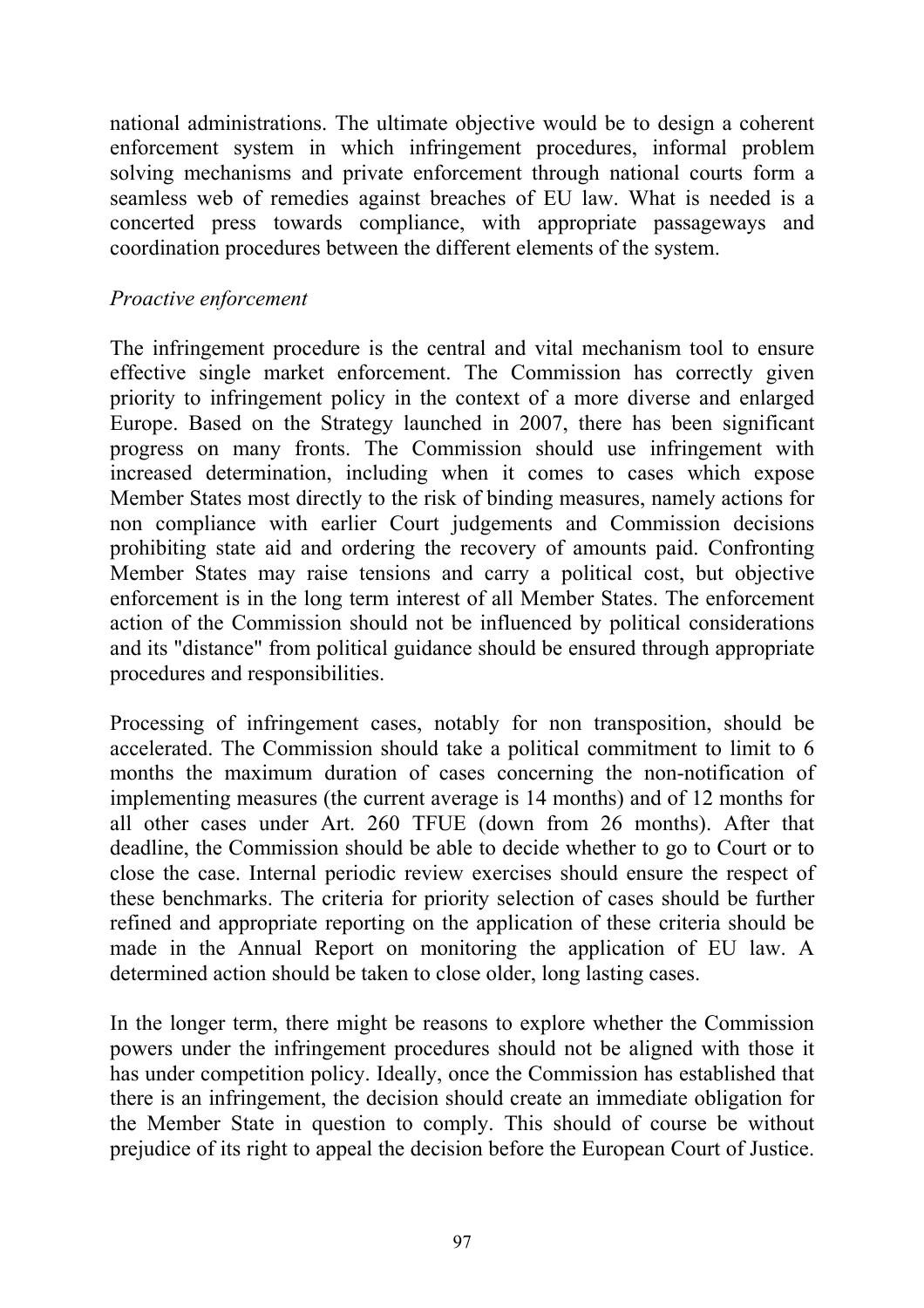Increased enforcement power should be matched by appropriate administrative guarantees for Member States and individuals.

In the interest of preserving a level playing field in the single market, the Commission toolbox to investigate Member State respect of State aid rules should be modernised and strengthened. The level of maturity of current state aid rules lags behind those existing in the field of mergers and antitrust. An amendment of the current Procedural Regulation could reform and modernise the investigative tools in the area of State aid.

*Key recommendations:* 

- $\Rightarrow$  Set out a benchmark for the maximum average duration of infringement procedures, limiting to 6 months procedures for non notification and 12 months all other infringement procedures;
- $\Rightarrow$  Explore how to align the Commission infringement powers to those it has under competition policy;
- $\Rightarrow$  Amend the Procedural Regulation on State aid to modernise the procedure and strengthen the investigative powers of the Commission, bringing them in line with those in the fields of mergers and antitrust.

*Managing Member States compliance: preventive action, monitoring of implementation and mutual evaluation* 

To be effective, enforcement must be a concern at all stages of the policy cycle. The quality of the regulation produced by EU institutions matter when it comes to implementing them. Enforcement-friendliness should be an integral part of the design of new policies and regulations. Clarity of drafting, simplicity of provisions and adequate transposition deadlines greatly facilitate follow up work from Member States. Early awareness of implementation issues should be fostered through the preparation of implementation plans alongside the formulation of new important legislative initiatives. The Council and Parliament should also play their part to the full, accepting to include in the new legislation the obligation for Member States to prepare correlation tables when adopting implementing acts. Technical assistance through expert groups meetings, guidelines and administrative cooperation should be deployed by the Commission services to prepare the ground for correct application of new regulations.

Preventive actions should be matched by a parallel attention to monitoring correct national implementation and to evaluating the actual effects of regulation. Transparency, peer pressure and administrative cooperation are the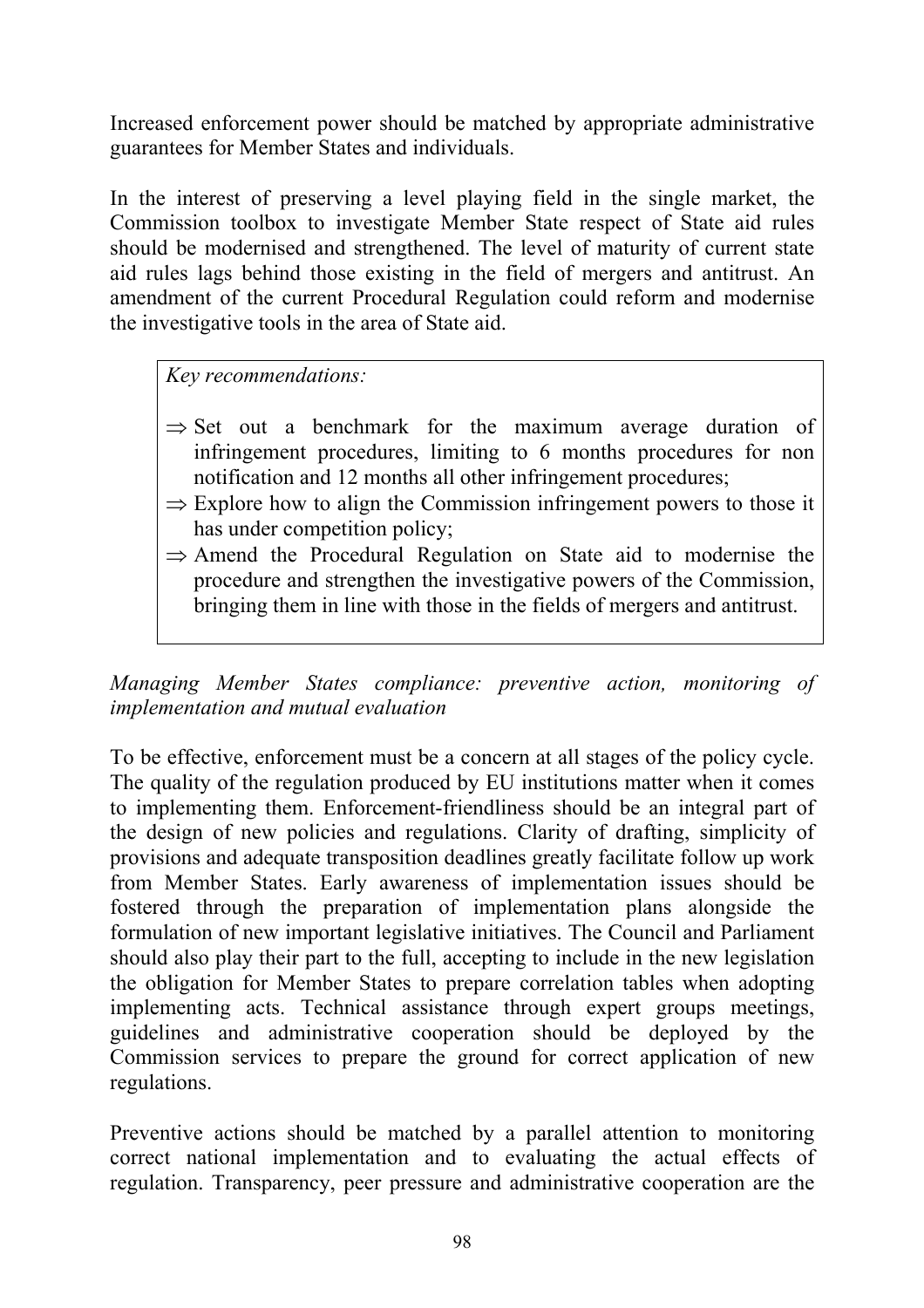silver bullets in this area. The Internal Market Scoreboard has proved to be a very effective tool to ensure transparency and leverage peer pressure. It should be expanded. Once measures are notified, conformity analysis by the Commission is a critical task. Unfortunately, today conformity checks are an administrative nightmare. To make just one example, the service dealing with regulated professions counts 20 people. They have to assess the conformity of over 6000 pages of national measures in 23 official languages. In the area of company law and anti-money laundering, Member States have notified around 10 000 pages of national transposition measures. To deal with such a pile of acts, risk based analysis is one alternative. Stepping up the resources devoted to monitoring and checking correct application is an obvious second alternative. In a longer term perspective, one idea would be to post Single Market desks in the Commission Representation within Member States. These desks could operate a first check of national implementing measures, alerting the Commission headquarters services only when a specific issue arises.

Regular reporting from Member States and mutual evaluation can have far reaching positive impact on conformity of implementing legislation. The mutual evaluation procedure foreseen in the Services Directive for 2010 is an innovative way of using peer pressure to improve the quality of implementation, facilitate exchange of best practices and offer feed back to make adjustments to existing regulation. This model could be extended to other important regulatory initiatives. Mutual evaluation could also be a suitable theme on the agenda of macro-regional cooperation schemes, as in the Baltic Sea Region or in the near future in the Danubian region. Macro-regional frameworks may facilitate the dialogue between national systems without of course recreating barriers between clusters of member states. The evaluation of single market rules in a given area should also be taken into account when the Commission conducts Market Monitoring Studies to detect whether market malfunctioning may be related to the inadequate implementation of directives.

The weight and legitimacy of the European Parliament and of the National Parliaments should also be brought to bear in this area. The Lisbon Treaty reinforces the powers of both the European Parliament and National Parliaments in the law making process. Legislatures should equally look at the other half of the story, reviewing how EU rules are transposed and implemented. After all, National Parliaments are often directly involved in passing implementing legislation. Every year the European Parliament and National Parliaments could select one piece of legislation or an area of single market law and conduct a review of its implementation at national level, to spot inadequate implementation or unanticipated negative effects. The COSAC could be fully involved in the process. The outcome of this screening could further feed action at EU or national level.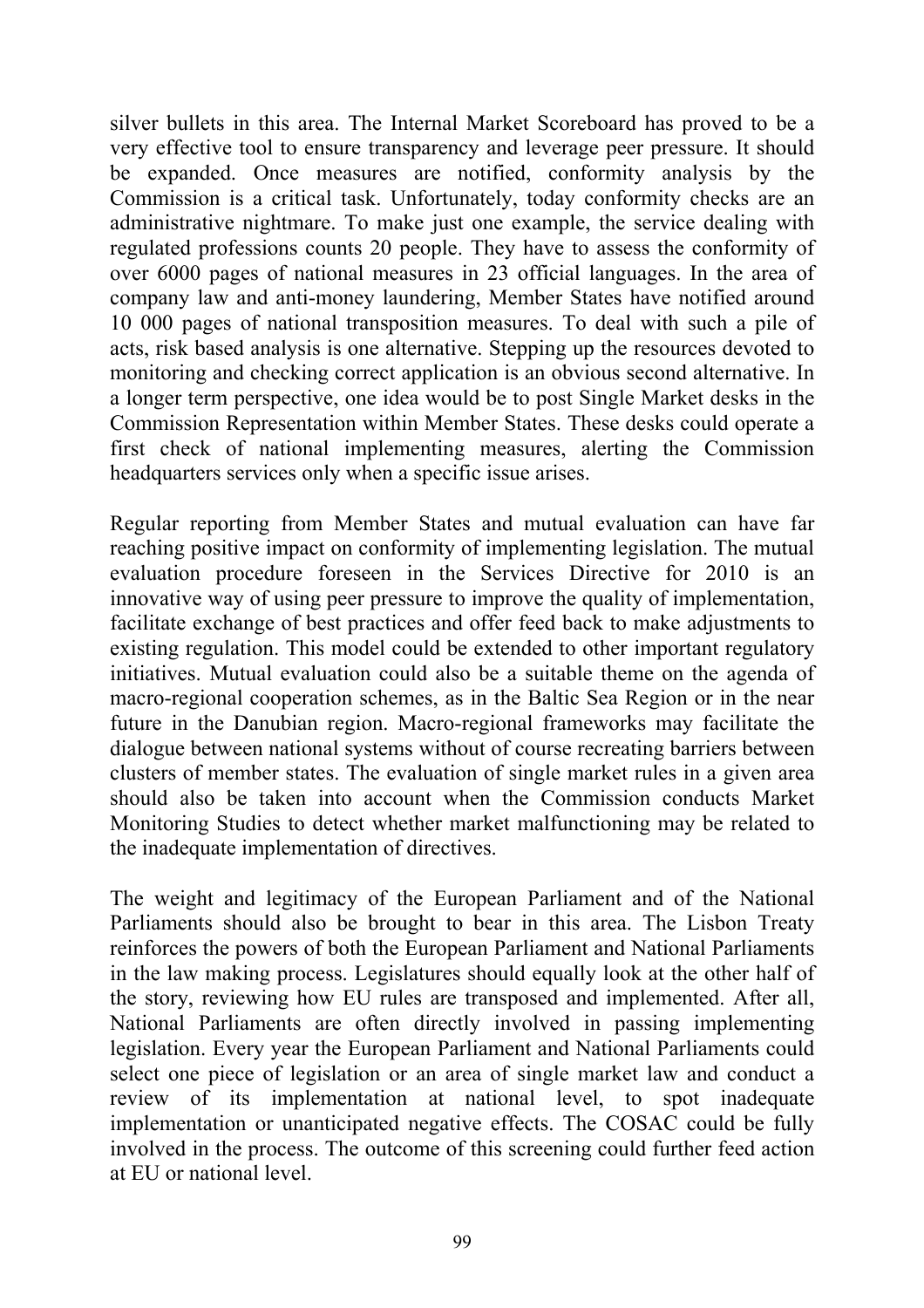*Key recommendations:* 

- $\Rightarrow$  Strengthen preventive action by shaping enforcement-friendly regulation based on impact assessment, introducing systematically correlation tables and stepping up technical assistance to national administrations;
- $\Rightarrow$  Create single market desks within Representation offices with the task of pre-screening conformity between single market legislation and national implementing rules and to liaise with national administrations responsible for implementation;
- $\Rightarrow$  Extend Mutual Evaluation Process to new legislative initiatives;
- $\Rightarrow$  Integrate the ex post evaluation of the implementation situation in a given sector into Market Monitoring analysis;
- $\Rightarrow$  Select every year one or more EU laws for screening by the EP through a process involving input from National Parliaments and the COSAC.

*Network-based approach and partnership: alternative dispute resolution mechanisms and cooperation between national administrations* 

To ensure enforcement effectiveness, it is crucial that citizens know about their rights and have easy access to an informal dispute resolution mechanism.

A precondition for citizens to activate their right under the Treaty and fight non compliance is in fact that they are aware of them. There is no shortage today of EU sponsored information sources on EU law and policies. Yet, the information is often not easily accessible, not always relevant and often fragmented. The number of centres providing basic information or legal advice on EU issues is large: Europe Direct Network, Your Europe Portal, Citizens Signpost Service, Entreprise Europe Network, Consumer Protection Cooperation Network, to mention some of them. They target different publics, provide different services, have different purposes. Their mutual relations are often unclear. Users are often redirected from one centre to another or find difficult to understand why their request is not accepted. Furthermore, they are not well connected with problem solving networks, such as SOLVIT.

Over the past years, the SOLVIT network has developed significantly. Yet, it is still underused, handling just 1600 cases per year. As it covers the 30 countries of the European Economic Area, this means that on average each national centre handles a little more than one case per week. As it relies on centres managed by the national administrations, it struggles with some shortcomings, such as lack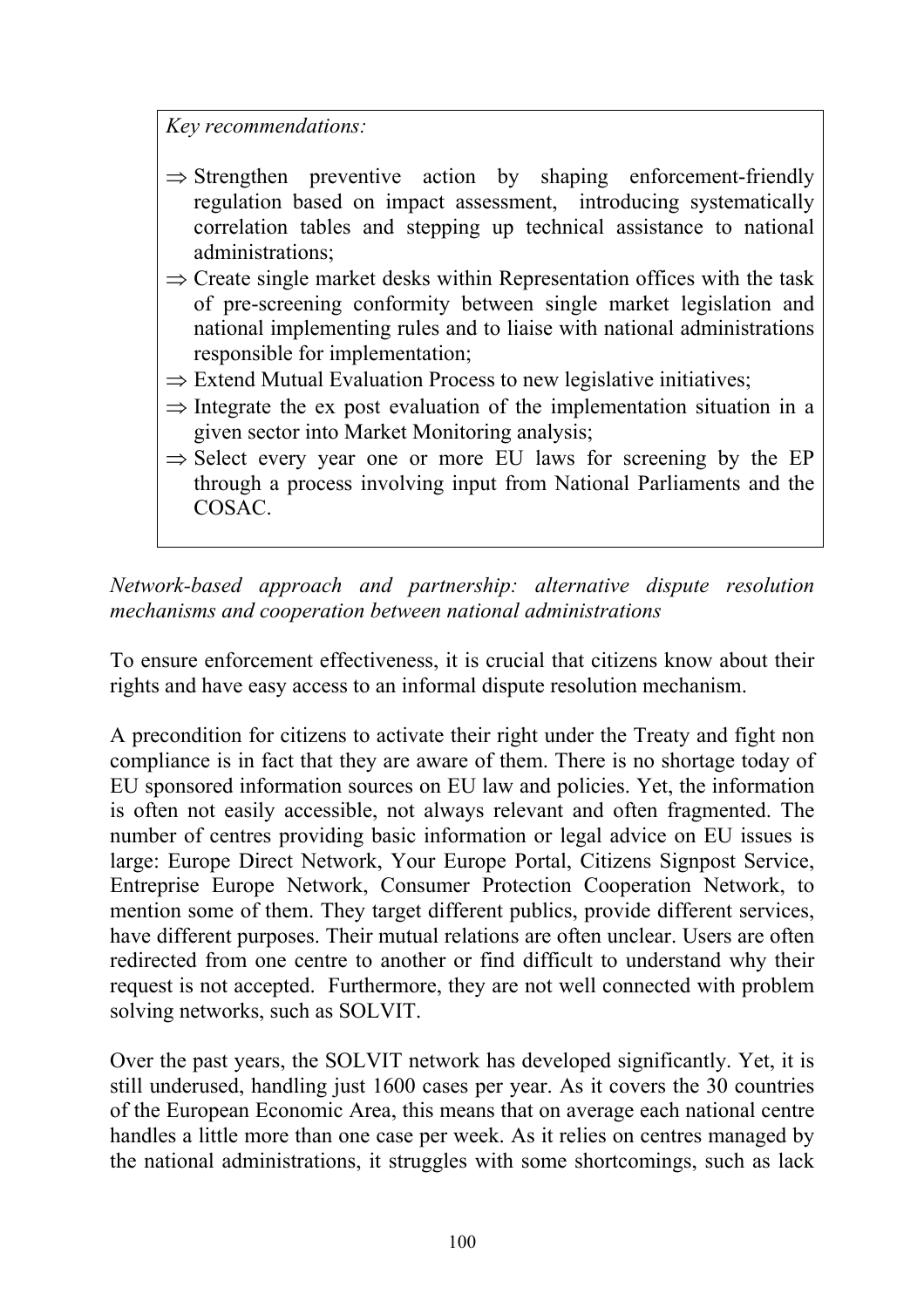of adequate staff, insufficient oversight from the Commission and a wide variety of procedures and quality standards used. Another very successful experience in the area of informal dispute settlement is that of the EU Pilot scheme launched by the Commission in April 2008 to correct breaches of EU law at an early stage, without having to open an infringement procedure. This system only covers, however, fifteen Member States. Its exact articulation with the infringement procedure on one hand and SOLVIT on the other hand is a recurrent question.

The first measure to improve the situation is to strengthen the existing mechanisms to provide an informal solution to disputes. This would mean strengthening SOLVIT through a clearer legal basis, minimum rules on staffing and some EU co-funding. The EU pilot scheme should be extended to all the Member States, ensuring its articulation with the infringement procedures in a way that does not indirectly lengthen the duration of the latter.

A more radical solution would be to establish an EU network of alternative dispute resolution centres along the lines of the model applied for the decentralisation of competition policy with the creation in 2004 of the European Competition Network (ECN). The idea would be to merge all the centres existing at national level (for information, legal advice or problem solving) into a one stop shop point for citizens covering both cases of misapplication of EU rules and cases involving small scale breaches to EU legislation. The centre would remain within the national administration to maintain the advantages of proximity to citizens, knowledge of local laws and respect of subsidiarity. EU law should define the set up, powers and procedures of the centres. Some forms of co-funding from the Community budget could also be explored. The national centres would have a partner in the Commission, that would oversee their functioning, supplying, where requested, legal advice or stepping in the procedure should the complainant be unhappy with the solutions found (or not found) for his/her case. This network of problem solving centres should be coordinated with the centralised enforcement by the Commission through appropriate rules and procedures, and could help relieve part of the burden on the infringement procedure.

Easier and faster cross-border administrative cooperation between national administrations would also make it easier for citizens to enjoy their rights within the Single Market. The Internal Market Information System (IMI) introduced with the Services directive has proved to be a very successful mechanism to put national administrations in contact and should be extended to other sectors than Services. Furthermore, the Commission should invest in animating networks with national administration on implementation, facilitating exchange of best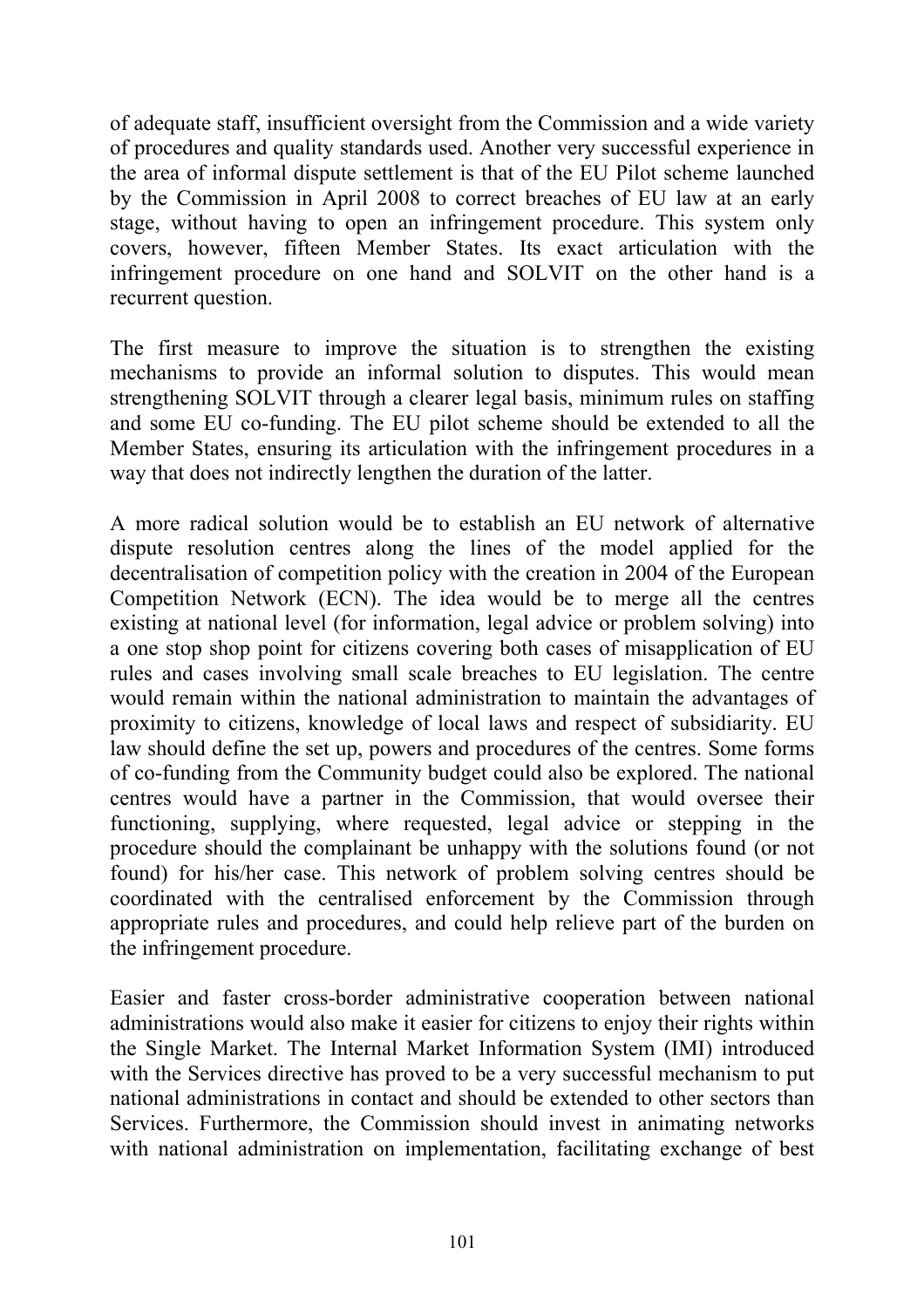practices, training, and discussing guidance on how to apply Single Market rules.

*Key recommendations:* 

- $\Rightarrow$  Extend the EU Pilot scheme to all 27 Member States and step up the SOLVIT system ensuring EU co-funding and a clearer legal basis.
- $\Rightarrow$  Step up administrative cooperation by extending the IMI system to other areas of legislation
- $\Rightarrow$  In the long term, establish an EU network of alternative dispute resolution centres.

#### *Private enforcement*

The EU legal system empowers citizens and business to stand up for their rights, through litigation before national courts. Thus, private enforcement is a key tool to contribute towards reduction of the compliance deficit and to ensure the effectiveness of the Single Market. There are two ways in which private enforcement can be strengthened.

Firstly, national judges play a key role in interpreting and applying EU law next to national law. The Commission, in partnership with Member States, should step up its support for training programmes and structures to ensure that national judges and legal professionals have a solid knowledge of the Single Market rules they are most often required to apply.

Secondly, the right to obtain compensation for damages following a breach of EU law is the same for all citizens of the EU. Access to this right is not. The remedies and procedures differ from Member State to Member State as they are enshrined in the national legal system. The result is a marked inequality between Member States in the level of protection of the right to damages. Experts have calculated that the amount of unrecovered damages may range to more than 20 billion per year in the EU. There is some rationale in addressing this problem in particular when it comes to breaches of competition rules. A legislative initiative could aim at creating in all Member States minimum guarantees that allow victims of competition law infringements to effectively enforce their right to compensation before national courts.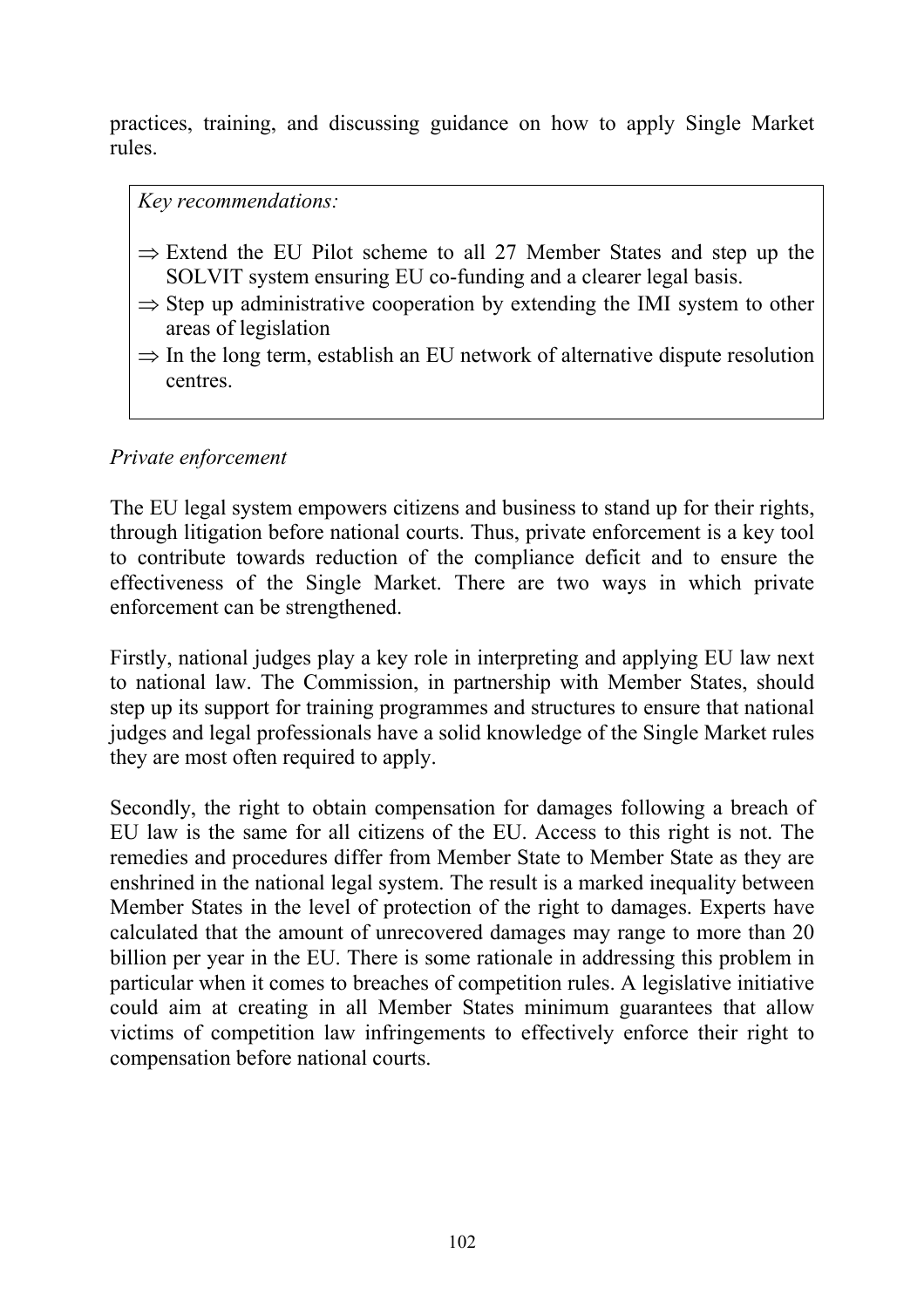- $\Rightarrow$  Step up EU law training initiatives for judges and legal professionals in partnership with Member States;
- $\Rightarrow$  Adopt minimum standards on the right to compensation for damages.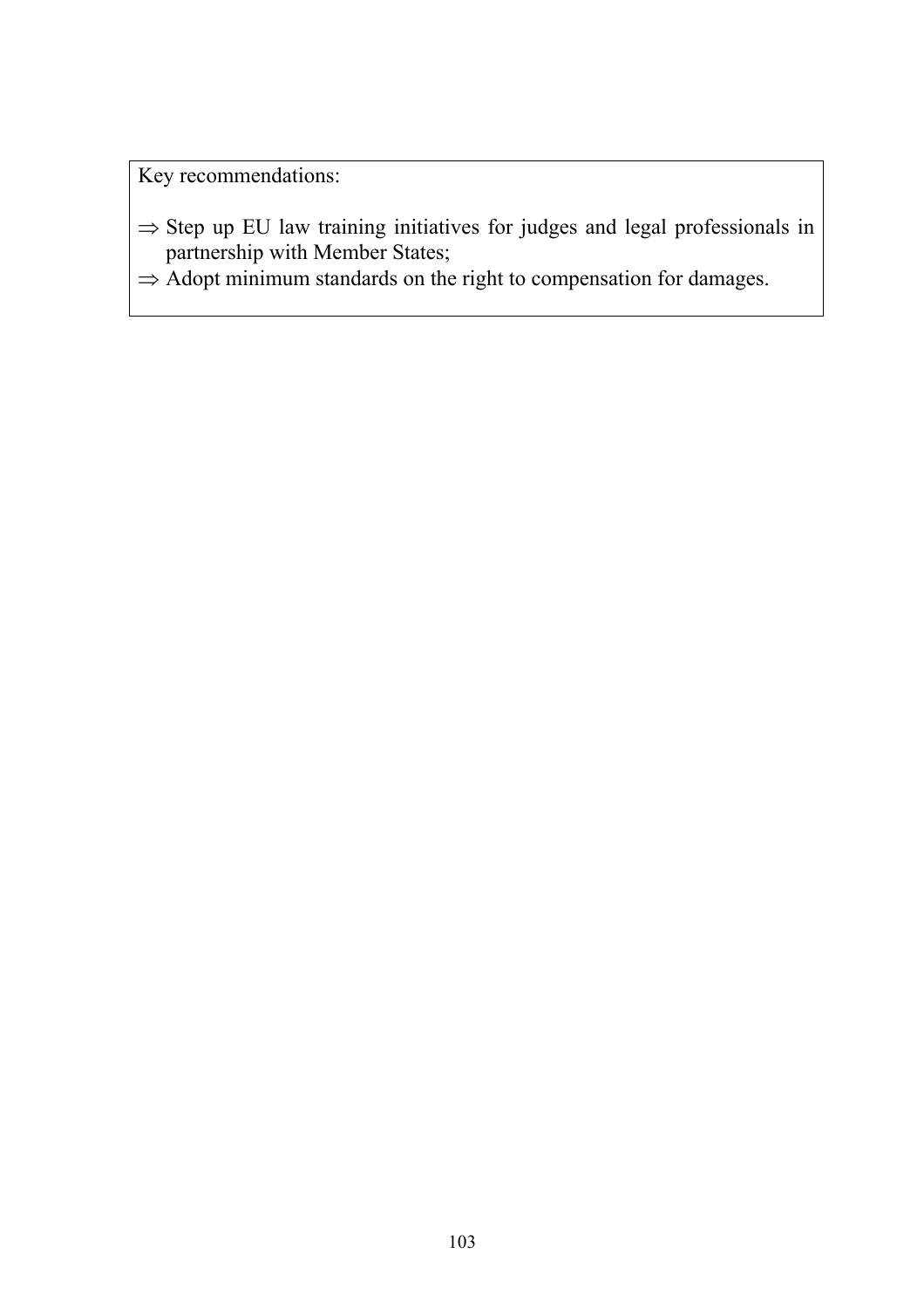# **CHAPTER 5**

# **A POLITICAL INITIATIVE**

# **TO STRENGTHEN THE SINGLE MARKET**

# **(AND ECONOMIC AND MONETARY UNION)**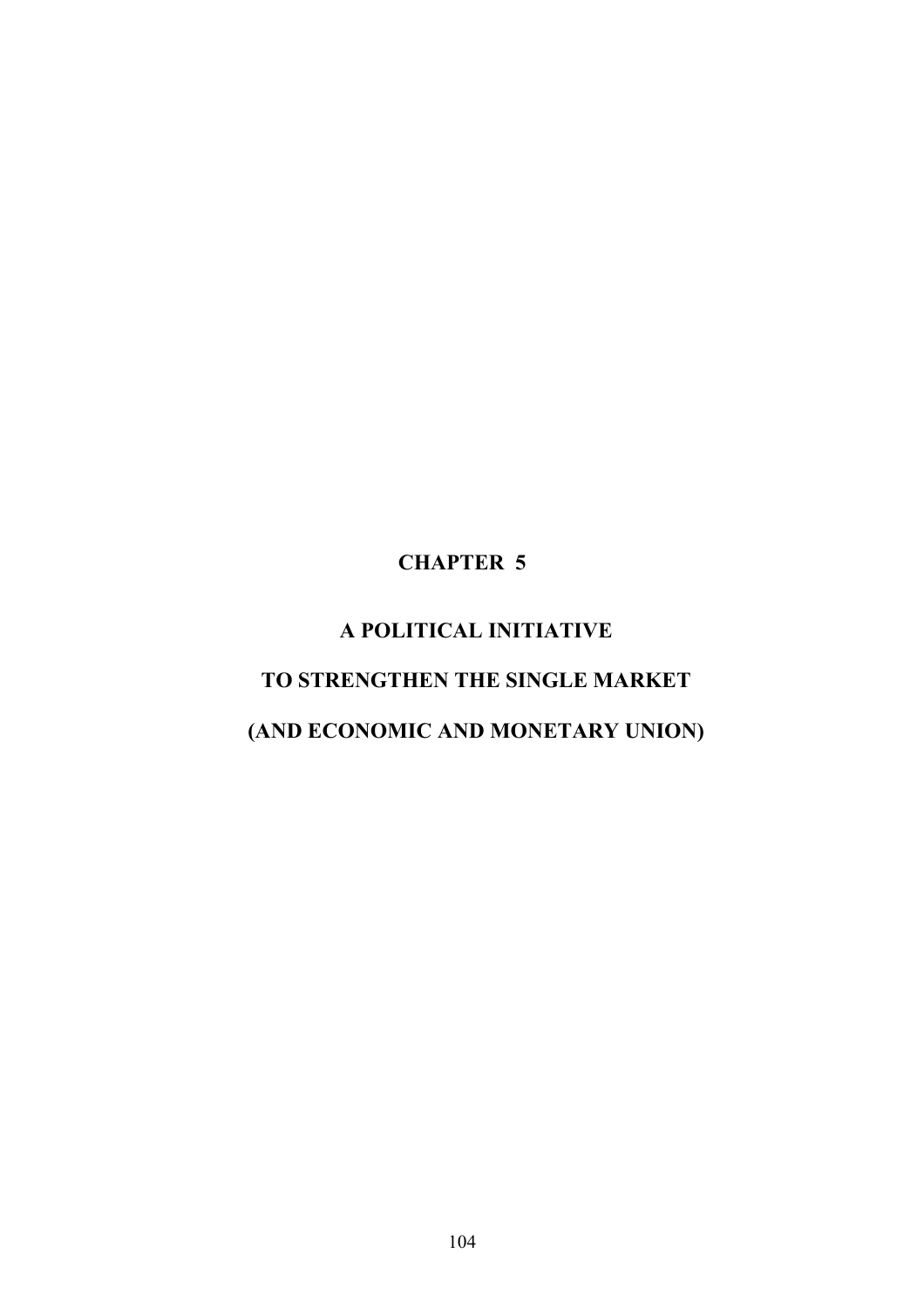### **5.1. New political initiative**

President Barroso has identified the single market as a key strategic objective to be pursued with renewed political determination. He has also announced the Commission's intention to lead this process, fully engaging the European Parliament, the Council, Member States and all stakeholders.

This report, commissioned by President Barroso, aims at providing inputs for the articulation of a new strategy, that the Commission may wish to consider.

Building on an extensive consultation process, the proposed strategy is comprehensive and consists of initiatives respectively aiming at building a stronger single market, building consensus on it, and delivering it. A package deal is suggested.

All this requires investment in a fully fledged political initiative. This may create a new momentum, which is necessary also to make swift progress with proposals that have been on the table for a long time.

For this to happen, it seems necessary not only to work on each specific initiative, but also to refocus the way in which the single market is dealt with by the EU institutions and to redefine the place of the single market in overall EU policy making.

#### **5.2. Refocusing EU institutions on the single market**

The Commission, which has been able to defend the single market even during the unprecedented tensions of the recent crisis, should continue and, if necessary, intensify the full use of its powers of enforcement. In the legislative process that it initiates, the Commission should be a strong advocate of the integrity of the process, so that its proposals, whilst of course being fully open to the decisive influence of Parliament and Council, would not end up denatured, as sometimes has been the case. Withdrawal of a proposal may on occasions be prefrable to a deeply unsatisfactory outcome. Also, the Commission should encourage the Council to make full use of qualified majority voting, in the many areas where that is foreseen, without indulging in endless processes to try to have all Member States agree, often at the expense of the incisiveness of the outcome.

In its own internal modus operandi, which of course it is entirely for the President and the College to determine, it seems appropriate to adopt a more comprehensive approach in the formulation of policies for the single market. Numerous portfolios are crucially involved.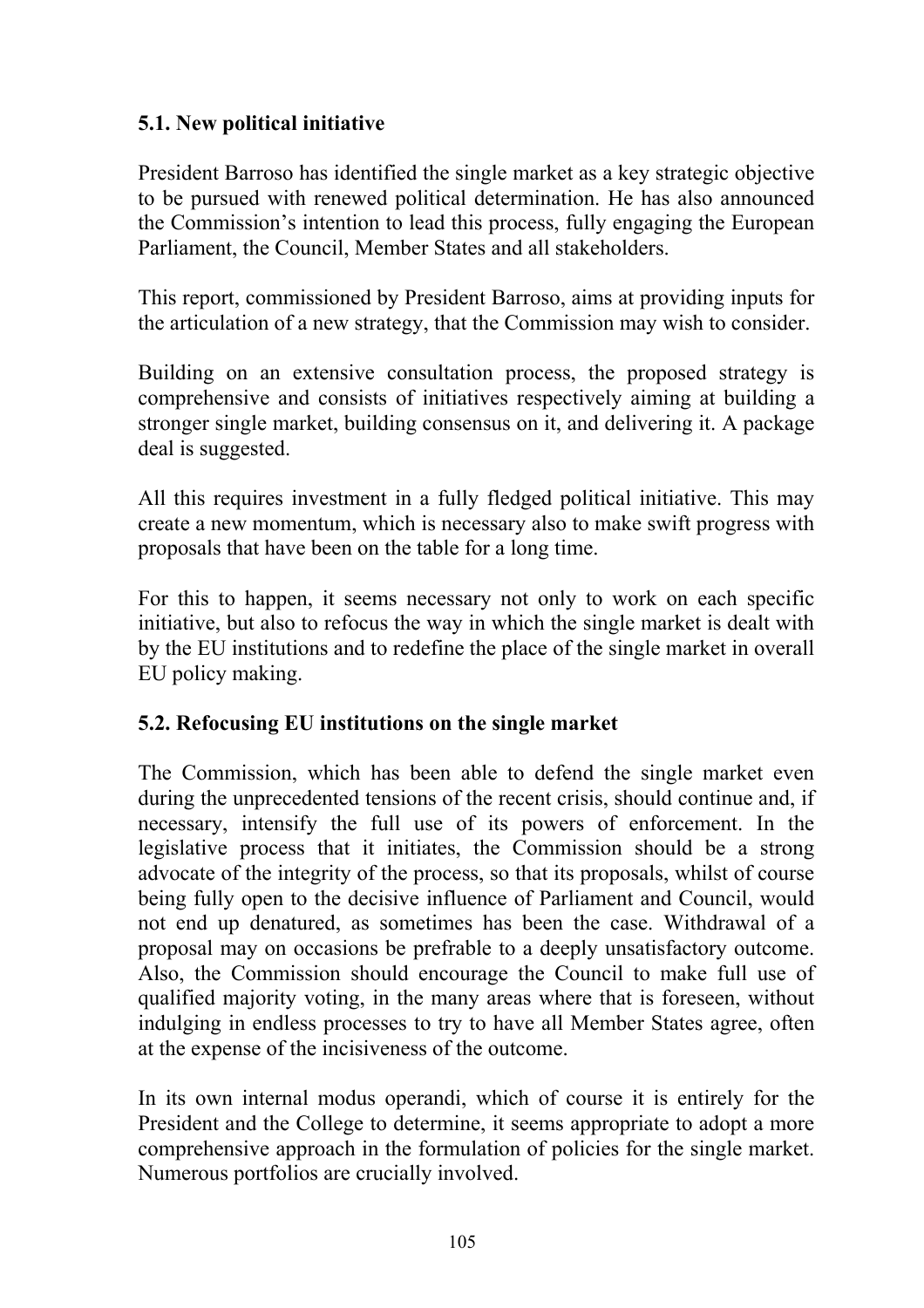The President's leading role is particularly crucial to bring a wholistic vision. A Group of Commissioners embracing all the competences on economic integration, chaired by the President, or by the Commissioner for the Internal Market and Services when the President is not available, could be the appropriate body for policy formulation. On the other hand, the responsibility for enforcing existing rules should stay as close as possible with the specifically competent Commissioners, because enforcement actions should not be the object of broader mediations.

The European Parliament could consider ways to bring, there two, more unitary vision to a subject area which is currently in the competence of the Internal Market and Consumer Protection Committee, but – in the approach suggested in this report – involves heavily the comptences of several other Committees, like the Economic and Monetary Affairs Committe and the committees active in the areas of industry, social policies and others.

The Council has a similar problem. Single market issues are to a large extent the remit of the Competitiveness Council, but other key responsibilities for aspects of the single market are in the hands of the Ecofin Council, the Social Affairs Council and others.

Now that the European Council, also through the role of its permanent President, can afford a greater continuity in steering economic governance of the EU, it would be helpful to have a top-level comprehensive guidance of the Council's contribution to this key pillar of European integration. While the power of initiative and the enforcement – under the control of the Court will of course have to remain firmly in the hands of the Commission, the whole process of giving a stronger impulsion to the single market would benefit if the European Council considered this to be one of its key areas of permanent attention, giving its President a mandate to ensure that is done with political vision and concrete continuity, in close cooperation with the President of the Commission.

Parliament, Council and Commission should also consider introducing a fasttrack legislative procedure for those measures that would be included in a strategic initiative for the single market, as was done following the 1985 White Paper.

To ensure proper follow up, there could be an annual moment when the three institutions, involving also the stakeholders, take stock of the "State of the Union", as regards economic integration.